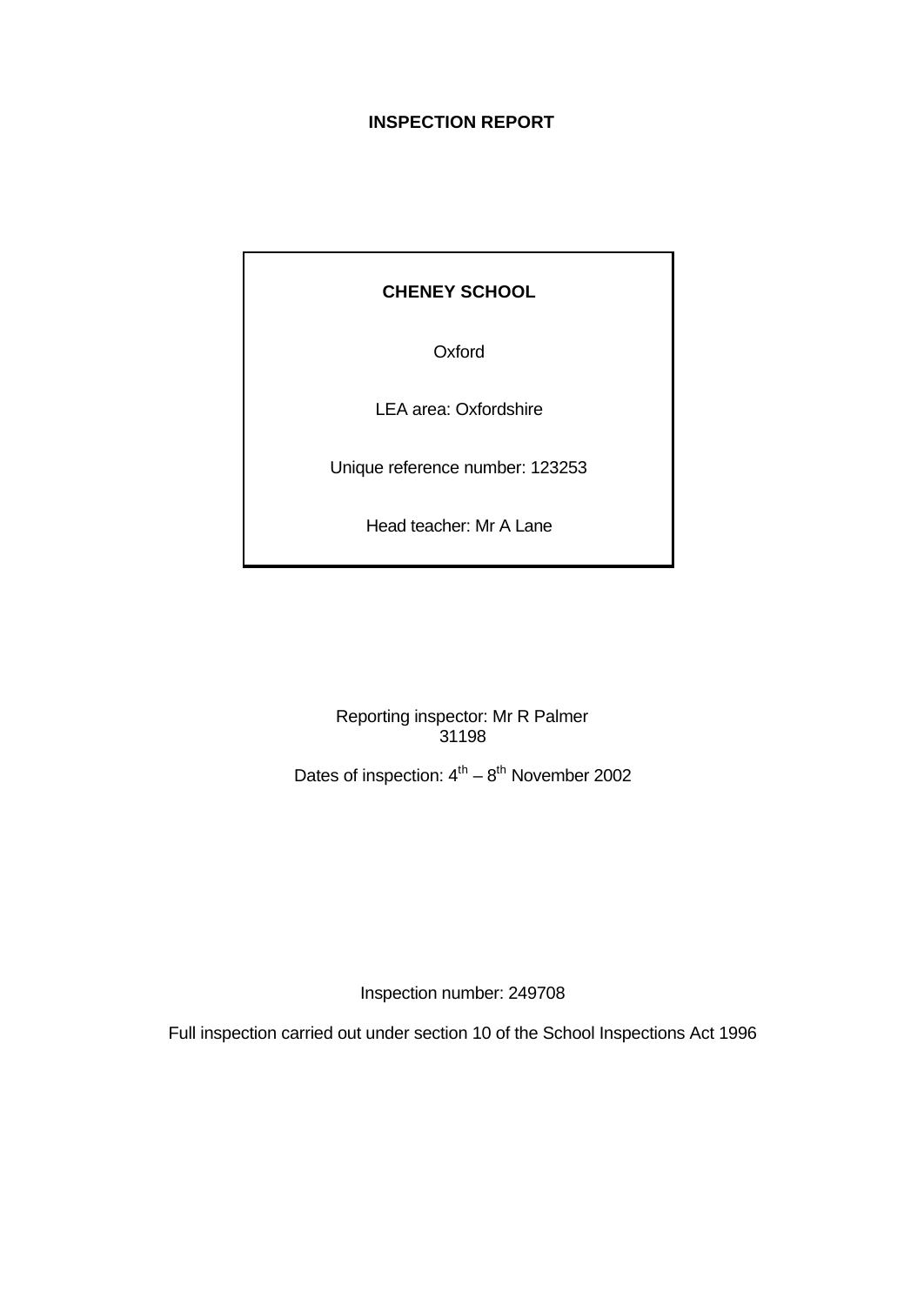#### Crown copyright 2002

This report may be reproduced in whole or in part for non-commercial educational purposes, provided that all extracts quoted are reproduced verbatim without adaptation and on condition that the source and date thereof are stated.

Further copies of this report are obtainable from the school. Under the School Inspections Act 1996, the school must provide a copy of this report and/or its summary free of charge to certain categories of people. A charge not exceeding the full cost of reproduction may be made for any other copies supplied.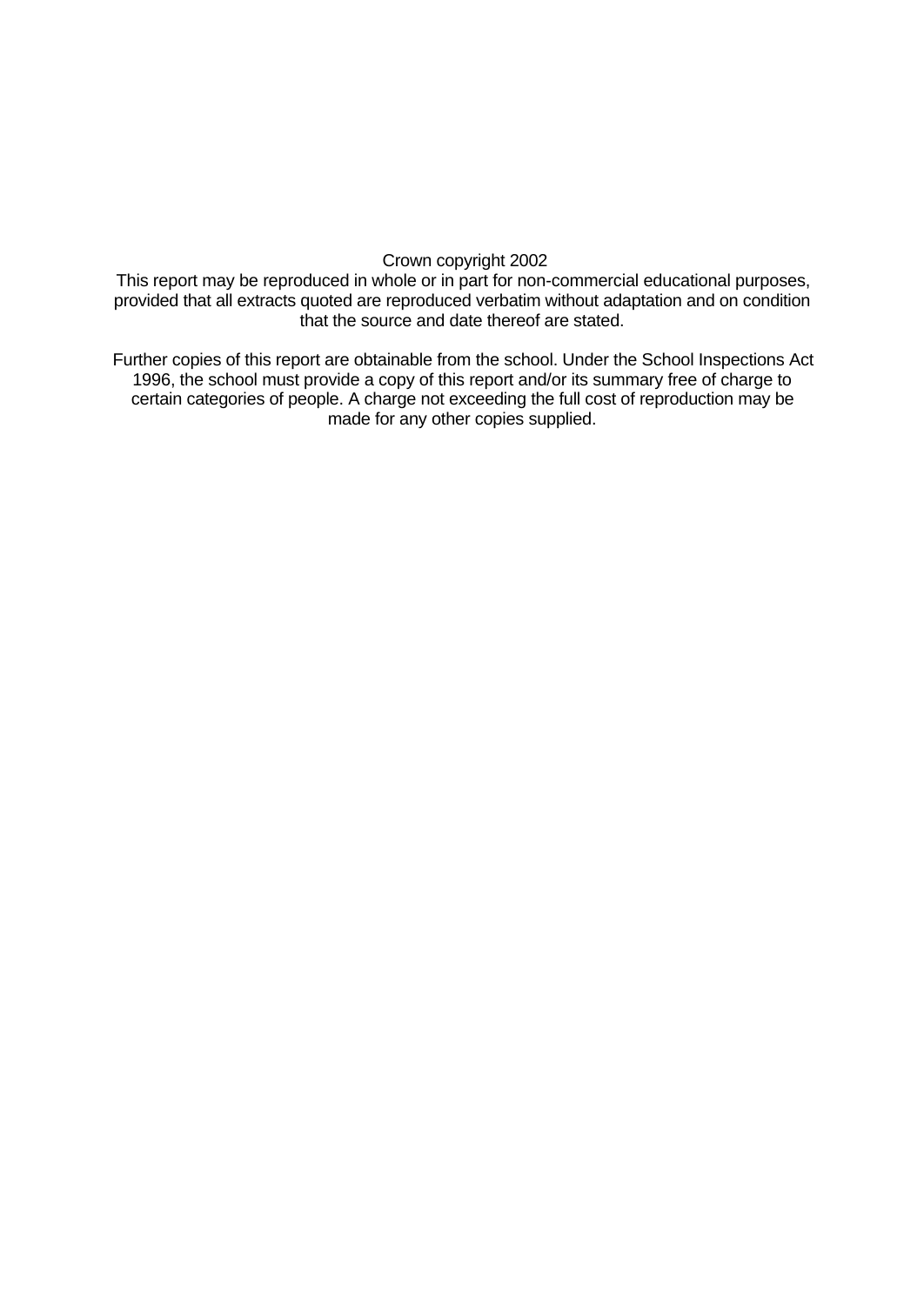# **INFORMATION ABOUT THE SCHOOL**

- Type of school: Comprehensive
- School category: Community
- Age range of students: 13 to 18
- Gender of students: Mixed
- School address: Cheney Lane **Headington**
- Postcode: OX3 7QH
- Telephone number: 01865 765726
- Fax number: 01865 767399
- Appropriate authority: The Governing Body
- Name of chair of governors: Professor C Newbold

**Oxford** 

Date of previous inspection: 29<sup>th</sup> April 1996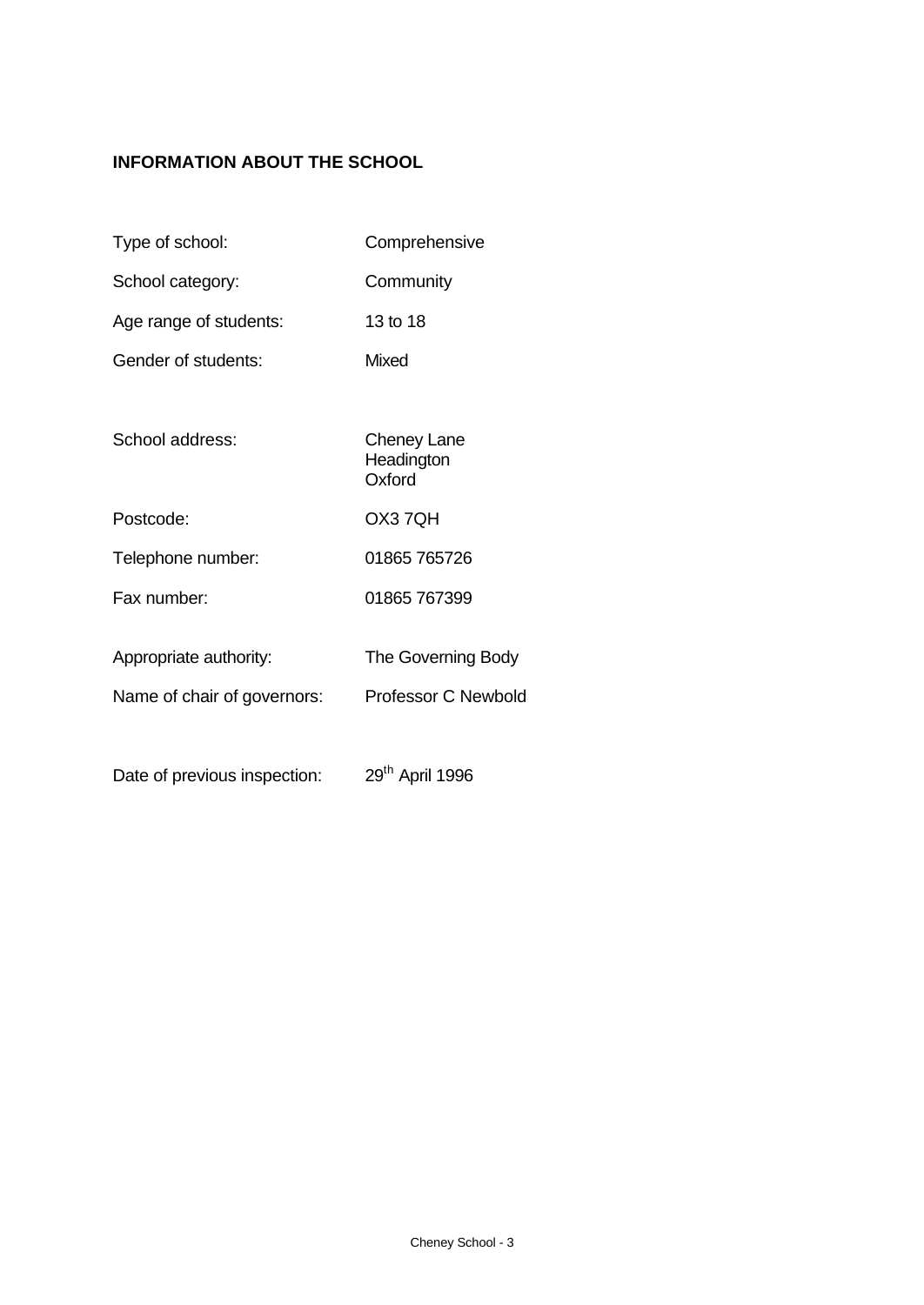# **INFORMATION ABOUT THE INSPECTION TEAM**

| <b>Team members</b>                     |                    |                         | <b>Subject responsibilities</b>                                     | <b>Aspect responsibilities</b>                                |
|-----------------------------------------|--------------------|-------------------------|---------------------------------------------------------------------|---------------------------------------------------------------|
| 31198                                   | R. Palmer          | Registered              | Provision for students in                                           | Information about the school                                  |
|                                         |                    | inspector               | the sixth form                                                      | The school's results and<br>students' achievements            |
|                                         |                    |                         |                                                                     | How well are students taught?                                 |
|                                         |                    |                         |                                                                     | How well is the school led and<br>managed?                    |
|                                         |                    |                         |                                                                     | What should the school do to<br>improve further?              |
| 14404                                   | A Rolfe            | Lay<br>inspector        |                                                                     | Students' attitudes, values and<br>personal development       |
|                                         |                    |                         |                                                                     | How well does the school care<br>for its students?            |
|                                         |                    |                         |                                                                     | How well does the school work<br>in partnership with parents? |
| 3758                                    | T Barringer        | Team<br>inspector       | English                                                             |                                                               |
| 19026                                   | <b>B</b> Downes    | Team<br>inspector       | Geography                                                           |                                                               |
|                                         |                    |                         | Provision for students with<br>special educational needs            |                                                               |
| 2628                                    | J Edwards          | Team<br>inspector       | Physical education                                                  |                                                               |
| 8873                                    | C Evers            | Team<br>inspector       | History                                                             |                                                               |
| 20287                                   | D Harris           | Team                    | Modern foreign languages                                            |                                                               |
|                                         |                    | inspector               | Provision for students with<br>English as an additional<br>language |                                                               |
| 5985                                    | M Holland          | Team<br>inspector       | Physics                                                             |                                                               |
| 31688                                   | <b>B</b> McGonagle | Team<br>inspector       | Art and design                                                      |                                                               |
| V Maunder<br>Team<br>23188<br>inspector |                    | Science                 |                                                                     |                                                               |
|                                         |                    |                         | Chemistry                                                           |                                                               |
| 20189                                   | J Nagra            | Team<br>inspector       | Urdu                                                                |                                                               |
| 32081<br>C Pailthorpe<br>Team           |                    | <b>Business studies</b> |                                                                     |                                                               |
|                                         |                    | inspector               | Economics                                                           |                                                               |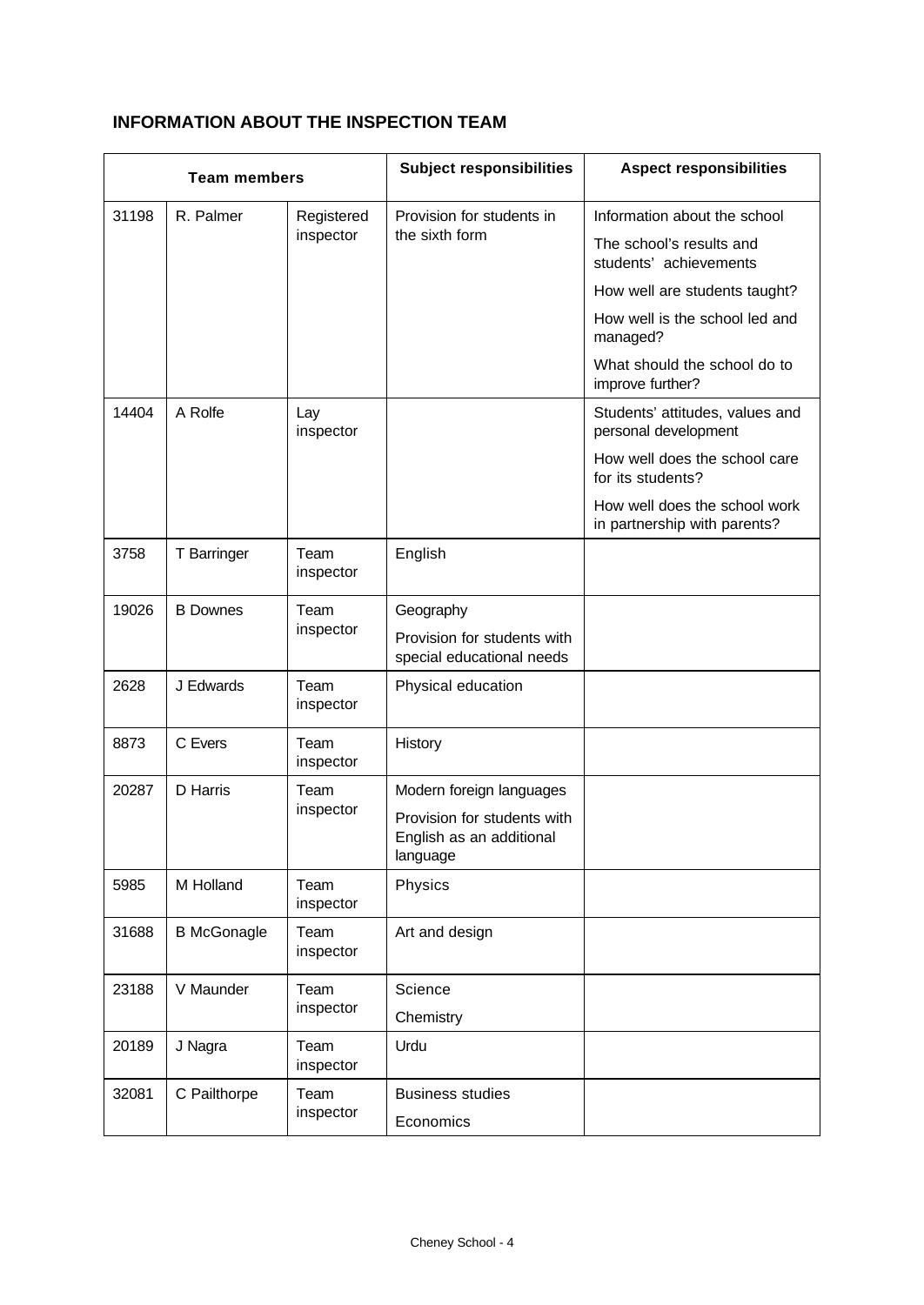| 19214 | G Price      | Team<br>inspector | Citizenship                                          | How good are the curricular and<br>other opportunities offered to<br>students? |
|-------|--------------|-------------------|------------------------------------------------------|--------------------------------------------------------------------------------|
| 18846 | P Priest     | Team<br>inspector | Music                                                |                                                                                |
| 20767 | J Royle      | Team<br>inspector | Information and<br>communication technology<br>(ICT) |                                                                                |
| 23891 | P Slape      | Team<br>inspector | Design and technology                                |                                                                                |
| 19528 | R Portsmouth | Team<br>inspector | <b>Mathematics</b>                                   |                                                                                |
| 10275 | J Cosgrove   | Team<br>inspector | Religious education                                  |                                                                                |

The inspection contractor was:

Peak Education Partnership Cockerham Hall Huddersfield Road **Barnsley** S70 2LT

Any concerns or complaints about the inspection or the report should be raised with the inspection contractor. Complaints that are not satisfactorily resolved by the contractor should be raised with OFSTED by writing to:

> The Complaints Manager Inspection Quality Division The Office for Standards in Education Alexandra House 33 Kingsway London WC2B 6SE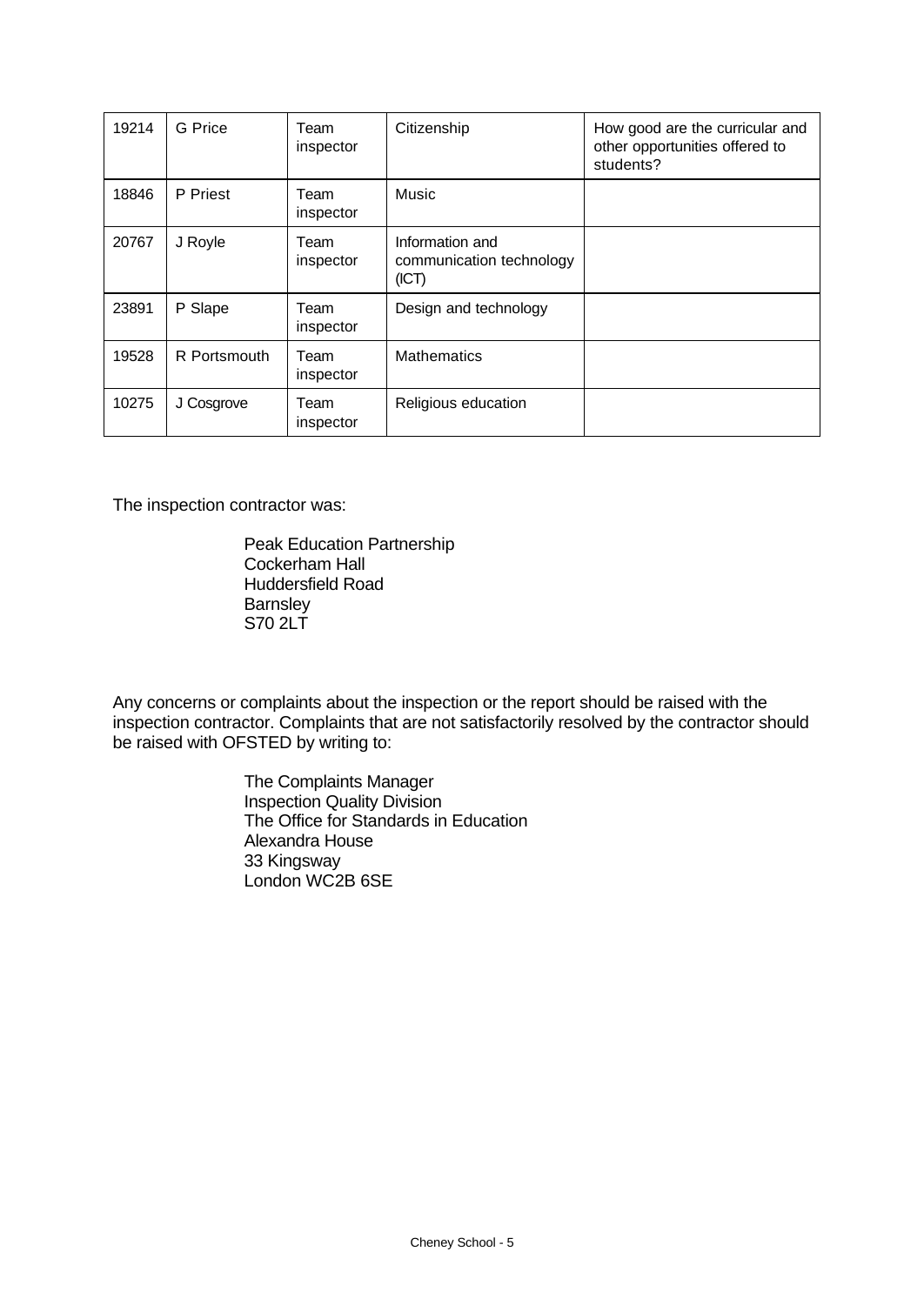### **REPORT CONTENTS**

# **PART A: SUMMARY OF THE REPORT 7**

Information about the school How good the school is What the school does well What could be improved How the school has improved since its last inspection **Standards** Students' attitudes and values Teaching and learning Other aspects of the school How well the school is led and managed Parents' and carers' views of the school

# **ANNEX: THE SIXTH FORM**

# **PART B: COMMENTARY**

| <b>HOW HIGH ARE STANDARDS?</b>                                                                                                           | 16 |
|------------------------------------------------------------------------------------------------------------------------------------------|----|
| The school's results and students' achievements<br>Students' attitudes, values and personal development                                  |    |
| <b>HOW WELL ARE STUDENTS TAUGHT?</b>                                                                                                     | 21 |
| <b>HOW GOOD ARE THE CURRICULAR AND OTHER</b><br><b>OPPORTUNITIES OFFERED TO STUDENTS?</b>                                                | 26 |
| <b>HOW WELL DOES THE SCHOOL CARE FOR ITS STUDENTS?</b>                                                                                   | 29 |
| <b>HOW WELL DOES THE SCHOOL WORK IN</b><br><b>PARTNERSHIP WITH PARENTS?</b>                                                              | 32 |
| <b>HOW WELL IS THE SCHOOL LED AND MANAGED?</b>                                                                                           | 33 |
| WHAT SHOULD THE SCHOOL DO TO IMPROVE FURTHER?                                                                                            | 38 |
| <b>PART C: SCHOOL DATA AND INDICATORS</b>                                                                                                | 39 |
| PART D: THE STANDARDS AND QUALITY OF TEACHING IN<br><b>AREAS OF THE CURRICULUM, SUBJECTS AND COURSES</b><br><b>IN KEY STAGES 3 AND 4</b> | 45 |
| PART E: THE STANDARDS AND QUALITY OF TEACHING IN<br><b>AREAS OF THE CURRICULUM, SUBJECTS AND COURSES</b><br>IN THE SIXTH FORM            | 71 |
|                                                                                                                                          |    |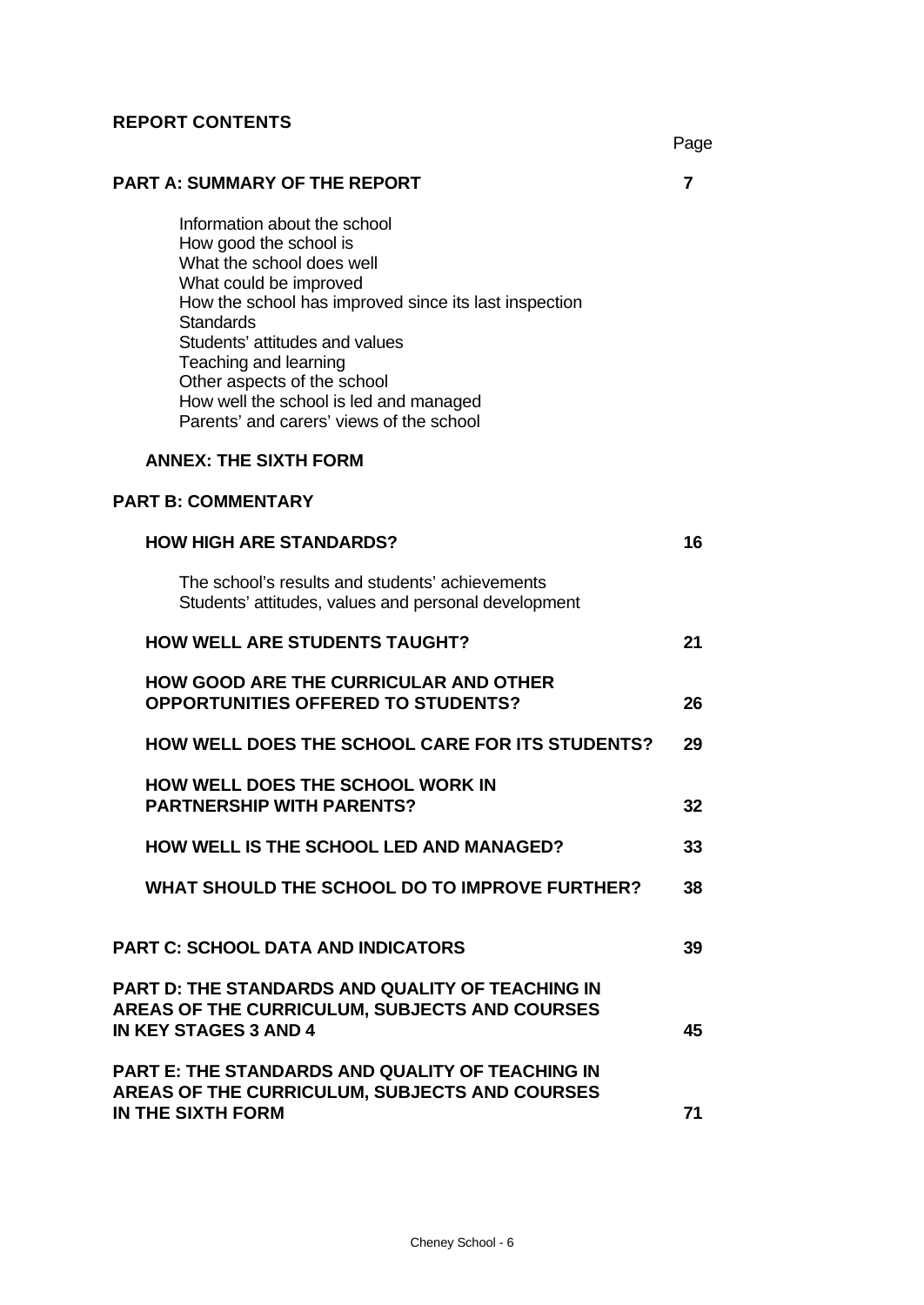# **PART A: SUMMARY OF THE REPORT**

### **INFORMATION ABOUT THE SCHOOL**

Cheney School is a community, comprehensive school for boys and girls aged 13 to 18 years, situated in the Headington area of the City of Oxford. The school is being reorganised to accommodate students aged 11 to 18 from September 2003. The school is oversubscribed and is about the same size as other secondary schools in England. It has 1006 students (517 boys and 489 girls), compared with 830 students at the time of the previous inspection in 1996. The attainment of students on entry in Year 9 is below average overall. Students come from a very wide range of socio-economic backgrounds, that are average overall. The proportion of students known to be eligible for free school meals (about one in every six) is average. The proportion (around one in four) of students who speak English as an additional language is high. It includes eight students who are at an early stage of learning English. A large proportion, almost one third, come from ethnic minorities. A unusual feature of the school is the wide international and cultural mix of students, among whom more than thirty languages are spoken. The proportion of students with special educational needs, about one in every five, is above average. Most of these students have learning or behavioural difficulties. The proportion of students with statements of special educational needs, one in 40, is average.

### **HOW GOOD THE SCHOOL IS**

This is a good school. Students improve their standards from below average when they enter the school in Year 9 to average by the end of Year 11. Standards are above average in the sixth form and represent good achievement. The school provides a good quality of education for students of all backgrounds and levels of attainment. Students of all ethnicities work well together. The very good leadership and management of the head teacher and the very good and strong support provided by the governors and senior staff contribute greatly to the school's continuing improvement. Achievement is good because teachers and students relate very well to one another and have suitably high expectations for students' all-round and academic development. Students respond positively to the overall good quality of teaching they receive. The school has many strengths and few weaknesses. It manages its resources well and provides good value for money.

#### **What the school does well**

- Good teaching and students' positive attitudes to work lead to good achievement by the end of Year 11.
- Very good leadership and management succeed in improving standards and the quality of education.
- Students of all ethnic, social and economic backgrounds get on very well with one another.
- Excellent provision for students for whom English is an additional language helps them to achieve well.
- Achievement in the sixth form is good.

#### **What could be improved**

- The attainment of boys is well below that of girls in Years 9 to 11.
- Lack of a coherent policy for the teaching of key skills hinders standards in literacy, ICT and numeracy.
- Attendance and punctuality to school and to lessons are unsatisfactory in Years 9 to11.

*The areas for improvement will form the basis of the governors' action plan.*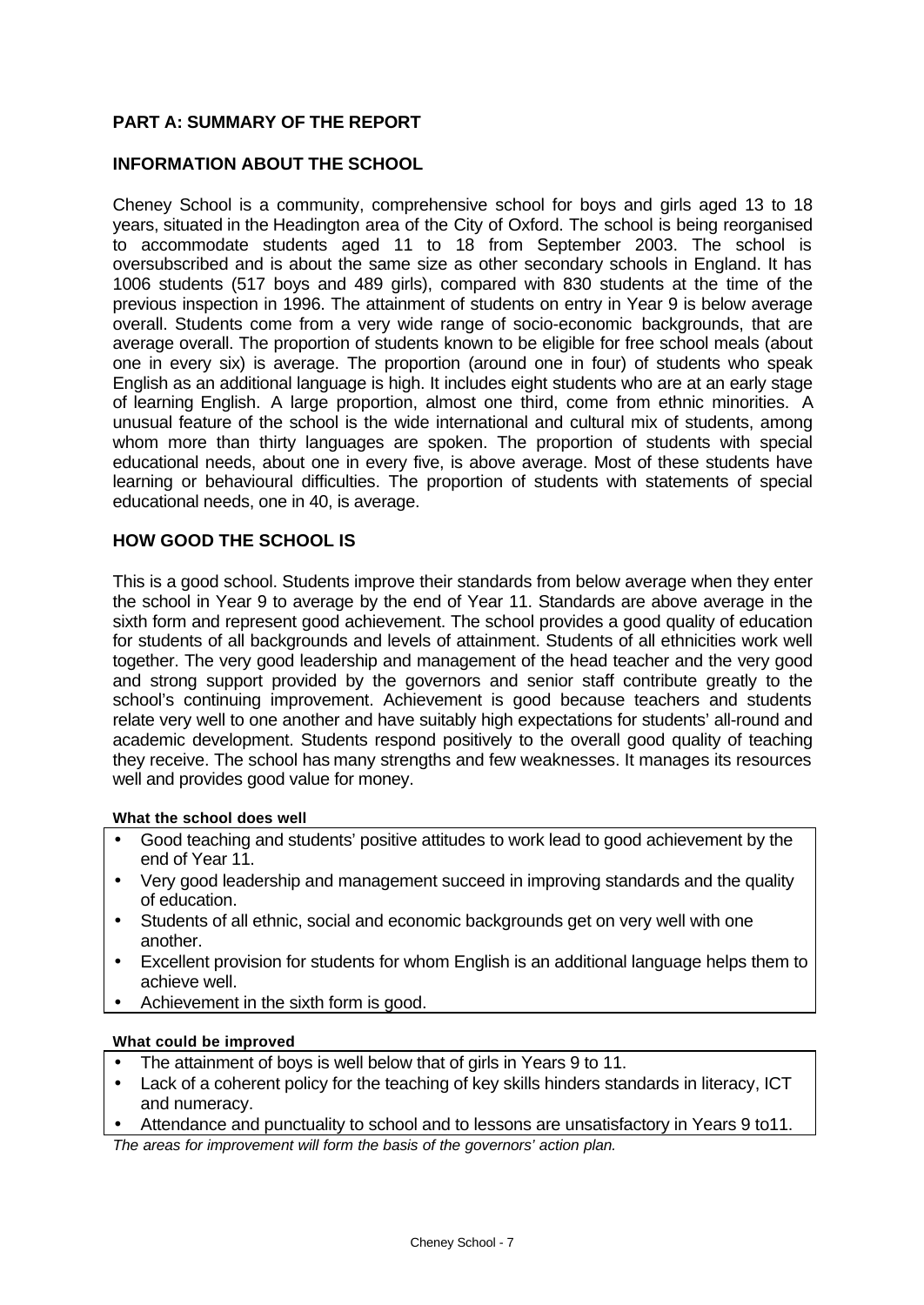## **HOW THE SCHOOL HAS IMPROVED SINCE ITS LAST INSPECTION**

The school has made good improvement since its previous inspection in 1996. Numbers on roll have increased and the school is oversubscribed. Leadership and management have improved and are very good. The head teacher, assisted well by senior managers, makes an important contribution to the school's many successful developments and ensures that students of all backgrounds receive a good quality of education. The school has maintained its previous strengths. It exceeded its challenging targets for GCSE results in 2001 and again in 2002. Students attain better GCSE results than expected from their previous attainment. Standards in the sixth form have improved well and are currently above average. The proportion of teaching observed that was good or better has increased. In respect of the six key issues identified for action, improvement is good overall. However, although attendance has improved it remains unsatisfactory. The school has the capacity and the commitment to continue to make improvements.

### **STANDARDS**

|                          |             | compared with | Key  |                    |                                     |        |
|--------------------------|-------------|---------------|------|--------------------|-------------------------------------|--------|
| Performance in:          | all schools |               |      | similar<br>schools | well above average                  |        |
|                          | 1999        | 2000          | 2001 | 2001               | above average<br>average            | В<br>С |
| <b>GCSE</b> examinations | D           | D             | C    | C                  | below average<br>well below average | D<br>Е |
| A-levels/AS-levels       | в           | C             | С    |                    |                                     |        |

The table shows the standards achieved by students at the end of Year 11 and sixth form students at the end of Year 13 based on average point scores in GCSE and A-level/AS-level examinations.

Students' attainment when they join the school in Year 9 is below average. It is usually close to average by the end of Year 9 and improves to average by the end of Year 11. This indicates satisfactory achievement by the end of Year 9 and good achievement by the end of Year 11. In 2001, results in the National Curriculum tests taken at the end of Year 9 were average in English, mathematics and science. They were above those attained by schools that have a similar proportion of students entitled to free school meals. In 2002, results in the national tests were average in mathematics and below average in English and science. Compared with students' previous attainment these results represented satisfactory achievement. Results have been improving faster than the national improvement. Girls have attained higher standards than boys in the national tests. Standards of work seen in Year 9 are currently average in English and mathematics and below average in science. They indicate good achievement in English and mathematics and satisfactory achievement in science. In all other subjects, students' achievement after their first half term in the school is at least satisfactory.

In all three years 1999 to 2001, GCSE results matched the national average. In 2001, the results matched those of similar schools and indicate good achievement compared with students' previous attainment at the end of Year 9. Over the past three years, boys' results were slightly below average compared with those of boys nationally. Girls' results were slightly above the national average for girls. GCSE results are improving faster than the national rate of improvement. Results in 2001 were average in the large majority of subjects. Results at the highest grades A\* and A were above average in English, art and design, drama, French, geography and history. GCSE results in 2002 are higher than those attained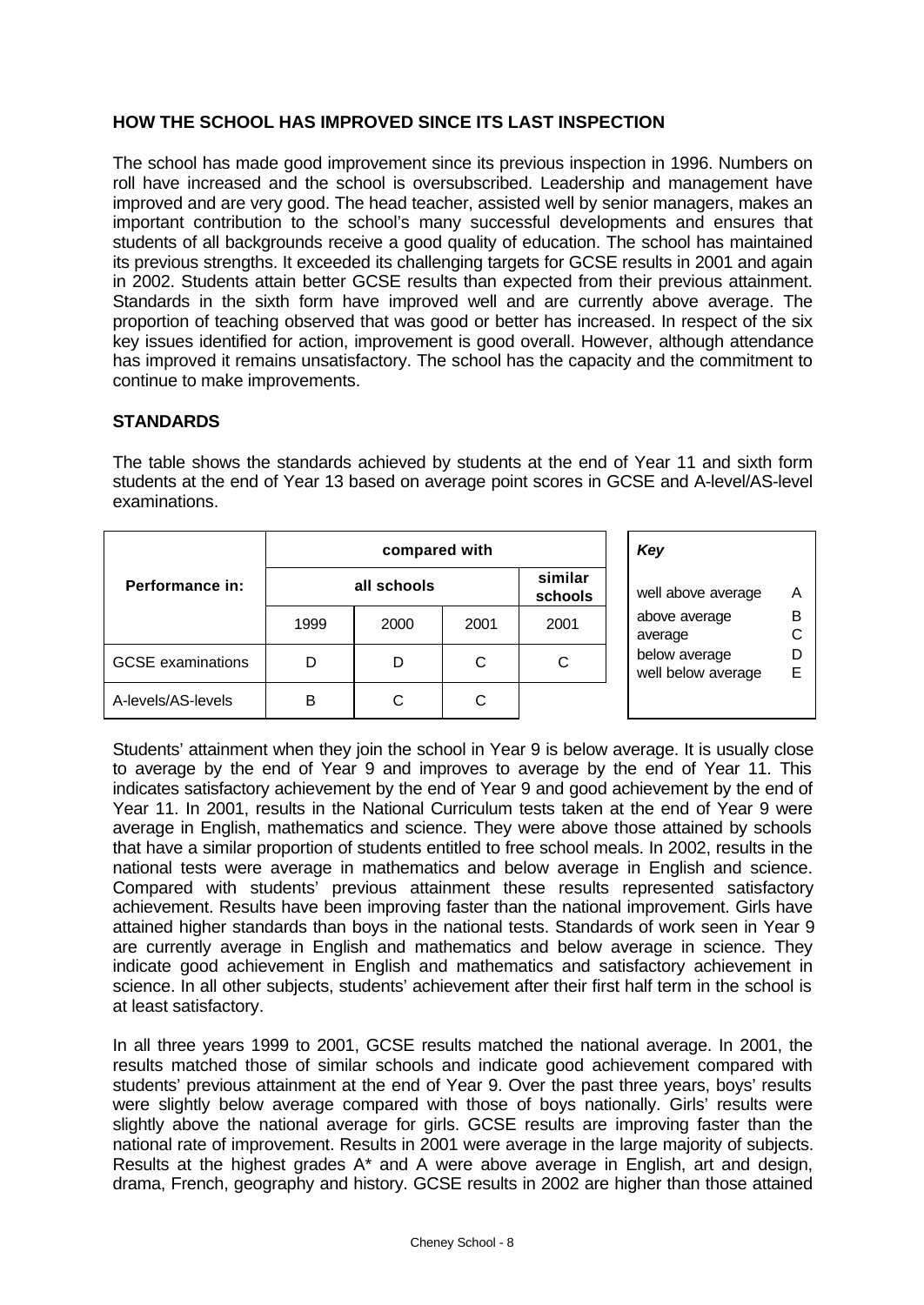in 2001. Standards of work seen in Years 10 and 11 confirm the overall average standards indicated by recent GCSE results. Students of all levels of attainment, including students with learning difficulties and those who are gifted or talented, achieve well by the end of Year 11. Students of all ethnic backgrounds and those for whom English is an additional language achieve well. The good and improving GCSE performance is a result of much good teaching and students' positive attitudes to their work.

Attainment on entry to the sixth form is usually average. AS-level results in 2001 were above average and indicated good achievement. A-level results in the same year were average overall and represented good achievement compared with students' prior attainment. Standards of work seen in Years 12 and 13 are above average in most subjects. Students make good progress in most lessons.

| <b>Aspect</b>                             | <b>Comment</b>                                                                                                                                                                                                          |
|-------------------------------------------|-------------------------------------------------------------------------------------------------------------------------------------------------------------------------------------------------------------------------|
| Attitudes to the school                   | Good. Most students have good attitudes, want to do well and<br>work hard.                                                                                                                                              |
| Behaviour, in and out of<br>classrooms    | <b>Satisfactory.</b> The vast majority of students behave well and are<br>respectful of staff and other students in lessons and around the<br>school. Although above average, the number of exclusions is<br>declining. |
| Personal development<br>and relationships | Very good. Students of all backgrounds get on very well with each<br>other and with the staff. They respond very positively to good<br>opportunities to work independently.                                             |
| Attendance                                | <b>Unsatisfactory.</b> Attendance has improved but is well below<br>average. The punctuality to school and to lessons of a few<br>students is unsatisfactory.                                                           |

# **STUDENTS' ATTITUDES AND VALUES**

# **TEACHING AND LEARNING**

| <b>Teaching of students:</b> | Year 9       | Years $10 - 11$ | Years $12 - 13$ |
|------------------------------|--------------|-----------------|-----------------|
| Quality of teaching          | Satisfactory | Good            | Good            |
|                              |              |                 |                 |

*Inspectors make judgements about teaching in the range: excellent; very good; good; satisfactory; unsatisfactory; poor; very poor. 'Satisfactory' means that the teaching is adequate and strengths outweigh weaknesses.*

The quality of teaching and the quality of learning are good overall. Teaching is often very good and occasionally excellent. A small amount of less than satisfactory teaching was seen in which teachers did not manage the class well and did not plan the work well enough to match students' capabilities. Teaching and learning are good throughout Years 9 to 11 in English and mathematics and are satisfactory in science. They are good in most other subjects and satisfactory in the rest. Teaching is effective in meeting the needs of boys and girls of all backgrounds and levels of attainment, including those who are gifted or talented. The teaching of literacy and of numeracy is satisfactory across subjects. Students with special educational needs receive good support that enables them to make similar progress to others. Students for whom English is an additional language achieve well as a result of excellent support and very good teaching. Learning is good in the majority of lessons because most students have positive attitudes, concentrate well and acquire good skills, knowledge and understanding. They work at a fast pace to complete the work set. The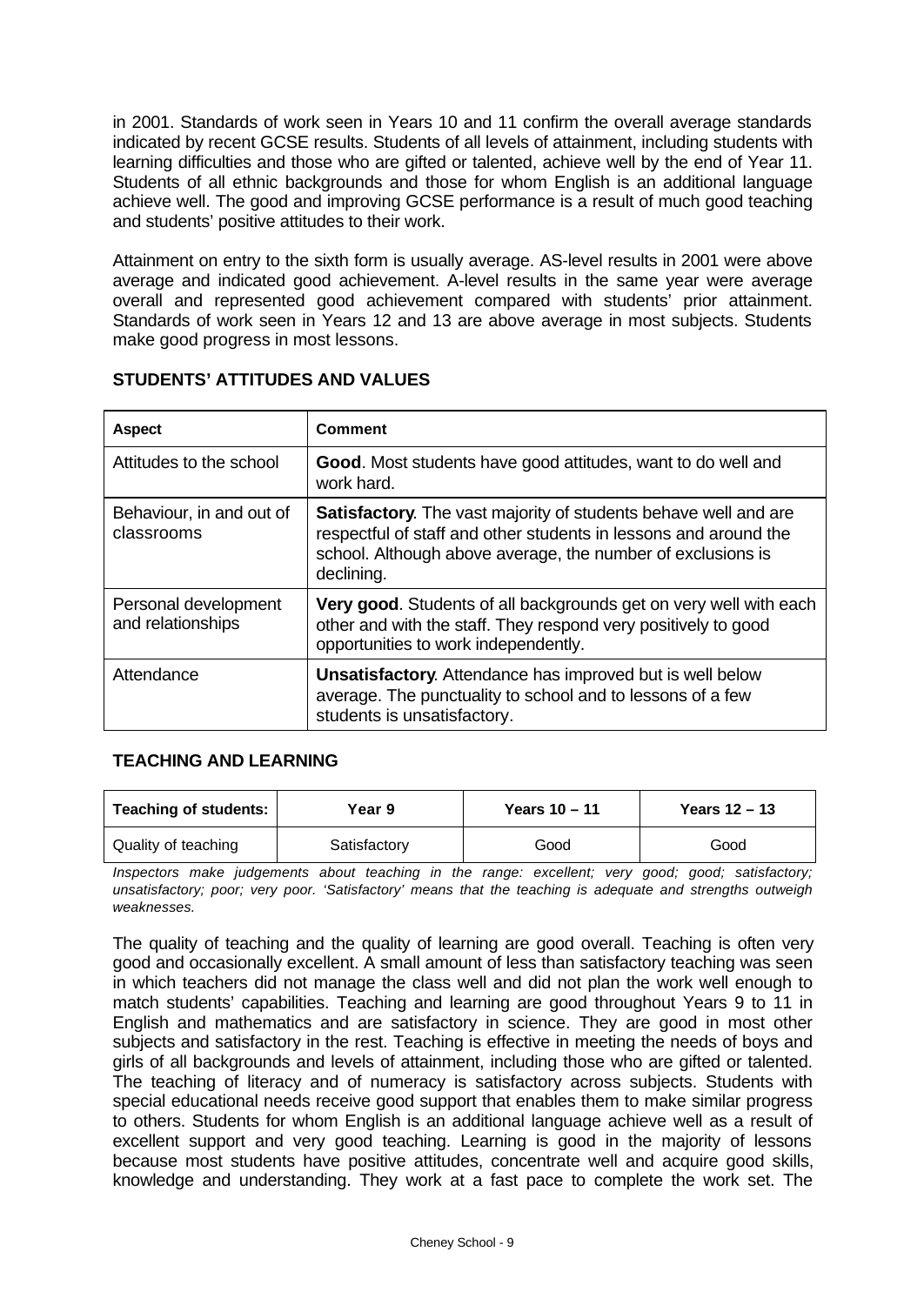inadequate writing skills of lower attaining students, particularly boys, hinder learning in a few classes.

Teaching has many strengths. Teachers' high expectations and effective use of their good expertise in the specialist subject motivate students of all levels of attainment to achieve well. In most lessons, teachers use a good range of different activities for learning that help to maintain students' interest and concentration. The large majority of teachers manage classes well and ensure that students receive work of suitable difficulty. Teachers take considerable care to ensure that students of all backgrounds and ethnic groups are treated equally and fairly. Most teachers, especially in Years 10 to 13, make effective use of marking and assessment to help students to improve their work, to set suitably challenging targets and to match the work to meet students' individual needs. In lessons in which teaching was satisfactory rather than good, teachers did not always make the most effective use of all the time available. They provided a limited range of learning activities so that a few students found it difficult to sustain concentration and effort.

In the sixth form, teachers make good use of their expertise in the subject to help students to achieve well. Students assist their own learning by working hard and with enthusiasm. Very good relationships between teachers and students ensure good learning overall.

| <b>Aspect</b>                                                                                              | <b>Comment</b>                                                                                                                                                                                                                                                                                                                                                                                 |  |  |  |
|------------------------------------------------------------------------------------------------------------|------------------------------------------------------------------------------------------------------------------------------------------------------------------------------------------------------------------------------------------------------------------------------------------------------------------------------------------------------------------------------------------------|--|--|--|
| The quality and range of<br>the curriculum                                                                 | <b>Satisfactory.</b> Students have equal access to a broad range of<br>learning experiences that are appropriate to their needs. The lack<br>of a separate course in ICT in Year 9 restricts their learning.<br>Provision for students to extend their learning in activities outside<br>of lessons is satisfactory.                                                                           |  |  |  |
| Provision for students<br>with special educational<br>needs                                                | Good. Students with learning difficulties achieve well as a result<br>of good teaching and support. The new Code of Practice for<br>special educational needs has been implemented fully.                                                                                                                                                                                                      |  |  |  |
| Provision for students<br>with English as an<br>additional language                                        | <b>Excellent.</b> Students who speak English as an additional<br>language improve their knowledge of English very rapidly as a<br>result of excellent support and encouragement provided by staff.<br>Their achievement matches that of other students.                                                                                                                                        |  |  |  |
| Provision for students'<br>personal, including<br>spiritual, moral, social<br>and cultural,<br>development | Good. Very good provision for students' social education makes<br>a substantial contribution to their all-round personal development.<br>Provision for moral and cultural development is good; that for<br>spiritual development is satisfactory.                                                                                                                                              |  |  |  |
| How well the school<br>cares for its students                                                              | <b>Good.</b> Teachers provide good support for students' personal and<br>academic development. All students are valued equally. Very<br>good relationships are based on trust and fairness. The use of<br>assessment to help students to improve their work is good<br>overall but varies across subjects. Suitable procedures for child<br>protection and for health and safety are in place. |  |  |  |
| How well the school<br>works in partnership with<br>parents.                                               | Good. Parents have positive views about the school. They<br>receive appropriate and informative documentation about the<br>work of the school and good information about students'<br>progress and attainment.                                                                                                                                                                                 |  |  |  |

### **OTHER ASPECTS OF THE SCHOOL**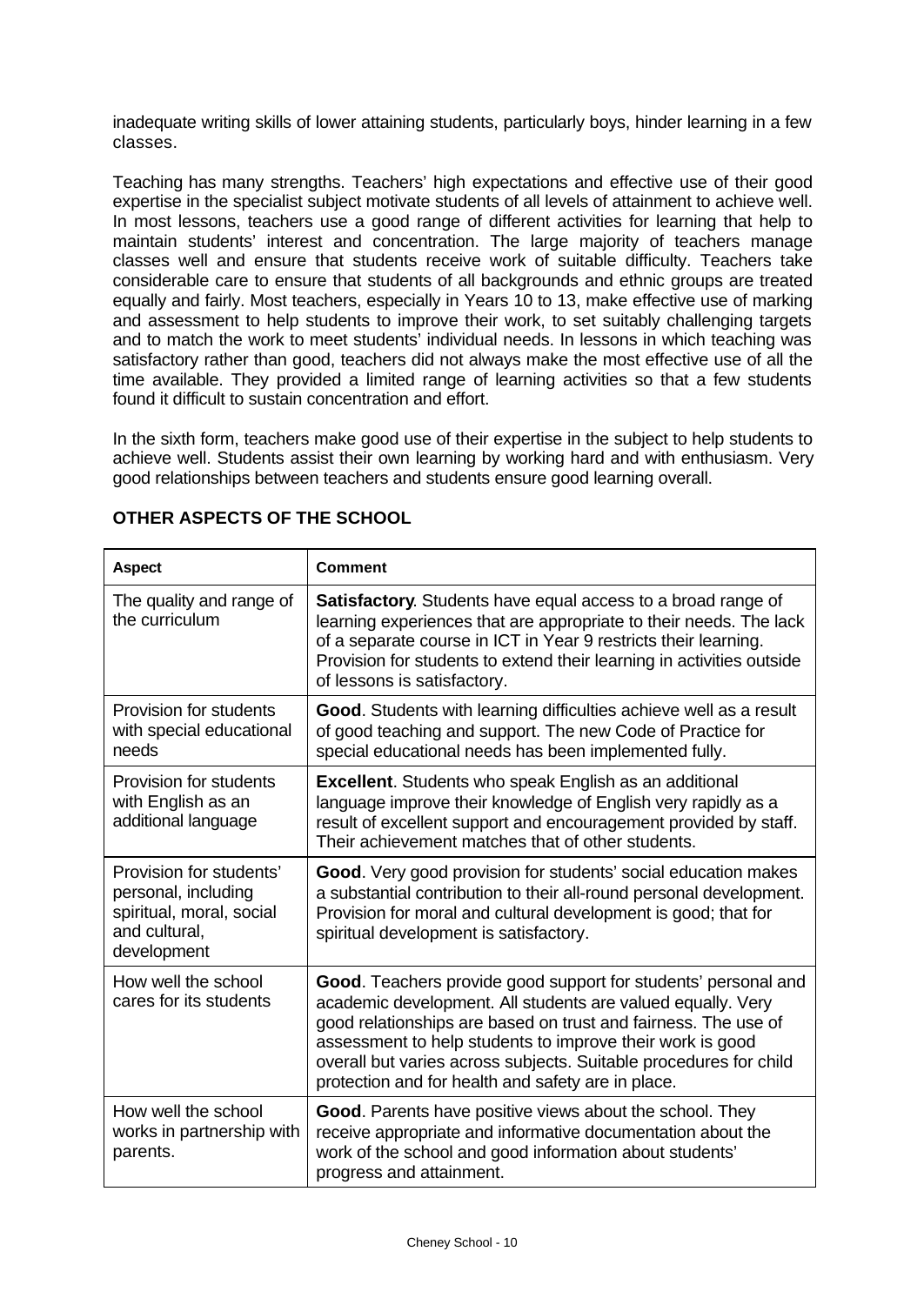### **HOW WELL THE SCHOOL IS LED AND MANAGED**

| <b>Aspect</b>                                                              | <b>Comment</b>                                                                                                                                                                                                                                                                                                                                                                 |
|----------------------------------------------------------------------------|--------------------------------------------------------------------------------------------------------------------------------------------------------------------------------------------------------------------------------------------------------------------------------------------------------------------------------------------------------------------------------|
| Leadership and<br>management by the<br>head teacher and other<br>key staff | Very good. The head teacher, with good support from senior<br>staff, sets a very clear direction for the school's development.<br>Very effective management has helped the school to make many<br>important improvements, particularly in raising students'<br>achievement. Management in subjects is good overall.                                                            |
| How well the governors<br>fulfil their responsibilities                    | Very good. Governors are very effective, committed and<br>supportive. They know the school's strengths and areas for<br>development very well. They have high expectations for the<br>school's future improvement. They carry out their duties well<br>apart from ensuring the provision of a daily act of collective<br>worship and of religious education in the sixth form. |
| The school's evaluation<br>of its performance                              | Good. Governors and senior staff analyse assessment and<br>comparative data carefully to see if the school is doing as well as<br>it should. They set suitably challenging targets for improvement.<br>Procedures to monitor and enhance the quality of teaching and<br>learning operate successfully.                                                                         |
| The strategic use of<br>resources                                          | Good. Financial management is good. The school makes<br>effective use of its good staffing and adequate accommodation<br>and learning resources to support students' learning. It considers<br>spending decisions carefully to seek best value and to meet its<br>educational priorities. The use of ICT to enhance students'<br>learning is insufficient in a few subjects.   |

# **PARENTS' AND CARERS' VIEWS OF THE SCHOOL**

| What pleases parents most |                                                     | What parents would like to see improved                                      |
|---------------------------|-----------------------------------------------------|------------------------------------------------------------------------------|
|                           | Students like the school and make good<br>progress. | The setting of homework is inconsistent.<br>٠<br>They are not well informed. |
|                           | The school is led and managed well.                 |                                                                              |
|                           | Teaching is good.                                   |                                                                              |
|                           | The school expects students to work<br>hard.        |                                                                              |
|                           | Parents can raise concerns easily with<br>staff.    |                                                                              |

Inspectors agree with parents' positive views. They agree with parents that the setting of homework is inconsistent but judge that the quality and amount of homework are satisfactory in Years 9 to 11 and good in the sixth form. They disagree with those parents who feel that the school does not keep parents informed sufficiently. The school provides parents with helpful and relevant information at appropriate times. The quality of reports to parents about students' work and progress is good.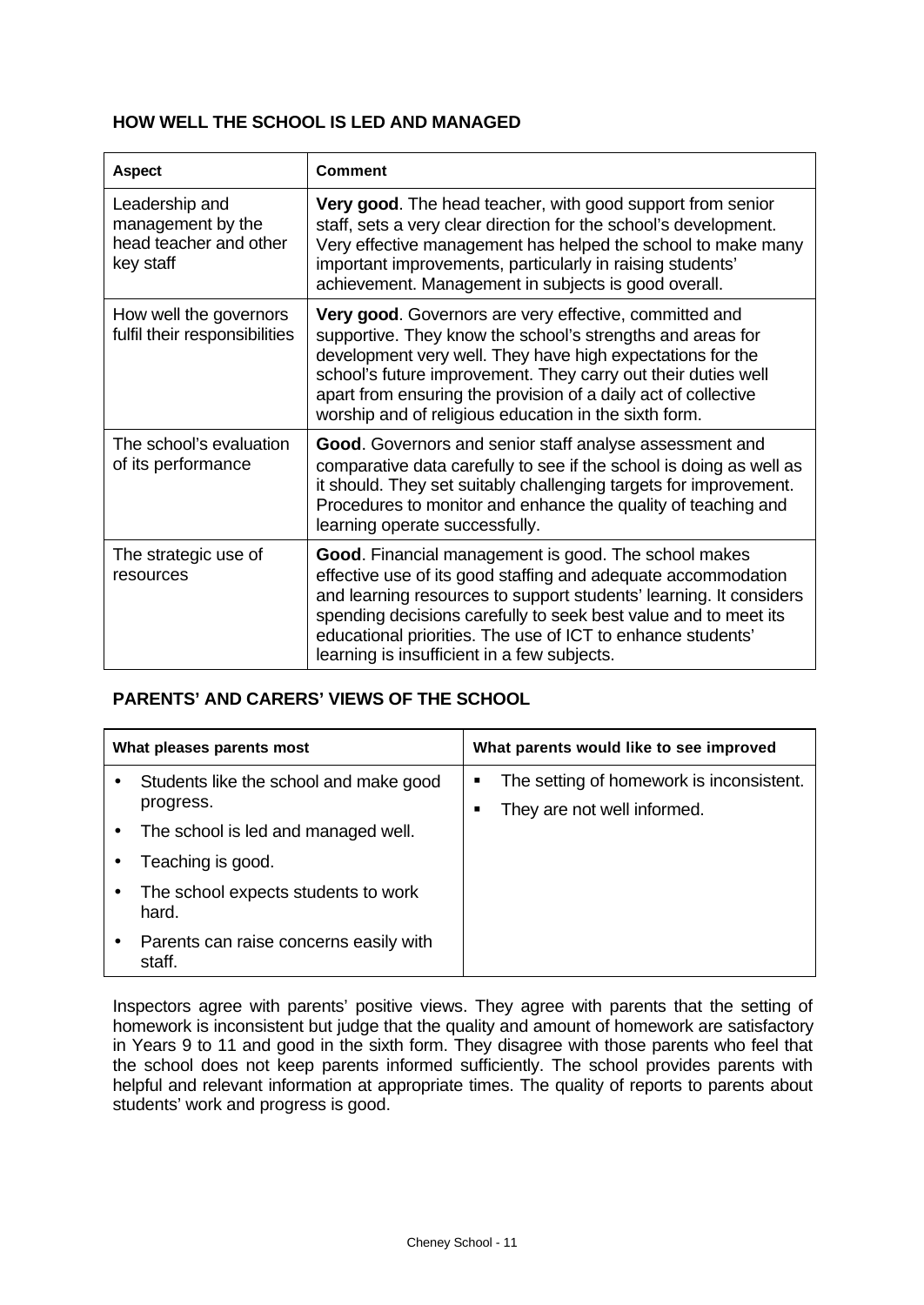### **ANNEX: THE SIXTH FORM CHENEY SCHOOL**

#### **INFORMATION ABOUT THE SIXTH FORM**

The sixth form is larger than in most other schools and is growing in size. It has 247 students (119 boys and 128 girls), of whom just under one third are in Year 13. The composition of the sixth form matches that of the main school in terms of ethnic groupings and students' backgrounds. A small number of students have special educational needs. The proportion of students entitled to free school meals is average. Students' attainment on entry to Year 12 is average overall. The school operates a sixth form partnership with five other local schools and the nearby college of further education. Together, they provide access to a wide range of AS/A-level and vocational courses. Most students study AS-level courses in Year 12 and Alevel courses in Year 13 on the school's site. A few students follow vocational courses. About two thirds of students stay on from Year 11 into the school's sixth form. A small number of students join the sixth form from other schools. All courses of study at the school have suitable requirements for entry. Students require a minimum of five GCSE grades A\*-C, with at least three grades B and above, for enrolment on the AS-level. They need GCSE grades in the range of A\*-E to enrol on the vocational courses. There is no provision for students of well below average attainment.

#### **HOW GOOD THE SIXTH FORM IS**

The sixth form provides a good quality of education. It is cost-effective. Good leadership and management are succeeding in improving the quality of care, support and guidance for students. Standards are higher than at the time of the previous inspection and are currently above average. Students learn well and achieve good results overall. They choose from a suitable range of courses, though the take-up on vocational courses is not as high as the school would like. Teaching and learning are good in most subjects and very good in English, mathematics, history and modern foreign languages. A-level results in 2001 matched the national average and AS-level results were above average. These results showed good achievement based on students' previous attainment in GCSE examinations. The sixth form meets well the needs of its students apart from those who would benefit from a wider range of vocational courses.

#### **Strengths**

- A-level and AS-level results represent good achievement.
- Good teaching and students' very positive attitudes to work lead to good learning.
- Good leadership and management help to provide a good climate for learning.
- Students respect teachers' knowledge and appreciate the very good relationships with them.

#### **What could be improved**

- The range and amount of vocational courses are insufficient.
- A limited range of extra-curricular activities and the absence of courses in religious education restrict enrichment of students' learning.

*The areas for improvement will form the basis of the governors' action plan. Strengths and areas for improvement in individual subjects are identified in the sections on individual subjects in the full report.*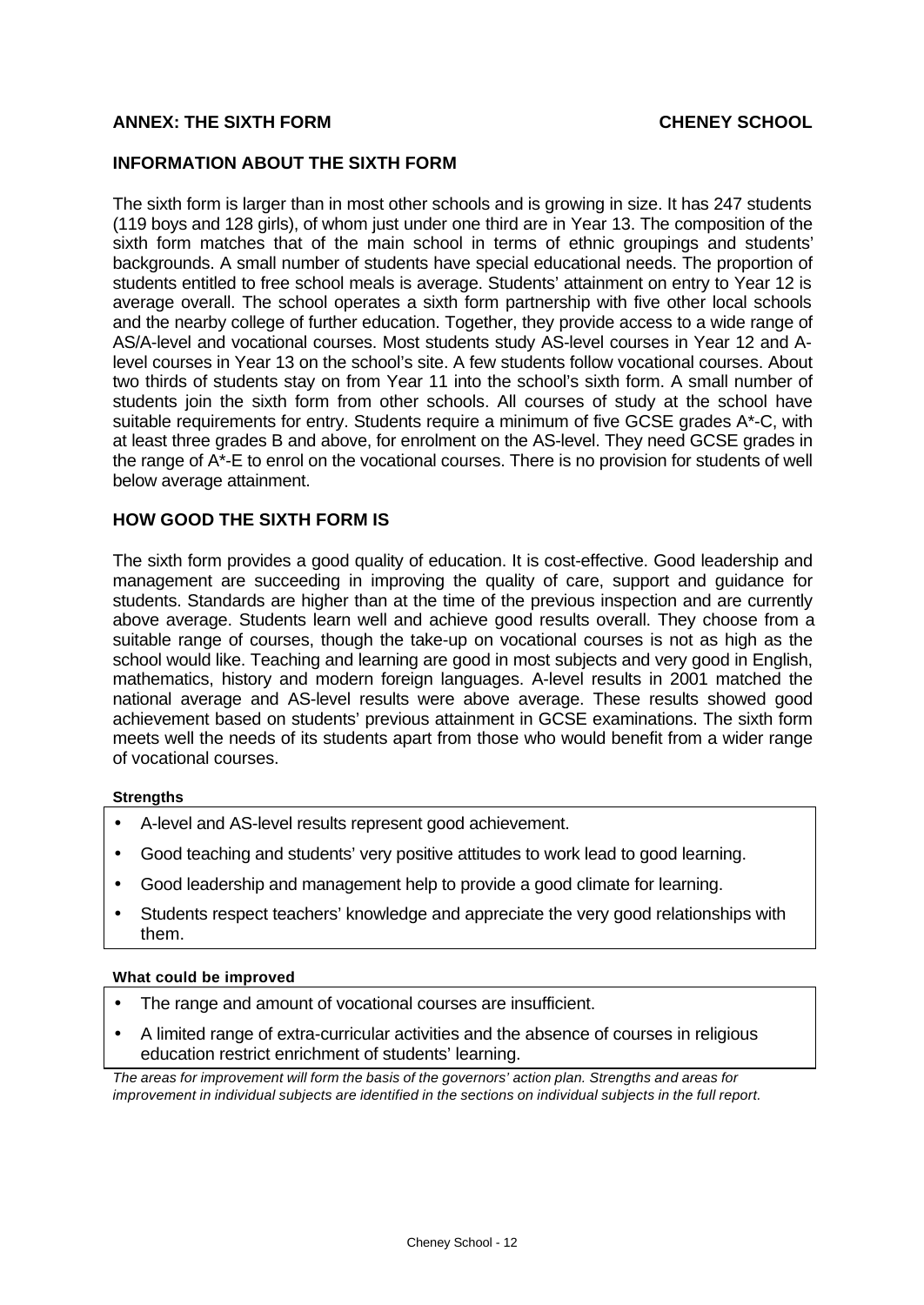# **THE QUALITY OF PROVISION IN INDIVIDUAL CURRICULUM AREAS**

The table below shows overall judgements about the provision in the subjects and courses that were inspected in the sixth form. Judgements are based mainly on the quality of teaching and learning and how well students achieve. Not all subjects in the sixth form were inspected.

| <b>Curriculum area</b>  | Overall judgement about provision, with comment                                                                                                                                                                                                                  |  |  |  |
|-------------------------|------------------------------------------------------------------------------------------------------------------------------------------------------------------------------------------------------------------------------------------------------------------|--|--|--|
| <b>Mathematics</b>      | Very good. Students respond very well to very good teaching and<br>achieve very good results in A-level examinations.                                                                                                                                            |  |  |  |
| <b>Biology</b>          | Good. A-level results were very high in 2001. Teachers use their<br>very good expertise in the subject to help students to achieve<br>well.                                                                                                                      |  |  |  |
| Physics                 | Good. Achievement is good because teaching is good and<br>students have positive attitudes to learning. A-level results are<br>above average. Little use of ICT is made to enhance learning.                                                                     |  |  |  |
| Product design          | Good. Standards in this recently introduced course are average<br>and represent good achievement based on students' prior<br>attainment. Good teaching assists learning. There is currently no<br>vocational course option in Years 12 and 13.                   |  |  |  |
| <b>Business studies</b> | Good. Students achieve well as a result of good teaching and<br>their positive attitudes to learning. Results in the advanced<br>vocational course were well above average in 2001.                                                                              |  |  |  |
| Economics               | Good. Achievement is good currently because teaching is good<br>and students want to succeed. A-level results in 2001 were below<br>average.                                                                                                                     |  |  |  |
| <b>ICT</b>              | Good. Achievement is good compared with students' previous<br>GCSE results. Teachers make good use of their subject<br>expertise to enable students to make good progress in lessons.                                                                            |  |  |  |
| Physical education      | Satisfactory. Standards of work seen are average and indicate<br>good achievement. Good teaching helps students to learn well.<br>Students do not have a good understanding of physiology.                                                                       |  |  |  |
| Art and design          | Satisfactory. Teaching and learning are satisfactory. Students<br>work independently but with a limited range of media and<br>materials. Standards are currently average and represent<br>satisfactory achievement.                                              |  |  |  |
| Geography               | Good. A-level results in 2001 were very high. Standards are<br>currently above average and represent good achievement. This is<br>a result of good teaching and students' positive attitudes to work.<br>Students rarely use ICT in lessons to enhance learning. |  |  |  |
| History                 | Very good. Achievement is very good in this very popular<br>subject. Very good teaching helps students to make very good<br>progress and to attain high standards.                                                                                               |  |  |  |
| English literature      | Very good. Achievement is very good in this very popular subject<br>as a result of much very good teaching and students' very good<br>attitudes to work.                                                                                                         |  |  |  |
| French                  | Very good. Challenged by very good teaching, students in Year<br>13 are reaching very high standards. A-level results have been                                                                                                                                  |  |  |  |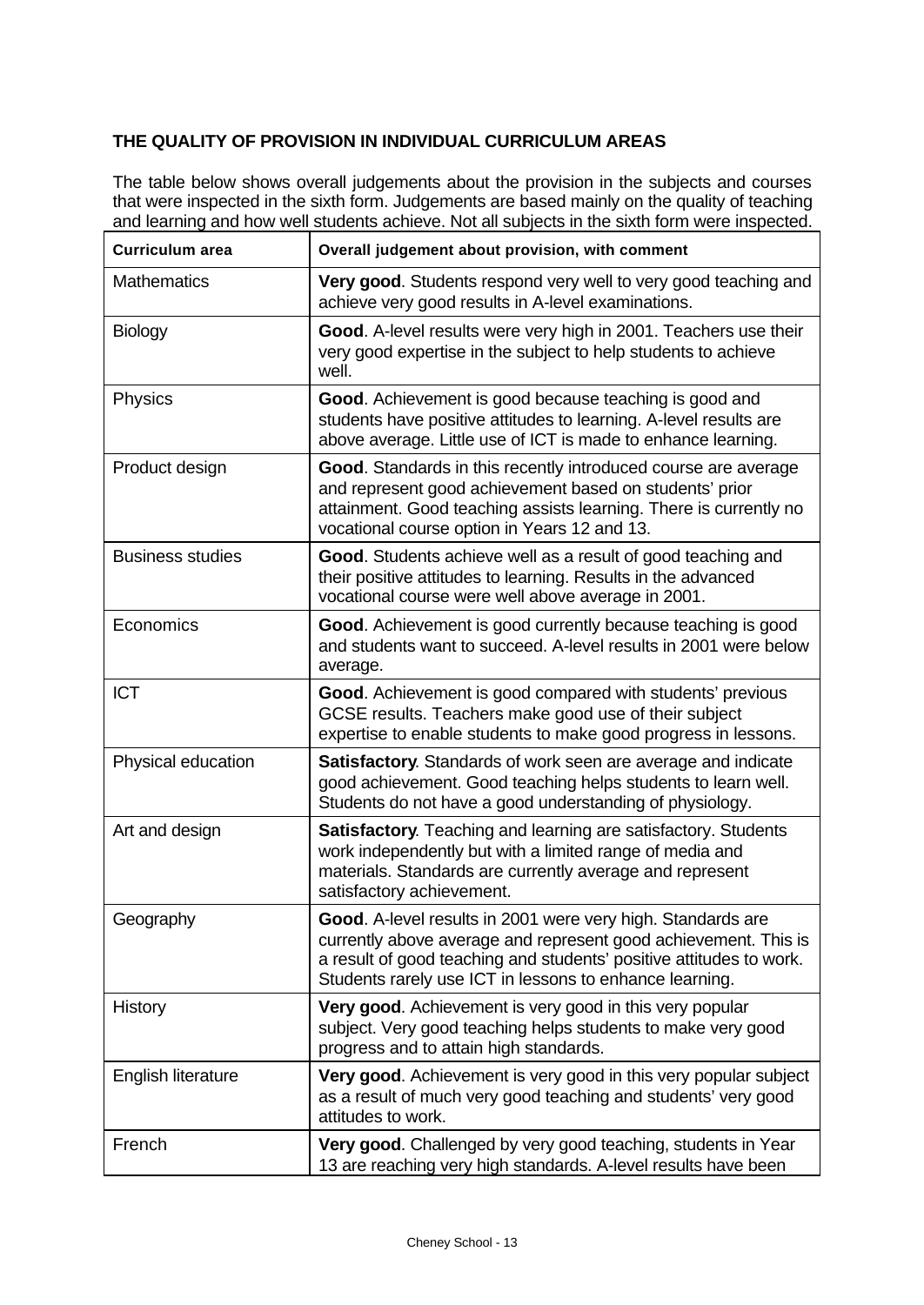well above the national average in the past three years.

In a few other subjects, work was sampled. In theatre studies, teaching observed was excellent and standards in the lesson were above average. In Italian, very good teaching ensured very good progress. In German, standards were below average in the lesson seen and teaching was satisfactory.

### **OTHER ASPECTS OF THE SIXTH FORM**

| <b>Aspect</b>                                                             | <b>Comment</b>                                                                                                                                                                                                                                                                                                                                                                                                                                                                                                                                                                                                                                                                                                                                                                               |  |  |
|---------------------------------------------------------------------------|----------------------------------------------------------------------------------------------------------------------------------------------------------------------------------------------------------------------------------------------------------------------------------------------------------------------------------------------------------------------------------------------------------------------------------------------------------------------------------------------------------------------------------------------------------------------------------------------------------------------------------------------------------------------------------------------------------------------------------------------------------------------------------------------|--|--|
| How well students are<br>guided and supported                             | Good. Students of all backgrounds receive an improving and<br>good quality of guidance and support. Staff prepare students well<br>for entry to the sixth form. The choice of courses is generally<br>matched suitably to students' aspirations and capabilities, though<br>there is insufficient provision of vocational courses particularly for<br>lower attainers. The tutorial programme provides students with<br>suitable access to advice and help regarding examinations,<br>university applications and careers. The use of assessment to<br>raise standards and to set targets for academic and personal<br>development is good and improving. Students know at an early<br>stage what they are expected to achieve. Teachers check<br>students' progress closely and frequently. |  |  |
| Effectiveness of the<br>leadership and<br>management of the sixth<br>form | Good. The good leadership and management of the sixth form<br>within the partnership arrangement make an important<br>contribution to students' good achievement. Effective planning<br>has resulted in good improvements in the quality of education<br>provided. Attendance has improved and is satisfactory.<br>Increasingly effective use of assessment makes staff and<br>students aware of what standards should be attained. Students<br>have equal access to the curriculum. The school does not meet<br>statutory requirements for the provision of religious education and<br>a daily act of collective worship in Years 12 and 13.                                                                                                                                                |  |  |

# **STUDENTS' VIEWS OF THE SIXTH FORM**

| What students like about the sixth form |                                                                     | What they feel could be improved |                                                                                       |
|-----------------------------------------|---------------------------------------------------------------------|----------------------------------|---------------------------------------------------------------------------------------|
|                                         | They enjoy the sixth form and<br>recommend it.                      |                                  | Advice and guidance are insufficient and<br>they lack enough information about future |
|                                         | The choice of courses is suitable.                                  |                                  | options.                                                                              |
|                                         | Teaching is good and challenges them.                               | $\bullet$                        | The range of activities outside lessons is<br>limited.                                |
|                                         | They learn independently and receive<br>good support from teachers. |                                  |                                                                                       |
|                                         | They can achieve well.                                              |                                  |                                                                                       |

Inspectors agree with students' positive views, although the range of courses could be made more suitable by including more vocational subjects. In respect of areas for improvement, students' comments about advice and guidance no longer apply. The school recognised that this was an area for improvement and under the new leadership in the sixth form has implemented good procedures to provide a good quality of advice and support. Inspectors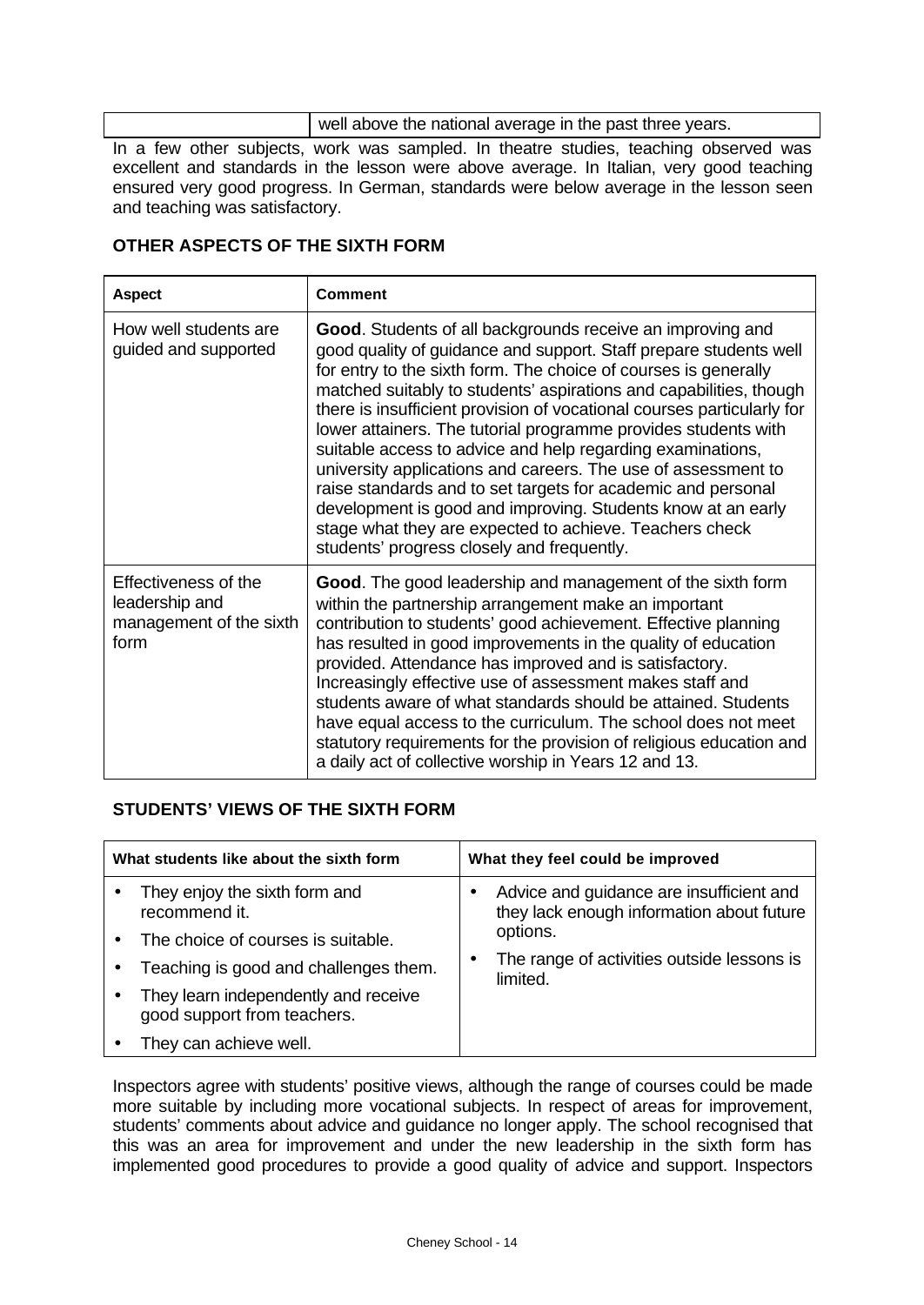agree with students that the range of extra-curricular activities is not as good as it could be, mainly because of the limitations caused by the current building programme.

### **COMPARING PROVISION IN SCHOOLS AND COLLEGES**

*Inspectors make judgements about provision in subjects and courses, and about leadership and management, in the range: excellent; very good; good; satisfactory; unsatisfactory; poor; very poor. Excellent and very good are equivalent to the judgement 'outstanding' in further education and sixth form college reports; poor and very poor are equivalent to 'very weak'.*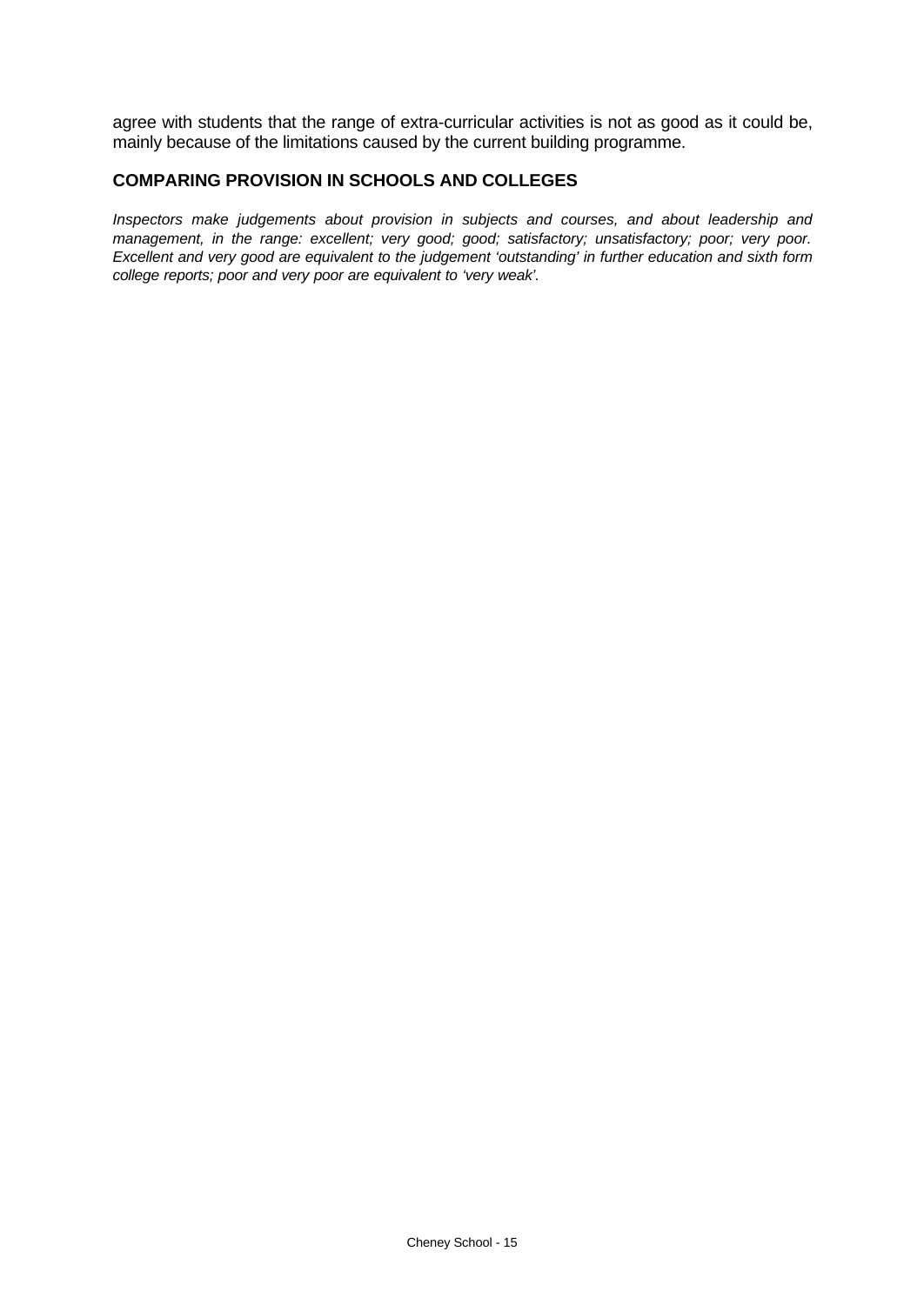### **PART B: COMMENTARY**

### **HOW HIGH ARE STANDARDS?**

#### **The school's results and students' achievements**

- 1. Achievement is satisfactory by the end of Year 9 and good by the end of Year 11. A particularly strong feature is that students from the very wide range of social and cultural backgrounds and different levels of attainment in the school make good progress. Students' attainment when they join the school in Year 9 is below average overall. It improves as they move through the school so that attainment is average by the end of Year 11. Standards in the sixth form currently are above average and represent good achievement based on students' prior attainment.
- 2. In 2001, attainment in the National Curriculum tests taken in English, mathematics and science at the end of Year 9 matched the national average. Results were higher than those attained by similar schools, as defined by those schools with a similar proportion of students entitled to receive free school meals. Provisional results for 2002 indicate that results in the national tests were below average. Attainment in GCSE examinations taken at the end of Year 11 matched the national average in all three years from 1999 to 2001. Provisional GCSE results in 2002 indicate a good improvement, particularly in the proportion of students attaining five or more grades A\*-C.
- 3. Improvement in standards since the previous inspection in 1996 is good. Over the threeyear period 1999 to 2001, results in the national tests at the end of Year 9 rose faster than the national improvement, although they declined in 2002. GCSE results have improved faster than the national improvement over the past five years and improved further in 2002. Standards by the end of Year 13 have improved and are now above average.
- 4. The attainment of girls is higher than that of boys when they join the school in Year 9 and remains so at the end of Year 9 and at the end of Year 11. The gap between their performances in external examinations is wider than the national difference. One of the main reasons that girls do better than boys is that girls have better skills in literacy, particularly in writing, than boys. In a few subjects, such as modern foreign languages, boys' standards are hindered because they present their work scrappily and untidily. This makes revision of their work when studying for examinations difficult. KIA1 KIA2
- 5. Students' achievement by the end of Year 9 is satisfactory rather than good because teaching is satisfactory and a few students, mainly boys, take a little while to adjust to the routines of the new school. This is particularly noticeable in the immature behaviour of a few students early in Year 9. However, teachers manage students' behaviour well so that, in Years 10 and 11, students have positive attitudes to work that help them to achieve well. Good teaching and increasingly effective use of assessment to show students in Years 10 and 11 how to improve enable them to make good progress in most lessons.
- 6. Students' achievement varies from satisfactory to good among subjects in Years 9 to 11. It is good throughout Years 9 to 11 in English, mathematics, citizenship, history and Urdu.
- 7. A few factors hinder the school's good attempts to raise standards at the end of Year 11 from average to above average. They include the lack of a sufficiently effective policy to raise boys' attainment and shortcomings in the development and use of the key skills of literacy, numeracy and ICT. Despite the school's considerable attempts to improve attendance, students' rates of absence and a lack of punctuality to lessons by a few students impede faster progress. KIA1, KIA2, KIA3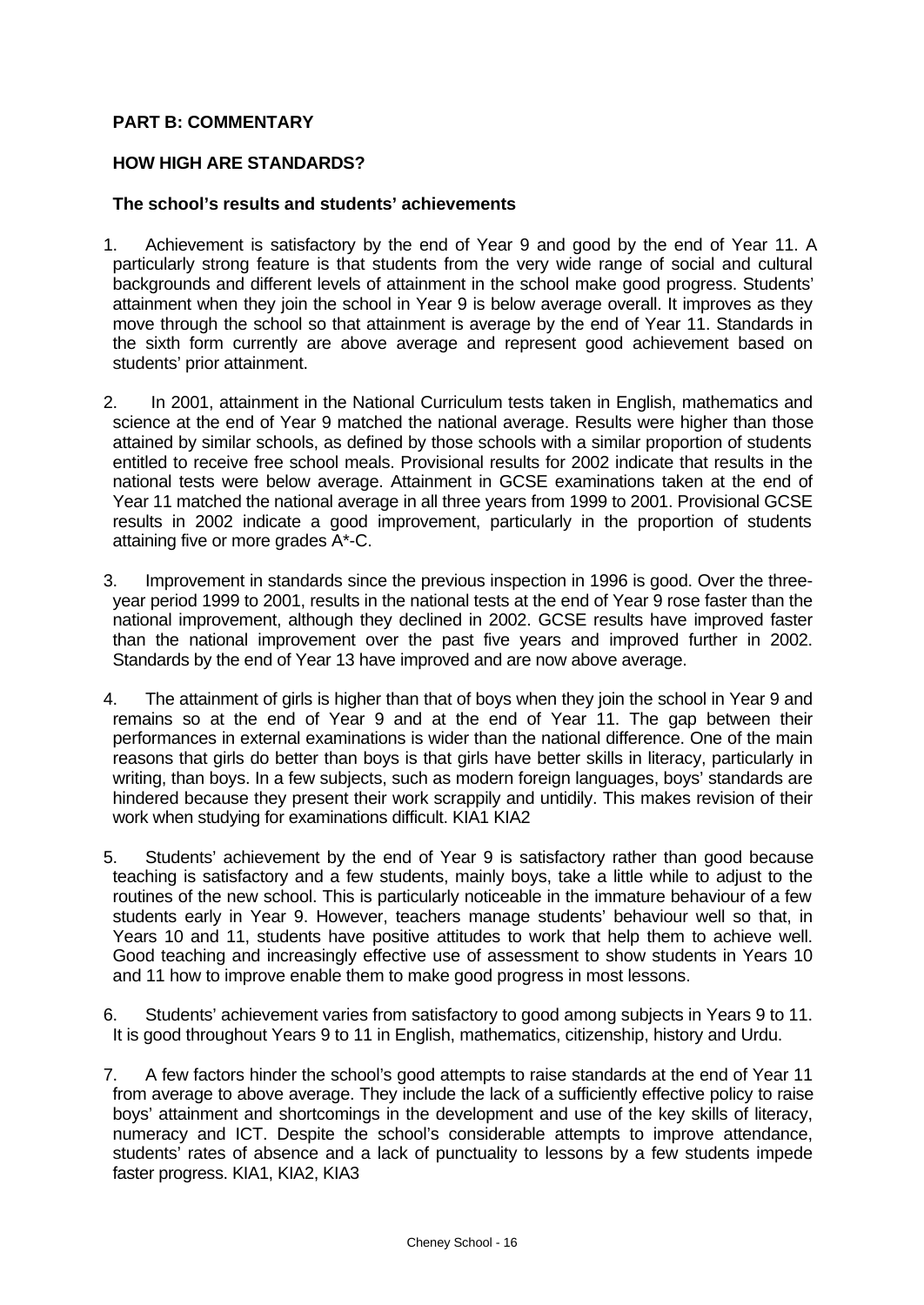#### **Standards and achievement at the end of Year 9**

- 8. In 2001, students' results in the National Curriculum tests taken at the end of Year 9 were above average in English and mathematics and average in science. The overall results matched the national average and were above those attained in similar schools. They indicated good achievement in English and mathematics and satisfactory achievement in science. Provisional results for 2002 indicate average performance in mathematics and below average in English and in science. Differences in the results in these two years reflect the different levels of prior attainment of the separate year groups.
- 9. In Year 9, standards seen in classes and in scrutiny of work are currently just below average overall. They represent satisfactory achievement over the short time that students have been at the school. Standards are currently average in English and mathematics and below average in science. They are below average in design and technology, modern foreign languages and Urdu and are average in other subjects.

#### **Standards and achievement at the end of Year 11**

- 10. In 2001, the GCSE results, in terms of the average number of points scored by students, matched the national average. They matched the results of similar schools. When compared with students' previous attainment in the national tests taken at the end of Year 9, the results indicated satisfactory achievement. Girls attain higher results in GCSE than girls nationally, whereas boys attain below average results. Results in 2002 were higher than in previous years and indicate good achievement based on students' prior attainment. KIA1
- 11. In Years 10 and 11, standards seen in classes and in scrutiny of work are average overall. They represent good achievement. Standards are currently average in English and mathematics and below average in science and design and technology. They are above average in geography and history, below average in ICT, physical education and Urdu, and are average in other subjects. Students' achievement is at least satisfactory in all subjects.

### **Achievement among different groups of students**

- 12. The proportion of students gaining five or more grades A\*-G in 2001 was average and met expectations based on their previous attainment. This indicates that students of below average attainment, including those with learning difficulties, achieved satisfactorily in those examinations. Provisional GCSE results in 2002 indicate that the achievement of these students was at least as good as expected based on their previous attainment.
- 13. Over the three-year period 1999 to 2001, boys' GCSE results have been below those of boys nationally and represent satisfactory achievement. Girls' GCSE results were slightly above those for girls nationally and indicate good achievement.
- 14. The much lower levels of literacy among boys are the main reason that boys' achievement is not as good as that of girls, as is the picture nationally. This is evident in the results in national tests in English taken at the end of Year 9. For example, in 2002, about two boys in every five attained level 5 or above in the national tests in English at the end of Year 9, whereas the figure for girls was close to four in five. KIA2
- 15. Currently, students on the register of special educational needs, including those who have statements, are making appropriate progress in Year 9 and good progress in Years 10 and 11 towards their individual targets. This is because they receive good support from teachers and classroom assistants in lessons.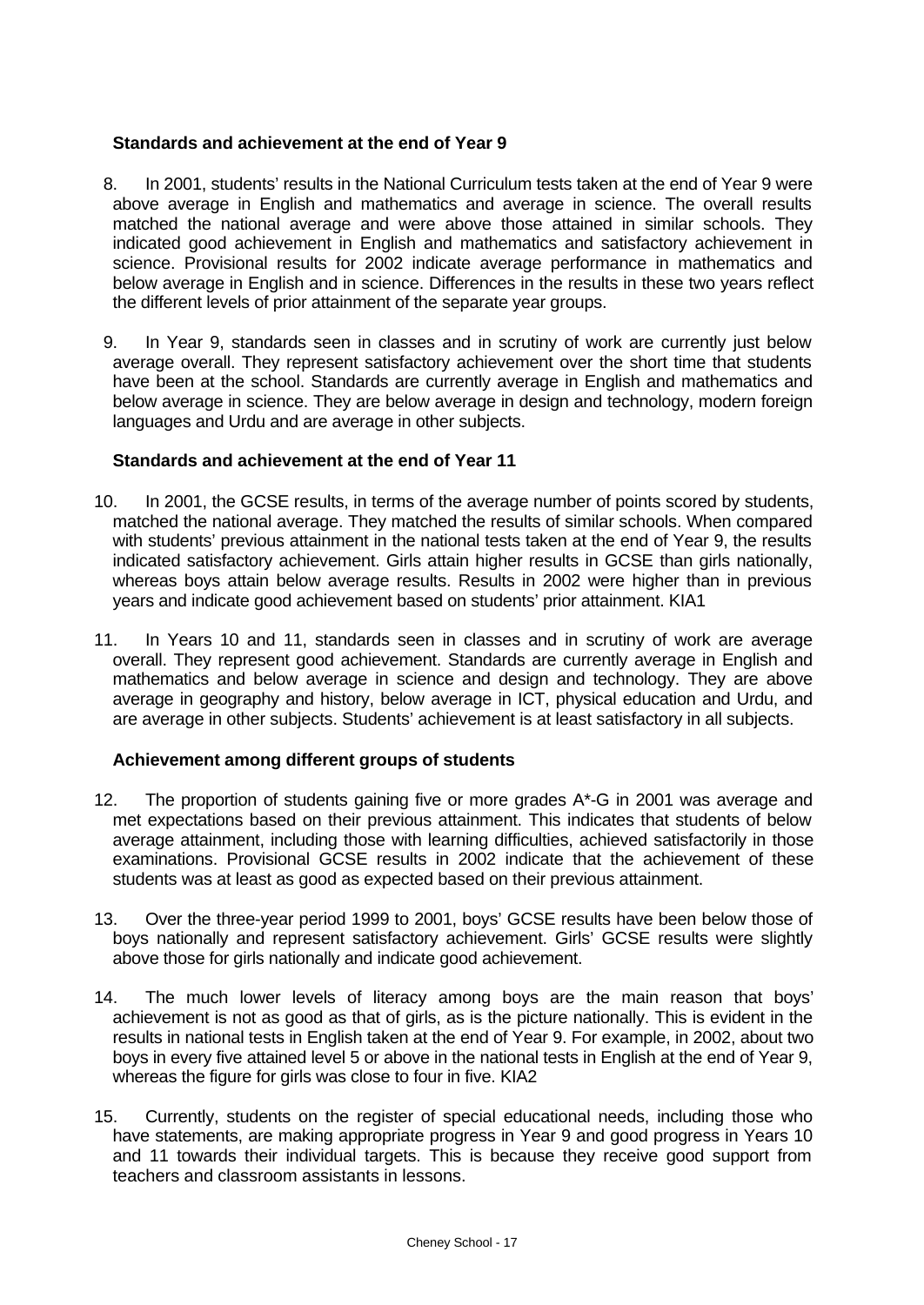- 16. The large numbers of students of many different ethnic backgrounds make similar progress to other students. They integrate easily into the school and work hard to achieve well. The very good relationships among students and between students and teachers create a very positive climate within which all students can learn well.
- 17. Students who are gifted or talented achieve well by the end of Year 11. In 2001, the proportion of students attaining the highest GCSE grades of A\* and A was above average in many subjects, such as art and design, geography, history and French.
- 18. The achievement of students for whom English is an additional language is good, and often very good, throughout the school. This is a result of the excellent provision made to assist the learning of these students.

### **Standards of literacy, numeracy and ICT across subjects**

- 19. Students' skills in literacy are average throughout Years 9 to 11. They are generally adequate to meet students' needs in all subjects. Weaknesses in the writing skills of lower attaining students, particularly boys, restrict progress in a few subjects such as English, modern foreign languages and history. The standard of oracy of students in Years 9 to 11 is above average. In most lessons, students have satisfactory opportunities to develop their speaking and listening skills but planned oral work does not play a large part in lessons in a few subjects. In English and drama, work in pairs or in groups is an everyday technique for sharing ideas and consolidating opinions. Such good practice is not widely disseminated. Students read competently, cope well with the demands of all subjects and make good use of the library to extend their range of reading. KIA1
- 20. Standards of numeracy are average throughout Years 9 to 11. Students' mathematical skills are adequate for their work in all subjects. Students develop their skills in number work, including the use of calculators, through frequent and regular practice in mathematics lessons. In geography, they use a range of data handling skills well to enhance their understanding and presentation of the work. They analyse information in a variety of ways and present results using appropriate charts and diagrams. Students use and develop similar skills in work in physical education and science. In design and technology they make effective use of skills in measuring and estimating.
- 21. Students' skills in ICT are average in Year 9 and below average in Years 10 and 11. They use and develop their ICT skills well in a few subjects. In design and technology, for example, students make good use of the resources available and benefit from using the facilities of local institutions to extend their experiences in computer-aided manufacture and design. In mathematics, students apply their computing skills satisfactorily in graphical work and in using spreadsheets to record information. In history and religious education, students make satisfactory use of the Internet for research and word processing of work. In a few subjects such as science, students have too few opportunities to extend their learning through the use of computers. In English, they use the word processor well for their coursework but, as in most subjects, limited access to the computer suites is restricting progress.

### **Sixth form**

22. The large majority of the courses available for students are taught in the school and a small number in the other institutions in the local sixth form partnership. The inspection focused on 13 subjects. All of these, apart from ICT in Year 13, are taught wholly or in most part at the school. Most students in Years 12 and 13 follow courses that lead to AS/A-level examinations. A few students follow vocational courses in Year 12.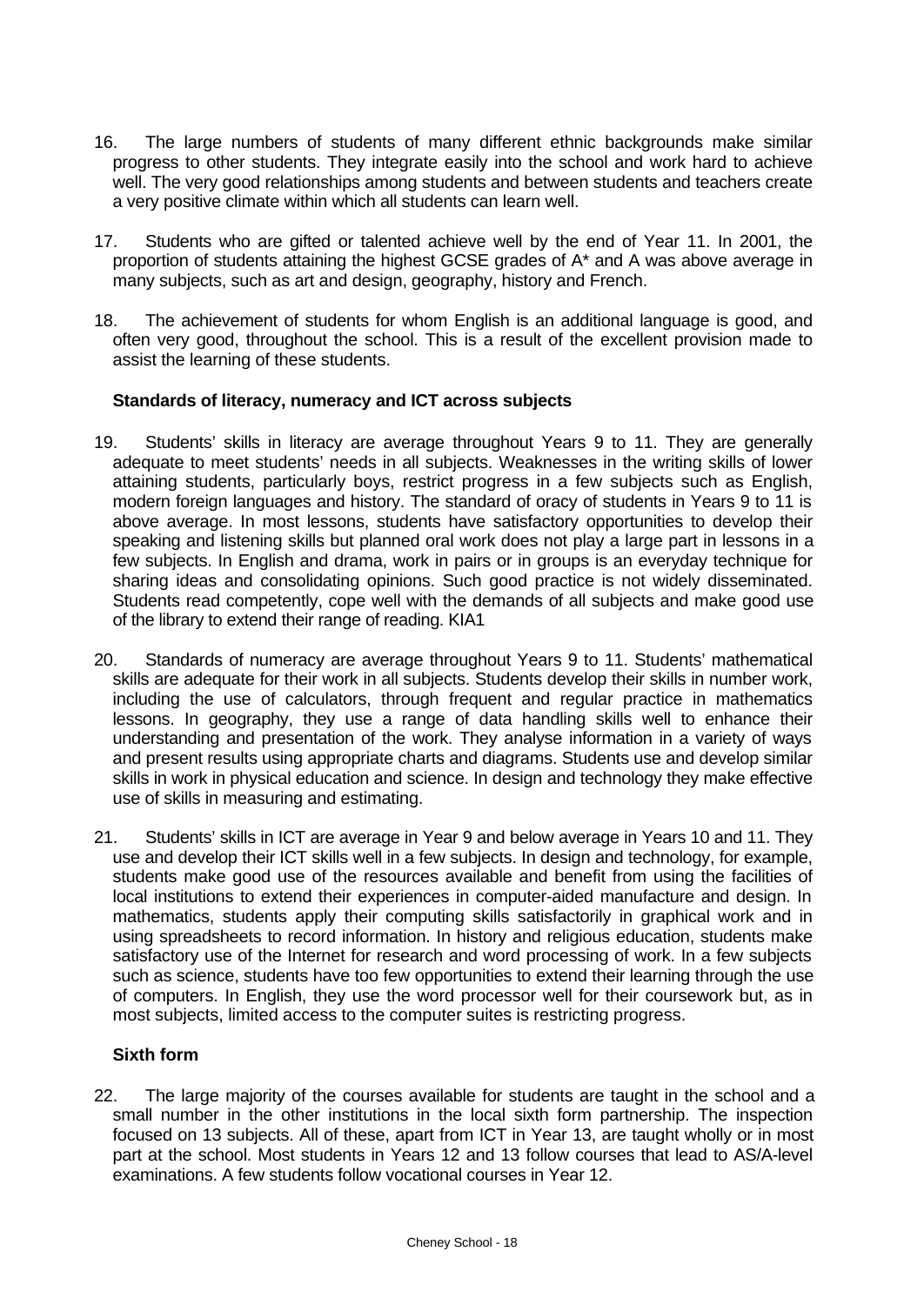- 23. In 2001, results at A-level matched the national average. Boys' results were above average and girls' results were average. In the previous year, results were above average for boys and for girls. Provisional results for A-level in 2002 indicate that results were above national and county averages. Half of the grades attained were at the highest grades of A and B. Results at AS-level were above average in 2001. Provisional results for 2002 indicate similar standards. Results in the GNVQ intermediate vocational courses were average in 2001. Results attained In AS-level, A-level and vocational examinations indicate good achievement when results are compared with students' prior attainment. The attainment of boys in Years 12 and 13 is not very different from that of girls. It varies from year to year to reflect the different levels of prior attainment of successive year groups. The main reason that boys' attainment and achievement is as good as that of girls in Years 12 and 13 is that the boys who have chosen to continue their studies in Years 12 and 13 have very positive attitudes to work, want to succeed and have good basic skills.
- 24. Standards of work seen in classes in Years 12 and 13 of subjects inspected and sampled, in scrutiny of coursework and written work, and in discussions with students, are above average overall. They are well above average in mathematics and French, average in art and design, physical education and design and technology and above average in the eight other subjects. They indicate good achievement overall compared with students' earlier attainment in GCSE examinations.
- 25. The current good achievement is a result of much good teaching, students' positive attitudes and their willingness to work hard.
- 26. Standards of literacy and numeracy are appropriate for students' work in all subjects. However, a few students on GNVQ courses do not sufficiently develop their numeracy because of timetabling difficulties relating to the key skills course on application of number. Students use their good skills in ICT well to enhance their work in a few subjects such as design and technology but in several subjects, such as geography and music, they have too few opportunities to make the most of these skills to enhance and extend their work. Students develop good skills of research and independent study through good use of the library and its resources.
- 27. The school has a good record for retaining the students who continue A-level courses in Year 13. Most students complete the course and sit the examination. Rates of retention on courses in Year 12 are satisfactory. They range from high in English, in which 52 of the 55 who started the AS-level course last year completed it, to low in a few of the GNVQ courses in Year 12. In most subjects the rates of retention on courses in Year 12 are good. After ASlevel courses, most students move on to A-level courses in Year 13. Students on vocational courses usually complete their education at the school at the end of Year 12.
- 28. The good results in recent external examinations and the good overall achievement currently in sixth form classes are a direct result of the good, and often very good, teaching in the sixth form and students' very positive approach to learning. Students' good achievements show that the school and the partnership meet students' needs and aspirations well. Standards have improved considerably from the below average standards reported at the previous inspection.

### **Targets**

29. The school sets challenging targets for performance in external examinations. It bases these targets on students' prior attainments and comparisons with appropriate national data.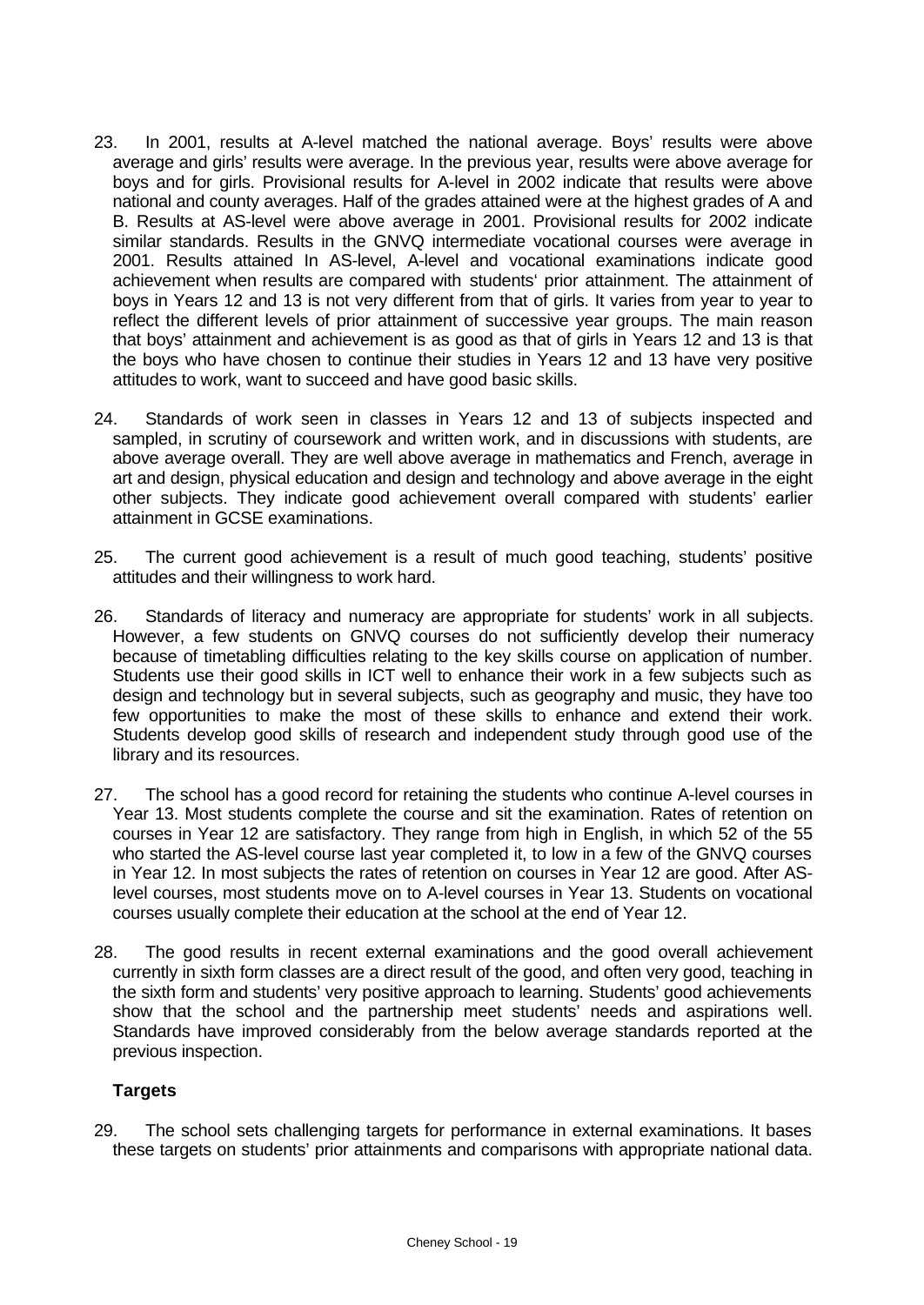It exceeded by one per cent its suitably challenging target for 44 per cent of students to gain five or more grades A\*-C in GCSE examinations in 2002.

#### **Students' attitudes, values and personal development**

- 30. Students of all ethnic backgrounds and levels of attainment have good attitudes to learning, their behaviour is satisfactory and they make very good progress in their personal development. Attendance is unsatisfactory in Years 9 to 11. It is well below national averages and unauthorised absence is above the national average.
- 31. Discussions with students in all year groups indicate that they have positive attitudes to learning. Most say that they enjoy coming to school. Many participate in the extra-curricular activities provided by the school. The majority of students are interested in what they are doing and take an active part in their learning. They listen carefully to their teachers' instructions, maintain concentration for appropriate periods of time and make positive contributions to discussions in class. For example, in a Year 11 history lesson in which students were studying German history between 1919 and 1945, they showed very positive attitudes and maintained their concentration throughout the lesson. They co-operated well together, sharing ideas and supporting each other, and therefore made very good progress in their learning. Most students take a pride in their work, engage in good discussions about their work and explain their ideas well. Students with special educational needs have good attitudes to work and behave well in lessons and around the school. Good systems to support behaviour enable students with behavioural difficulties to make good progress. The Cheney Plus support unit is effective in providing support for the few students who have disaffected attitudes to school.
- 32. In almost all lessons behaviour is at least satisfactory, and is often good or better, and promotes effective learning. For example, in a Year 11 geography lesson, relationships were very good. Boys and girls of all ethnic groups mixed and worked well together. They entered into the lesson with enthusiasm and were prepared to listen carefully to their teacher's instructions and each other's ideas. Behaviour was consistently good throughout the lesson and had a positive impact on students' learning. Most students are aware of what is and is not acceptable behaviour. They like the school's merit system and readily accept the principle of sanctions as an appropriate response to instances of poor behaviour. Nevertheless, in a small number of lessons, mainly in Year 9, a few students have not settled into the school's routines, and behaviour is unsatisfactory and on occasions disrupts the learning of others. Outside of lessons students interact well together, before and after school. At breaks and lunchtime they chat and socialise together without any signs of rowdy or boisterous behaviour. Students treat school equipment with care and respect. Bullying is a very occasional problem. The school has a good anti-bullying policy that makes clear that the school will not tolerate bullying. Students and parents have indicated that these procedures are effective. The school's exclusion record indicates that during the last academic year there were 50 fixed-term exclusions involving 27 boys and 10 girls. There have not been any permanent exclusions. Whilst the number of temporary exclusions is quite high, the school has been successful in reducing the number of them. Procedures for inclusion are operated properly. The school has good procedures to ensure students receive appropriate work to complete whilst excluded and to reintegrate them into the school.
- 33. Students make very good progress in their personal development. Relationships between staff and students and among students are very good. These have a positive influence on students' learning. For example, in a Year 11 history lesson relating to South Africa, students showed a keen interest in the lesson. They worked very well in groups discussing sensibly with each other the legacy of apartheid. They concentrated well on their work and made very good progress. Students are developing well their understanding of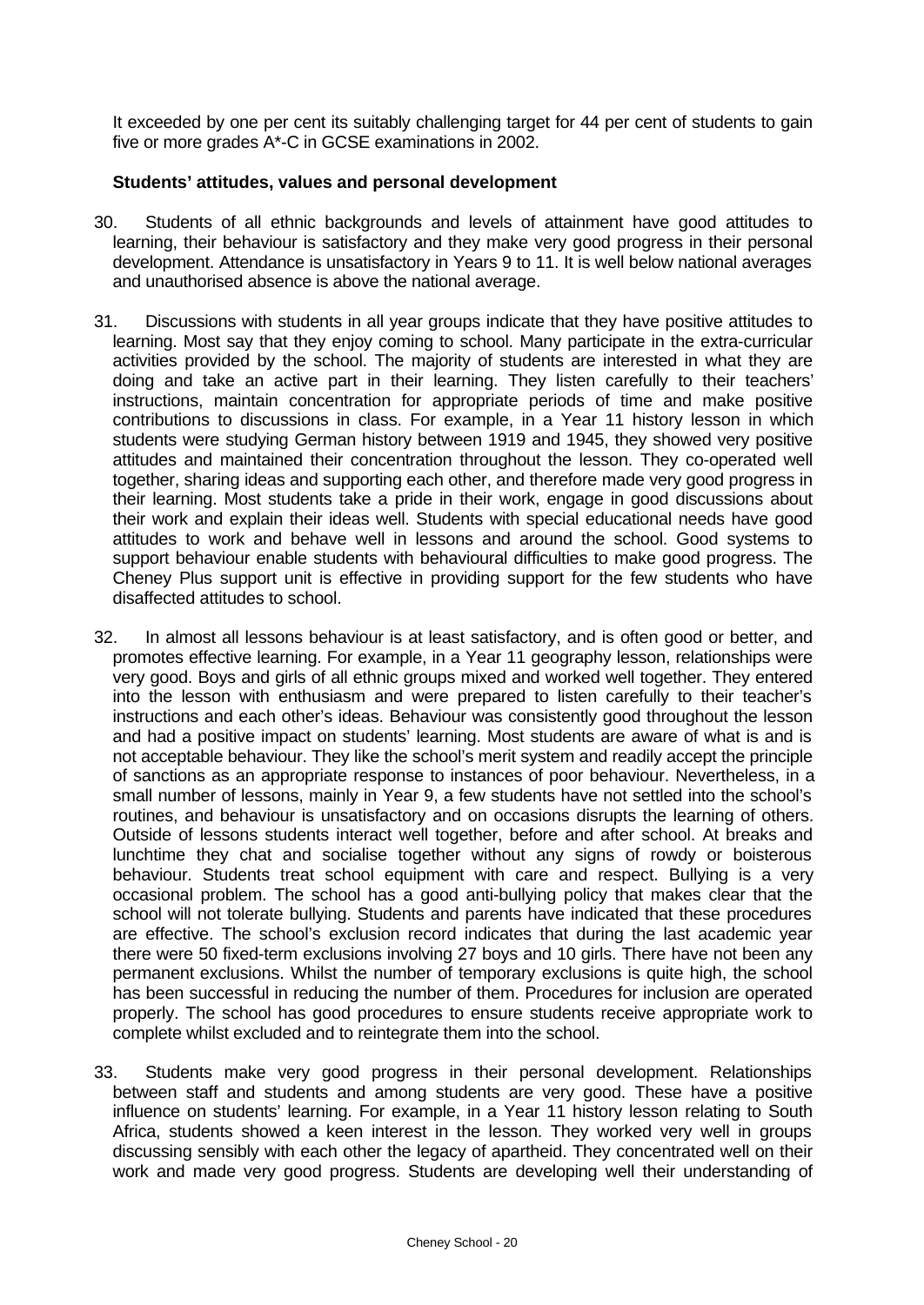other people's cultures and beliefs. They are encouraged to reflect on the impact of their actions on others through their studies in subjects such as religious education and personal and social education. Students in all years show a willingness to undertake additional responsibilities such as classroom monitors and serving on year and school councils. Students use their own initiative well. On many occasions, students were observed undertaking personal research in the library unsupervised. Many students use their initiative when raising funds for various charities. They take on considerable responsibility when helping to produce whole school musical productions such as 'Bugsy Malone'.

34. The rate of attendance of 87.5 per cent for the past year was unsatisfactory. Although it was one per cent higher than the previous year, it was well below the national average. Unauthorised absence was above the national average. Several students arrive late on a regular basis. In a few lessons the late arrival of a few students slows the pace of learning. Procedures for dealing with unpunctuality are insufficiently rigorous. KIA3

### **Sixth form**

- 35. Students' attitudes to learning are very good. Students have settled well into the sixth form routines and show good interest and commitment to their studies. They value the support of teachers, who are readily available to give support and guidance. Students are developing well their ability to work independently, whilst demonstrating the ability to work cooperatively together in pairs and small groups. Most students consider that the courses available meet their needs and aspirations and that the teaching they receive is good. Inspection findings support these positive views of the sixth form. A large minority expressed some concerns relating to the quality of advice and guidance they received, and the range of activities and enrichments provided by the school. Inspectors agree with students, that as a result of staffing difficulties in the previous academic year, students did not have access to an appropriate quality of advice and guidance, particularly about careers. Currently, they receive an improved and good quality of advice, support and guidance. Inspectors agree that there is scope to improve the range of activities and enrichments provided in Years 12 and 13. KIA5
- 36. Students' personal development is very good. Relationships between staff and students and among students are very good. Students use their initiative, take responsibility for arranging charitable fund-raising events and assist at school open evenings. All students in Year 12 commit a period of time to a community service project. Behaviour in lessons observed was never less than satisfactory and often good or very good.
- 37. Attendance in the last academic year was satisfactory. However, the school's official attendance data shows attendance below 90 per cent. This was primarily due to inadequate registration procedures in the sixth form that resulted in a large number of students failing to register their attendance. Improved registration procedures have now been introduced and the sixth form official attendance figures show a good improvement.

### **HOW WELL ARE STUDENTS TAUGHT?**

38. The quality of teaching and the quality of learning are both good overall. Teaching is satisfactory in Year 9 and good in Years 10 to 11 and the sixth form. Teaching in all years meets the needs of students of all levels of attainment, including students who are gifted or talented. Since the previous inspection, the quality of teaching has improved considerably. In two out of every three lessons observed, teaching was good or better. The proportion of lessons observed that were very good or better has improved from about one in 30 to nearly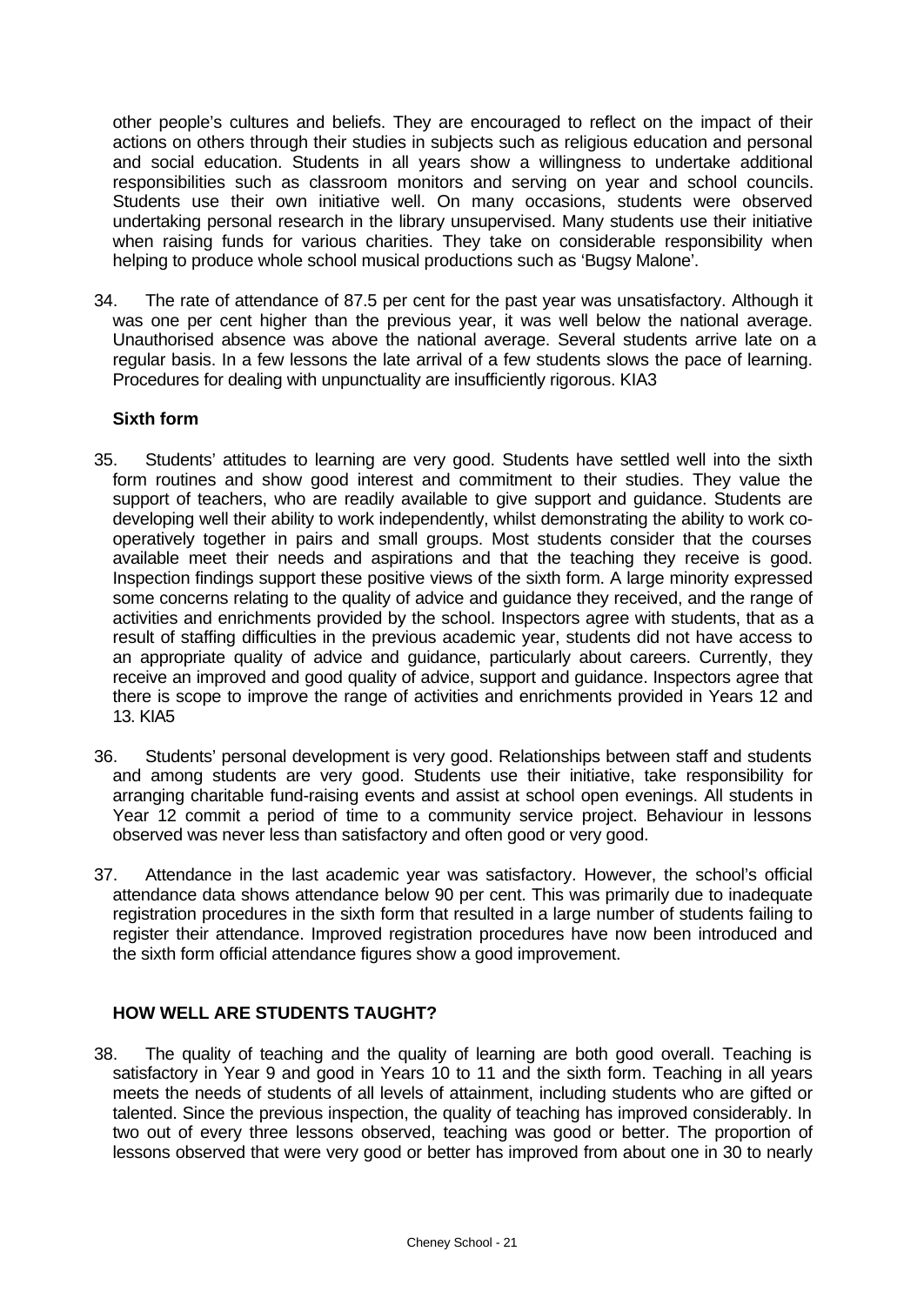one in every four. The proportion of teaching observed that was less than satisfactory has declined from one in every 10 lessons to one in every 30.

- 39. In the core subjects, teaching in English and mathematics is good in Years 9 to 11 and very good in the sixth form. It is satisfactory in science in Years 9 to 11 and is good in the sixth form.
- 40. Over the past few years, occasional staffing problems have hindered the school's attempts to improve the quality of teaching and learning further. In ICT, for example, the school was unable to recruit teachers of suitable expertise until very recently. As a result, it removed some of the ICT courses from the timetable. Currently the school has sufficient staff with appropriate qualifications and experience to meet well the requirements of all subjects.
- 41. Students' achievement in Years 9 to 11 usually matches the good quality of teaching and learning. However, achievement is occasionally of a slightly lower quality than the teaching and learning seen in lessons. This is mainly because the attendance of a few students is erratic and hinders the continuity of their learning. The weak writing skills of lower attaining students, particularly boys, adversely affect their achievement over time. KIA1 KIA3
- 42. Students for whom English is an additional language make good progress overall as a result of outstanding provision and support. The many students of different minority ethnic backgrounds make similarly good progress because teachers and support staff make them all feel equally valued. One of the school's considerable strengths is the way students of all different groups relate easily and comfortably with one another and with the staff. Students of high attainment, including those who are gifted or talented, achieve well by the end of Year 11 and in the sixth form because the large majority of teachers ensure that the work set for these students is of appropriate difficulty to stretch them.
- 43. Teaching for students with special educational needs is good. Teachers make effective use of the good individual education plans to assist these students to reach their targets. The provision of work in lessons that is tailored to the requirement of students with special educational needs is good. However, in a few lessons, teachers pay insufficient attention to students' individual needs. Teamwork between teachers and teaching assistants is good overall but lacks consistency. Usually, teaching assistants have plans of the lessons in advance. In a few lessons, they are not aware beforehand of what is being done. In a few lessons, teaching assistants are present when they are not needed. Teaching assistants provide effective and caring support that helps students with special educational needs to achieve well by the end of Year 11.
- 44. The quality of teaching observed was not as good in Year 9 as it was in the rest of the school. This is mainly because teachers have only known the students in Year 9 for a short time and are still working out the best ways to modify the immature behaviour of a few students, mainly boys. Teachers do not have as accurate and detailed information about students' attainment and capabilities in Year 9 as they do in other years. Teachers manage classes better in the rest of the school than in Year 9. They have higher expectations of the older students. In Years 10 to 13, teachers make more effective use of information from assessment and marking to help students to improve their work than in Year 9. KIA1
- 45. The quality of learning is better in the sixth form and Years 10 and 11 than it is in Year 9 because the attitudes to work of the older students are at least good and they are keen to work hard and to do their best. In all years, the large majority of students show a keen interest in the work and concentrate well on the tasks set in class. Most have a good awareness of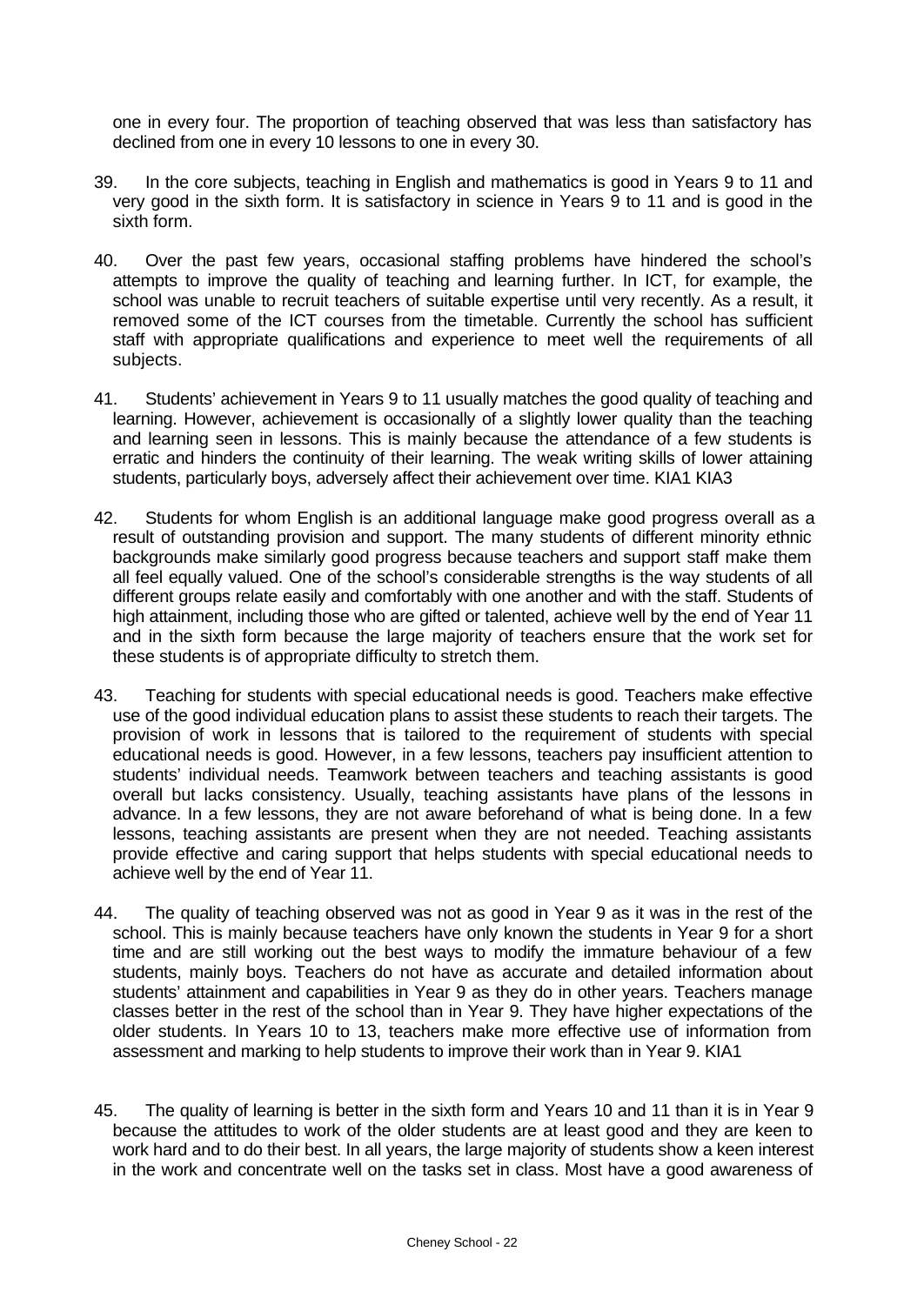how well they are doing. In most lessons, students of all levels of attainment respond well, work at a fast pace, gain a good understanding of the work and complete the tasks set with enthusiasm. In a few lessons, including a number that were good, the unpunctuality to lessons of a few students interrupted the continuity of learning and slowed progress. Across many subjects, teachers provide insufficient opportunities for students to practise and apply their skills in ICT to extend their learning. KIA2 KIA3

- 46. Teaching has many strengths. Teachers' high expectations and the very good relationships between teachers and students help students to learn well. Teachers in Years 10 and above make generally good use of marking and assessment to show students how to improve their work. Most teachers use homework suitably to extend students' learning with a good range of tasks including investigation, research and revision. This helps students to develop their skills of independent learning. Teachers make effective use of their good expertise in the specialist subject to motivate students and to ensure that students of all levels of attainment acquire a good understanding of the basic skills of the particular subject. In most lessons, teachers use a good range of different activities for learning that help to maintain students' interest and concentration. The large majority of teachers manage classes well and ensure that students receive work of suitable difficulty.
- 47. Teachers take considerable care to ensure that students of all backgrounds and ethnic groups are treated equally and fairly, so that all students make progress that is nearly always at least as good as it should be. More usually, progress is better than expected. In a Year 9 class in Urdu, for example, containing students of a wide range of attainment and different ethnic backgrounds, the teacher spoke in Urdu for most of the time and at a level that encouraged students to listen carefully. This helped students, including the few with special educational needs, to practise and develop their speaking skills. By the end of this lesson, all students made good progress in arranging Urdu words in alphabetical order and in joining letters together to make words in Urdu.
- 48. Occasionally teaching is outstanding and leads to students of different levels of attainment making excellent progress in lessons. In one such lesson for a Year 11 class of lower and middle attaining students in English, students of a wide range of different ethnic backgrounds developed their analytical and inferential skills considerably in a continuing study of the text *Of Mice and Men*. Students responded very positively and naturally to the very high expectations set for them. The very effective use of discussion exploited students' good speaking skills and consolidated their learning. The students for whom English is an additional language made excellent progress in this lesson because they received work that was prepared specifically to meet their individual needs.
- 49. In lessons in which teaching was satisfactory rather than good or better, teachers did not always make the most effective use of all the time available. Insufficient attention to developing the writing skills, particularly of boys, meant that progress in some of these lessons was hindered. The range of learning activities was often limited in these lessons so that a few students found it difficult to sustain concentration and effort. Occasionally, the teacher did not use the individual education plans of students with special educational needs effectively to provide work of appropriate difficulty. KIA2
- 50. Teaching and learning were less than satisfactory, and very occasionally poor, in a few lessons seen. Common features of these lessons were low expectations and inadequate planning to ensure that the work was suited to the needs of all students. In these lessons the teacher tended to do too much and did not provide enough opportunities for students to become actively involved in the work. Occasionally ineffective management of students' behaviour resulted in unsatisfactory progress. KIA2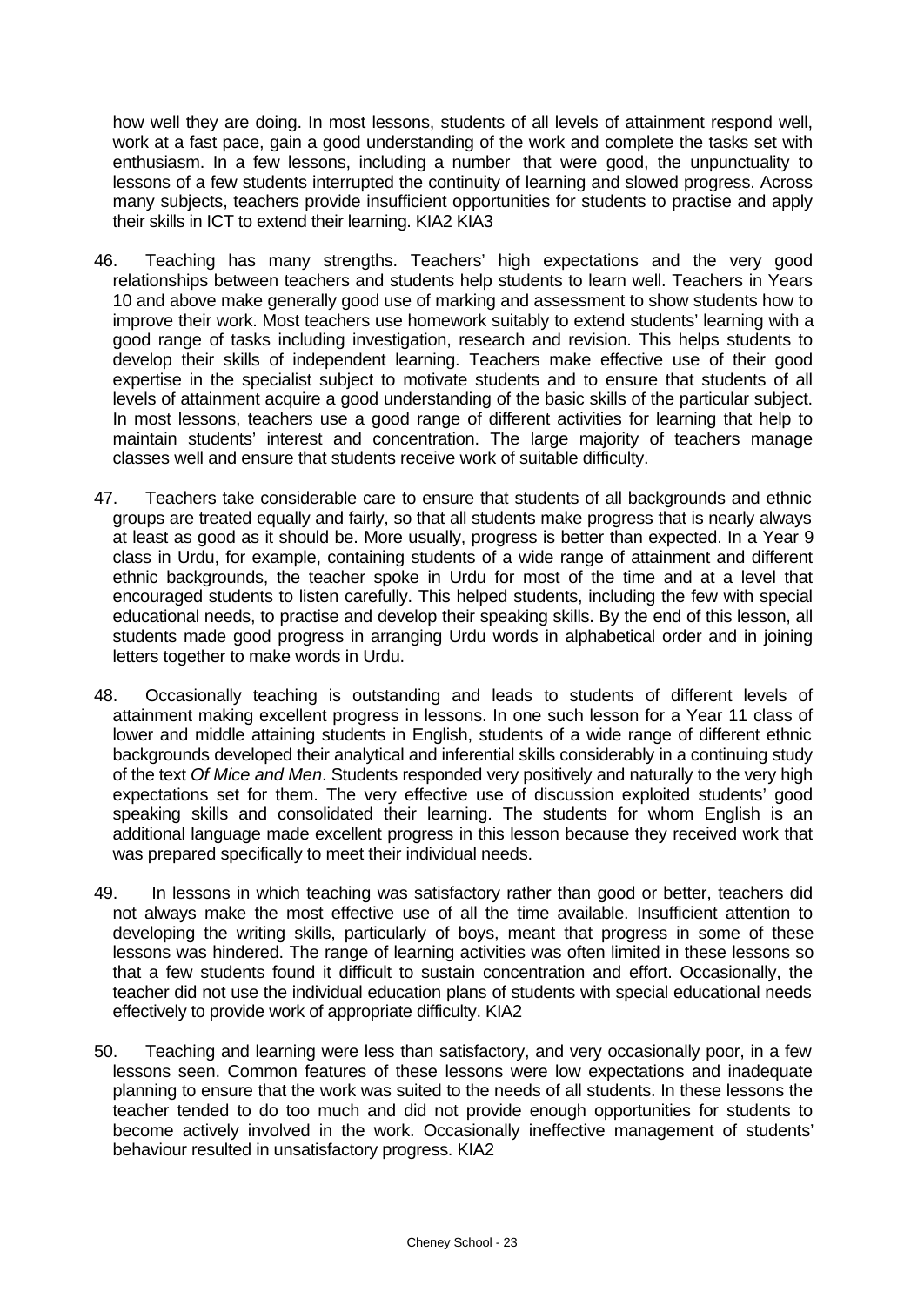- 51. The teaching of literacy, oracy and numeracy is satisfactory in most subjects. The teaching of ICT across subjects varies considerably but is satisfactory overall. Partly because students enter the school in Year 9, the National Strategies for Literacy and Numeracy for students in Years 7 to 9 are not fully in place. As a result, the teaching of literacy, oracy and numeracy lacks consistency across the curriculum. This is particularly noticeable in the different emphases placed by different subjects on developing the skills of writing and speaking across the curriculum.
- 52. The lack of an effective policy for the teaching of literacy across the curriculum means that students have insufficient opportunities in many subjects to improve their reading and writing skills. Although several subjects recognise the need to improve writing skills and a few are developing such items as prompts for writing, the lack of a consistent approach means that students do not receive good help to improve their writing in many subjects. In a few subjects such as English, history and religious education, students use their good speaking skills to debate and discuss their work and accordingly increase their understanding. In many subjects, teachers do not plan sufficiently for students to discuss their work and to use their good speaking skills to extend their understanding by learning from one another. Teachers generally emphasise the need for accurate spelling, especially of the technical terms in subjects. Students have adequate opportunities to develop their silent reading skills in most subjects but have few opportunities for reading aloud in most subjects. KIA2
- 53. In mathematics, the effective use of methods suggested in the National Numeracy Strategy helps students of all levels of attainment to develop their mathematical skills. Students use and develop their numeracy skills well in geography for statistical analysis and the interpretation and display of data. Although students' numerical skills are adequate for their work in all subjects, the lack of a coherent policy for the teaching of numeracy across subjects means that they have insufficient opportunities to practise and develop their skills further. KIA2
- 54. The teaching of ICT varies in quality across the curriculum but is satisfactory. Since the previous inspection, teachers have become more confident in using ICT. Limited access to specialist rooms restricts the use of computing facilities.
- 55. Teachers make satisfactory use of homework to extend students' learning. The setting of homework lacks consistency, as indicated by some parents in their responses to the questionnaires completed before the inspection. Teachers set a suitable range of tasks for homework that include investigations, research and revision. Homework helps students to develop their skills of independent learning.

### **Sixth form**

- 56. Teaching and learning in Years 12 and 13 are good. They enable students to make good progress in lessons and to achieve well. In nearly four out of every five lessons observed, the quality of teaching and learning was good. It was very good in just under one third of lessons observed. Teaching was very good in English, mathematics, history and French. No unsatisfactory teaching was seen. The good quality of teaching has improved since the previous inspection. The few students with special educational needs in the sixth form make similarly good progress as other students because teachers provide them with good support and work that is of suitable difficulty.
- 57. The very good relationships between students and teachers ensure that learning proceeds at a good pace. Students' careful attention in class, their very positive attitudes and hard work enable them to make good progress in lessons. Students enjoy lessons because they respect the teachers' very good expertise in the specialist subject. Teachers use a good variety of methods and activities to motivate and enthuse students and to maintain their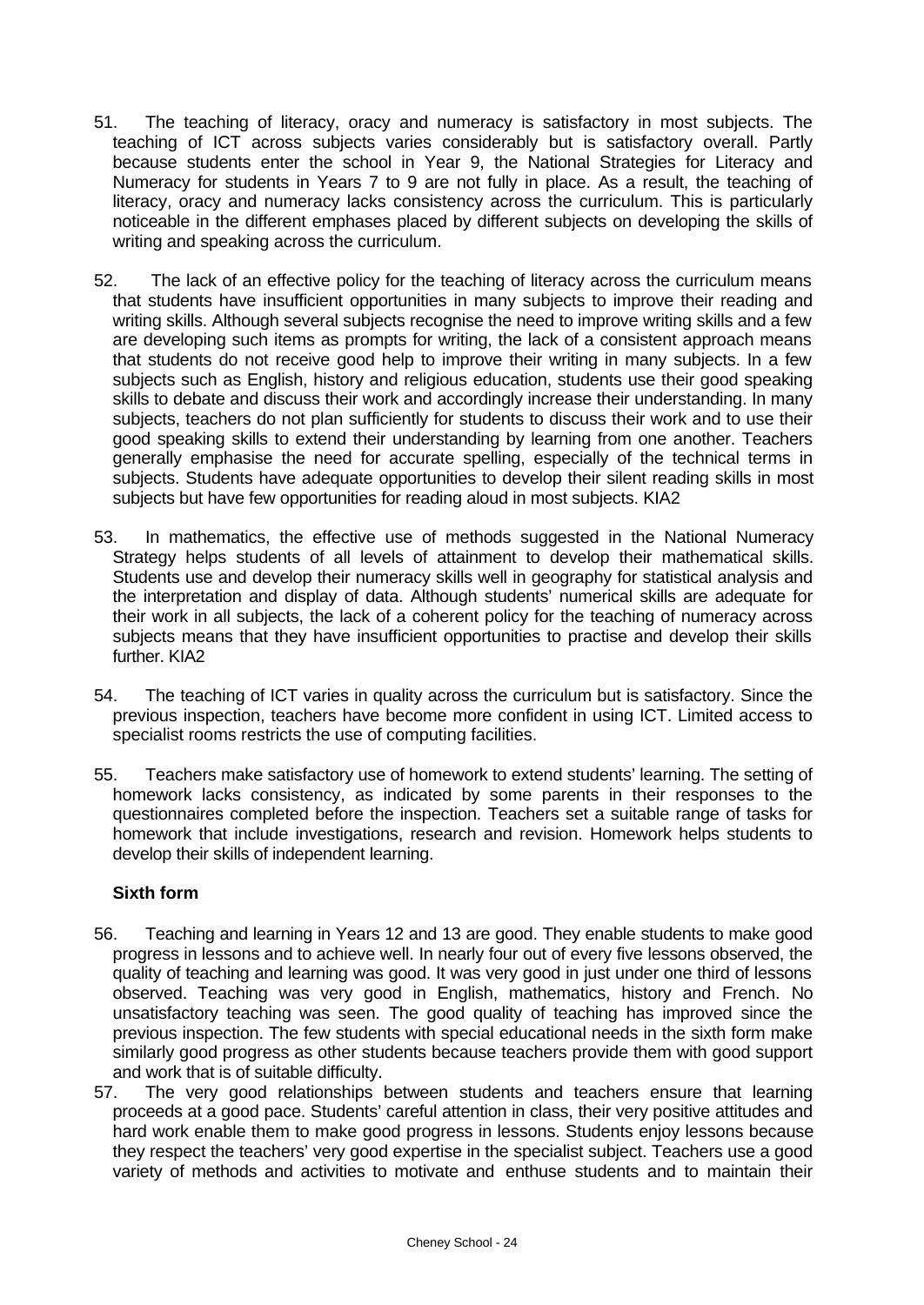concentration. In most lessons, students are involved actively in their own learning. They have good skills of independent study and enjoy thinking things out for themselves or in groups. Many teachers involve students in earnest discussions that help them to understand the topic thoroughly. In many lessons, as seen in English, for example, the quality of debate and discussion is high. The good emphasis by teachers in many subjects on the development of skills of independent learning and research helps students to improve their work. As a result, students are confident and competent learners.

- 58. Sixth form teaching has many strengths. Teachers' very effective use of their expertise in the subject enthuses students and encourages them to do well. In lessons observed in Year 13 in French and Italian, for example, the high level of intellectual and linguistic stimulus encouraged students to respond very positively and to make very fast progress. Students and the teacher engaged in lively and complex debates of high quality, speaking the foreign language very well and as native speakers.
- 59. Teachers plan lessons effectively to meet the needs of all students in the class and provide them with stimulating challenges. Teachers question students well to ensure that they participate actively and to improve their understanding. Students in a Year 13 mathematics class made excellent progress in a lesson on complex numbers. The teacher's very good questioning and very effective organisation of learning activities made the students think deeply about their work.
- 60. Features of many of the very good lessons seen were evident in a very good geography lesson in which Year 12 students made very good progress. As in most lessons seen in the sixth form, the teacher was very careful to ensure that all students received individual help at appropriate times in the lesson. Students quickly understood the aims of the lesson and learned at a fast pace because the teacher had organised a variety of interesting and relevant learning activities to increase students' knowledge and understanding of river environments. These activities helped students to develop their analytical and graphical skills. The teacher's very effective use of question and answer sessions made students think carefully and analyse causes and events. Students enhanced their learning through good opportunities to use and develop their basic skills in note taking and reading for research purposes. Because relationships between the teacher and students were very good and the work was of suitable difficulty, students worked hard and with interest throughout the lesson. The small number of students for whom English is a foreign language made equally very good progress as the rest of the class because the work was matched well to their needs. Students have made very good progress in the few weeks they have been studying the AS-level course as a result of the teacher's careful marking that sets out clearly for students how they can improve their standards in the subject.
- 61. In about one in every four lessons observed in the sixth form, teaching was satisfactory rather than good. In these lessons, teachers tended to rely on a narrow range of learning activities and did not always provide work that was of sufficient difficulty to extend the learning of all students. Occasionally, students were not sure about how to improve their work. In a few lessons, teachers tended to be too dominant and did not involve students actively in the work.
- 62. The teaching of the key skills of literacy and numeracy is satisfactory. All students have suitable basic skills to meet the requirements of the courses they are studying. The teaching of the key skills course in number for GNVQ students is not as effective as it should be, partly because one of the lessons takes place during the lunchtime and is not well attended. Students enhance their learning by using and applying their ICT skills well in many subjects. However, they have insufficient opportunities to use ICT in a few subjects such as art and design and science.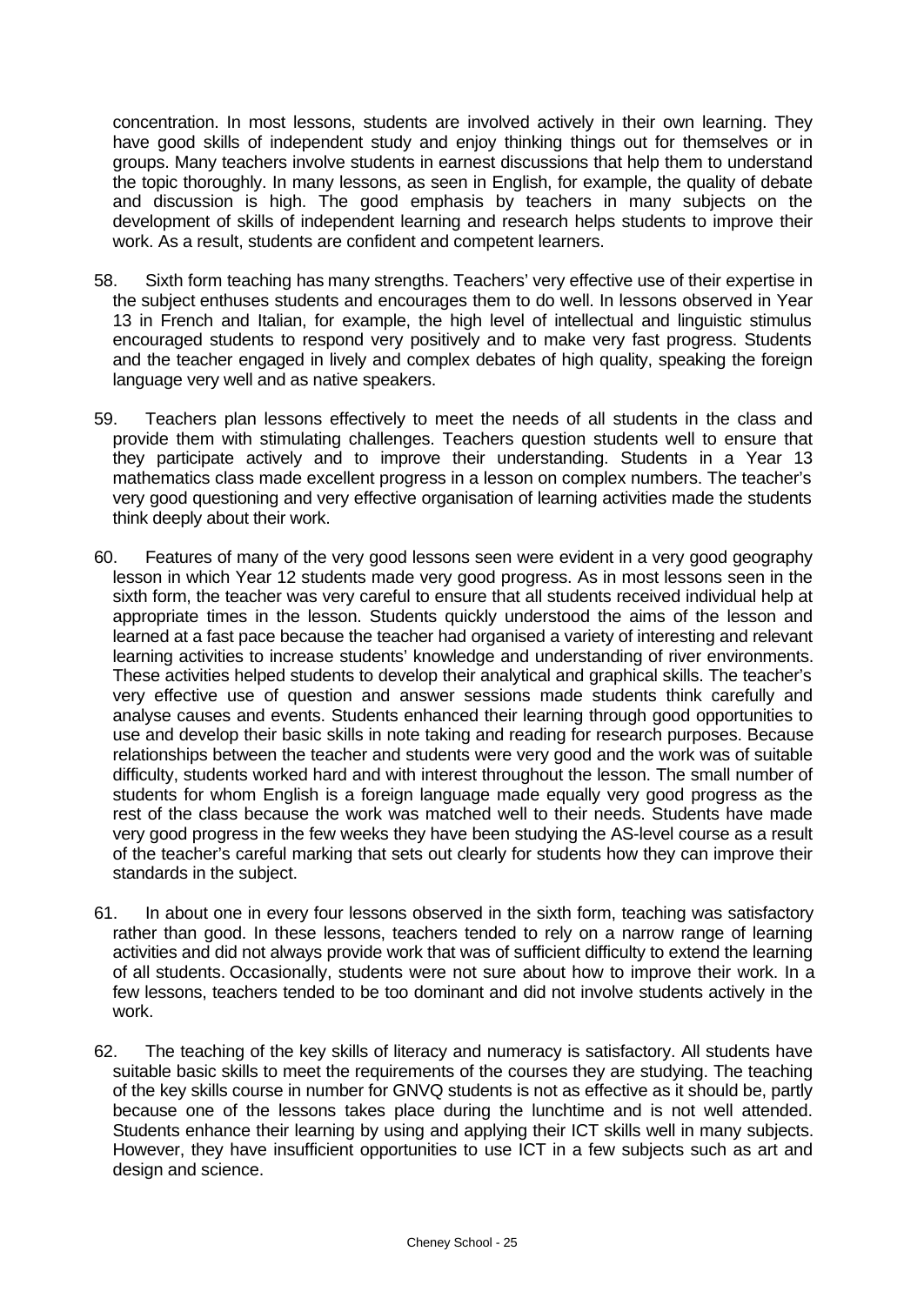### **HOW GOOD ARE THE CURRICULAR AND OTHER OPPORTUNITIES OFFERED TO STUDENTS?**

- 63. The quality and range of learning experiences are satisfactory throughout the school. The school provides an appropriate curriculum that gives students good opportunities for learning and that meets statutory requirements. Students with special educational needs have access to a full range of subjects. Satisfactory opportunities for learning are provided in activities outside lesson time.
- 64. At the time of the previous inspection, links with middle schools did not offer students continuity in their learning when they changed schools, particularly in modern foreign languages, design and technology, art and design and physical education. This is no longer a major concern, particularly since current planning for reorganisation has necessitated close liaison with schools transferring their Year 7 and 8 students next September. However, in physical education links remains unsatisfactory.
- 65. The previous inspection also highlighted several other areas for development. Opportunities for students to learn ICT were unsatisfactory. They have now improved overall but remain unsatisfactory for Year 9 students, none of whom have separate ICT lessons. Shortage of teaching time for Year 9 students no longer depresses standards of work in music or art and design. The building programme currently nearing completion has taken the gymnasium out of service and the new sports hall has not yet become available. Time available for religious studies in Years 10 and 11 is now sufficient to cover the agreed syllabus. No daily act of collective worship takes place but regular assemblies usually have a spiritual dimension and offer students occasional opportunities for reflection. AA
- 66. The curriculum is strengthened by the very active involvement of governors. They know the school well, have strong links with individual departments and make important contributions to planning.
- 67. The timetable provides appropriate amounts of teaching time in Years 9 to 11 for the National Curriculum. In English, the provision is enriched by drama. In modern foreign languages, almost three quarters of students in Year 9 are currently studying a second language. In geography, good fieldwork enhances students' opportunities. However, in subjects such as mathematics, science, modern foreign languages and geography students have limited opportunities to use ICT. In modern foreign languages, few students opt for a second language in Year 10. Citizenship is taught through subjects such as personal and social education, religious education and geography. The school has not yet ensured that the National Curriculum programmes of study for citizenship are being covered fully. In design and technology, students receive a good spread of topics, although the lack of computer control in the systems and control unit and of vocational opportunities generally limits the overall provision. Latin is one of five languages currently taught at the school and teaching and learning are good in the subject, as seen in a Year 11 class.
- 68. A notable strength of the curriculum is the support given to students for whom English is an additional language, which enables them to take a full range of subjects. Through additional language lessons and very good in-class support from specialist teachers, these students follow the same learning programmes as other students and achieve equal success. Students are encouraged to take GCSE modern languages examinations in their first language.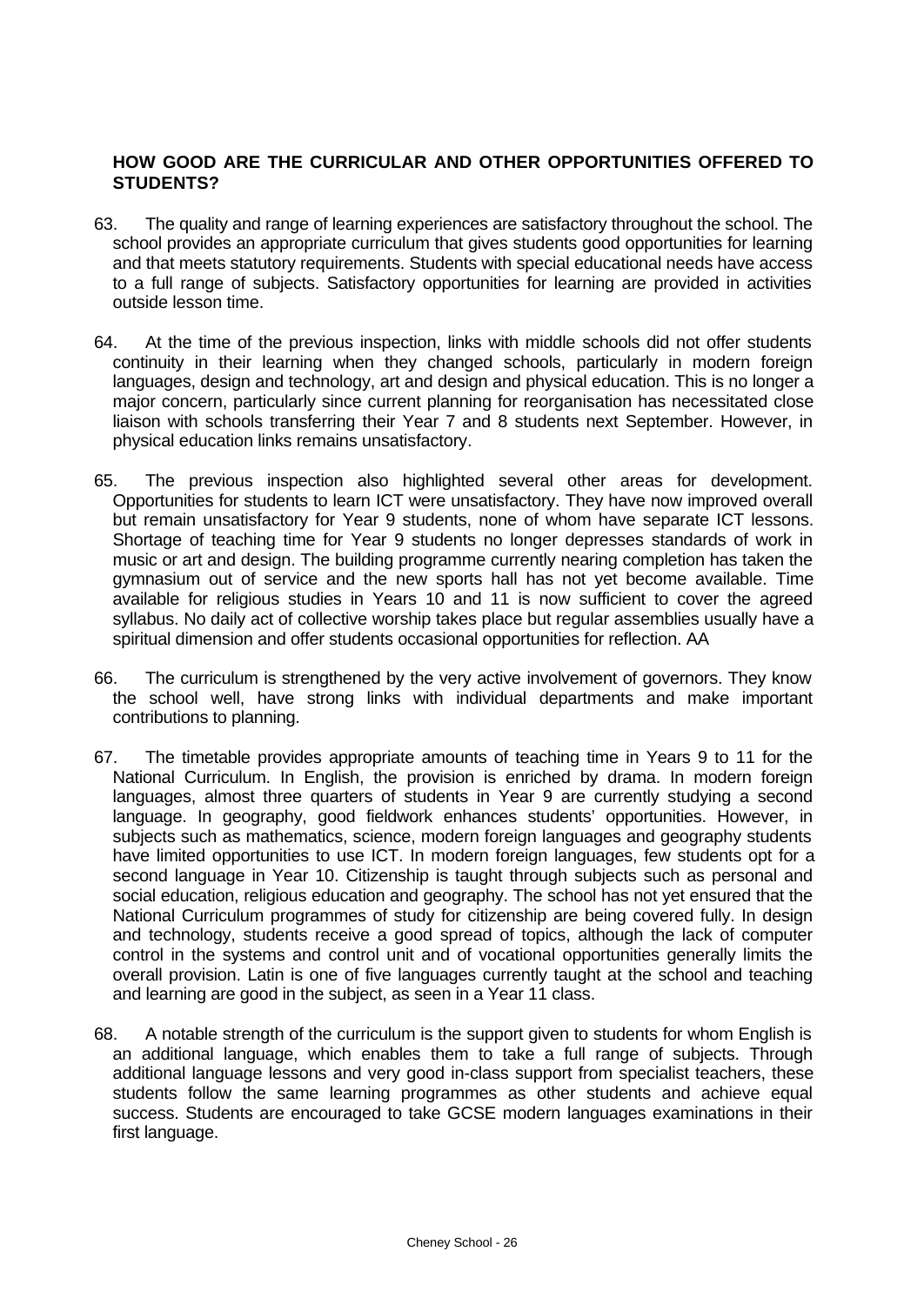- 69. There are good procedures in place for identifying students with special educational needs and for arranging the necessary provision for them. Arrangements for tracking attainment and progress for students with special educational needs are good. Teachers and teaching assistants regularly complete assessments. These supply consistent information that is used to complete reviews of students' progress towards their targets and to adjust them if necessary. They contribute to raising standards
- 70. Provision for the teaching of literacy, numeracy and ICT is satisfactory overall but the planning for their inclusion in departmental schemes of work is haphazard. The lack of a coordinated approach to the teaching of the key skills of literacy, oracy, numeracy and ICT across subjects restricts students' all-round and academic development. The provision for ICT across the curriculum was unsatisfactory at the previous inspection. Although there has been some improvement, a few subjects such as geography do not provide sufficient opportunities for students to use ICT to support learning. Access to the computer suites is limited and is restricting the development across the curriculum. KIA2
- 71. The curriculum for students in Years 9 to 11 offers few opportunities for vocational study. One group of students choose to follow a general programme of study leading to a national youth award. This programme is outward looking and encourages students to work independently as they tackle such topics as the community, the environment and health and survival.
- 72. Provision for students' personal and social education is good overall. The programme of study of one lesson every week is taught well by a team of four specialist teachers supported by other teachers. It includes suitable courses in sex education, drugs education, citizenship and careers guidance. The school's drugs education policy has been adopted by the local authority as a model policy that other schools are encouraged to adopt.
- 73. Provision of careers education is satisfactory. Careers guidance is provided through the school's personal and social education programme. It begins in Year 9 when students receive guidance concerning choices available to them as they consider their subject options. The programme is developed in Year 10 when all students undertake a period of work experience. Discussions with students indicate that work experience placements do not always match students' long-term aspirations. In Year 11, students complete their national record of achievement. All students have the opportunity of an interview with an external personal adviser to assist them in making their post-16 options.
- 74. Students with special educational needs have access to all areas of the school's activities and to the same curriculum as other students. The Cheney Plus support unit provides good support for students who have some disaffection with school through a workrelated curriculum.
- 75. A programme of additional activities outside lesson time gives all students satisfactory opportunities to extend their learning. In areas such as music, drama, citizenship, modern foreign languages and design and technology, opportunities are good. Students play in an orchestra and in smaller ensembles such as the woodwind group. The quality of playing is consistently good. There is also a very good choir. Concerts are held at Christmas and in the summer term. 'Rock Challenge' is a popular dance group that is rehearsing weekly for a public performance at the Oxford Apollo theatre in March. The current production, which focuses on deconstructing fairy tales, involves around 100 students. A drama production of 'Guys and Dolls' is also currently in rehearsal.
- 76. Good citizenship is very evident in the weekly meetings of the León Link and the Amnesty International Youth Action groups. In both groups, students from all years organise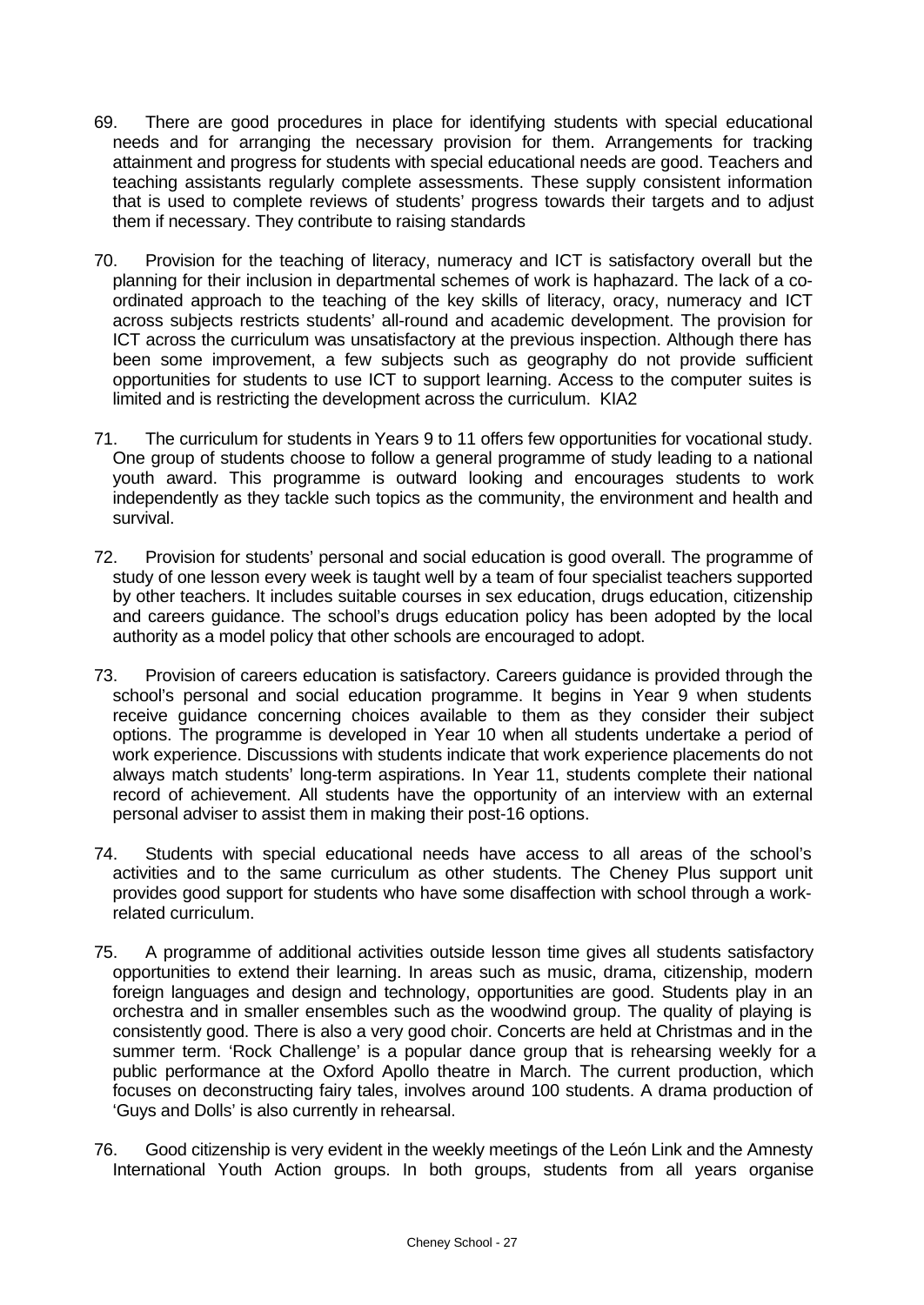themselves very effectively to maintain very good links with a partner school in Nicaragua and to involve themselves in issues of human rights. Substantial funds are raised. The school council is another activity in which all students have good opportunities to influence decisions on issues that they raise. After-school clubs and annual trips to Boulogne and Aachen give students good opportunities to extend their learning of languages. The 'Young Engineers' groups for students in Years 9 and 10 meet weekly and students are able to work after school on design and technology projects. The library offers a good range of books for reference and additional access to ICT but is only open on two afternoons after school. Students have good opportunities to participate in football and trampolining at lunchtime and after school but the range of extra-curricular sporting activities provided is limited.

#### **Personal, spiritual, moral, social and cultural development**

- 77. The school rightly takes pride in its efforts to ensure that students of all ethnic backgrounds are valued and supported. Earlier this year the strategies being followed to bring this about were reviewed comprehensively. As a result, all staff focused on the theme of partnership during a recent training day and considered ways of strengthening this inclusive approach. The English as an additional language department has done much very good work on fostering the school's international approach to education, celebrating the diversity of the school society and establishing close links with agencies such as those representing refugees. Units have been established to provide alternative programmes and additional support for students whose attendance patterns are erratic. Better links between different agencies within school have been established with the formation of the Connexions base. This is helping staff to offer more coherent programmes of support to students with problems.
- 78. The school provides students with good opportunities for personal development. Opportunities for spiritual development are satisfactory. Assemblies are reflective but tutorial time has little of a spiritual nature to offer students. A few examples of spiritual development occur within subjects. Mathematical posters on pattern and shape, work on medicine in history and on earthquakes and volcanoes in geography and the range of experience offered through literature in English all help students to reflect on their place in the world.
- 79. Opportunities for moral development are good. Assemblies have a strong moral theme that is reinforced by the school's behaviour policy. Moral considerations are at the heart of much work across the curriculum. In history, topics studied include slavery, child labour and the rise of fascism. In design and technology, students consider sustainable development and the treatment of animals prior to slaughter. In modern foreign languages, students look at moral issues such as the environment, healthy eating and human relationships. English texts such as John Steinbeck's *Of Mice and Men* involve students in important moral issues surrounding friendship and loneliness. Staff set very good examples of moral conduct in their dealings with students.
- 80. Provision for social development is very good. In almost all subjects, students have very good opportunities for working independently in pairs and small groups. Whole-class discussions show very good examples of students communicating readily and listening attentively to others. Relationships among students and between staff and students are very good. There is very little bullying or hostility amongst students. The absence of racial tension is a very positive feature of the school. One outstanding example of students working harmoniously together was seen in the 'Rock Challenge' rehearsal in which around 80 students organised themselves to practise dance routines with the very minimum of supervision. Other very good examples are seen in the work of students involved in the school council, the León Link project and the Amnesty International group. In all three groups,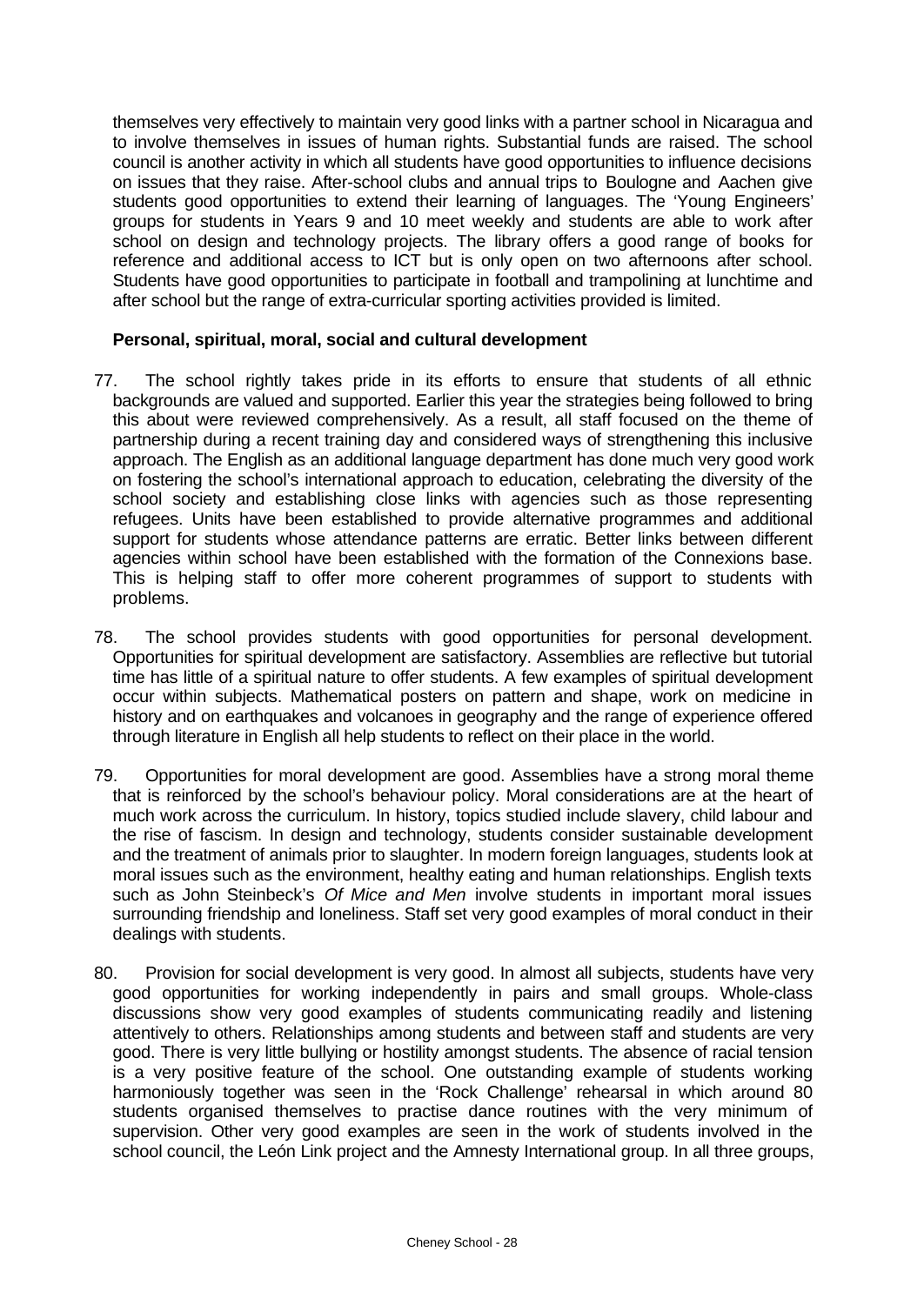students are largely self-regulating. This makes the very good outcomes of their collaborative work even more impressive.

81. Provision for cultural development is good. Students learn about other cultures in mathematics from work on Egyptian, Greek, Roman, Babylonian and Chinese number systems. There are number games in the appropriate language for Urdu and Panjabispeaking students. Students extend their knowledge of other cultures in history from the study of medicine in Greek, Roman and ancient Egyptian times. In design and technology, the textiles and food units of work have multi-ethnic aspects that show students the influence of other cultures on how we live. In geography, the cultural richness implied in studies of other peoples is extended for students by cultural elements in field courses. In modern foreign languages, cultural diversity is emphasised through the wide range of languages offered and the good displays that celebrate different cultures throughout the department. Native-speaking staff offer further opportunities for cultural enrichment.

#### **Sixth form**

- 82. Students have satisfactory learning opportunities in the sixth form. A good range of ASlevel and A-level courses is offered. Students have a good choice of three modern foreign language courses to study in the sixth form. However, they do not have the chance to begin a new language. Year 11 students are encouraged to stay on into the sixth form and this year around two thirds of them chose to do so. Vocational courses are limited to GNVQs in science and business. The curriculum does not include courses that match the needs of lower attaining students but current planning seeks to deal with this. Students do not follow a general studies course but all students in Years 12 and 13 follow a suitable programme in basic skills for learning. A few courses, including this key skills programme, are taught partly during lunchtime. This presents additional constraints to good learning. Recreational sport is not offered on the timetable and opportunities outside lessons are limited by the temporary shortage of indoor facilities brought about by the current rebuilding programme. KIA1
- 83. Provision for students' personal, spiritual, social, moral and cultural development is good overall and matches that found in the rest of the school. Provision for careers education and advice has improved and is good. Students have access to a good quality of careers information from the form tutors and from booklets available in the library and sixth form area.

### **HOW WELL DOES THE SCHOOL CARE FOR ITS STUDENTS?**

- 84. The quality of care is good. The school provides a friendly and welcoming environment in which students are happy and secure and can learn and develop. Students receive a good quality of educational and personal support. The school's pastoral system is well organised and has a positive influence on students' learning. Good procedures for monitoring and promoting good behaviour and attendance have led to improvements in both aspects.
- 85. Procedures for health and safety meet statutory requirements. Arrangements for risk assessment are in place, although their implementation is inconsistent in physical education. The school has effective procedures for child protection. A deputy head teacher is the designated teacher for child protection, has received appropriate training and has a good knowledge of child protection matters. Records are organised well and kept securely. All staff have received appropriate training on child protection procedures. Senior staff attend case conferences as appropriate.
- 86. The good system of pastoral care ensures that tutors and heads of year know their students well and respond well to students' academic and personal need. Staff value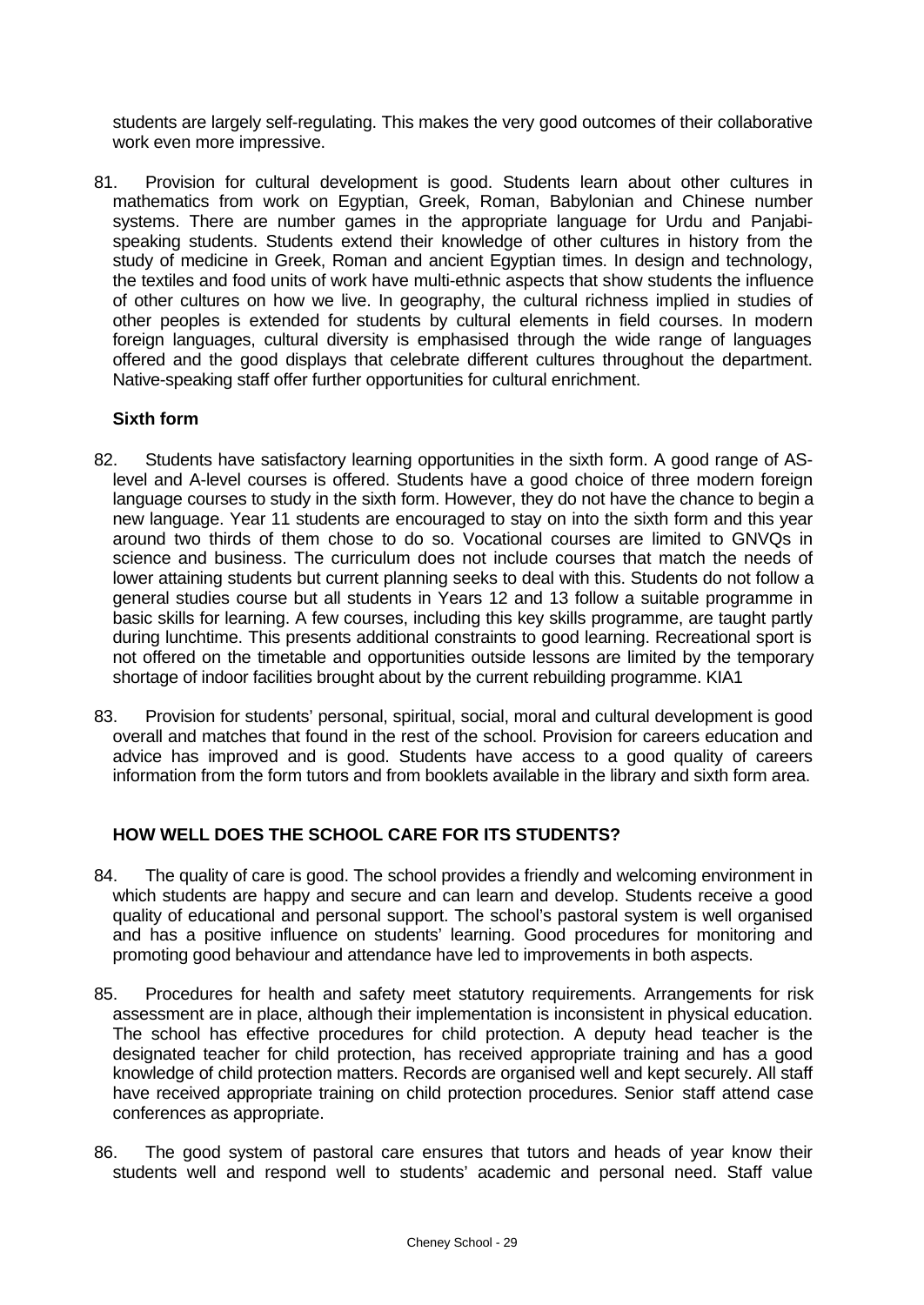students of all backgrounds equally. Through staying with the same class throughout Years 9 to 11 tutors enhance the quality of care given. Students say that this has increased their confidence in approaching tutors should they have any problems either about work or on a personal matter. The pastoral system is enhanced further by the involvement of careers and advice staff that include the school nurse, the educational social worker and the family support worker. These all provide additional support, particularly for the most vulnerable students in the school. The school provides students with a good standard of personal and academic support that has a positive effect on their learning.

- 87. Procedures for monitoring and promoting good attendance are good. Nevertheless, attendance remains well below average. The school operates an automatic first day call system. Tutors monitor attendance on a daily basis and seek reasons for absence. If no reasons are forthcoming, tutors advise heads of year, who make further enquiries involving parents if necessary. The attendance officer provides tutors and heads of year with details of students' absence on a weekly basis to assist them to monitor long-term absence. A few students who are identified with poor records of attendance are referred to the educational support worker who implements the rapid response scheme that involves contacting parents either by telephone or home visits. The educational social worker is based full time at the school and meets with the deputy head teacher and heads of year on a weekly basis. They discuss and agree appropriate action to be taken in response to instances of poor attendance. The educational support worker makes contact with parents and makes home visits where necessary with a view to improving attendance. Students receive awards for good and improved attendance. These awards have motivated some students to improve their attendance.
- 88. Procedures for monitoring and promoting good behaviour are good. The comprehensive management plan for behaviour makes clear that teachers should have high expectations for students' behaviour and that good behaviour is rewarded. The policy is supported by a clear code of conduct that is displayed in each classroom. It provides for a system of rewards and sanctions. The merit system is popular with students, particularly the prize draw system. Many students say that it encourages good behaviour. Disruptive students are withdrawn from lessons by senior staff and counselled about their behaviour. They then either return to their class or work under supervision in the behaviour annex. Tutors monitor students' behaviour in all lessons and take early action to correct poor behaviour, involving parents as necessary. Heads of year maintain good, centrally held records of students' behaviour and attitudes to learning. A deputy head teacher monitors incidents of poor behaviour in relation to ethnicity, gender and year groups, with a view to identifying students at risk of exclusions. Any student deemed to be at risk of exclusion receives additional support from the family support worker. These procedures have been successful in reducing the number of fixed and permanent exclusions. Procedures to discourage bullying and oppressive behaviour are effective. Bullies and students who have been bullied receive both support and guidance from the family support worker.
- 89. Procedures for assessing students' progress are good. At the beginning of Year 9 students sit nationally recognised tests that predict future performance. Their subsequent progress is measured against these predicted levels and any underachievement identified by subject teachers and followed up by form tutors. At the beginning of Year 10, students again receive predicted grades, based on tests taken at the end of Year 9. The progress of all students is reported on each term, either through a short report, a full report or a parents' evening. Thus, underachievement against predicted grades is effectively identified and acted upon. Teachers in all subjects have good access to information about students' prior attainment. This helps them to monitor progress and to plan appropriate lessons. A few teachers do not always make effective use of information from assessment to help them to plan their lessons to meet the needs of all in the class.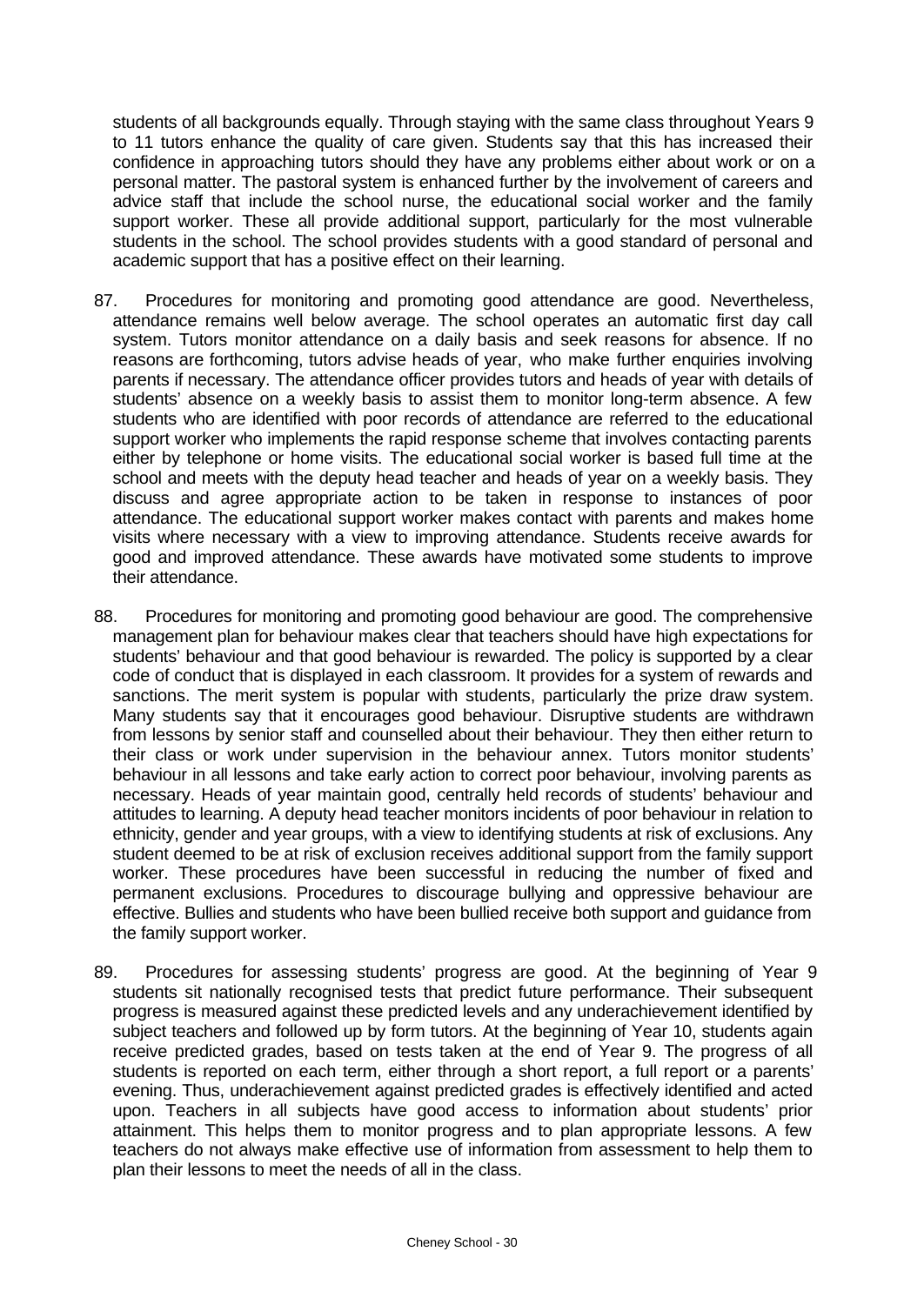# **Sixth form**

### **Assessment**

90. The use of assessment to promote students' learning is improving and is good. It helps students to achieve well because they know from an early stage what is expected of them. Tutors and teachers also receive this information so that students' progress can be checked. Reports give good information about students' progress. The progress of sixth form students is assessed well and supported. In Years 12 and 13 students receive a short report early in the autumn term followed by a parents' evening. This enables teachers to identify promptly any students whose progress is a concern. Students are then supported appropriately by interventions from tutors, who are at the heart of the monitoring system. They meet regularly with individual students during tutorial time. Additionally, all students meet with tutors at the end of each year for a full review of progress. Targets are then set for future performance. Students of all backgrounds and at all levels of attainment benefit from this support and value the system.

# **Advice, support and guidance**

- 91. The quality of advice, guidance and support for students has improved and is now good. Previously, students felt, correctly, that the quality of personal and careers advice was inadequate. This was largely because of staffing difficulties that have now been resolved. During Year 11, students receive information of good quality and sound guidance about opportunities for continuing their education post 16, primarily from the head of sixth form who works closely with the careers co-ordinator. Students receive good information about the courses available and the qualifications that can be obtained. There are open evenings for parents and students, at which time they look at predicted GCSE results, consider future career ambitions and discuss appropriate courses to match these ambitions. On the day that GCSE results are published, the head of sixth form is available in school to interview students to check results and to revise options if necessary. Most students consider that the advice and guidance they received prior to entry to the sixth form was helpful and appropriate.
- 92. Procedures for students' induction to the sixth form are good. Students are assigned to tutor groups and their tutor is available to give advice and guidance on domestic and personal problems, on a confidential basis if necessary. Students have indicated that the school's induction procedures have helped them to settle into the sixth form and the level of pastoral support enables them to concentrate on their studies. Students have a good amount of academic support. They correctly say their work is assessed quickly in most subjects. They receive constructive comments on their work that provide good guidance on how to improve their work. Tutors maintain good records of students' academic and personal development that are used to produce half termly reviews and to set targets for future development. There is a helpful and planned programme of advice and guidance relating to university entrance. Students have access to a wide range of guidance materials in the library. Tutors work well with students in tutor time on the completion of university application forms. Improved procedures for recording attendance have resulted in satisfactory attendance

### **HOW WELL DOES THE SCHOOL WORK IN PARTNERSHIP WITH PARENTS?**

93. The school has established a good partnership with parents that has been maintained since the previous inspection. Parents expressed positive views of the school in the questionnaire returns and at the pre-inspection meeting. They feel comfortable about discussing matters with staff. The majority of parents are pleased with the progress their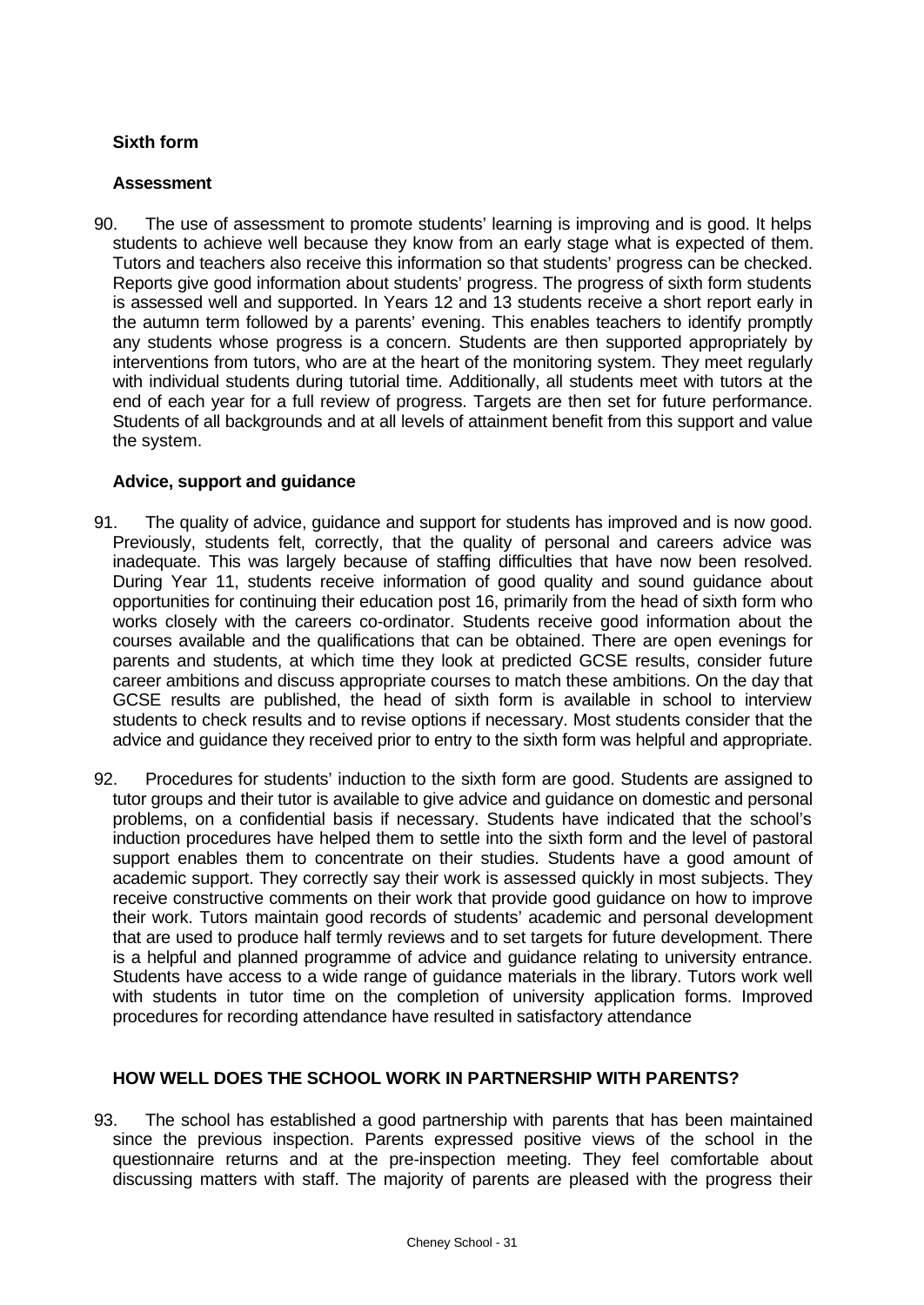children make, the quality of teaching and the expectation that their children will work hard. Parents also indicated that their children enjoyed coming to school, that the school is helping students to become more mature and responsible and that the school is led and managed well. Inspection findings confirm these positive views of the school. A few parents expressed some concerns about the amount of homework, the information they receive about their children's progress and how closely the school works with parents. Inspectors disagree with these views and judge that the school's homework provision is appropriate, and that the school provides parents with good information about their children's progress and works hard to involve parents in the life of the school.

- 94. Parental involvement in the life of the school is good. The school provides frequent events for parents including workshops on drugs and sex education. It provides parenting classes and support for the parents of disaffected students. Tutors and heads of year indicate that they have good relationships with parents and generally receive good parental support when required. The Parents and School Association is active in organising social and fund-raising events. It has raised substantial funds that have been used to provide additional learning resources. The school's links with parents have a positive impact on students' learning at home and at school.
- 95. The quality and range of information for parents are good. The school prospectus and governors' annual report are well presented and provide a wide range of information about the school and its activities. Student planners provide an effective means of two-way communication between parents and the school. In addition, parents receive a parent's handbook, regular newsletters, a range of explanatory leaflets and letters about specific events, all of which keep parents well informed about the school and its activities. The school provides, appropriately, information in a number of different languages. Parents are invited to one parents' meeting at which they can discuss their children's progress and to a number of other meetings relating to specific events. Bilingual staff contact parents for whom English is an additional language to notify them of various school events. Parents are provided with two interim reports and a full report about their children's progress. Generally, these reports are of good quality and give parents an overview of the subjects, students' strengths and weaknesses and advice on how students can improve their learning.
- 96. The Cheney Plus support unit is effective in improving attendance for a number of students who would otherwise not be attending school. There are good formal and informal contacts with parents of students who have special educational needs. Parents and students are now involved in the review and target setting process in line with the 2002 Code of Practice for special educational needs. Very good contacts with local authority services provide effective support for students with learning or behavioural difficulties.
- 97. Students in the sixth form hold positive views about the school. Most feel that the quality of education in Years 12 and 13 lives up to their expectations. They value the extended range of courses available through the partnership arrangements. They appreciate the good quality of teaching and the good support and guidance they receive. They commented very favourably about the harmonious race relations within the school and felt that they had good opportunities to express their views, knowing that they would be listened to and acted upon.

### **HOW WELL IS THE SCHOOL LED AND MANAGED?**

98. The very good leadership and management of the head teacher, supported very well by a strong and effective senior management team, are important factors in the school's continued success and good improvements. Under the head teacher's thoughtful, sensitive and well-considered guidance, the school vigorously seeks to achieve a high quality of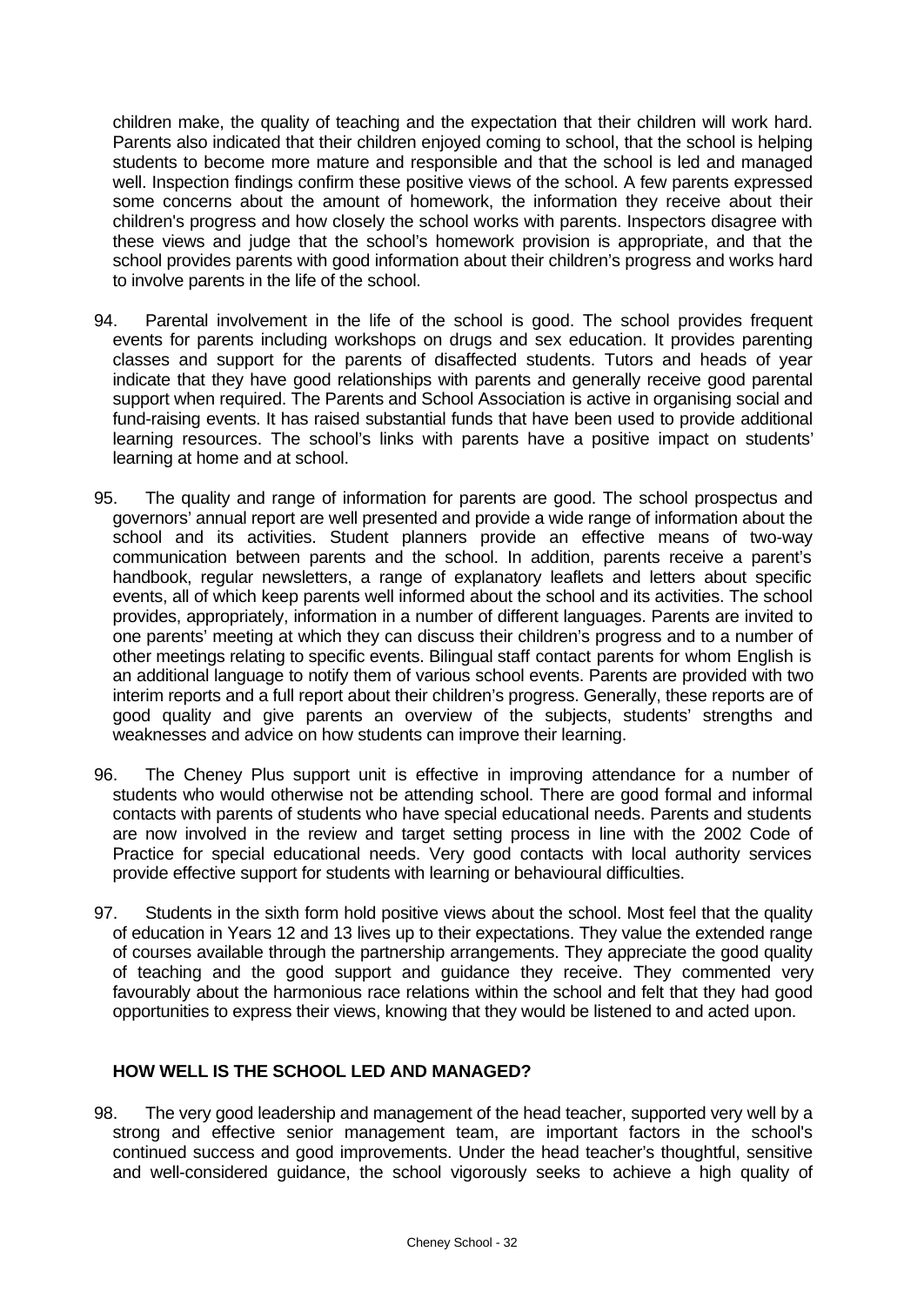performance in all aspects of its work. The school has maintained the strengths identified in its previous inspection report in 1996 and has made good progress since. It is popular and oversubscribed and deserves its good reputation locally. The aim of promoting the all-round and academic development of all students is evident in the school's daily life. Standards in external examinations have improved since the previous inspection and are now average at the end of Year 11 and above average in the sixth form. Students of high attainment do particularly well. In 2000, the School Achievement award from the Department for Education and Employment recognised the school's good improvement in performance in GCSE examinations. Since 2000, results have improved further.

- 99. The clearly defined responsibilities of the senior managers lead to efficient management of the school's policies and priorities. A particularly successful outcome is the very good quality of relationships among students and between students and staff. In this school, in which students come from a very wide range of social and economic backgrounds and from a large number of different ethnic backgrounds, there is an absence of racial tension. The very effective work of the deputy heads, who oversee arrangements for the personal and academic development and care of students, ensures that all students are valued equally. The atmosphere within the school is one of mutual respect, friendliness and openness. As a result, the large majority of students respond very positively to their work and enjoy school. In the words of one Year 11 student, "leadership and management are very good because they motivate you to do things. Management is great because they know what they are doing." The school gained the award of Investor in People in 1993 and has had the award confirmed at regular intervals since. This award indicates that the school's systems of management are appropriate and effective.
- 100. The head teacher and governing body provide a very clear educational direction for the school. They have very high expectations of staff and students. They have planned very carefully and effectively to ensure that the current reorganisation of the school provides a good quality of education for existing and new students. A testament to the very good relationships among students and staff is the manner in which the school has gone about its daily life with minimal fuss, despite all the distractions, disruptions and inconveniences posed by a major building programme currently taking place on site. As a result of the foresight and determination of the governors and senior staff, arrangements for accommodating the large number of additional students in Years 7 and 8 for the first time next September are proceeding very well. Arrangements for the future staffing of the greatly enlarged school are at a suitably advanced stage. They have required governors and senior staff to act sensitively in appointing new staff and existing staff from this school and the local middle schools due for closure, to new posts.
- 101. Governors are very supportive, active and committed to the school's improvement. They are proud of the school's strengths and know what needs improvement. They work hard and carry out their responsibilities very effectively, apart from those relating to the provision of a daily act of collective worship and for religious education in the sixth form. They manage the school's finances well. Weekly meetings of the chair of governors and the head teacher help to keep governors very well informed about all the aspects of the school's work and development. Governors monitor developments rigorously and effectively. They review frequently the school's performance and take effective action to improve it. Governors value the work of the head teacher and all staff at the school. They call the head teacher and senior staff to account suitably and sensitively and set appropriately challenging targets for the school's performance. They show a keen interest in the all-round development, as well as the academic success, of all students. They recognise that the governing body represents a limited section of the school's population. They plan, sensibly, to use the current reorganisation of schools in the area to attract a wider representation of social, economic and ethnic backgrounds.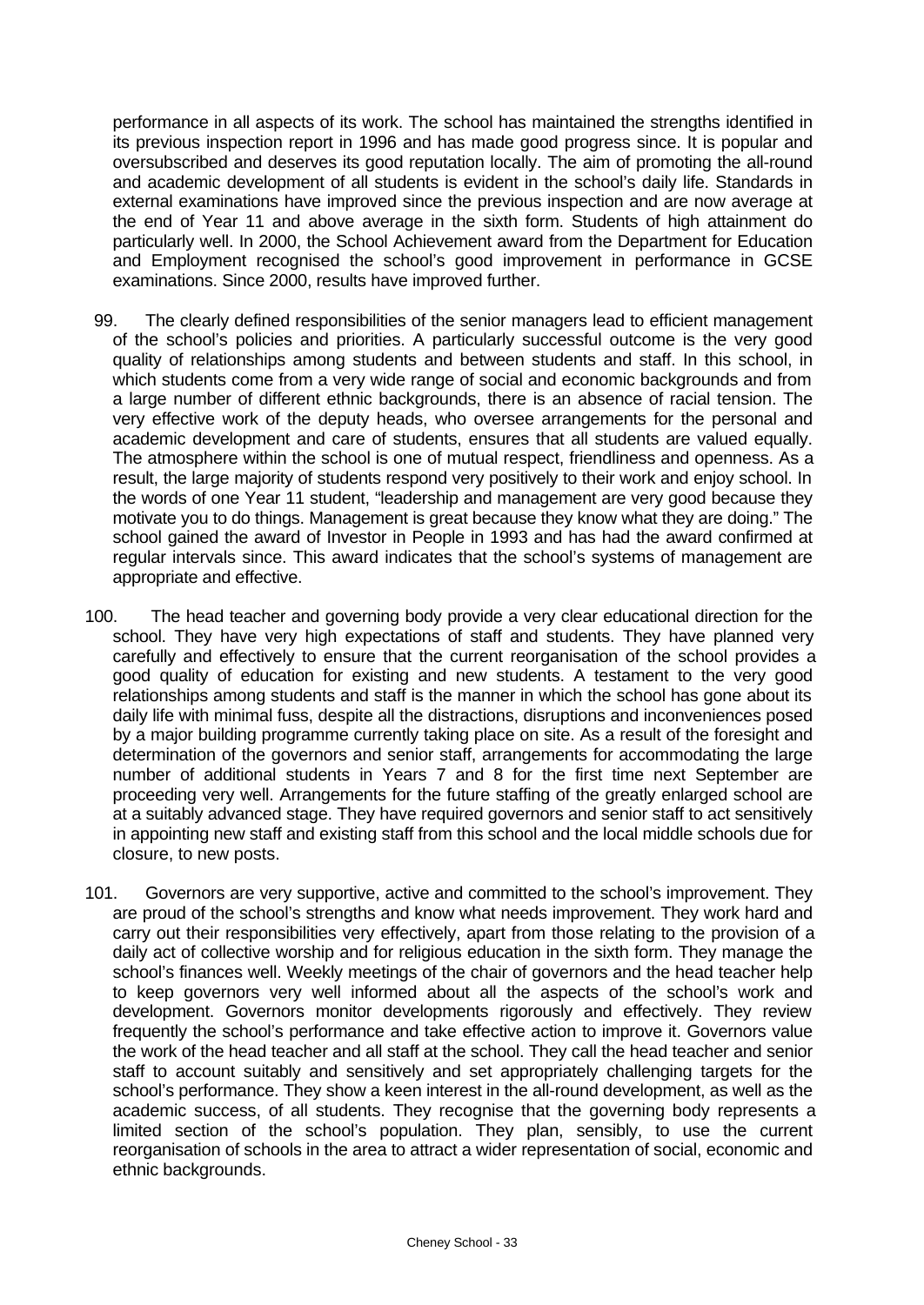- 102. The school's procedures for checking how well it is doing and planning for improvements are good. The outcomes of these procedures are good. For example, governors and senior staff identified the need to improve the system of assessment in order to raise achievement further. This resulted in the creation of a new post at a senior level and a consequent better understanding among teachers in all subjects about how to set meaningful and challenging targets for students and teachers. The system of performance management has been implemented successfully. The head teacher, governors and senior staff frequently and rigorously check information relating to the school's performance. The school improvement plan contains suitable priorities for raising standards. The school analyses its data from examinations and tests carefully and uses suitable systems to assess and predict achievement. These systems are effective in helping students to achieve well overall. In 2001 and 2002, the school slightly exceeded its suitably challenging targets for the proportion of students attaining five or more grades A\*-C in GCSE examinations. Targets for future performances in external examinations are set at suitably challenging levels.
- 103. Procedures for monitoring the quality of teaching and learning are effective in sharing good practice and identifying areas for improvement. The professional development of teachers is linked appropriately to priorities in the school and departmental improvement plans and to needs reported in the reviews of teachers' performances. A suitable programme of induction enables new and newly qualified teachers to settle in quickly to the school's routines. The school's good work in the initial teacher training of students has been recognised by an award from the Teacher Training Agency. The arrangements for the training of student teachers help the full-time teachers to develop a wider range of teaching methods.
- 104. The generally good leadership and management of subjects is a contributory factor to students' good achievement by the end of Year 11 and in the sixth form. Leadership and management are very good in English, history and in the department for English as an additional language. The departmental development plans are linked suitably to the priorities of the school's improvement plan. Heads of year manage their students and staff well to ensure that students receive a very good quality of care. Good leadership in the sixth form is having a positive influence on attempts to raise achievement and the quality of education from good to very good.
- 105. The good leadership of the learning support department has prepared the school well for the changes brought about by the new Code of Practice for special educational needs. Statutory procedures for special educational needs are fully in place. The individual education plans have appropriate information and targets that are effective in meeting students' needs. Learning support assistants make a valuable contribution to the quality of provision for students with special educational needs and to the classes generally in which they work, although they are occasionally not deployed to most efficient effect. The link governor is effective in providing support and advice and in ensuring that the governing body is kept informed. The development and funding of the Cheney Plus unit for students who experience some disaffection with school are managed well.
- 106. The school's financial planning is good. The school's budget is now in balance, having shown a slight deficit recently. Appropriate checks and comparisons are made to ensure that the school spends its money carefully and to get good value. Specific funds coming into the school, such as those for support of ethnic minority students, staff development and special educational needs, are used properly for their designated purposes.
- 107. The school manages its resources well. The overall match of teachers and support staff to the requirements of the timetable is very good. Staff have appropriate experience and are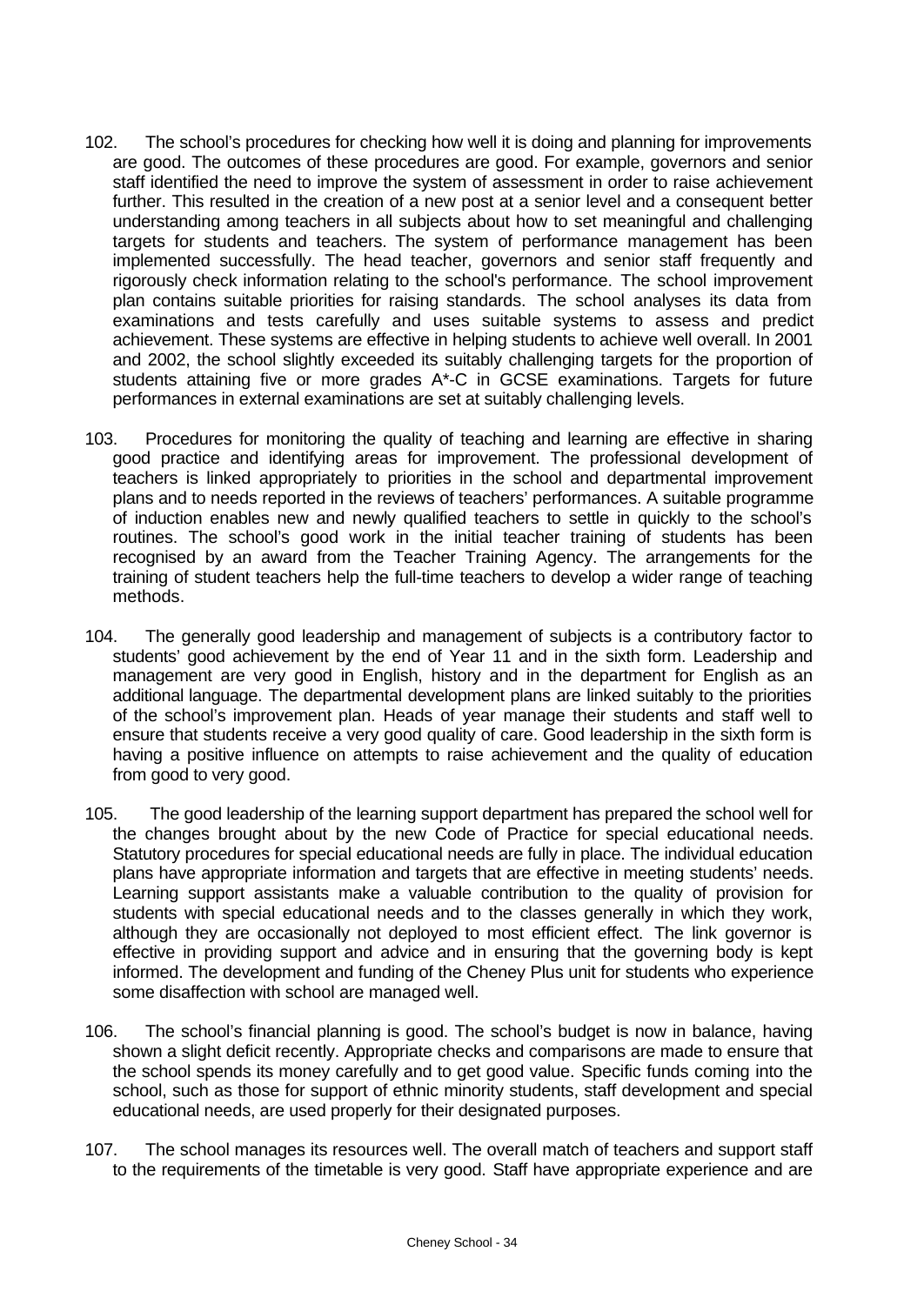well qualified. The induction programme for new staff, the support given to newly qualified teachers and the arrangements made for staff training are excellent. In subjects such as English, modern foreign languages and history, staffing is very good. Recent appointments of staff of good quality in several subjects are helping to raise standards of teaching and learning. However, the school is experiencing difficulty in retaining teaching assistants over the long term.

- 108. Accommodation is satisfactory. Current problems arise in part from the extensive rebuilding programme which reduces available space and which has necessitated the loss of the gymnasium. As a result, accommodation for physical education is currently unsatisfactory. However, the provision of a new sports hall is expected to improve provision for the subject. In modern foreign languages, the very good accommodation contributes substantially to high standards of work. Divided accommodation in science and design and technology is less than ideal. Here the new building will help to solve these and most other problems of accommodation. The library is spacious and used well. The good stock of books and other resources and additional ICT facilities support students' learning well.
- 109. The amount and quality of learning resources are adequate to meet students' learning needs. Following the previous inspection when ICT resources were found to be unsatisfactory, the school has focused successfully on upgrading and extending the provision for ICT. Resources for ICT are now satisfactory, though access to computing facilities is limited so that students' learning is restricted in a few subjects.
- 110. Through the hard work and commitment of staff at all levels, the school has made good improvement since its previous inspection in 1996. Standards in GCSE and A-level examinations have improved well. The quality of teaching and learning continue to improve and is good overall. Improvement in dealing with the six key issues identified in the previous inspection is good overall. Firstly, improvement in the provision for ICT and design and technology is satisfactory. Attempts to improve ICT have, until recently, been hindered through difficulties in recruiting appropriate staff. Secondly, the school has developed good strategies to improve attendance and is doing more than could reasonably be expected to improve it. The one per cent rise in attendance last year was scant reward for the school's hard work. Thirdly, behaviour in the school has improved and is now satisfactory overall and usually good. Fourthly, the links with the middle schools have improved so that the continuity of students' learning is better. Fifthly, resources for learning have increased and are adequate overall. Finally, statutory requirements for subjects of the National Curriculum are now met although those for the provision of a daily act of collective worship and for the provision of religious education in Years 12 and 13 are not met. The school has the capacity and the shared commitment to improve further.
- 111. Taking into account the funding received by the school, the social and economic backgrounds of students and the current quality of education and achievement, the school provides good value for money. **Sixth form**

### **Leadership and management**

112. Good leadership and management in the sixth form set a clear direction for future improvement and make an effective contribution to students' good achievement. The head of sixth form co-ordinates the work of all colleagues well and has a good awareness of the sixth form's strengths and areas for development. Students benefit from the good management of the local sixth form partnership arrangement that provides access to a wide range of courses and additional facilities.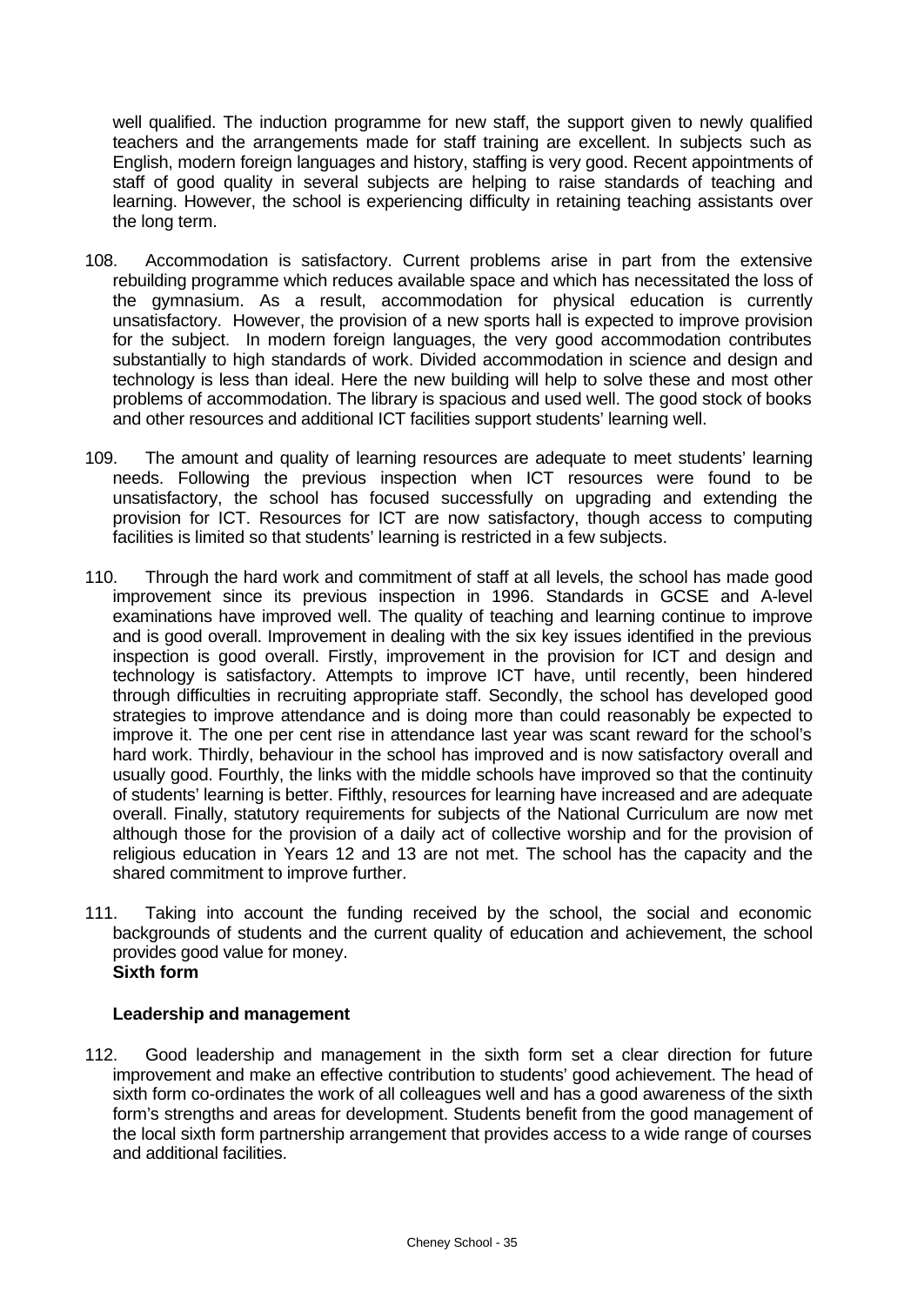- 113. Procedures for checking what it does well and what it could do better have helped the school to identify the strengths and areas for development in its sixth form provision. The school is correct to include among these particular strengths the good performance of high attaining students in A-level examination, the help that staff give to middle attainers to add good value to their previous attainment, the very harmonious relationships among students of all backgrounds and the provision of a good overall quality of care and guidance. It has, appropriately, included among its plans for improvement the need to extend the range of courses in Years 12 and 13 to attract a wider range of attainment into the sixth form and to improve the provision for vocational education. It sees the need to improve the rates of retention on a few courses in Year 12 and to provide more enrichment activities for students. The analysis of students' previous attainment and current capabilities is thorough. As a result, students have a good understanding of how well they are doing and are set suitably challenging targets for improvement. Students are guided carefully towards suitable examination courses and know what they need to do to succeed.
- 114. Governors support the extension of courses to include those with a more vocational element. Governors are kept fully informed of developments within the sixth form. Agenda items appear regularly, with reports to governors about developments and work in the sixth form. Accordingly, governors are able to make decisions regarding the sixth form from an informed basis. This was apparent in the criteria used by governors to appoint the current head of sixth form and the subsequent priorities and targets for improvement.
- 115. Good planning has resulted in improvements in the quality of education provided in Years 12 and 13. More effective procedures for monitoring the attendance of sixth form students have led to satisfactory attendance. Good systems have been developed to track students' academic and personal development throughout Years 12 and 13. These are helping students to raise standards.
- 116. Teachers try hard and successfully on the whole to ensure that students follow courses that suit their aspirations and needs. Students enjoy equal access to the curriculum. Provision for students for whom English is an additional language and for the few students with special educational needs is very good. The school does not meet statutory requirements for the provision of religious education and for a daily act of collective worship. This restricts the range of activities to enrich students' learning. KIA AA

### **Resources**

117. The school makes effective and efficient use of its good staffing and adequate resources and accommodation for the teaching of courses in Years 12 and 13. Resources available for learning in the sixth form are of similar good quality to those in the rest of the school. Provision and access to ICT are limited in a few subjects, such as geography, and slightly restrict the development of students' study and research skills. The accommodation available to sixth formers is adequate, with several parts, such as in the new block, of good quality. Teachers have good qualifications for the sixth form courses they teach and use their expertise well to encourage good standards. Governors have a good overview of financial affairs. They plan spending in accordance with realistic budgetary information. They assess priorities suitably before spending decisions are taken. The sixth form is cost-effective in relation to the school's expenditure as a whole. The financial aspect of the sixth form partnership is worked out carefully so that the school receives good value for money in this respect. Resources available for learning in the sixth form are adequate and broadly match those in the rest of the school.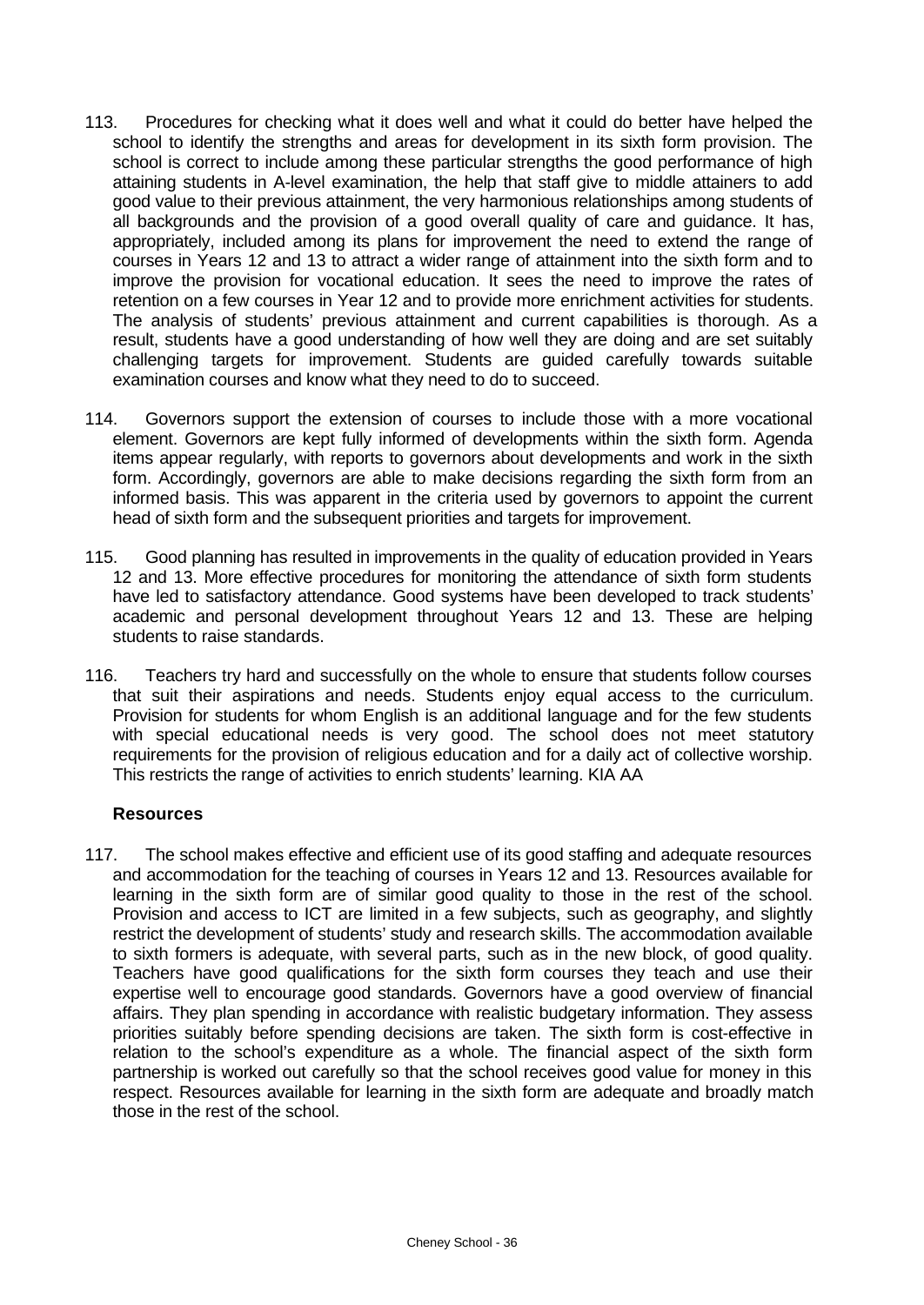# **WHAT SHOULD THE SCHOOL DO TO IMPROVE FURTHER?**

- 118. In order to raise standards and to make further improvements to the quality of education the school should include the following key issues in its action plan.
	- (1) Raise the achievement of boys by implementing more effective strategies across subjects to provide activities for learning that increase boys' interest and concentration and help them to improve the presentation of their work. KIA1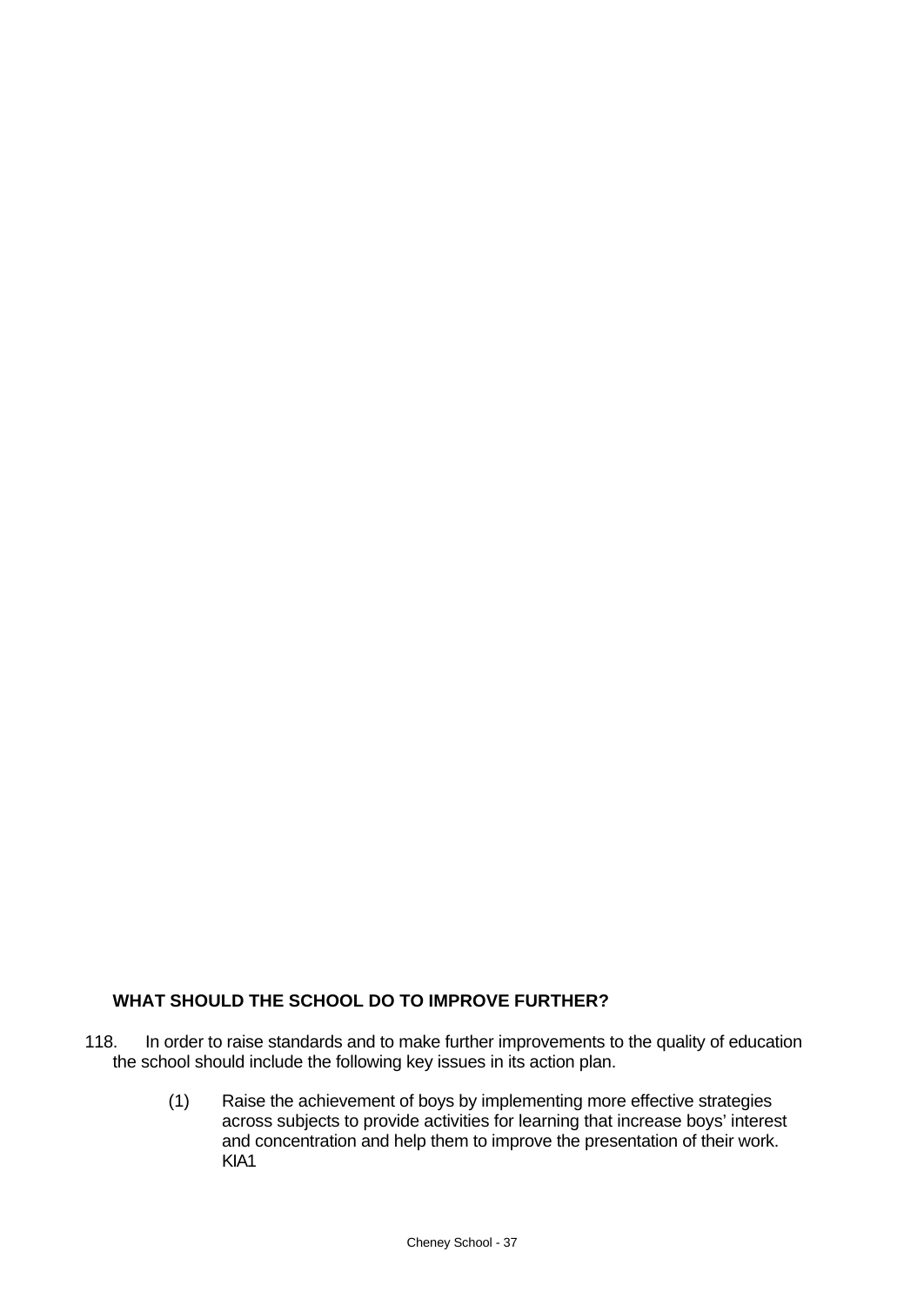- (2) Raise students' standards in literacy, numeracy and ICT and increase their use across subjects by
	- implementing a consistent approach to the teaching of these key skills;
	- frequently and regularly checking the effectiveness of students' use of these skills to assist their learning in all subjects;
	- improving students' access to ICT facilities. KIA2
- (3) Intensify efforts to raise attendance and introduce more effective measures to ensure students' punctuality to school and to lessons. KIA3

In addition to the key issues above, the following less important weakness should be considered for inclusion in the action plan:

> • Meet statutory requirements for the provision of a daily act of collective worship for all students. AA

## **Sixth form**

- (1) Extend the range of learning opportunities for students of all levels of attainment through the provision of more vocational courses. KIA5
- (2) Improve provision for the enrichment of learning experiences of sixth form students through a wider range of extra-curricular activities and by meeting statutory requirements for the provision of religious education in Years 12 and 13. KIA 6

# **PART C: SCHOOL DATA AND INDICATORS**

*Summary of the sources of evidence for the inspection*

Number of lessons observed **Years 9** – 11 136

Sixth form 52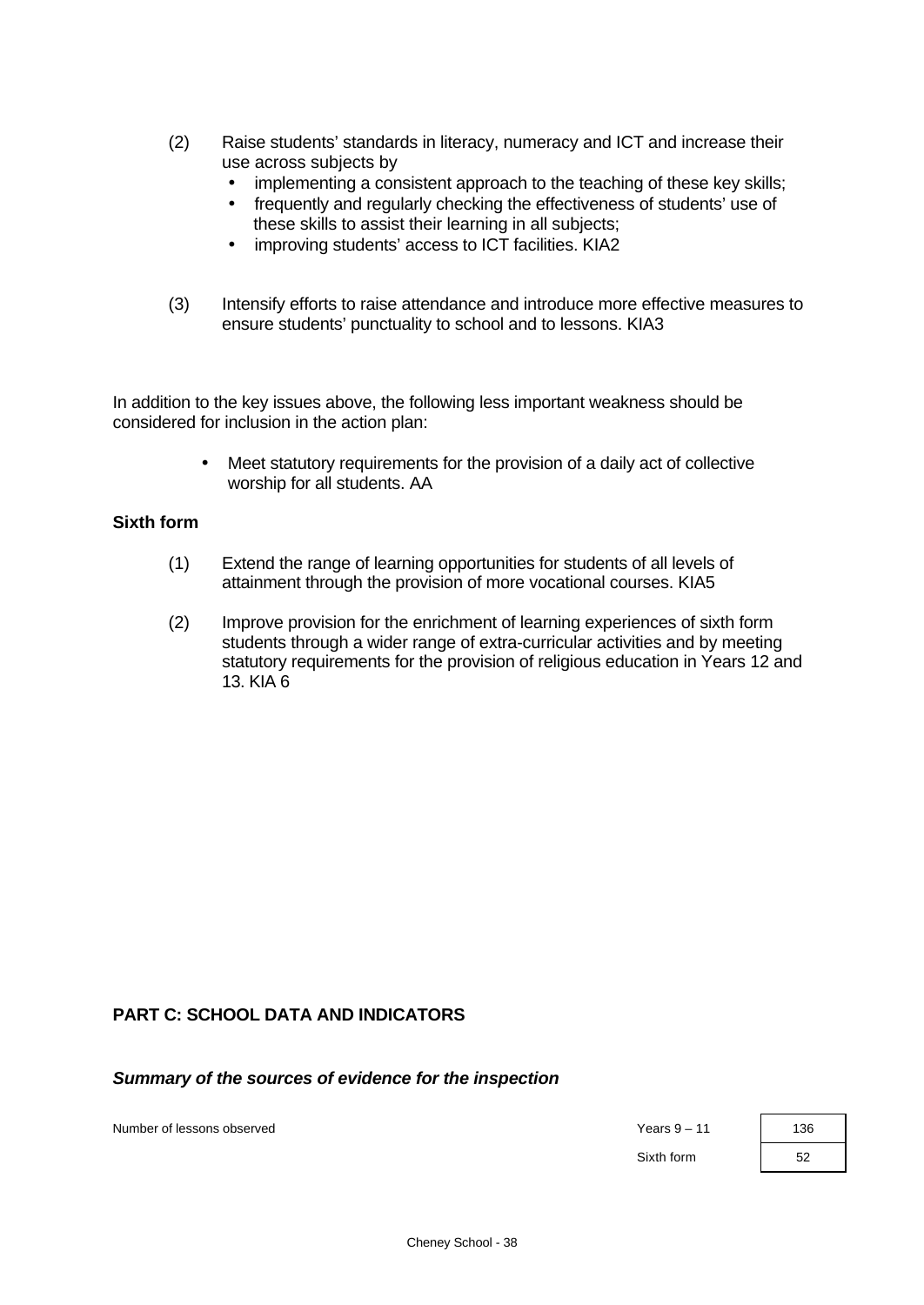# Excellent Very good Good Satisfactory Unsatisfactor y Poor Very Poor **Years 9 – 11** Number | 7 | 21 | 59 | 44 | 3 | 2 | 0 Percentage | 5 | 15 | 43 | 32 | 2 | 2 | 0 **Sixth form** Number | 3 | 12 | 25 | 12 | 0 | 0 | 0 Percentage | 6 | 23 | 48 | 23 | 0 | 0 | 0

*Summary of teaching observed during the inspection*

*The table gives the number and percentage of lessons observed in each of the seven categories used to make judgements about teaching. Care should be taken when interpreting the percentages for the sixth form as each lesson represents more than one percentage point.*

# *Information about the school's students*

| Students on the school's roll                                           | $Y9 - Y11$ | Sixth form |
|-------------------------------------------------------------------------|------------|------------|
| Number of students on the school's roll                                 | 759        | 247        |
| Number of full-time students known to be eligible for free school meals | 166        | 18         |

| Special educational needs                                             | $Y9 - Y11$ | Sixth form |
|-----------------------------------------------------------------------|------------|------------|
| Number of students with statements of special educational needs       | 18         | 9          |
| Number of students on the school's special educational needs register | 181        | 9          |

| English as an additional language                         | No of<br>students |
|-----------------------------------------------------------|-------------------|
| Number of students with English as an additional language | 206               |

| Student mobility in the last school year                                       |    |  |  |  |
|--------------------------------------------------------------------------------|----|--|--|--|
| Students who joined the school other than at the usual time of first admission | 29 |  |  |  |
| Students who left the school other than at the usual time of leaving           | 25 |  |  |  |

# *Attendance*

#### **Authorised absence Unauthorised absence**

 $\%$  % and  $\%$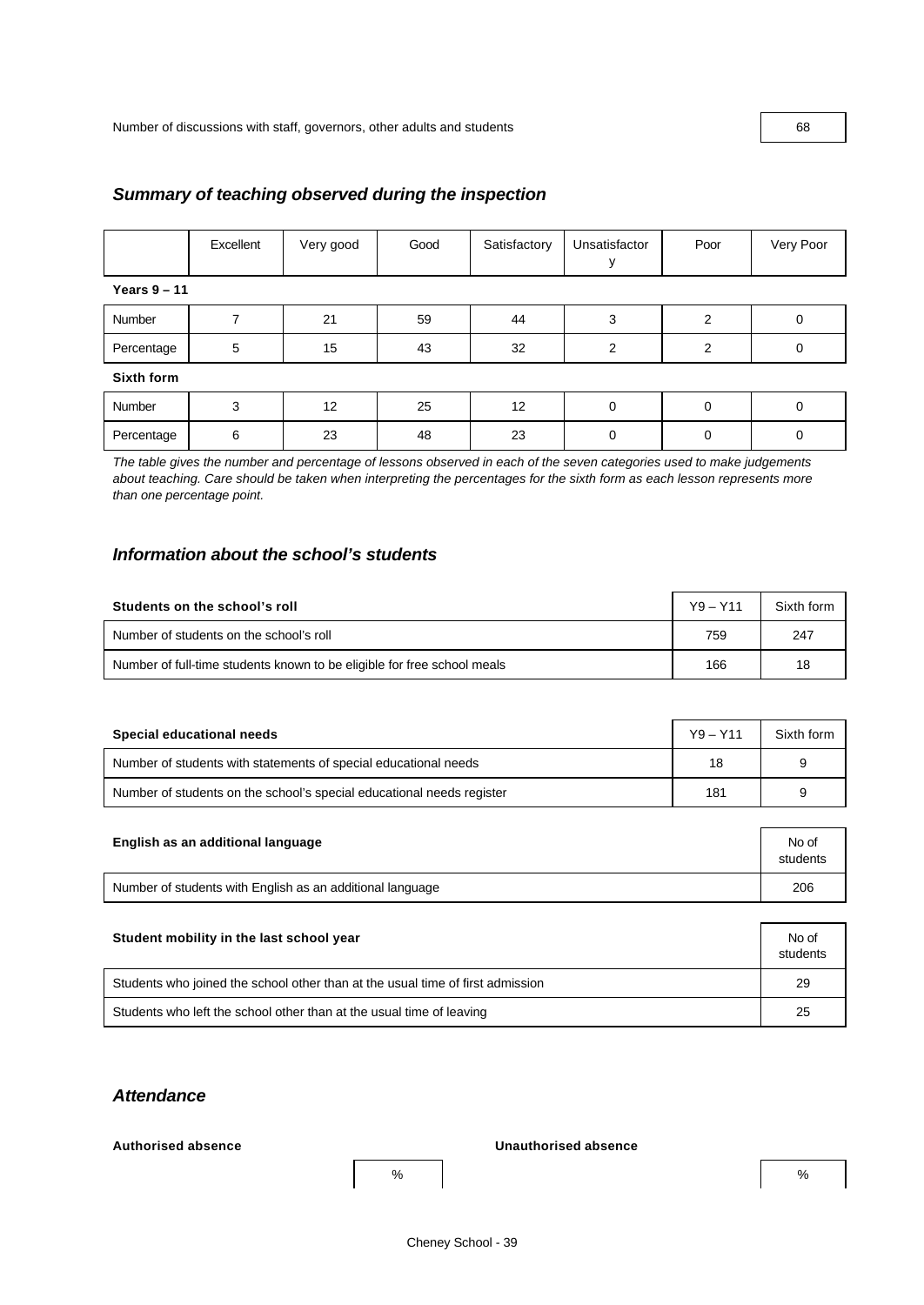| School data               | 10   | School data               | $\overline{\phantom{0}}$<br>◡.◡ |
|---------------------------|------|---------------------------|---------------------------------|
| National comparative data | o. . | National comparative data |                                 |

*Both tables give the percentage of half days (sessions) missed through absence for the latest complete reporting year.*

# *Attainment at the end of Key Stage 3 (Year 9)*

|                                                                                             |                                                |                | Year    | Boys               | Girls   | Total          |  |
|---------------------------------------------------------------------------------------------|------------------------------------------------|----------------|---------|--------------------|---------|----------------|--|
| Number of registered students in final year of Key Stage 3 for the latest reporting<br>year |                                                |                |         | 131                | 131     | 262            |  |
| <b>National Curriculum Test/Task Results</b>                                                |                                                | <b>English</b> |         | <b>Mathematics</b> |         | <b>Science</b> |  |
|                                                                                             | Boys                                           | 63             |         | 83                 |         | 67             |  |
| Numbers of students at NC level<br>5 and above                                              | Girls                                          | 98             | 90      |                    | 87      |                |  |
|                                                                                             | Total                                          | 161            |         | 173                |         | 154            |  |
| Percentage of students                                                                      | School                                         | 61 (60)        | 66 (63) |                    | 59 (48) |                |  |
| at NC level 5 or above                                                                      | National                                       | 64 (63)        |         | 66 (65)            |         | 66 (59)        |  |
| Percentage of students                                                                      | School                                         | 30(19)         | 42 (38) |                    | 32(24)  |                |  |
| at NC level 6 or above                                                                      | National                                       | 31(28)         |         | 43 (42)            | 34(30)  |                |  |
|                                                                                             |                                                |                |         | <b>Mathematics</b> |         |                |  |
|                                                                                             | <b>Teachers' Assessments</b><br><b>English</b> |                |         |                    |         | <b>Science</b> |  |
|                                                                                             | Boys                                           | 63             | 93      |                    | 62      |                |  |
| Numbers of students at NC level                                                             | Girls                                          | 104            |         | 108                | 73      |                |  |

| <u>Numbers of students at NC level</u><br>5 and above | Girls    | 104     | 108     | 73      |  |
|-------------------------------------------------------|----------|---------|---------|---------|--|
|                                                       | Total    | 167     | 201     | 135     |  |
| Percentage of students<br>at NC level 5 or above      | School   | 64 (57) | 77 (66) | 52 (42) |  |
|                                                       | National | 65 (64) | 68 (66) | 64 (62) |  |
| Percentage of students                                | School   | 30(23)  | 45 (35) | 22(20)  |  |
| at NC level 6 or above                                | National | 31(31)  | 42 (39) | 33(29)  |  |

*Percentages in brackets refer to the year before the latest reporting year.*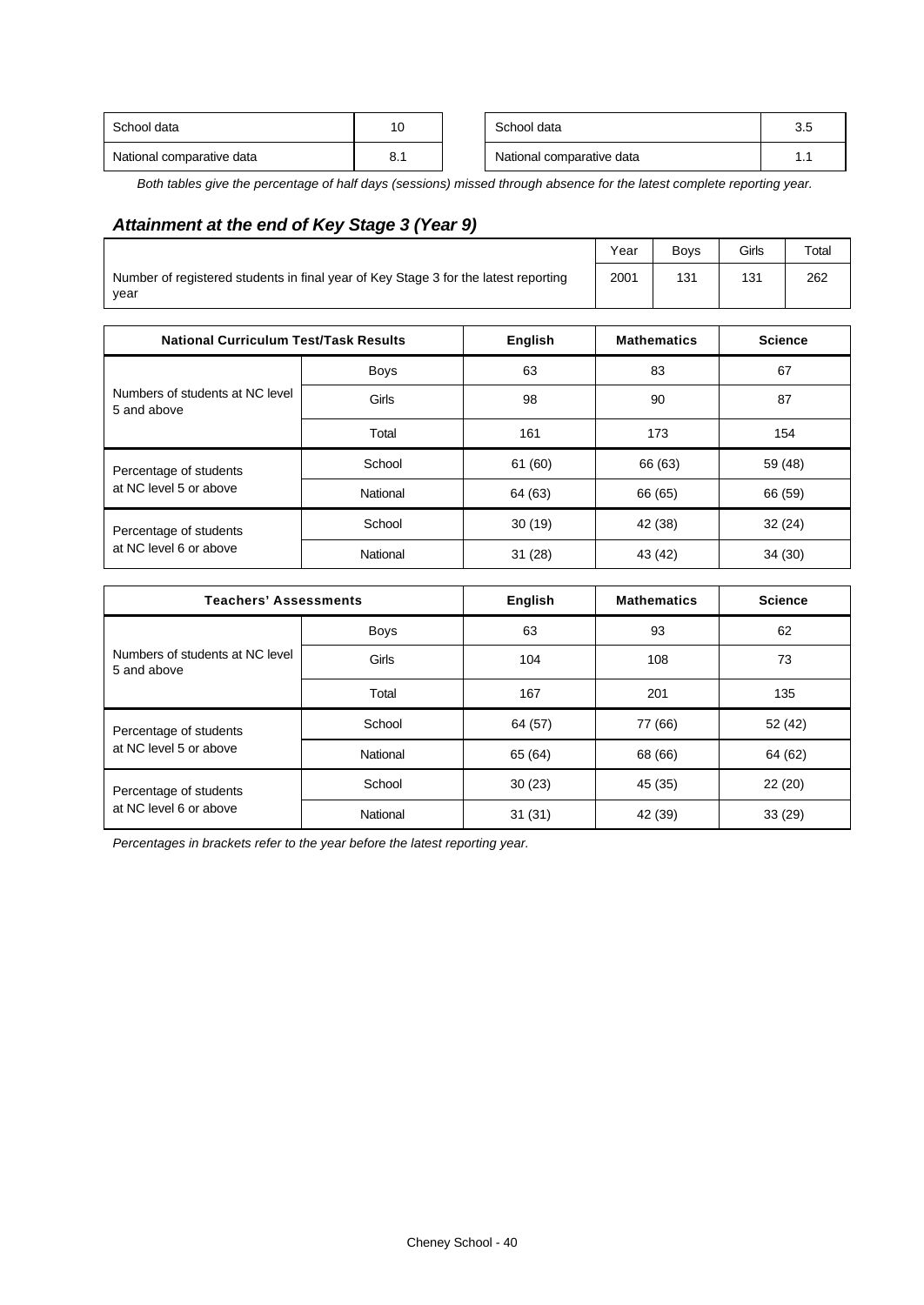# *Attainment at the end of Key Stage 4 (Year 11)*

|                                                                                             | Year | <b>Bovs</b> | Girls | Total |
|---------------------------------------------------------------------------------------------|------|-------------|-------|-------|
| Number of registered students in final year of Key Stage 4 for the latest reporting<br>vear | 2001 | 145         | 117   | 262   |
|                                                                                             |      |             |       |       |
|                                                                                             |      |             |       |       |

| <b>GCSE results</b>                                     |             | 5 or more grades<br>$A^*$ to $C$ | 5 or more grades<br>$A^*$ -G | 1 or more grades<br>$A^*$ -G |  |
|---------------------------------------------------------|-------------|----------------------------------|------------------------------|------------------------------|--|
|                                                         | <b>Boys</b> | 54                               | 124                          | 136                          |  |
| Numbers of students achieving<br>the standard specified | Girls       | 53                               | 107                          | 114                          |  |
|                                                         | Total       | 107                              | 231                          | 250                          |  |
| Percentage of students<br>achieving                     | School      | 41 39)                           | 88 (86)                      | 95 (92)                      |  |
| the standard specified                                  | National    | 48 (47)                          | 91<br>(91)                   | 96 (96)                      |  |

*Percentages in brackets refer to the year before the latest reporting year.*

| <b>GCSE results</b>                | <b>GCSE point score</b> |             |  |
|------------------------------------|-------------------------|-------------|--|
| Average point score<br>per student | School                  | 37.0 (37.8) |  |
|                                    | National                | 39.0 (38.4) |  |

*Figures in brackets refer to the year before the latest reporting year.*

# *Attainment at the end of the sixth form (Year 13)*

|          |                                   | For candidates entered for GCE A / AS / Advanced<br>GNVQ / VCE examinations |      |      |  |  |
|----------|-----------------------------------|-----------------------------------------------------------------------------|------|------|--|--|
|          |                                   | Girls<br>All<br><b>Boys</b>                                                 |      |      |  |  |
| School   | Number of candidates              | 40                                                                          | 49   | 89   |  |  |
|          | Average point score per candidate | 17.4                                                                        | 15.5 | 16.3 |  |  |
| National | Average point score per candidate | 16.9                                                                        | 18   | 17.5 |  |  |

|          |                                      | For candidates entered for GCE A / AS<br>examinations |      |      | For candidates entered for Advanced<br>GNVQ / VCE examinations |              |      |
|----------|--------------------------------------|-------------------------------------------------------|------|------|----------------------------------------------------------------|--------------|------|
|          |                                      | Girls<br><b>Boys</b><br>All<br><b>Boys</b>            |      |      |                                                                | Girls<br>All |      |
| School   | Number of candidates                 | 33                                                    | 46   | 79   | 8                                                              |              | 15   |
|          | Average point score per<br>candidate | 17.8                                                  | 14.4 | 15.8 | 13.5                                                           | 13.7         | 13.6 |
| National | Average point score per<br>candidate | 16.9                                                  | 18   | 17.5 | 9.8                                                            | 11.4         | 10.6 |

*Figures in brackets refer to the year before the latest reporting year.*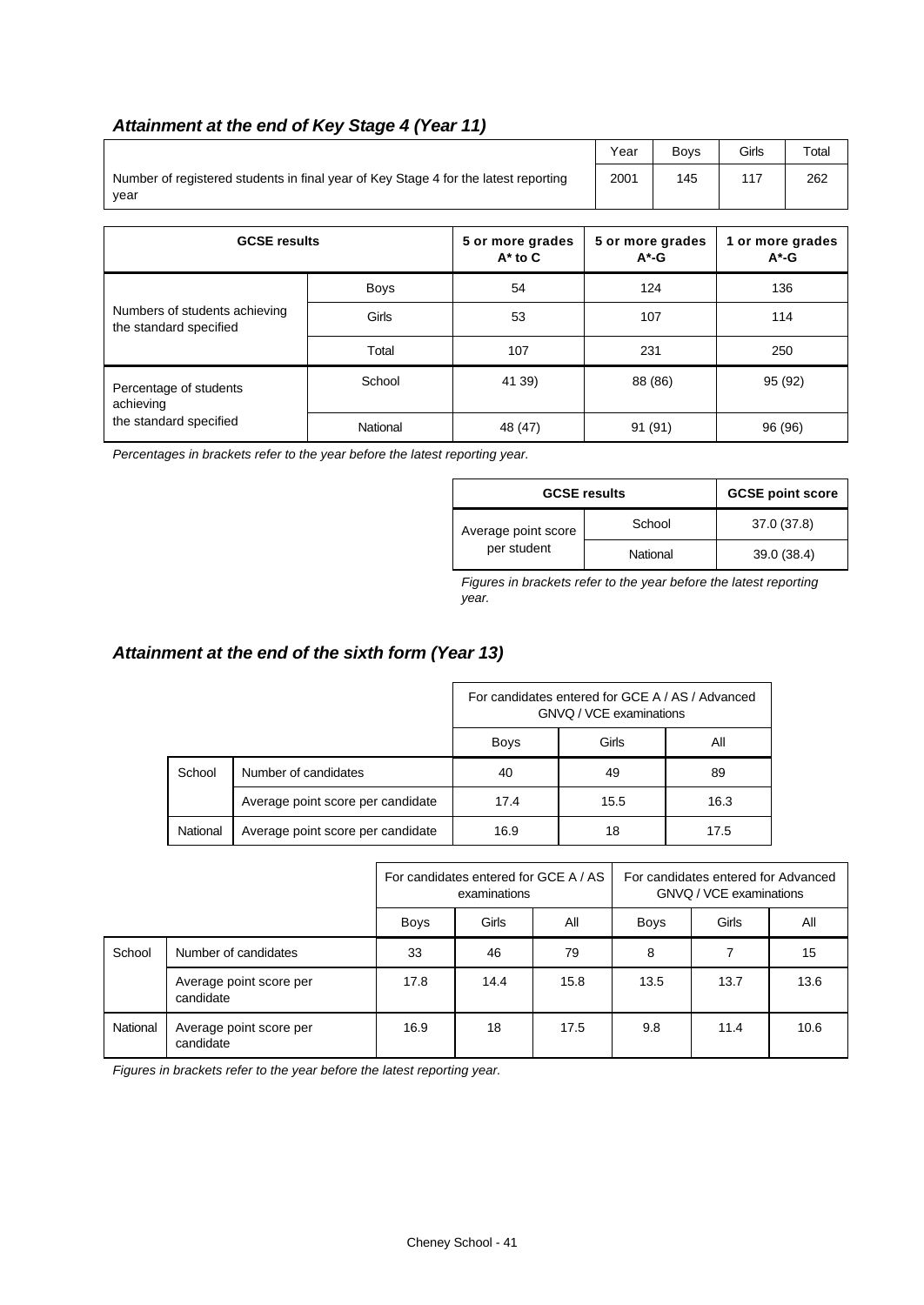| <b>Categories used in the Annual School Census</b>  | No of<br>students on<br>roll | Number of<br>fixed period<br>exclusions | Number of<br>permanent<br>exclusions |
|-----------------------------------------------------|------------------------------|-----------------------------------------|--------------------------------------|
| White - British                                     | 623                          | 25                                      | 0                                    |
| White - Irish                                       | 5                            | $\mathbf 0$                             | 0                                    |
| White - any other White background                  | 58                           | $\mathbf 0$                             | 0                                    |
| Mixed - White and Black Caribbean                   | $\Omega$                     | 3                                       | $\Omega$                             |
| Mixed - White and Black African                     | 5                            | $\mathbf 0$                             | 0                                    |
| Mixed - White and Asian                             | $\overline{2}$               | $\mathbf 0$                             | 0                                    |
| Mixed - any other mixed background                  | 61                           | $\mathbf 0$                             | 0                                    |
| Asian or Asian British - Indian                     | 27                           | $\overline{4}$                          | 0                                    |
| Asian or Asian British - Pakistani                  | 98                           | 10                                      | $\Omega$                             |
| Asian or Asian British - Bangladeshi                | 49                           | 3                                       | 0                                    |
| Asian or Asian British - any other Asian background | $\mathbf 0$                  | $\mathbf 0$                             | 0                                    |
| Black or Black British - Caribbean                  | $\mathbf 0$                  | $\mathbf 0$                             | 0                                    |
| Black or Black British - African                    | 35                           | $\mathbf 0$                             | 0                                    |
| Black or Black British - any other Black background | 5                            | $\mathbf 0$                             | $\Omega$                             |
| Chinese                                             | 5                            | $\mathbf 0$                             | 0                                    |
| Any other ethnic group                              | 12                           | 3                                       | 0                                    |
| Parent/student preferred not to say                 | 12                           | $\mathbf 0$                             | 0                                    |
| Information not obtained                            | 9                            | $\overline{2}$                          | 0                                    |

# *Ethnic background of students Exclusions in the last school year*

*The table gives the number of exclusions, which may be different from the number of students excluded.*

# *Teachers and classes Financial information*

#### **Qualified teachers and classes: Y9 – Y13**

| Total number of qualified teachers (FTE) | 62.7 | Financial year | 2001/2002 |
|------------------------------------------|------|----------------|-----------|
| Number of students per qualified teacher | 16   |                |           |
| Education support staff: Y9 - Y13        |      |                |           |
| Total number of education support staff  | 26   | Total income   | 3 213 303 |

Cheney School - 42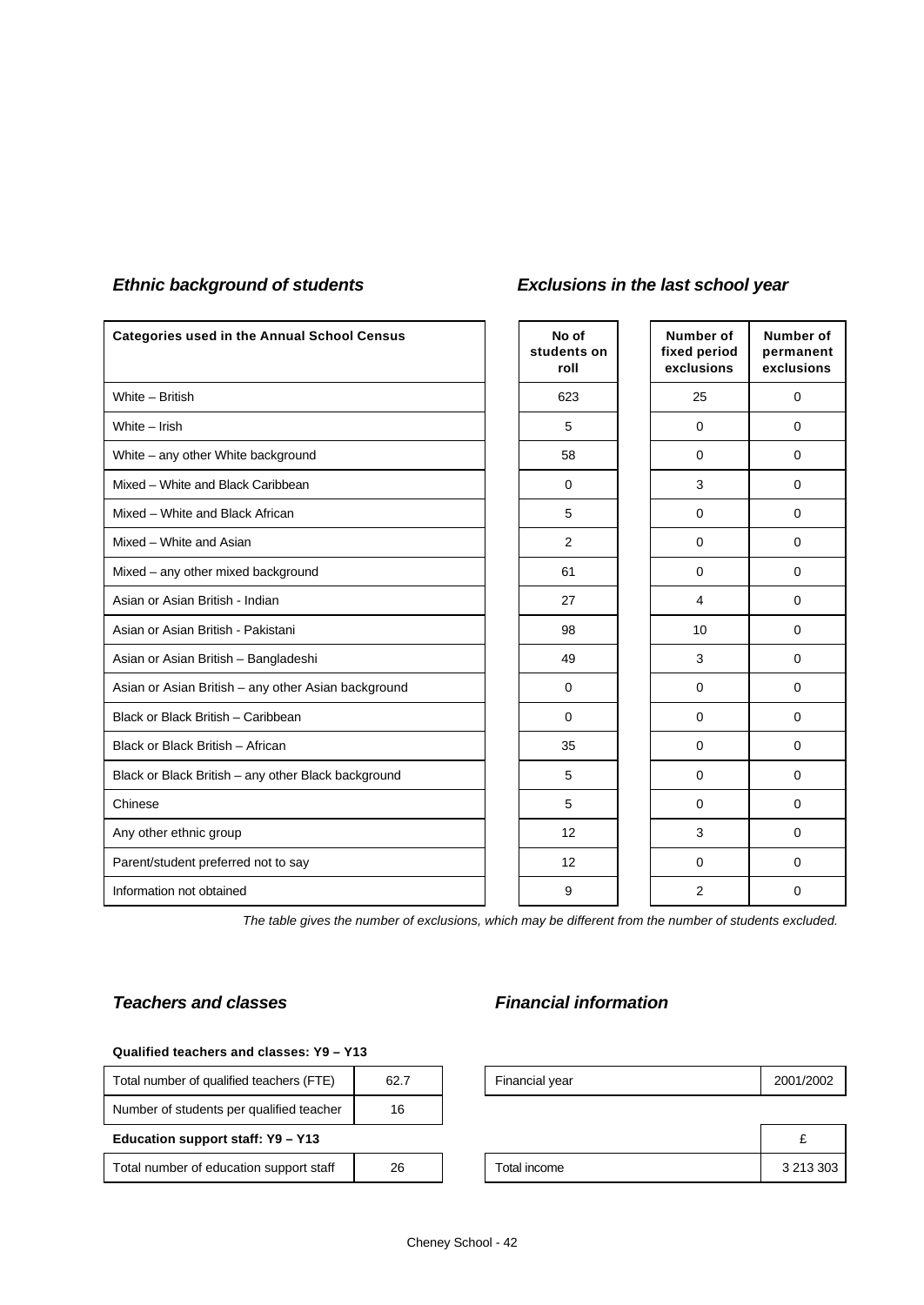| Total aggregate hours worked per week                        | 699  |  |  |  |  |
|--------------------------------------------------------------|------|--|--|--|--|
| Deployment of teachers: Y9-Y13                               |      |  |  |  |  |
| Percentage of time teachers spend in<br>contact with classes | 75   |  |  |  |  |
| Average teaching group size: Y9 - Y11                        |      |  |  |  |  |
| Key Stage 3                                                  | 22.7 |  |  |  |  |
| Key Stage 4                                                  | 22.4 |  |  |  |  |

| Total aggregate hours worked per week                        | 699 |  | Total expenditure                          | 3 158 859 |
|--------------------------------------------------------------|-----|--|--------------------------------------------|-----------|
| Deployment of teachers: Y9-Y13                               |     |  | Expenditure per student                    | 3204      |
| Percentage of time teachers spend in<br>contact with classes | 75  |  | Balance brought forward from previous year | - 44 436  |
| Average teaching group size: Y9 - Y11                        |     |  | Balance carried forward to next year       | 10 008    |

*FTE means full-time equivalent.*

# *Recruitment of teachers*

| Number of teachers who left the school during the last two years                                               | 22 |
|----------------------------------------------------------------------------------------------------------------|----|
| Number of teachers appointed to the school during the last two years                                           | 30 |
|                                                                                                                |    |
| Total number of vacant teaching posts (FTE)                                                                    |    |
| Number of vacancies filled by teachers on temporary contract of a term or more (FTE)                           |    |
| Number of unfilled vacancies or vacancies filled by teachers on temporary contract of less than one term (FTE) |    |

*FTE means full-time equivalent*

\* Includes teachers on temporary contracts.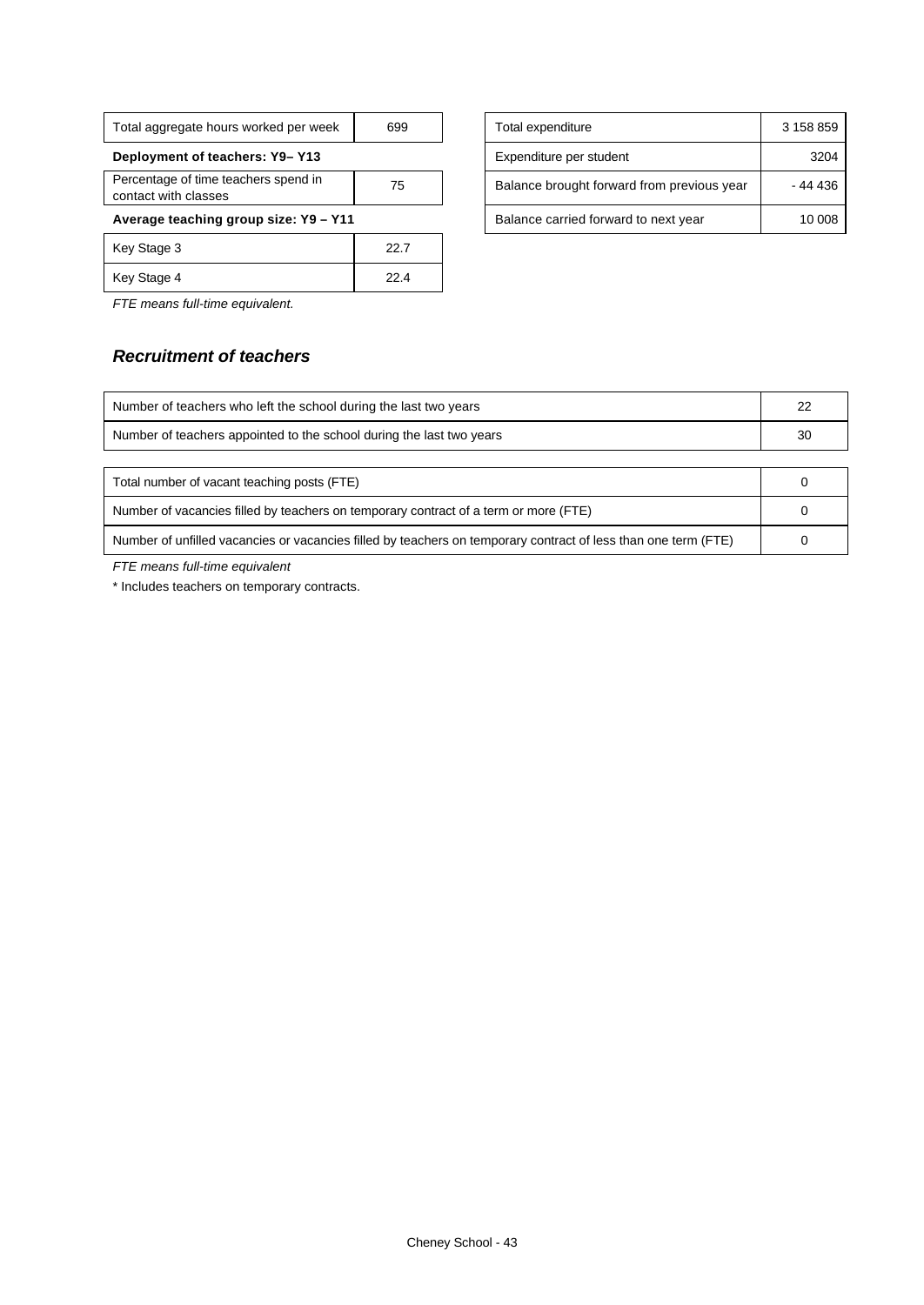**Questionnaire return rate**

Number of questionnaires sent out | 1006

Number of questionnaires returned | 115

#### **Percentage of responses in each category**

The school provides an interesting range of activities outside lessons.

|                                                                                       | Strongly<br>agree | Tend to<br>agree | Tend to<br>disagree | Strongly<br>disagree | Don't<br>know  |
|---------------------------------------------------------------------------------------|-------------------|------------------|---------------------|----------------------|----------------|
| My child likes school.                                                                | 35                | 54               | 9                   | 2                    | 0              |
| My child is making good progress in school.                                           | 34                | 56               | $\overline{7}$      | 1                    | $\overline{2}$ |
| Behaviour in the school is good.                                                      | 12                | 66               | 11                  | 3                    | 8              |
| My child gets the right amount of work to do at<br>home.                              | 13                | 55               | 19                  | 9                    | 4              |
| The teaching is good.                                                                 | 16                | 66               | 8                   | 2                    | 8              |
| I am kept well informed about how my child is<br>getting on.                          | 23                | 51               | 16                  | 5                    | 5              |
| I would feel comfortable about approaching the<br>school with questions or a problem. | 33                | 58               | $\overline{7}$      | 1                    | 1              |
| The school expects my child to work hard and<br>achieve his or her best.              | 36                | 52               | 9                   | $\mathbf{0}$         | 3              |
| The school works closely with parents.                                                | 20                | 49               | 18                  | 8                    | 5              |
| The school is well led and managed.                                                   | 31                | 59               | 5                   | $\overline{2}$       | 3              |
| The school is helping my child become mature and<br>responsible.                      | 26                | 59               | 5                   | $\overline{2}$       | 8              |
| The school provides an interesting range of<br>activities outside lessons.            | 19                | 54               | 11                  | 4                    | 12             |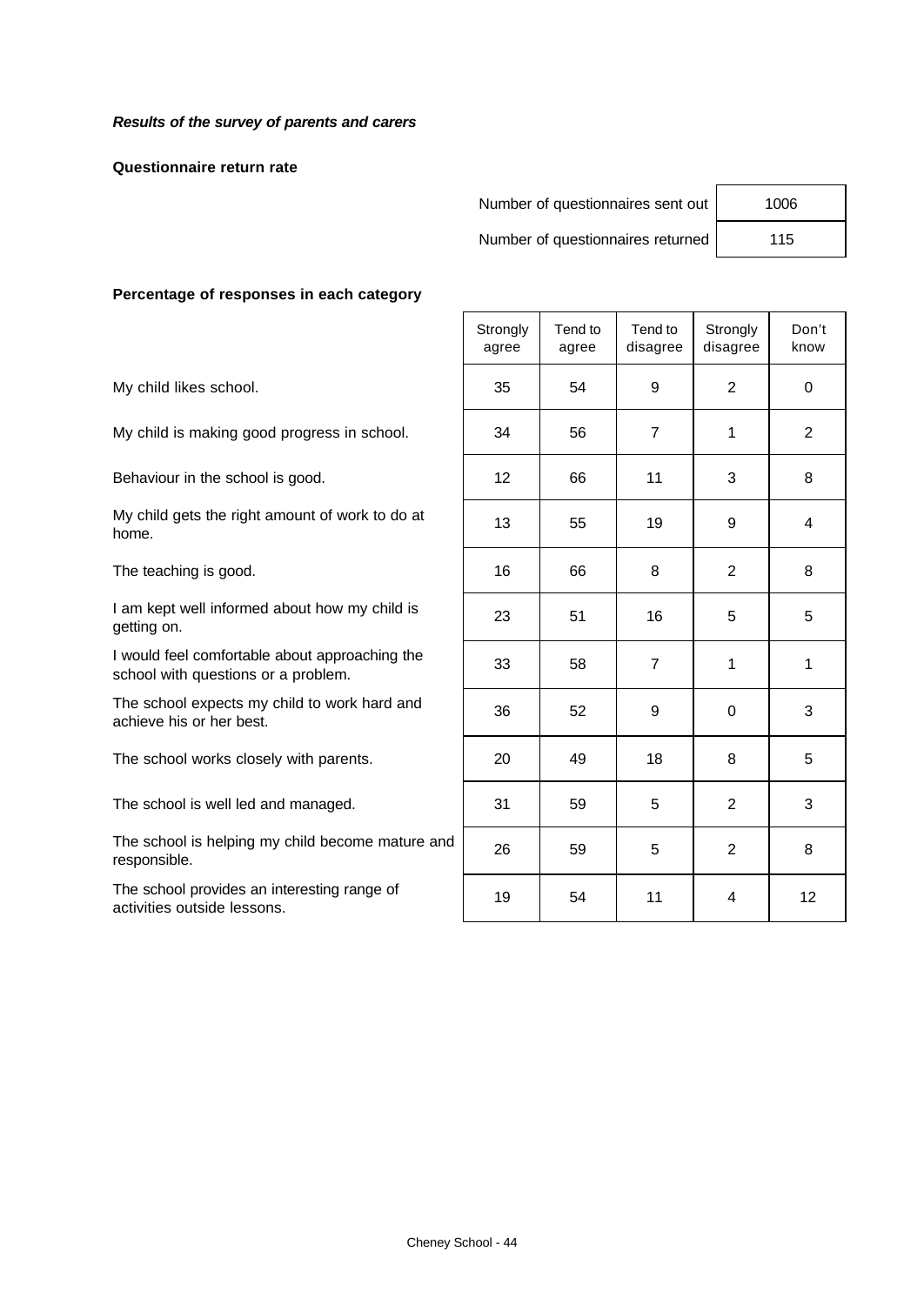# **PART D: THE STANDARDS AND QUALITY OF TEACHING IN AREAS OF THE CURRICULUM, SUBJECTS AND COURSES IN KEY STAGES 3 AND 4**

# **ENGLISH**

Overall, the quality of provision in English is **good**.

### **Strengths**

- Teaching is very good in Years 10 and 11 and leads to high academic standards.
- Very good assessment and thorough tracking of progress help students to achieve well.
- Very good management and excellent leadership ensure standards continue to rise.

- Boys' results are well below those of girls in national tests at the end of Year 9 and in GCSE.
- 127. Students' attainment at the end of Year 9 is average. In national tests in 2002, results were below the national average. Performance was below average compared with similar schools. Girls did significantly better than boys. This reflects the differences in their attainment when they joined the school. Results in 2002 were uncharacteristic of those in the last three years that showed a steady upward trend. Performance was affected adversely by staffing difficulties and the poor commitment of a large minority of boys. In 2001, results in the national tests in English were average and similar to the results attained in mathematics and science. Standards of work seen in Year 9 are average. Bearing in mind standards on entry to the school, which are below average, students make good progress by the end of Year 9.
- 128. Standards at the end of Year 11 match the national average. GCSE results in 2001 were below average in both English language and literature. Girls performed much nearer to their respective national average than boys did to theirs. Results were as expected from previous performance. They were similar to results attained in mathematics and above those in science. Overall, students attained slightly lower grades in English than in many of the other subjects they sat. The proportion of students attaining grades A\*-C in 2002 was higher than the school's average. Girls did outstandingly well in literature. Work seen matches this standard and reflects the generally upward trend of recent years. Students of all levels of attainment, including those who are gifted or talented, make good progress and achieve well by the end of Year 11. Results for drama in 2001 were above average and were even better in 2002. The poor attendance of a few students hinders the English department's attempts to raise standards further. KIA1 KIA3
- 129. The overall standard of speaking and listening in the main school is above that found nationally. Students collaborate constructively in pairs and small groups. They listen attentively to staff and classmates. There is wide variation in the quality of speech. A few students lack confidence and fluency. The large majority, however, answer questions willingly and articulately. They take part in discussion and feed back ideas to the class clearly and responsibly. In drama, students improvise lively dialogue, often successfully creating a sense of tension and excitement. Many high attaining students in all years read aloud well. They communicate understanding effectively through lively variations in pitch, pace and intonation.
- 130. The great majority of students have average levels of reading comprehension. A large minority, however, enter the school with a reading age well below their actual age. Such students receive intensive, specialist support and make rapid progress. All those with special educational needs, or for whom English is an additional language, receive frequent and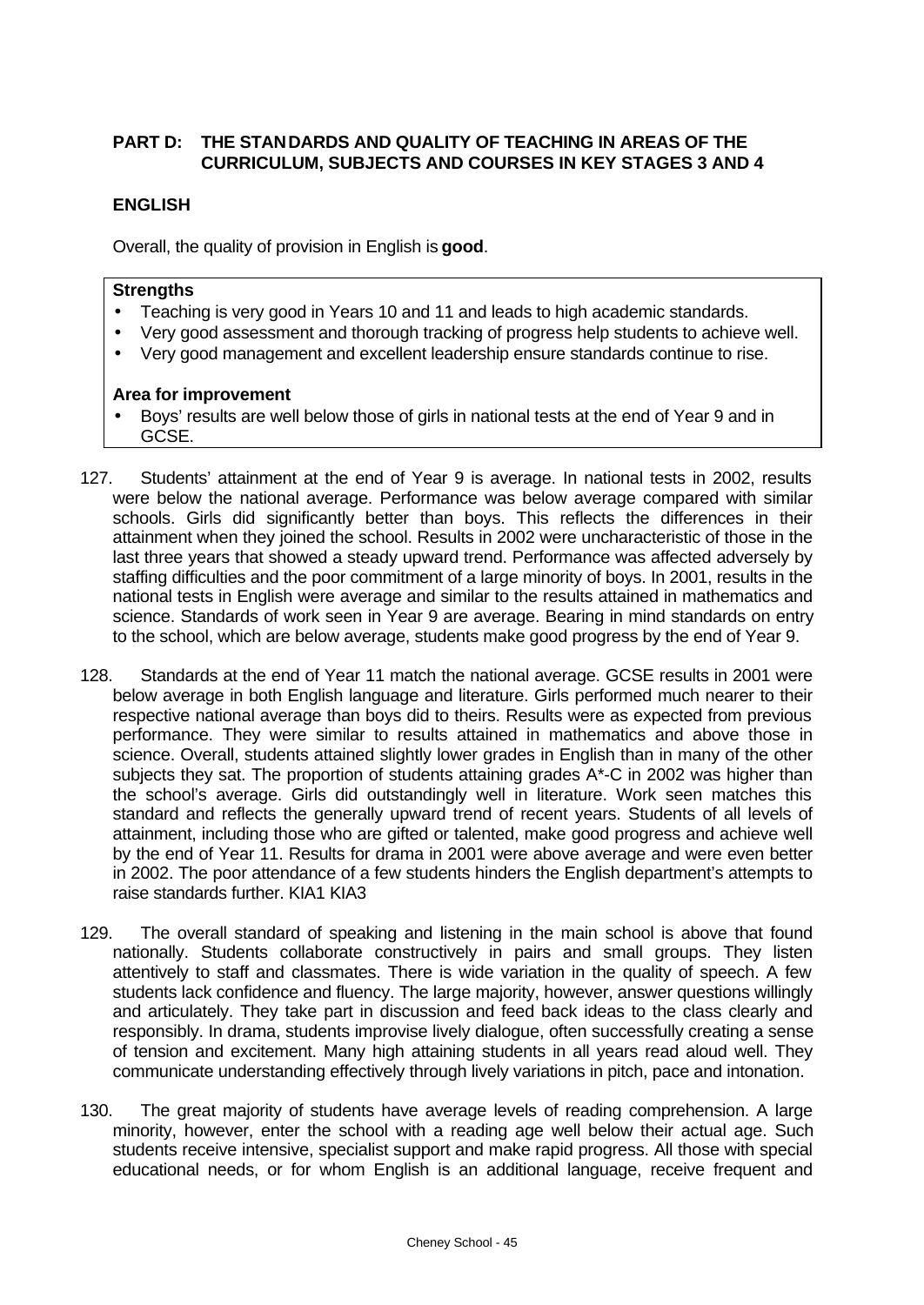regular assistance with their reading. This enables almost all of them to understand and enjoy the range of books studied in lessons. Students make good use of the well-stocked library. Students in Year 9 read widely for pleasure. By the end of Year 9, students have studied a wide range of literature and identify accurately such elements as plot, themes and the interplay of key characters. They analyse the ways in which writers use language for a variety of purposes, especially to create tension and excitement for the reader. Students in Years 10 and 11 develop increasingly mature and perceptive responses to literature. A class in Year 11, for example, working on Steinbeck's *Of Mice and Men*, knew the text thoroughly, as a direct result of excellent teaching. They discussed sensitively relationships between the characters in the novel and their importance to its structure.

- 131. Standards of written work at the end of Year 9 and at the end of Year 11 are average. Most students write well for a range of purposes and audiences. They usually draft their writing carefully. A few lower attaining students do not read their first drafts carefully enough and so fail to correct errors. By the end of Year 9, the best writing of high attaining students is carefully planned, imaginative and, in the main, accurate in detail. Some of this work reaches very high National Curriculum levels. In Years 10 and 11, students produce longer and more ambitious assignments. Many of these are in response to their study of literature. Lower attaining students make errors with paragraph and sentence structure, as well as in the expression of ideas. High attaining students plan thoroughly, craft their work skilfully and, in a few cases, create an individual sense of style. KIA2
- 132. The quality of teaching in the main school is good. It is often better. In Year 9, it is uniformly good. In Years 10 and 11 it is very good and occasionally excellent. Teachers prepare lessons very well and have very high academic standards. They use questioning skilfully to encourage accurate answers. Students with special educational needs receive teaching of particular sensitivity. The teaching of mixed ability classes is very effective with tasks set at appropriate levels according to students' needs. As a result students of all levels of attainment, including those for whom English is an additional language, make good progress. Teachers employ a wide range of methods and a stimulating choice of language activities. Lessons proceed at a brisk pace. Students generally respond enthusiastically. Relationships in almost all lessons are mutually respectful. Teachers mark students' work conscientiously and consistently, with clear diagnostic comments and constructive and positive advice on ways to improve.
- 133. The curriculum meets statutory requirements and is broad and balanced. Work in drama adds a valuable dimension, aiding students' self-awareness, oral confidence and sensitivity to their peers. The department makes a valuable contribution to the spiritual, moral, social and cultural aspects of the curriculum. The amount of time allocated for English in the curriculum for Year 10 is less than that found in many schools. This has had an adverse effect upon results, particularly as all students enter for two separate GCSE subjects. The varied language backgrounds of a large minority of students make the shortage of time even more acute.
- 134. All teachers are very well qualified in the subject. They are all highly committed professionals and share the same high expectation of students. Management of the department is very good and leadership is excellent. There is a very clear sense of shared energy and purpose. Much effort has concentrated on improving teaching and learning. Assessment of students' work is very good. Improvement since the previous inspection is good. All the key issues for development have been addressed successfully.
- 135. In other subjects across the curriculum, students generally listen attentively. The standard of oral work is above average. However, teachers do not exploit this strength fully in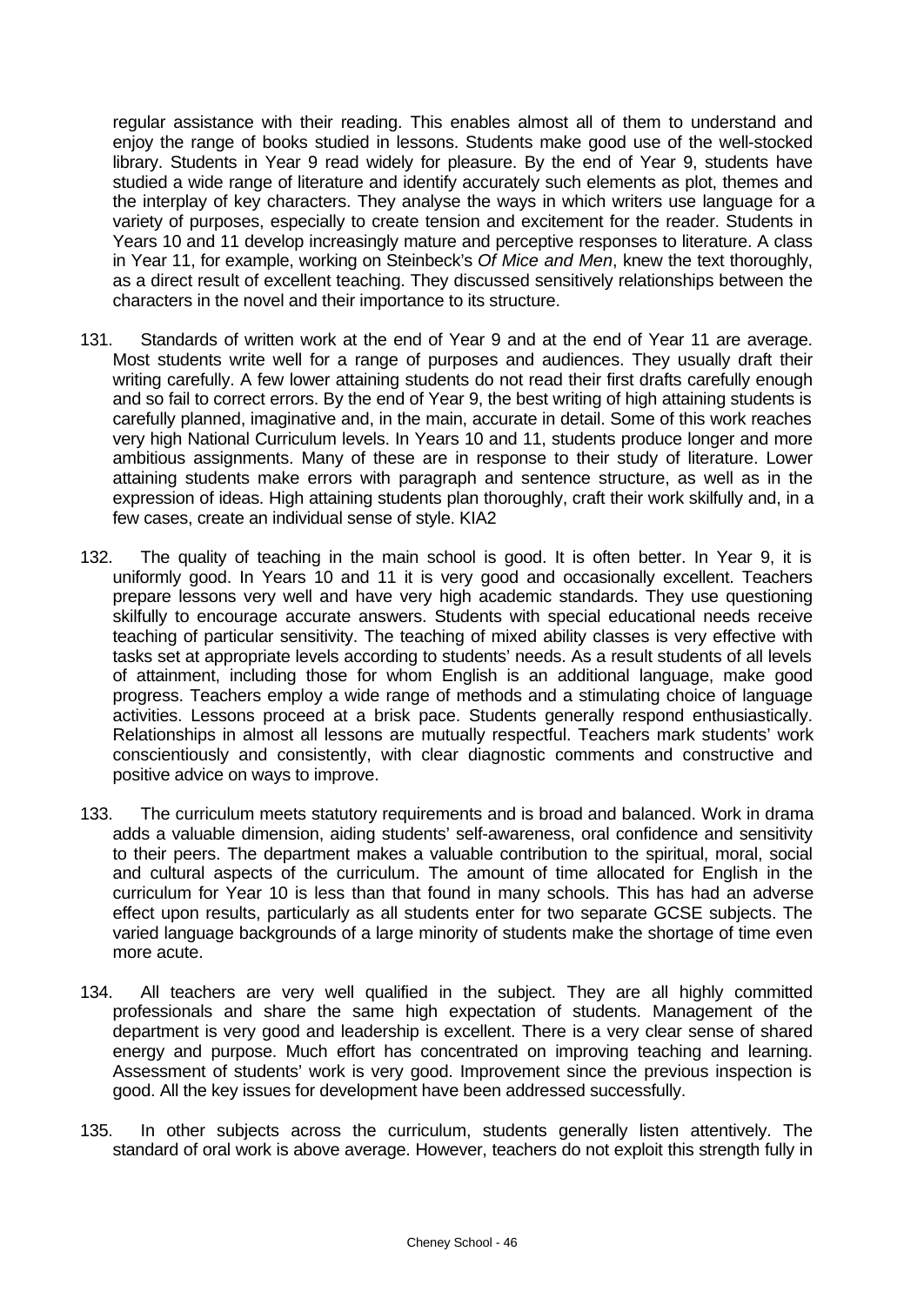many subjects. The essential contribution of speech and discussion to students' learning has not, as yet, been fully recognised and implemented in many subjects. KIA2

- 136. The great majority of students read well enough to understand textbooks and other printed materials in other subjects. In mathematics, design and technology, geography and history, key words are displayed and used well in lessons. A few subjects teach lessons in the library and take advantage of good subject sections. Students are encouraged to use ICT facilities to extend their knowledge, but use of the rich book resources in the library is not fully integrated into research assignments in a few subjects.
- 137. The quality of presentation of written work is satisfactory overall. Prompts to help students to structure their writing are used in mathematics and history. Students in geography have help with grammar, spelling and punctuation through the marking of their work. They also have the chance to develop other writing skills through field courses and case studies.

# **MATHEMATICS**

Overall, the quality of provision in mathematics is **satisfactory**.

#### **Strengths**

- Teachers use their good knowledge of the subject well to plan and teach effective lessons.
- Students' good response to the good teaching enables good progress in GCSE courses.

- The use of ICT in lessons to broaden students' experiences of using mathematics is insufficient.
- Teaching does not always ensure that all students are involved fully in the work.
- 138. In 2002, results in national tests taken at the end of Year 9 were average overall. They were below the national average for students gaining level 5 and above. They were above average for those gaining level 6 and above. These results matched those of similar schools. Higher attaining students achieve higher standards in mathematics than those in similar schools. The results for girls were better than for boys. The difference is greater than the national difference and reflects the differences in their attainment when they joined the school in Year 9. In 2001, results in the national tests in mathematics were average and similar to the results attained in English and science. Over recent years results have improved faster than the national improvement. GCSE results in 2002 were close to the national average for those students gaining A\*-C and A\*-G. GCSE results are rising faster than the national rate of improvement. When compared to students' prior attainment, achievement is good. Mathematics results in 2001 were similar to those in English and better than those in science. Overall, students attained slightly lower grades in mathematics than in most of their other subjects.
- 139. In work seen in class and students' books, standards are currently are higher than those suggested by recent examination results and are average overall. Higher attaining students in Year 9 use the intercept and gradient technique when working on straight-line graphs. They use quadratic expressions when investigating number patterns. This is work from levels 6 and 7 of the National Curriculum and indicates above average standards and good achievement. Work seen indicates that at this stage in Year 9 fewer students are at the higher levels than would be expected. However, the work of students in Year 11 shows that the proportion of students working at the higher levels has increased. The highest attaining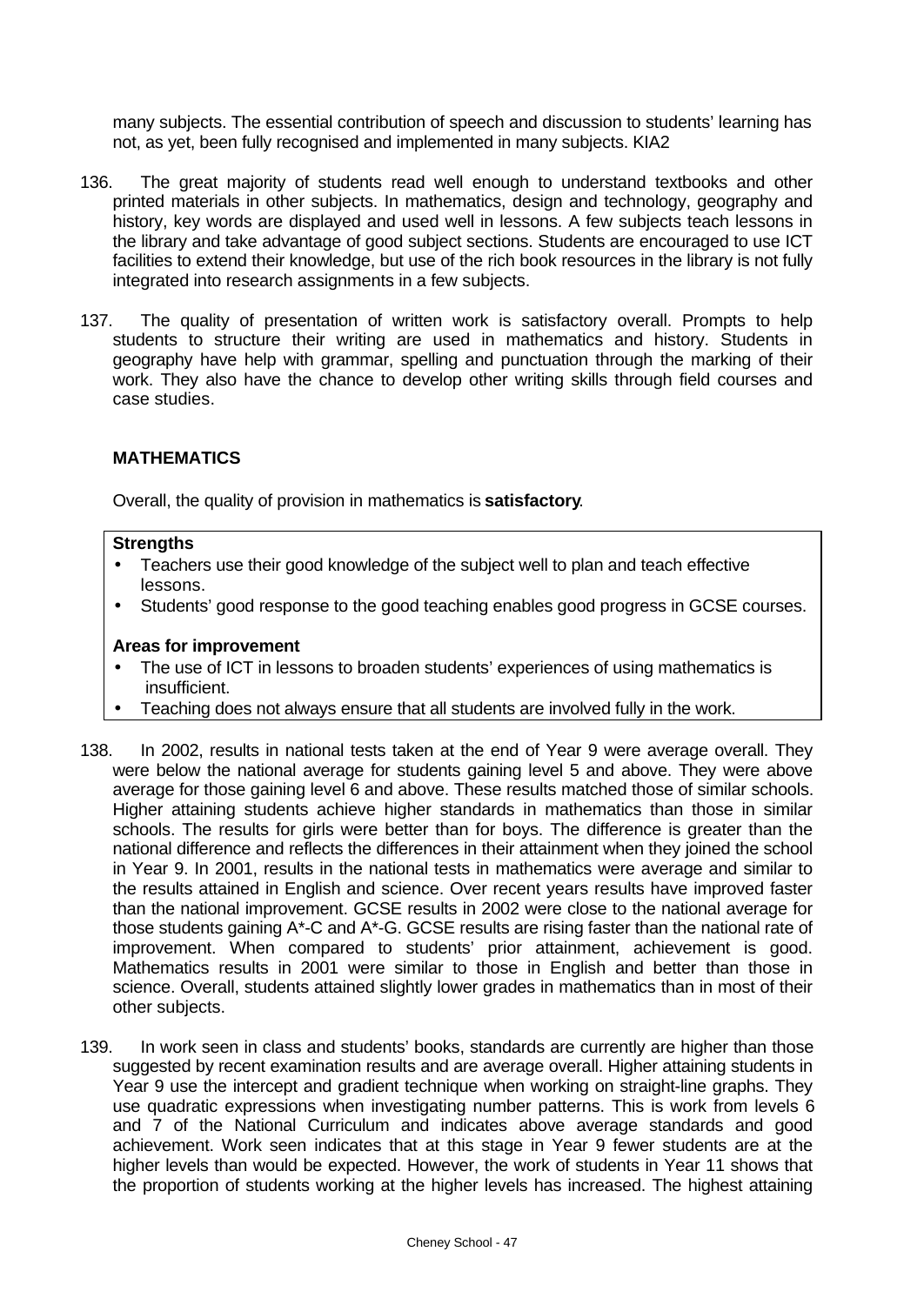students factorise and add or subtract algebraic fractions with confidence. Most of these students are on course to gain A\* or A grades in their GCSE examinations. Average attaining students calculate compound interest and are confident in using conversions between percentages and the appropriate decimals in their calculations. Lower attaining students develop their numerical work well alongside work on shape and space. Students who have special educational needs make good progress because the grouping of students by prior attainment allows work to be suited well to their needs. These students benefit from the help given by learning support assistants. Students for whom English is an additional language make good progress because they can communicate well using the language of mathematics. A few of these students agree that mathematics is making a positive contribution to their skills in speaking and writing English. Students' number skills are good. They use calculators sparingly and in an appropriate manner.

- 140. Students' good achievement is a result of good teaching overall. Teachers use their good knowledge of mathematics to plan lessons carefully. The National Numeracy Strategy is not implemented fully in Year 9 but a few elements are in use. This is a developing feature of the department in preparation for the forthcoming changes to the age range of students in the school. Many lessons have a starting activity comprising of a mental arithmetic or a related activity that leads to the main focus of lessons. Plenary sessions are often brief but point the way forward to the next lesson. Teachers use homework effectively to reinforce work covered in lessons. One lesson seen in Year 11 was excellent. It contained very challenging algebraic material and students worked at a brisk pace on short time-limited exercises. This lesson involved all students actively. Students worked out solutions to questions on the board confidently, explaining their method to the whole class. A few lessons lacked sufficient challenge and did not involve students actively in their learning.
- 141. Students respond very well to the good teaching. They arrive at lessons promptly and settle quickly. They work hard during lessons. Students work well together in groups. One lesson placed students in groups and required them to discuss formulae to decide what units were given. The discussion was backed up by reason and all members of each group made positive contributions to the findings. The good atmosphere in lessons encourages students to approach teachers for extra help out of lesson time. This is given readily and helps students to improve. Students of all levels of attainment, including those who are gifted or talented, make good progress and achieve well by the end of Year 11.
- 142. Effective leadership has fostered a mutually supportive atmosphere amongst teachers that has a positive effect on standards. The good scheme of work, based on and referenced to the National Curriculum, satisfies statutory requirements. Teachers give students a copy of the learning objectives at the start of each topic that enables them to have a good indication of their level of working. This is particularly good in GCSE courses as students are in no doubt as to the tier of entry they are following. There is limited use of computers to enhance learning. Other resources are adequate to support learning and are used well. A few of the classrooms are small for the numbers of students using them and restrict the range of learning activities that can take place. Attempts to raise overall standards are hindered by the unsatisfactory attendance of a few students. KIA2 KIA3
- 143. Students' skills in numeracy are adequate for their needs in other subjects. The lack of an effective whole-school policy for the development of numeracy across all subjects means that few subjects provide good opportunities for students to practise and develop their mathematical skills. KIA2
- 144. Improvement since the previous inspection is good. Results have risen and teaching has improved. The department is now in a position to develop and improve further.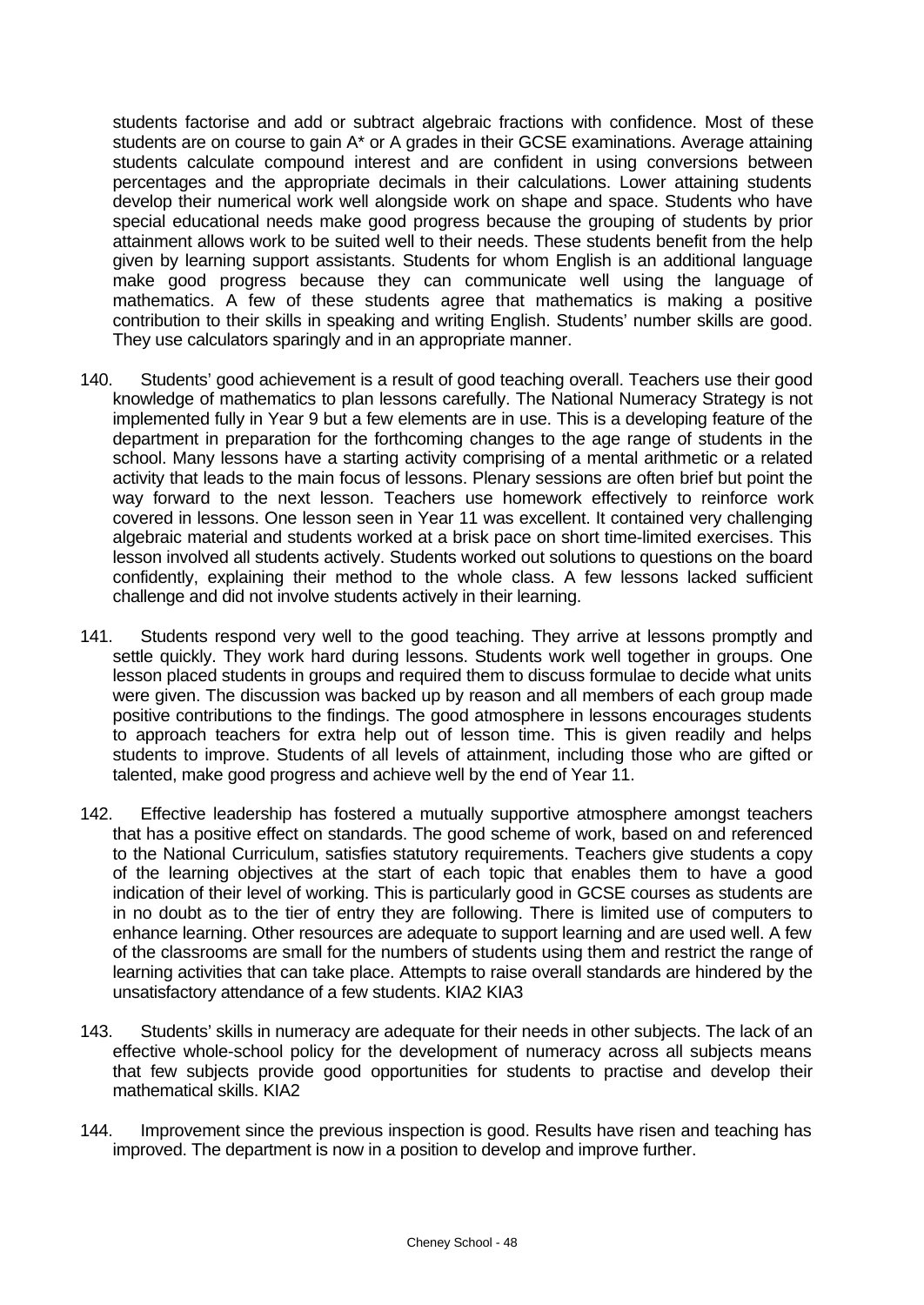# **SCIENCE**

Overall, the quality of provision in science is **satisfactory**.

## **Strengths**

- Teachers use their very good knowledge of the subject to assist students' learning.
- Students have positive attitudes and want to do well.

- Attainment is below average in GCSE examinations.
- The quality of teaching and learning is of inconsistent quality.
- Assessment of students' work does not always show them clearly enough how to improve.
- 145. Standards on entry to the school in Year 9 are below average. Results in the National Curriculum tests at the end of Year 9, in 2001, were average and similar to those attained in English and mathematics. They were average compared with similar schools. Results for 2002 dropped back to the below average results obtained in the three years 1998 to 2000. Over the past few years, girls have achieved better results than boys.
- 146. GCSE results in 2001 were average and matched those attained by similar schools. Girls' performance was much better than that of the boys mainly because the prior attainment of girls was higher. Unconfirmed results for 2002 are similar to those of 2001 and are an improvement on those of 2000 when they were below average. Students do less well in GCSE examinations in science than they do in many of their other subjects.
- 147. Standards at the end of Year 9, as seen in classes and in scrutiny of work, are below average and slightly lower than those indicated by students' results in national tests in 2001. Based on attainment when they joined the school in Year 9, this represents satisfactory achievement. Students are grouped according to their level of competence. However, a few teachers do not plan lessons to meet the wide range of students' individual needs in these groups. As a result, a few students are not sufficiently challenged and these more competent students make unsatisfactory progress. In a few classes, a small number of less competent students underachieve because they do not understand the relevance of what they are doing.
- 148. With the exception of scientific enquiry and experimental method, standards are broadly similar in all aspects of science. Students' practical and investigative skills are inadequate because they have too few opportunities to make their own predictions or to define problems based on scientific knowledge and understanding. They seldom plan their own experiments and evaluate the results. Students are generally good at carrying out experiments planned by the teacher. In a class of high attainers in Year 9, students learned through experiment that the moment of the force depends on the size of the force and its distance from the fulcrum or pivot.
- 149. Many students in Year 9 lack confidence in using basic scientific terminology. Although most teachers help students to develop their literacy skills appropriately, they do not always do so rigorously enough. Numeracy skills are satisfactory as most teachers pay suitable attention to the development of graphical skills, problem solving and analysis of data. Students do not have enough opportunities to use or develop their ICT skills because they rarely get hands-on experience of such useful activities as recording information. KIA2
- 150. Achievement by the end of Year 11 is satisfactory. Standards in the work seen in Years 10 to 11 are average. They are not quite as high as those indicated by the GCSE results in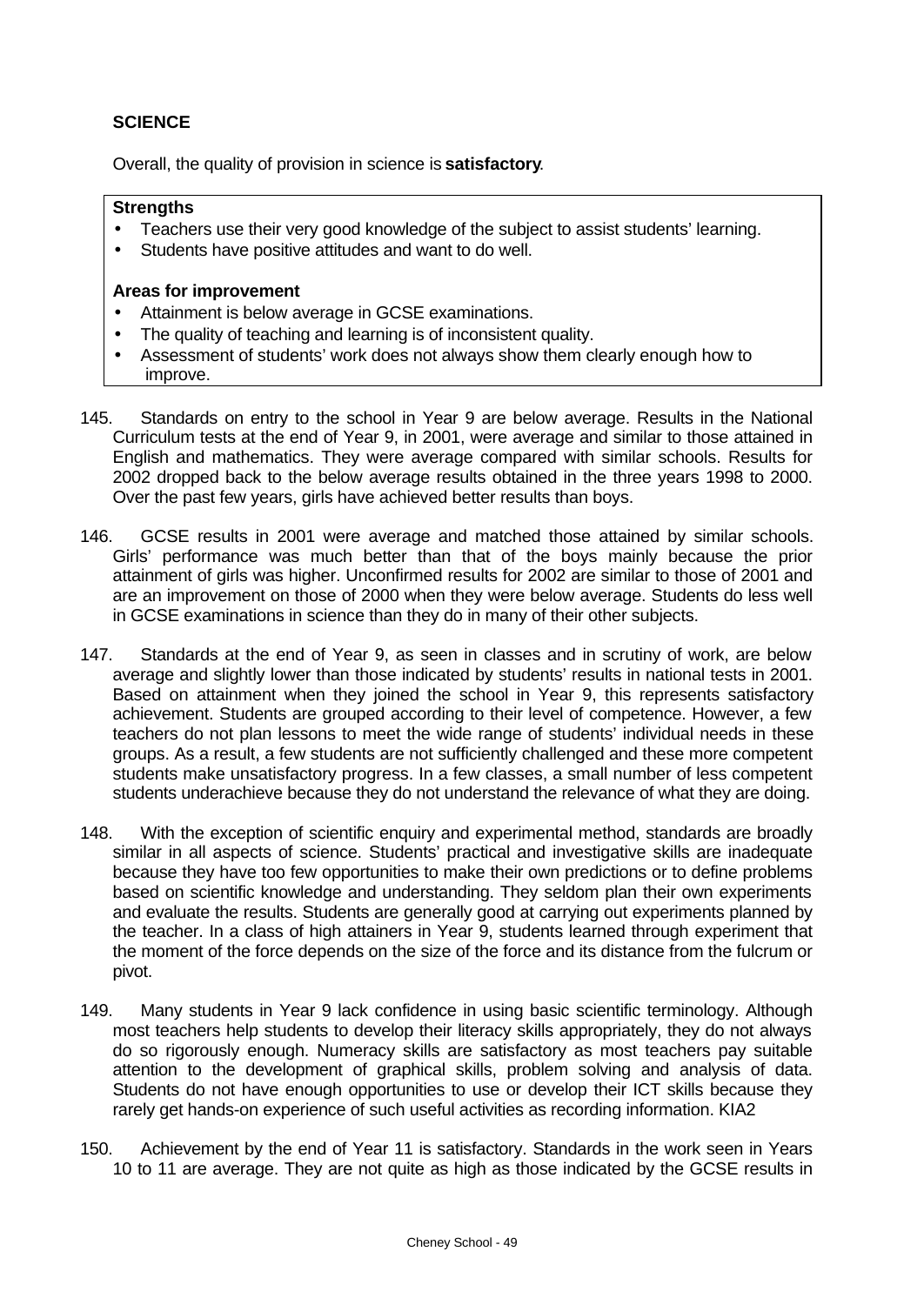2001. Most have a satisfactory knowledge of the topics they are studying. For example, students in a Year 11 class of high attainers learn that chemical reactions take place at a variety of speeds and that the rate of a given reaction can be found by experiment. They understand that the rate of most reactions changes with time. Through experiment, students find that the rate alters by changing the surface area of a solid reactant. Higher attaining students use a graph of mass loss against time to explain the formation of a product of a reaction. The lack of investigative experience in much of their science means that students' practical and investigative skills, though improving, are below their attainment in other areas of science.

- 151. Most students of average attainment and below, including those with learning difficulties, reach the standards expected of them. However, in a few classes the work is not always matched to the needs of everyone in the class so that a few higher and lower attaining students underachieve in GCSE examinations. Many students do not express themselves clearly and at length in their spoken and written responses. Consequently they do not demonstrate their knowledge and understanding fully. KIA2
- 152. Students for whom English is an additional language make good progress because they receive good, and often very good, individual help from their teachers and support assistants. Students with special educational needs make satisfactory progress. Those with statements, who receive support from learning support assistants, make good progress.
- 153. The quality of teaching is satisfactory overall. The teaching observed varied from good to unsatisfactory. Teaching was good in just over one quarter of the lessons seen. The department has no effective procedures for checking the work of students and teachers, with the result that there is insufficient sharing of good practice about teaching and learning. The differences in the quality of teaching produces marked differences in students' responses to learning.
- 154. In the good lessons, the teacher's good knowledge and expertise combined with high expectations and enthusiasm resulted in effective planning. These lessons gave students confidence so that they responded positively and tried hard. Teachers shared the lessons' aims with the class and challenged students with carefully constructed open-ended questions. These helped students to explore their understanding and made them reflect and think critically. This happened in a Year 9 lesson on forces, in which the pace was good so that learning was effective. The lesson included a range of activities for finding out about air resistance, how it is caused, what it feels like and what it does. Students learned well, gaining confidence in the use of new terminology such as air particles, colliding, resistance, force and motion.
- 155. Features that resulted in good learning included the active involvement and participation of students in their own learning and the care taken by the teacher to make science relevant and interesting to students through the provision of a variety of teaching and learning methods. These features were not always prominent in the lessons that were only satisfactory. This meant that a few students took little part actively and made slower progress. Much of the teaching is instructional, directed at the whole class, without adaptation for the highest and lowest attainers. Whilst this method is effective in conveying information, it reduces opportunities for students to take any initiative, think for themselves and solve problems. In the few lessons in which teaching was less than satisfactory, the teacher used too much time in trying to control the class, the pace was slow, planning was weak and the level of difficulty of work was inappropriate, so that insufficient learning took place.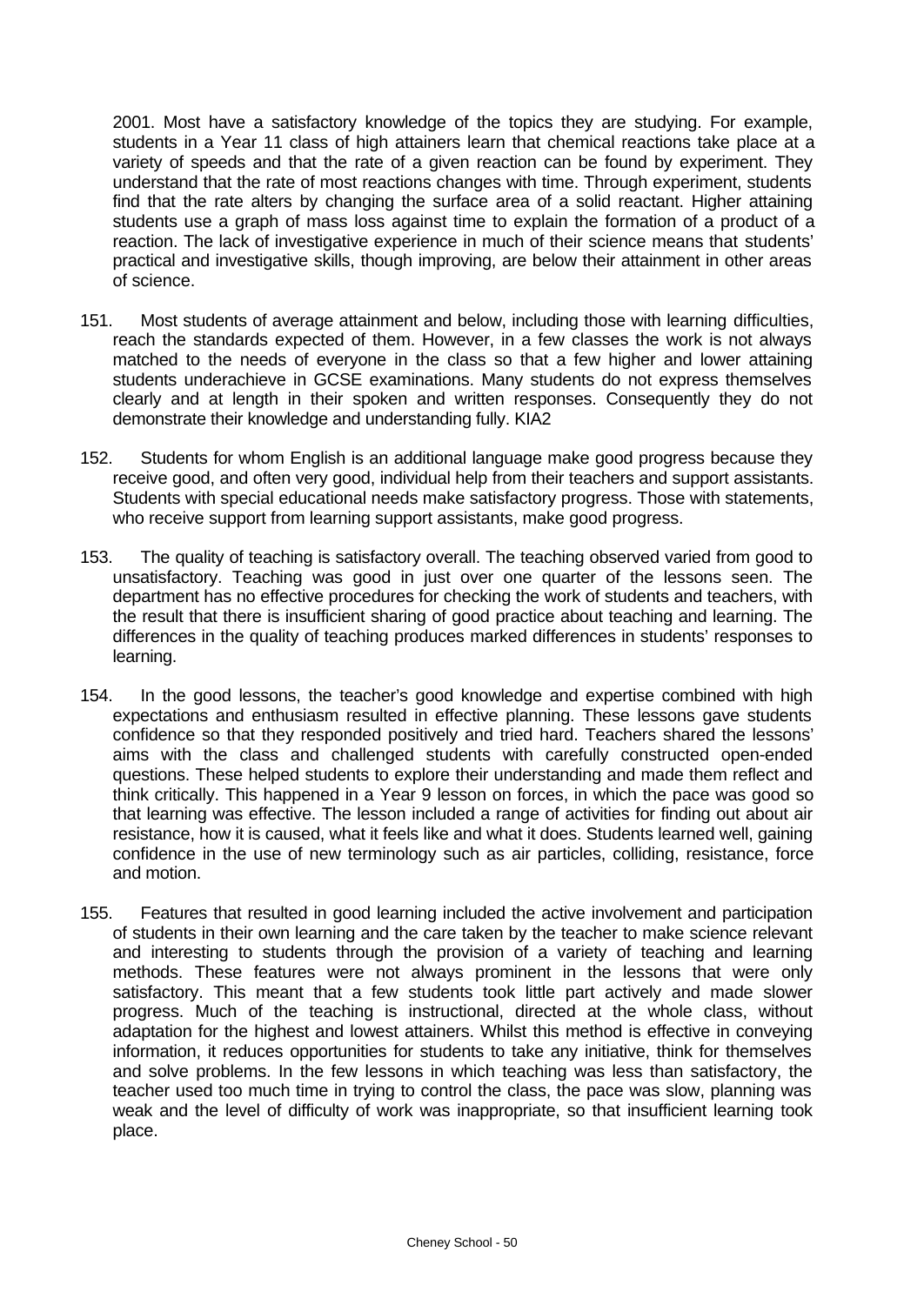- 156. Marking is regular and frequent. The emphasis is on encouraging the students. However, comments do not always give students a clear enough indication of how well they are progressing, of what they have got wrong, and what they need to do in order to improve. The grading system for written work lacks uniformity among teachers. As a result, grades are frequently given to students that they do not understand and are of little value in helping them to progress.
- 157. Most students have a good attitude to work. They co-operate with teachers, concentrate well, and help one another when necessary. Behaviour is usually good, but at times a few students are inattentive and easily distracted. Good relationships lead to effective collaboration in group work. For the most part, students are good listeners and answer questions in a courteous manner to the best of their ability. However, their responses occasionally lack fluency and they show little initiative in raising scientific questions or ideas to enquire more deeply into a topic. When teachers provide suitably challenging and purposeful tasks, students respond well, use their initiative and show commitment.
- 158. Leadership is satisfactory. However, responsibilities within the department are not defined clearly. The day-to-day management is satisfactory and teamwork is good. Improvement since the previous inspection is satisfactory. Improvements have occurred in tracking the subject's performance. However, planning is insufficiently rigorous, particularly in respect of checking and assessing students' and teachers' work and setting targets for improvement.

# **ART AND DESIGN**

Overall, the quality of provision in art and design is **satisfactory**.

## **Strengths**

- Teachers use their good subject knowledge well to support learning.
- Good planning sets clear objectives for students.
- Standards of work in Year 9 improve as a result of teachers' high expectations.
- Good relationships exist between teachers and students that support learning.

- The narrowness of the current curriculum restricts the range of learning experiences.
- Students work with a very restricted range of media and materials.
- Boys' attainment is much lower than girls in the subject.
- 159. Students enter the school at the start of Year 9 with well below average attainment. Basic drawing and painting skills are weak and students have difficulty in producing accurate, wellobserved studies of simple objects. By the end of Year 9, standards of work are average and represent good achievement for students of all levels of attainment. In 2001, teachers' assessments showed that the number of students achieving level 5 and above at the end of Year 9 was above the national average. Boys' attainment was below that of girls in the school. The figures for 2002 show that girls' attainment was much higher than boys' attainment as expected from students' prior attainment.
- 160. GCSE results in 2001 were slightly above the national average. Girls' attainment was much higher than boys' attainment, but both were slightly above their respective national averages. Students performed better in art and design than in most other subjects that they took. In 2002, there was further improvement in girls' GCSE results and a decline in boys' attainment. In 2001, the number of students attaining the highest grades A\* and A was above average.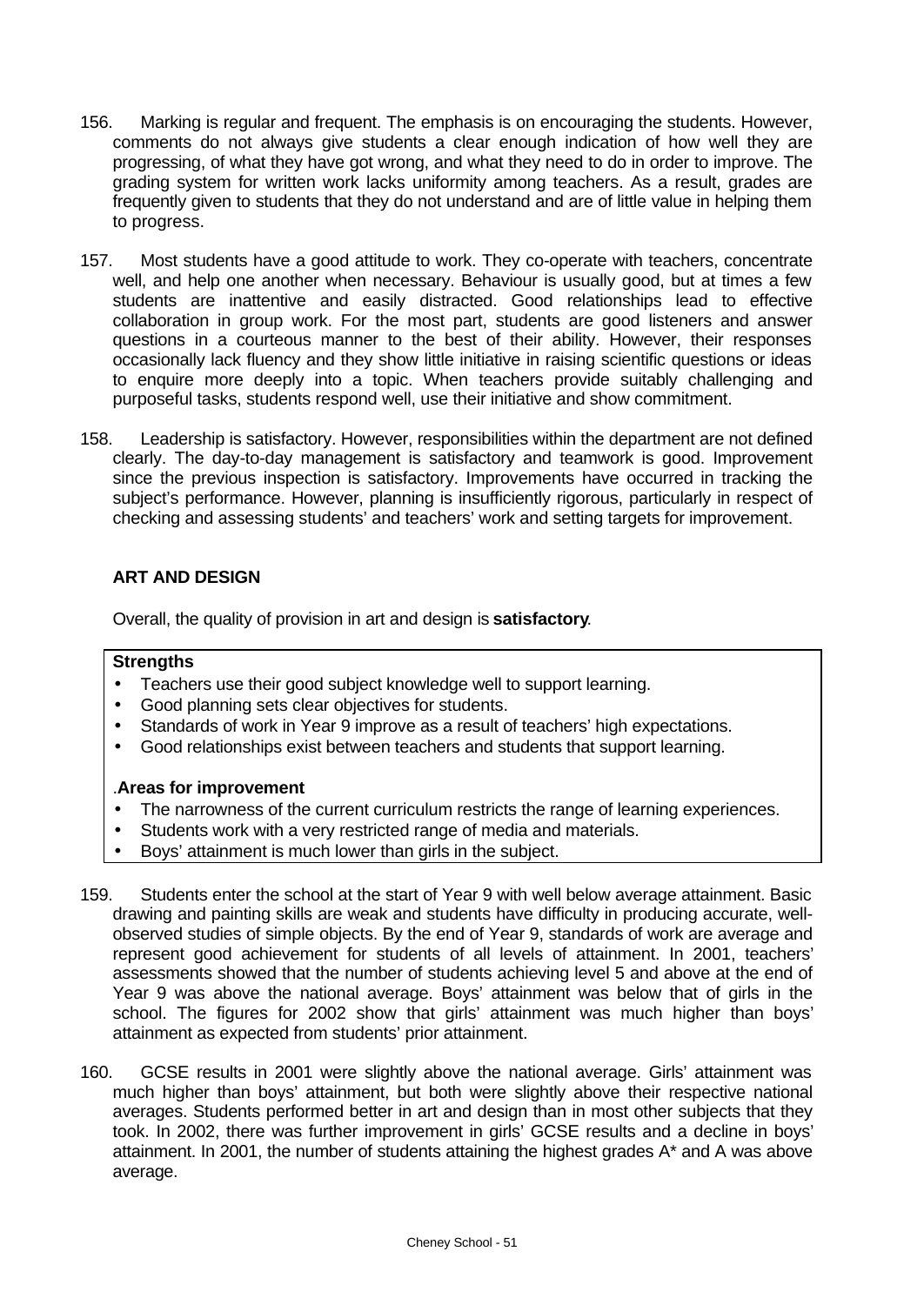- 161. At the beginning of Year 9, students' basic skills in art and design are weak. Students have difficulty in sustaining concentration over any length of time. The majority are interested in learning how to draw and paint well. They make good progress throughout the year. Many of the highest attaining students make very good progress and have acquired the capacity to think and learn for themselves. However, a few of the lowest attaining students in Year 9 find it very difficult to settle readily to work. They chatter constantly and are disruptive, which affects not only their concentration but also that of all others in the group. This behaviour has a negative impact on overall standards of work. Students for whom English is an additional language are supported well by teachers and make satisfactory progress. Students with special educational needs are integrated well and work to the best of their ability and achieve well.
- 162. In Years 10 and 11 students make satisfactory progress. They are producing work that is of average standard. Most settle readily to the given tasks and work with reasonable concentration to develop ideas and concepts through art and craft activities. Most students are continuing to think and learn for themselves. Others continue to experience difficulty with basic drawing and painting skills. Although teaching and learning are good, achievement is satisfactory rather than good. This is partly because the attendance of a few students is unsatisfactory. Another reason is that the time allocation of one 45-minute lesson for the short GCSE course in Year 11 is insufficient for students to reach the highest possible grades. Students work within a narrow range of work, which consists mainly of drawing, painting and craft skills. Students with special educational needs make good progress, as do students for whom English is an additional language. KIA3
- 163. Teaching is satisfactory in Year 9 and good in Years 10 and 11. Although one unsatisfactory lesson was seen, there are many strengths in teaching. Teachers use their good subject knowledge to plan well and to set clear objectives for students. Relationships between teachers and students are good. There is a lack of variation in teaching methods. Teachers do not make enough use of resources such as videocassettes, filmstrips or CD-ROMs to enhance learning. Students lack experience of design in work-related contexts such as the use of photography, computers, digital cameras, scanners and printers.
- 164. Leadership and management are good. Appropriately, the department is improving its procedures for assessment in order to provide more detailed written feedback to students on a regular basis. The forthcoming move of the department to new accommodation as part of the school's reorganisation is expected to improve the department's current inadequate facilities for storage of students' work and for materials and resources. Improvement since the previous inspection is satisfactory.

# **CITIZENSHIP**

Overall, the quality of provision in citizenship is **good**.

# **Strengths**

- Good teaching enables students to produce good work.
- Students have very good opportunities to develop good citizenship in activities outside lessons.

#### **Area for improvement**

• National Curriculum programmes of study are not fully in place.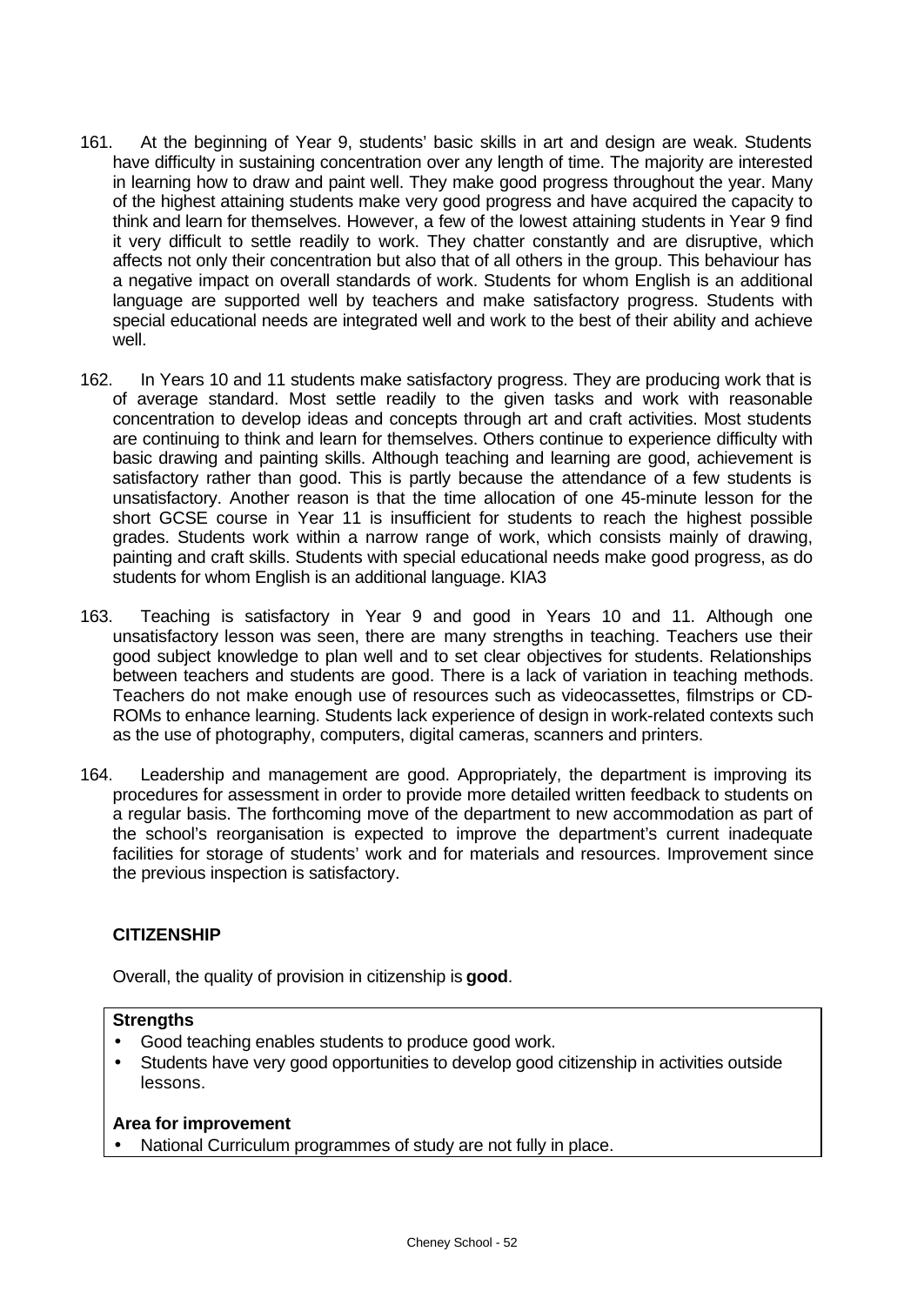- 165. Citizenship is taught through subjects such as personal and social education, religious education and geography. There are no national test results or records of teachers' assessment to use for comparison against standards of work at the school.
- 166. Nevertheless, in work seen, students showed impressive levels of maturity and competence when communicating in lessons and participating in activities. In a Year 9 lesson, students worked together very effectively in pairs and small groups when exploring different types of family. In a Year 11 lesson, students discussed their recent work experience thoughtfully. Several students showed well above average skills in communication. All students, including those with special educational needs, showed that they could talk perceptively about their personal experiences. A Year 10 class produced group posters presenting students' own views on relationships. In this activity, students had good independent learning and awareness of media techniques. The folders of Year 10 students showed good reflection on the purpose of laws but written responses were quite brief. Year 9 work on bullying included the preparation of anti-bullying leaflets that showed good awareness of what causes social conflict. KIA2
- 167. Citizenship is taught principally through personal and social education lessons. Teaching and learning are good. Teachers have very good relationships with their classes that help students to enjoy their work and achieve well. Year 10 students responded sensitively to their class teacher's account of her grandfather's experience in World War I. Teachers use their very good knowledge and experience of citizenship to direct discussion of human rights and responsibilities in ways that encourage students to participate.
- 168. Students are also taught aspects of good citizenship in other subjects. In geography, for example, students undertake studies of inner-city regeneration. They examine counterurbanisation in local villages and consider such issues as pollution, the developing world and the role of multi-national companies. Good teaching and learning also occur in religious education in which one class produced work of very high quality on prejudice and stereotyping. Students for whom English is an additional language play a full and active part in citizenship lessons, as seen in a fluent presentation to the rest of the class on issues surrounding abortion.
- 169. Examples of very good citizenship are found in additional activities that take place outside lesson time. A thriving school council with representatives from each tutor group gives every student a voice for influencing decisions on issues that students raise. A student chairs regular meetings of the León Link group at which students from all years organise activities to help the school to maintain close links with a partner school in Nicaragua. An Amnesty International Youth Action group meets weekly. This group of around 30 students from all years has its own committee and chairperson. Human rights issues are discussed keenly. Students participate actively in, for example, writing letters of protest about violations of human rights.
- 170. In the absence of an appointed co-ordinator of citizenship the head of the personal and social education department has provided good interim leadership and management. However, no audit of the overall provision has taken place to ensure full coverage of the National Curriculum requirements.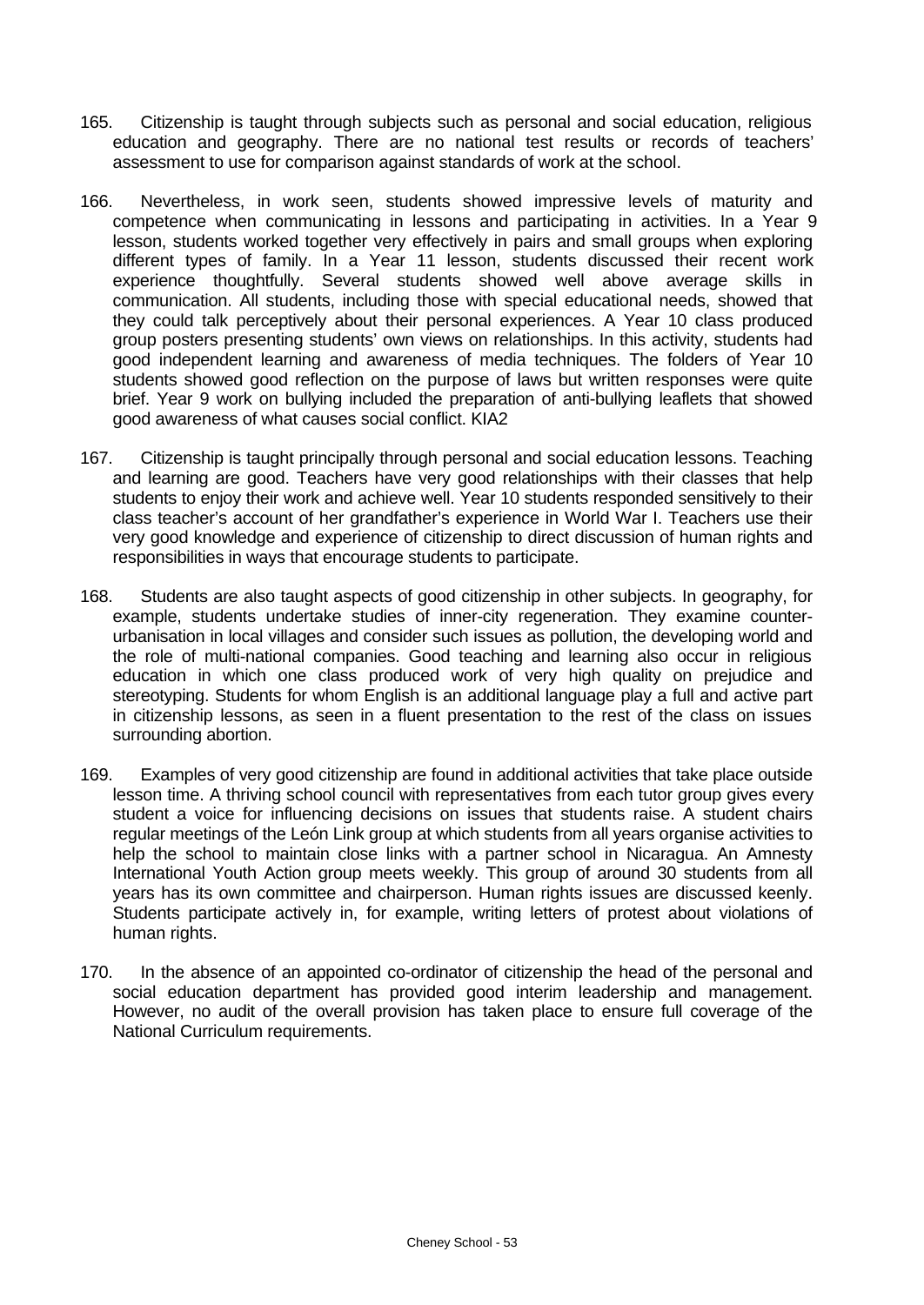# **DESIGN AND TECHNOLOGY**

Overall, the quality of provision in design and technology is **satisfactory**.

# **Strengths**

- Students achieve well by the end of Year 11 from a very low starting point in Year 9.
- Effective monitoring of teaching and learning is improving standards in Years 10 and 11.
- Improved computing facilities and good management of poor accommodation and resources help to raise standards.

- Lack of a vocational course means that the subject does not meet fully the needs of all students.
- Year 9 students do not know clearly what they need to do to improve.
- 171. Students' attainment when they enter the school in Year 9 is well below average. Currently, students make steady progress as they move through the school. By the end of Year 9, students' attainment is below average. In 2001, GCSE results were well below the national average. Boys' results were slightly lower than those of girls. Students did slightly less well in design and technology than in other subjects. There were variations in attainment across subject specialisms. Provisional results for 2002 indicate improved standards that are below the national average but represent good achievement, particularly in food technology and graphic products. Performance is low in the newly introduced electronic products course. Over the past three years, GCSE performance has been variable, but standards are rising on both the full and short courses, although students perform less well on short courses than on full courses.
- 172. Students' achievement during their short time in Year 9 is satisfactory. They work safely with a range of materials and tools, but their designing and process skills remain poor. Students do not use basic graphics equipment correctly. They have limited skills in threedimensional drawing. They adapt and modify basic recipes and make a simple soup but make little effective use of basic nutritional information. They can construct an electronic circuit. Students find it difficult to develop a range of annotated and different design idea so that designs are largely superficial. A few students, particularly boys, do not take enough pride in their work. KIA1
- 173. Throughout Years 9 to 11, teachers use and explain key vocabulary, and are starting to develop writing prompts to assist evaluation of work. They do not sufficiently display key word lists. Students develop numeracy skills when they measure accurately for making or for calculating proportions of ingredients. They present the results of research in graphical form. Students make good use of ICT to assist their work. They learn how to use computer-aided design software.
- 174. By the end of Year 11, students work independently to produce designs. Overall their work is below average and their achievements are satisfactory. They take account of nutrition and particular dietary requirements when designing meals for individual needs. They model electronic circuit ideas using computer software. They suggest changes by evaluating their work as it progresses. They acquire insufficient graphical and presentational skills. Many students use ICT well, but there is wide variation in the use of ICT to enhance design and presentation. Girls organise their design folio work carefully. Boys respond well to the sequence of activities in the 'objective unit' approach. Boys and girls of all levels of attainment, including those for whom English is an additional language, make satisfactory progress in most lessons.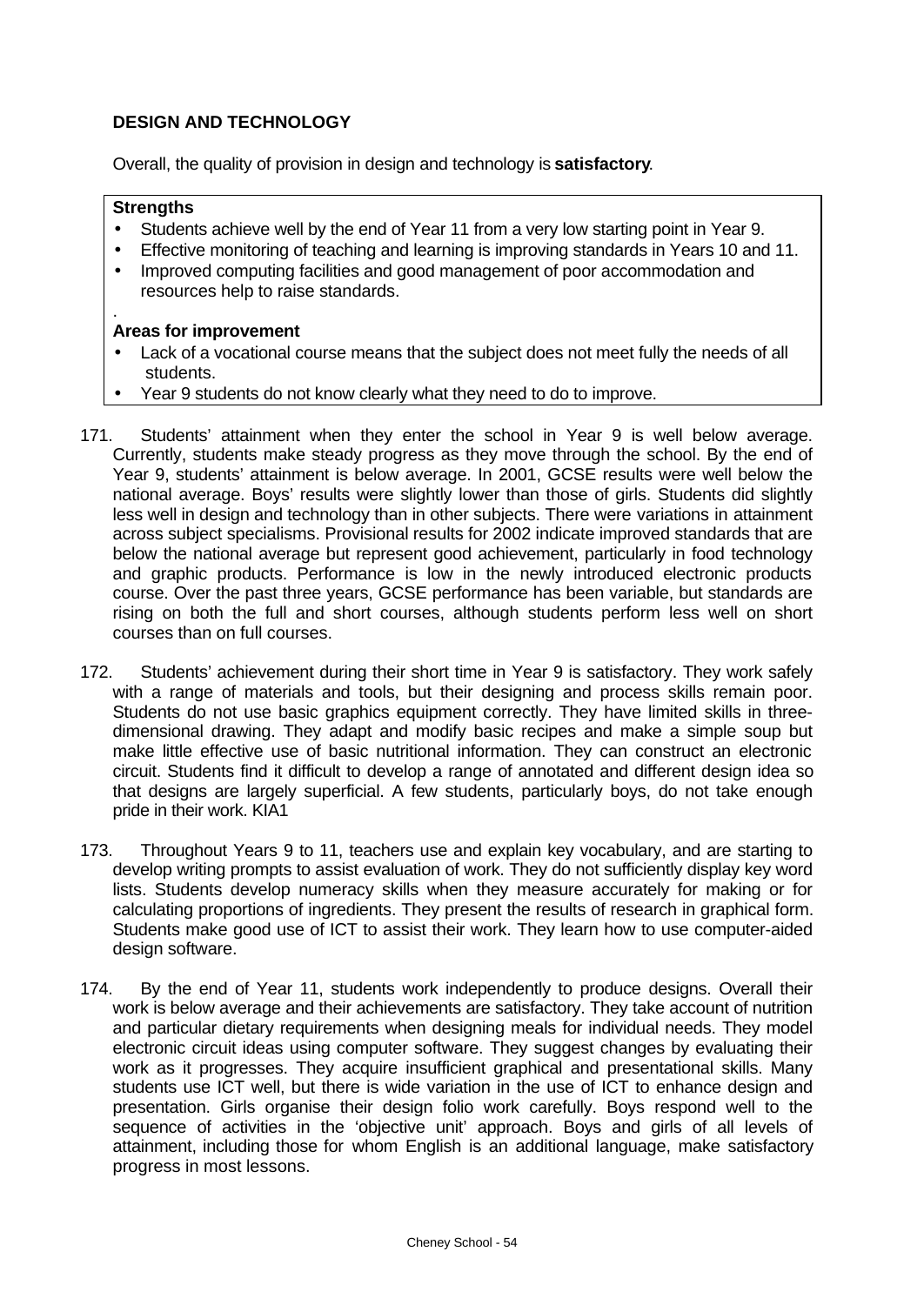- 175. Boys and girls approach their work with equal enthusiasm. They enjoy their time in design and technology, and particularly the practical work. The vast majority of students are motivated and many have an independent approach to their work. A small minority, particularly of boys in Year 9, have an immature attitude to their work that restricts progress in a few lessons.
- 176. Teaching and learning are satisfactory in Years 9 to 11. In one lesson seen in Year 9, teaching was unsatisfactory because low expectations and inadequate control of the class restricted progress, particularly of the higher attainers. Just under half the teaching seen in Years 10 and 11 was good. In these good lessons, teachers involved students actively in the work and communicated high expectations and clear deadlines for work. They made good use of resources and external links. In Year 9, students made good progress in lessons in which work was organised well around students' workbooks. Overall, teachers do not use product analysis consistently to improve students' understanding. Students have few opportunities for extended discussion, particularly in Years 9 and 10. KIA1
- 177. Effective leadership manages the limited resources well by developing external links including the extended use of ICT. The department has, appropriately, identified the need to develop more vocational opportunities when the department moves into new accommodation next year. The recent induction of a large number of staff was managed well. Procedures to check the effectiveness of teaching are helping to raise standards. Students' work is assessed regularly in Years 10 and 11 to set targets for improving their work. However, the practice is inconsistent across the department. In Year 9, students do not know their working National Curriculum level and are less clear about what they have to do to improve.
- 178. Improvement since the previous inspection is good. GCSE results and the performance of boys have improved. Students' attainment upon entry is still very low and this continues to have an effect upon standards in Year 9. Schemes of work are now planned well to develop aspects of the National Curriculum, although in Year 9 there is still insufficient challenge in tasks for design and making. Resources such as ICT facilities have improved. Accommodation and resources are inadequate. New accommodation is currently being built and equipped.

# **GEOGRAPHY**

Overall, the quality of provision in geography is **good**.

#### **Strengths**

- Teaching is good, resulting in standards that are above average and improving.
- Good management ensures a consistently good curriculum for students.
- Teaching of the basic skills of literacy and numeracy is good.
- Students behave well and have good attitudes to work.
- Very good relationships ensure a good working atmosphere in lessons.

- The use of ICT to enhance and enrich the curriculum is limited.
- Boy's attainment remains below that of girls.
- In a few lessons, the range of work does not always ensure that the needs of all students are met.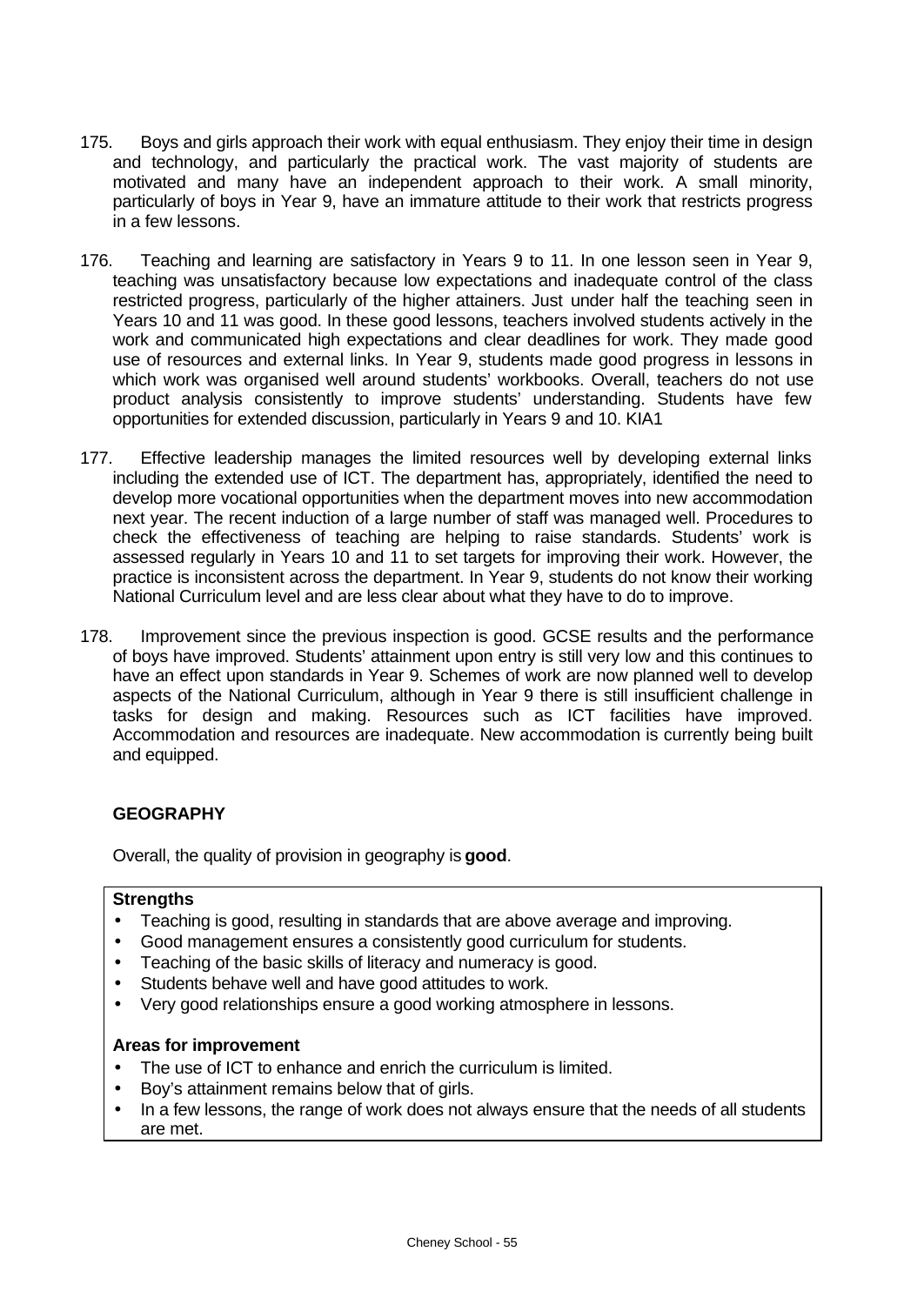- 179. In 2001, teachers' assessments at the end of Year 9 indicated that the number of students attaining level 5 and above matched the national average. Results in 2002 indicate similar standards. In 2001, GCSE results were average at A\*-C, A\*-G, and in the average points score. An above average proportion of students attained A\* and A grades. There was a big improvement in results in 2002 mainly due to a large increase in girls' results at A<sup>\*</sup> to C. Boys attain lower results than girls, both in the tests at the end of Year 9 and in GCSE. However, boys' results match the national averages for boys. In relation to other subjects in the school, geography is consistently one of the best performers in examinations.
- 180. Students' attainment in geography is below average overall when they come to the school. As a result of good teaching, students reach satisfactory standards at the end of Year 9. This provides a good basis for development and standards are above average at the end of Year 11. Students achieve well overall, but boys' attainment is still lower than that for girls. There is no difference in achievement across the different ethnic groups in the school or across different levels of attainment. Students with special educational needs, and those who speak English as an additional language, achieve good standards in relation to their prior attainment. Consistently good teaching has ensured that standards have remained above average as national standards have risen.
- 181. By the end of Year 9, students have acquired a good geographical vocabulary. Students in Year 9, for example, study earth movements and understand such terms as continental drift, Pangaea and collision boundary. Students are not so good at establishing worldwide links and connections. Only the higher attaining students can explain geographical patterns that occur throughout the world. Higher attaining students in Year 9, for example, establish the links between the tectonic plates of the earth's surface and the distribution of earthquakes and volcanoes.
- 182. During Years 10 and 11, students build on their understanding of topics covered in Year 9. They add others such as urban regeneration, world trade, the influence of multi-national companies, and studies of worldwide weather patterns. Students develop good drawing and mapping skills. A criticism of the previous inspection was that the department did not offer a course in fieldwork to develop students' skills. This has now been corrected and fieldwork is an integral part of the programme. It makes a good contribution to the rise in standards since the previous report. High attaining students produce some outstanding work as part of their fieldwork and in case studies. This was seen in work done by Year 11 students on studies of counter-urbanisation in a nearby village and on extreme weather conditions such as hurricanes.
- 183. Geography makes a good contribution to students' literacy development. Students develop their speaking skills through taking part in discussions about issues such as world trade and pollution. Teachers draw attention to important vocabulary in lessons. This emphasis on vocabulary and on grammar and spelling has a positive impact on standards. Students regularly write at length when completing case studies and write-ups about fieldwork, thus developing a range of writing skills. Students draw and use graphs and tables routinely to present information, to interpret data and to work out scales and distances. As a result, the subject makes a good contribution to students' numeracy. Students' use of ICT, to refine and edit their work, for research and to create graphs and diagrams, is unsatisfactory. This is mainly because of problems over access to computers in school and because a few teachers are not confident enough to make best use of ICT to enrich and enhance the curriculum. The work done on a number of environmental and social issues, and opportunities for research and discussion make a good contribution to the school's programme for citizenship. KIA2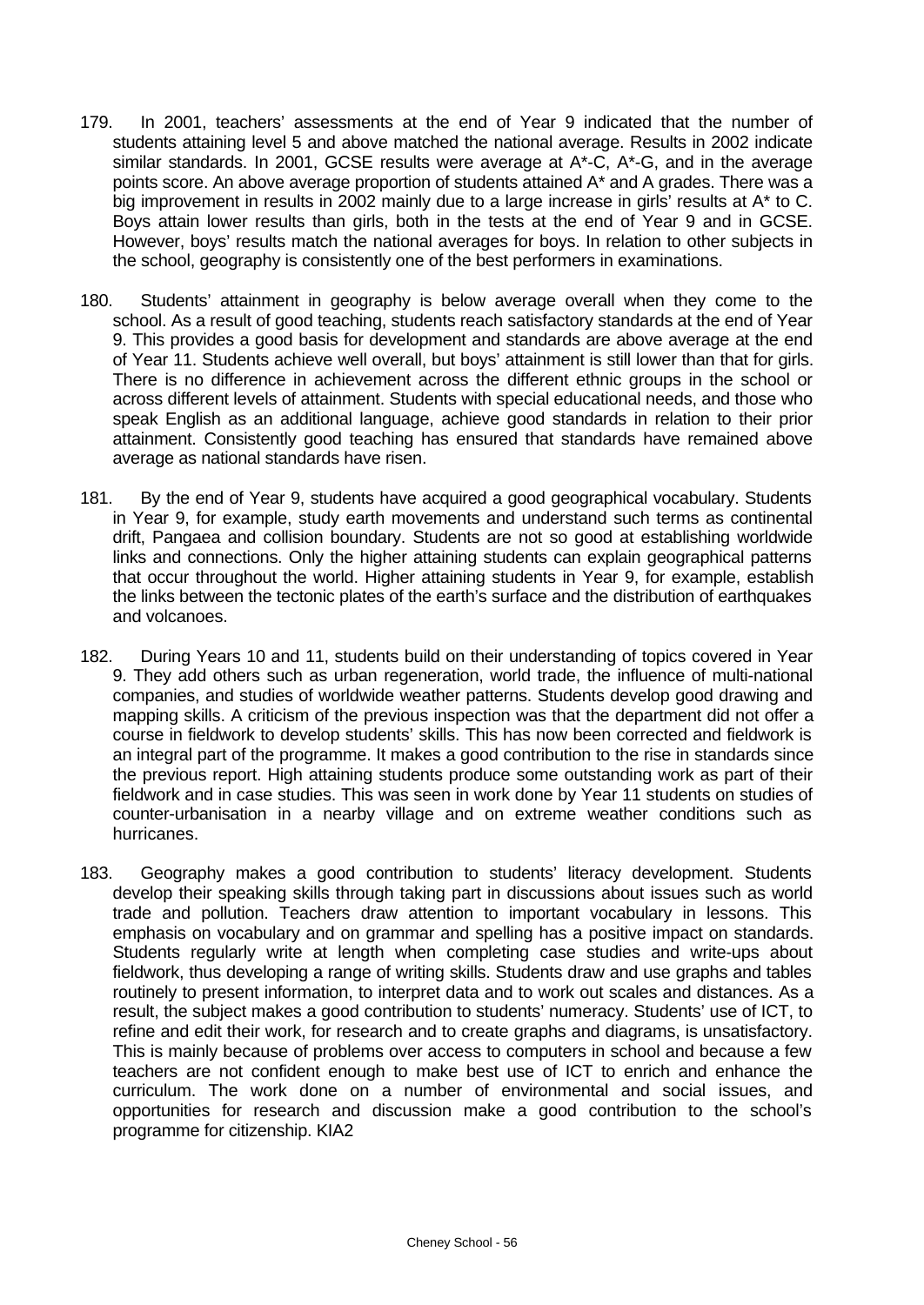- 184. The quality of teaching is good. Teachers use their good subject knowledge well to assist students' learning. This is demonstrated clearly in the quality of advice that older students receive on how to maximise their marks in examinations and in the quality of work produced by high attaining students. Teachers have good skill in class control. This is achieved with quiet authority and without students being demeaned. As a result, classrooms are relaxed and businesslike and little time is lost in controlling any unsatisfactory behaviour. Very good relationships between students and with their teachers are a strong feature of the subject. Relevant homework is set frequently and regularly. Students' work is marked frequently and corrected. Teachers make good use of this form of assessment to tell students what they need to do to improve their work. Teachers plan most lessons carefully so that students do not just receive a range of geographical facts, but are expected to think for themselves, interpret evidence and work out solutions. Nevertheless, in a few lessons, teachers tell students too much. This detracts from the overall effect because students are not developing independent thinking. In a few lessons, teachers do not plan sufficiently well to match work to the range of attainment found in classes. Boys' attainment still lags behind that of girls and the department has few plans to remedy this. KIA1
- 185. The subject makes a good contribution to students' spiritual, moral, social and cultural development. In most lessons, students are able to reflect on their environment and appreciate the power of nature and the wonders of the world. A moral dimension is found in lessons and students are taught how to distinguish right from wrong. In discussions, students are taught to listen to, and respect the views of others. Good opportunities for social development occur through working together and taking part in discussions. The in-built cultural element about people from other countries provides good multi-cultural development. This is enhanced by field courses and trips
- 186. The previous inspection drew attention to a lack of planning in the budget. This has been corrected. The department's development plan contains clear financial controls. The shortage of resources has been corrected so that resources are now good. The good leadership and management have established clear priorities and effective teamwork among a group of hard-working and committed teachers. The subject was strong at the time of the previous inspection. Standards have risen since that time and the subject has made good progress.

# **HISTORY**

Overall, the quality of provision in history is **good**.

#### **Strengths**

- Good teaching, occasionally excellent, enables students to make good progress in lessons.
- Teachers' high expectations and good management of classes help students to achieve well.

- Teachers provide few opportunities for students to use ICT to enhance their learning.
- 187. By the end of Year 9, students' attainment overall is average. This is an improvement on the standard reported at the previous inspection. In 2002, teachers assessed their students' work at the end of Year 9 as matching the national average. The overall standards of work seen are average. Most students begin Year 9 with below average attainment and, because of good teaching, the vast majority make good progress during the year. Those students who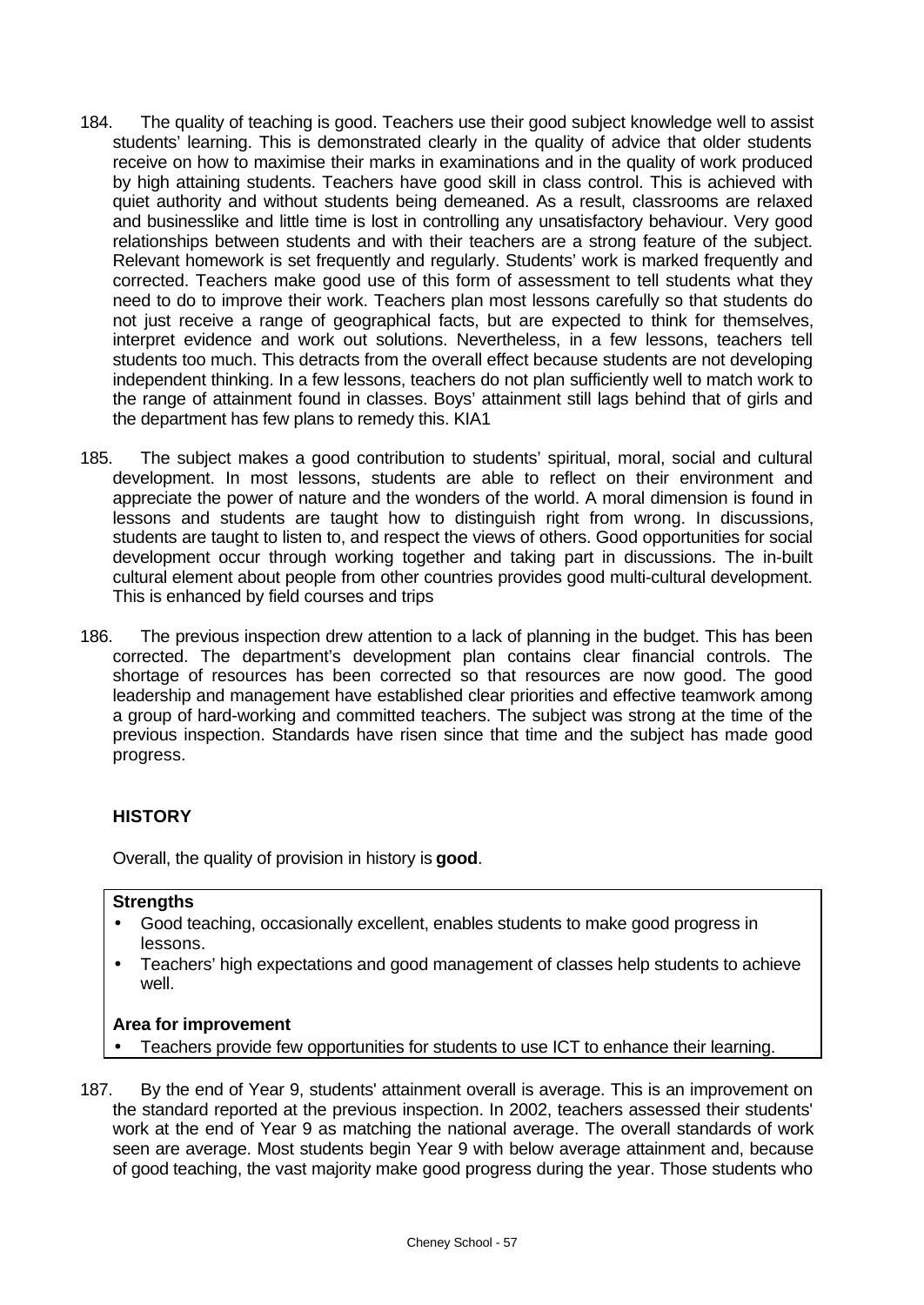have English as an additional language make good progress, as do students with special educational needs, because teachers make very effective use of their learning assistants, who support students well.

- 188. The proportion of students gaining grades A\*-C in the GCSE examinations matched the national average in 2001. This represented a dip in attainment from the previous year's above average grades. The proportion gaining the highest grades A\* or A was above average. In 2002, the results were higher than those of 2000, and above the provisional national average. Students gain higher GCSE grades in history than in most other subjects they take. The overall standards of work seen are above average. Many students have the potential to gain the highest grades. These standards are an improvement on those reported at the previous inspection. Most students make good progress. Higher attainers usually make very good progress from their Year 9 standards as they move through Years 10 and 11 because the teaching is often very good.
- 189. Students in Year 9 have good knowledge and understanding about the past. They use a range of sources very well to make valid and often perceptive deductions. Some good wholeclass teaching led to students gaining a good understanding of images of war from a painting. Effective teaching means that most students learn quickly. The higher attainers successfully explain why this is so. Most students write well. The highest attainers produce extended pieces of writing that are planned and structured well. The lower attainers describe and explain events in the past, but find evaluating sources of evidence difficult.
- 190. Most students in Years 10 and 11 have very good knowledge and understanding of the topics they are studying. They successfully explain changes over time, and see that change does not always mean progress. Lower attaining students in Year 10, for example, used a series of pictures to identify successfully problems of housing and health in the period 1000- 1500. They compare and contrast different periods of history well, as, for example, in work on Galen and Hippocrates. They use technical terminology in the history of medicine correctly. High attaining students in Year 11 understand well the problems of reliability of evidence. In work on Germany in 1919, they identified some sources as possible propaganda and questioned their trustworthiness as evidence. Students for whom English is an additional language have good understanding of, and use with confidence, terms such as revolution and trephining.
- 191. The quality of teaching and learning is good overall. No teaching observed was less than satisfactory. In Years 10 and 11, teaching and learning are often very good and occasionally excellent. This is an improvement since the previous inspection. Teachers know their subject well and communicate effectively and with enthusiasm, so that students acquire good knowledge and understanding about the past. They plan lessons well to take good account of students' differing capabilities. Teachers often use a series of short activities, each followed by a short feedback session. This ensures teachers know how well students are learning. The work set for students in Years 10 and 11 gives them good opportunities to learn what makes a good examination answer. Teachers successfully use an appropriate range of teaching methods, including group and paired work, individual work and whole-class teaching. They do not, however, use ICT sufficiently to develop students' learning.
- 192. Teachers expect their students to work hard and behave well. They manage students well to create a good working atmosphere in their classrooms. The vast majority of students have a positive approach to their work. They show interest in their work, concentrate, work hard and behave well. These are important contributory factors to their usually good progress in lessons. This is especially true of students in Years 10 and 11. A very small minority of students, largely but not entirely in Year 9, have a poor attitude to their own work and so learn less well and occasionally disrupt the learning of others.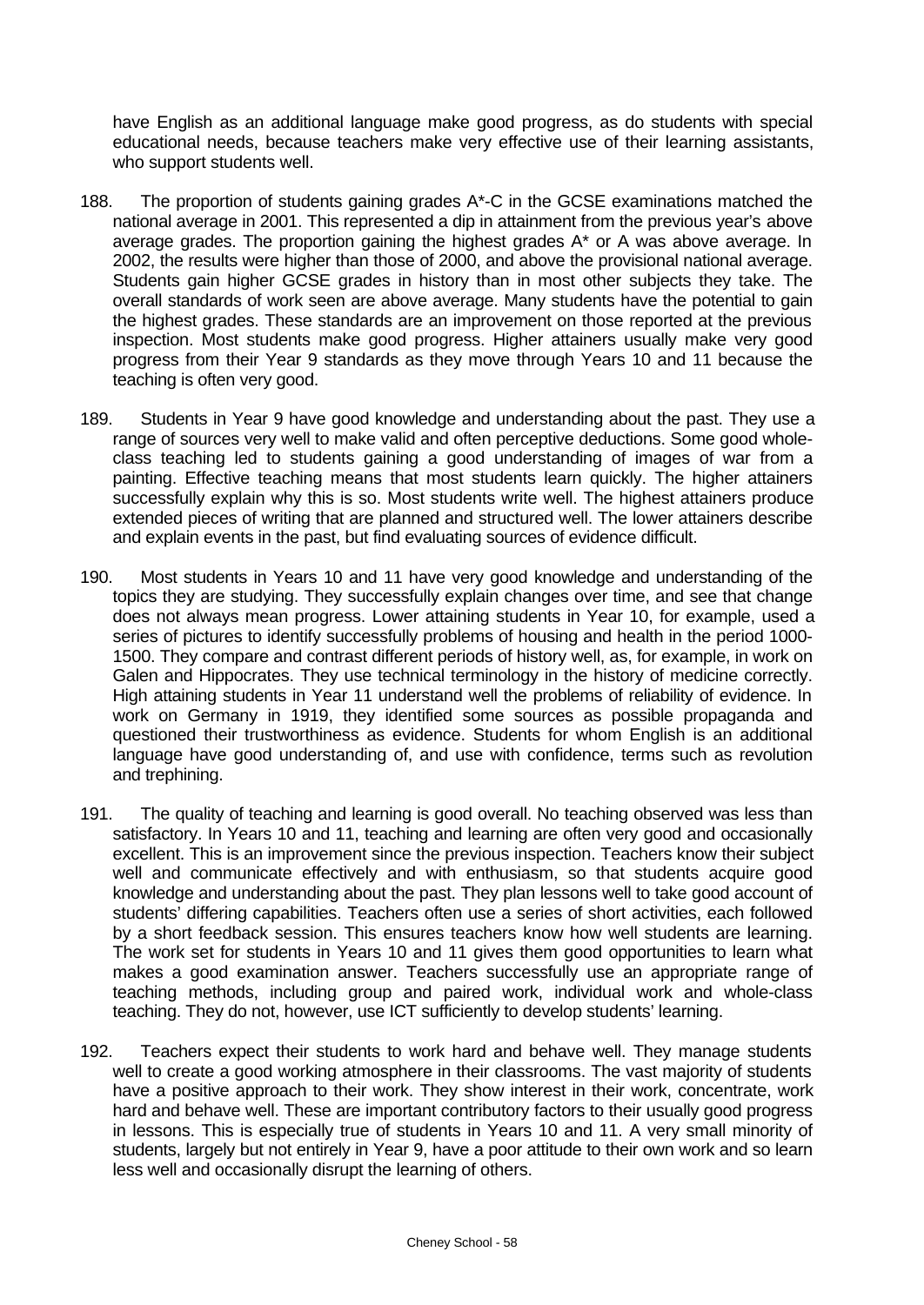193. The very good leadership and management of the subject result in an ethos of hard work and challenge both for students and staff. The well-qualified and experienced team work very effectively together and have successfully improved the attainment of boys at GCSE from below average to above over a two-year period. Improvement since the previous inspection is very good.

# **INFORMATION AND COMMUNICATION TECHNOLOGY (ICT)**

Overall, the quality of provision in ICT is **satisfactory**.

#### **Strengths**

- Teachers use their good knowledge of the subject well to motivate and interest students.
- Improved provision of ICT helps students to raise achievement in the subject in Years 10 and 11.

- Students do not use or develop their ICT skills well enough in many subjects.
- The lack of provision of ICT for students in Year 9 restricts students' learning.
- 194. Teachers' assessment at the end of Year 9 in 2002 showed that standards were below the national average. There has been a steady improvement over recent years. In 2001, about six in ten students who sat the GCSE examination in the short course attained grades in the range A\*-C and all entrants gained a grade. Girls' attainment was better than that of boys. There are no national figures available for comparison. In 2002, no students were entered for the GCSE examination.
- 195. As there are no separate ICT lessons for students in Year 9 it was not possible to observe any teaching. No work was available for scrutiny. Judgements on students' attainment have been made by examination of teachers' assessment by the contributory middle schools and discussion with a group of Year 9 students. Although students' previous experience is varied, achievement is satisfactory. Discussion shows that the attainment of students in Year 9 is at the level expected.
- 196. The communication element of ICT is well established. Students have a good working knowledge of the word processor. They use the application with confidence to edit and present their work. Students have experienced desktop publishing techniques and add art images to enhance their work. Students are familiar with a multi-media presentation using the *PowerPoint* program to present a series of slides. Most students have used a simple control program. Higher attaining students have experience of a more sophisticated program using an on-screen program to control and sequence traffic lights. Students have an understanding of a spreadsheet and know how to use the formulae for easy mathematical calculations. Students' knowledge of data handling is limited and few have experience in its use. Knowledge of the use of ICT in its wider applications is too narrow. Few can give examples of where it might be used. Attainment has improved since the previous inspection.
- 197. The overall attainment at the end of Year 11 is below average. Attainment in Year 10 currently, however, is average and at the level expected because students had the benefit of regular lessons in Year 9. Although students in Year 11 started the course with below average skills their achievement has been satisfactory. They have acquired a good knowledge of a range of applications. This was seen in their Year 10 'Sports Day' project using word processing and desktop publishing techniques to present a programme of events. Higher attaining students have a clear understanding of the use of a spreadsheet, using the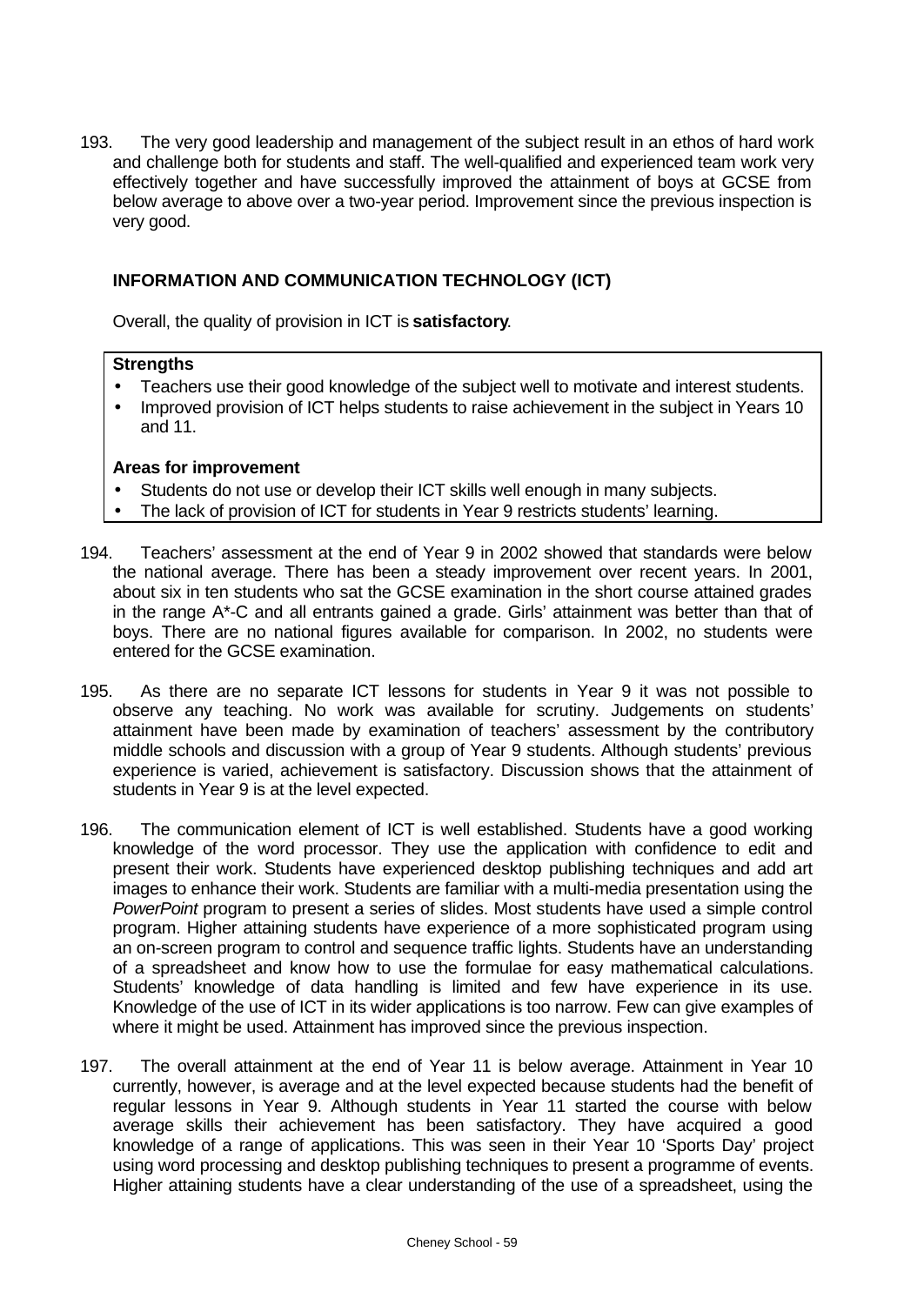appropriate formulae effectively for calculations and to record the sports day events. This understanding is not established so well with other students. As part of the project, students have developed and designed their own web-site using hyperlinks, a technique used to link pages to select further information to return to the title page. Higher attaining students are advanced with their personal projects and have a clear understanding of how to develop their work. However, a few students who are in the early stages of their projects lack a clear understanding about the different applications to utilise. Although additional support for students with special educational needs and those with English as an additional language is limited, these students make satisfactory progress and achieve realistic targets. The overall attainment by the end of Year 11 has not improved since the previous inspection.

- 198. The overall quality of teaching and learning is satisfactory. A particular strength of the teaching is teachers' good subject knowledge that is used well to motivate and interest students. Teachers circulate well during lessons, advising and keeping students on task, impacting positively on their learning. Teachers manage students well, dealing firmly with any unacceptable behaviour. Learning is better when students are given clear targets at the beginning of the lesson but this approach is not consistent. Teachers generally finish the lesson on a positive note but the session does not always include an assessment of students' progress and their understanding. The lack of a projector or interactive whiteboard means that teachers use overhead transparencies to explain procedures. The outcome of this was that the initial exposition of the lesson lacked pace, students could not clearly see the transparency and time was spent during the lesson instructing students about the task thereby slowing learning. During lessons, a few students had to share computers and, as a consequence, their learning and progress was slowed. The quality of teaching and learning has been maintained since the previous inspection.
- 199. The attitude of students in the examination groups is positive. Behaviour is generally good and students settle quickly to their work. A small number of students, usually boys, are disruptive, lack focus on their work and display a reluctance to work. Students are confident to discuss their ICT experience and are enjoying the challenges of the work. Younger students are less enthusiastic about the subject, showing little concern at the lack of opportunities to use ICT.
- 200. Provision for the teaching of ICT across subjects was judged to be unsatisfactory in the previous inspection. Although there has been some improvement, a few subjects do not provide sufficient opportunities for students to use ICT to support learning. Satisfactory use was seen in mathematics, using a graph program and spreadsheets to record information. In English, students use the word processor for their coursework but limited access to the computer suites is restricting progress. Use of ICT in history and religious education is satisfactory and students use the Internet for research and word processing of work. Although some good use was seen in Year 11 geography coursework, the use of ICT in geography is generally unsatisfactory. There is insufficient use of ICT in science. Students use music programs for sequencing techniques to support their creative work but there is a lack of appropriate resources within the department and most work in ICT is completed on students' own computers. The design and technology department makes good use of the resources available and where necessary utilises the facilities of local institutions to complement the teaching of computer-aided manufacture and design. Access to the computer suites is limited and restricts the development of ICT across the curriculum. KIA2
- 201. Good leadership supports the work of the subject by monitoring teaching so that it contributes to students' learning and progress. The overall management of the subject is satisfactory, in particular the teaching of ICT across the curriculum. The overall improvement since the previous inspection has been satisfactory. **MODERN FOREIGN LANGUAGES**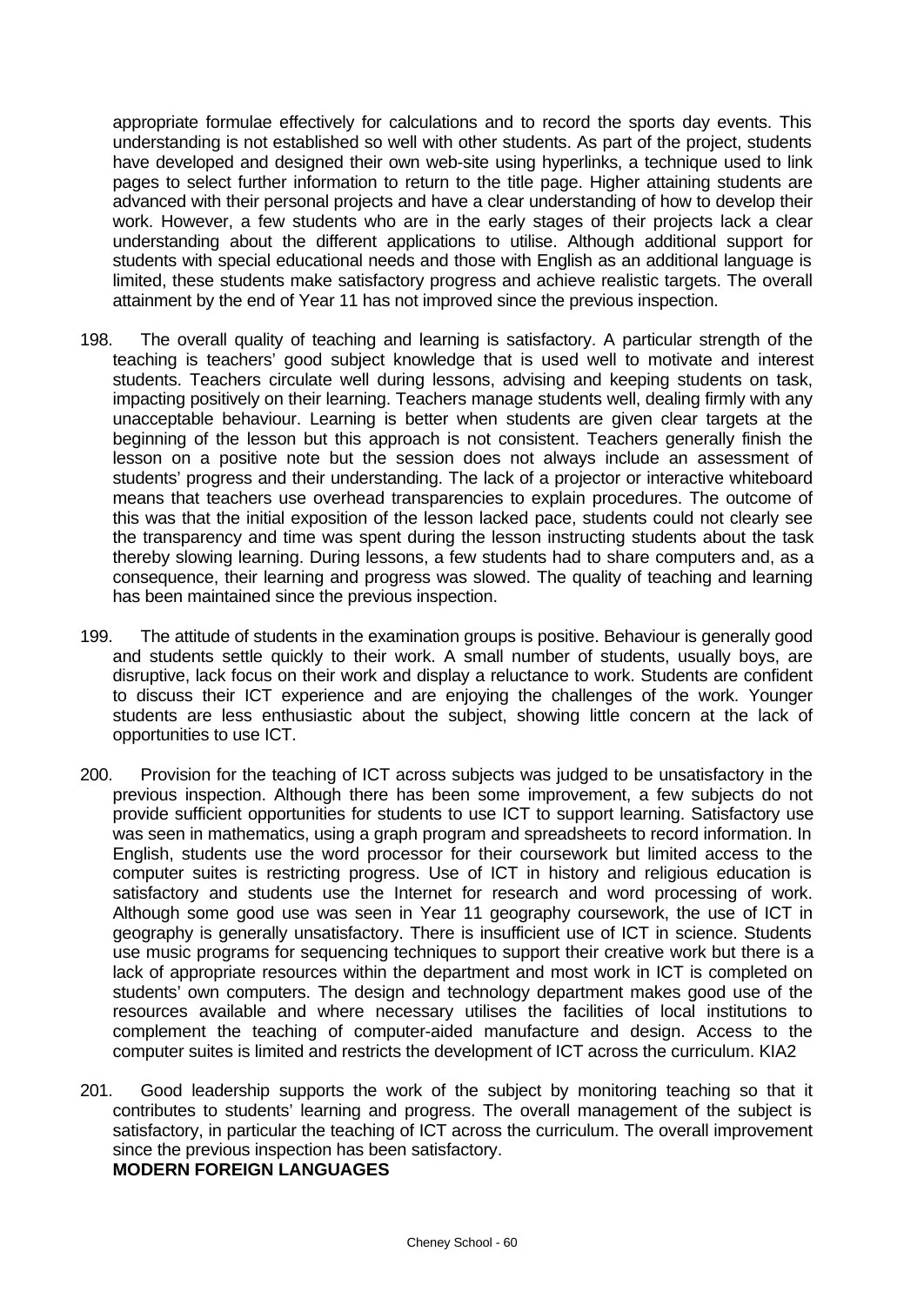Overall, the quality of provision in modern languages is **good**.

# **French, German and Italian**

## **Strengths**

- The wide range of languages taught offers students very good choice and contributes greatly to the school's international flavour.
- Very good leadership and committed staff contribute well to students' good achievement.
- Good teaching, in particular teachers' very secure command of their languages, ensures that students learn well.

- Students have few opportunities to use ICT to extend their learning of a foreign language.
- Standards reached by boys and their attitudes to learning a language lag behind those of girls.
- 202. The modern foreign languages department offers an unusually broad choice of foreign languages. Currently, the four modern languages taught are French, German, Italian and Urdu. Additionally the school provides teaching for students for whom English is an additional language. One lesson was observed in Latin, in which a class of Year 11 students of a wide range of attainment were making good progress as a result of good teaching in a lesson dealing with translation and the poetry of Ovid. French, German, and Italian are the subject of the rest of this section of the report.
- 203. In 2001, the number of students gaining GCSE grades A\*-C in French was similar to the national average. In Italian and German, results have been below average. The large majority of students entered for a foreign language and nearly all of them gained a GCSE grade. This represents good achievement. Particularly strong were the results of the highest attaining students. They achieved a well above average proportion of grades A\* and A.
- 204. In 2002, students did better than in previous years, especially in French and Italian. Boys' results have been consistently lower than those of girls, and by a larger gap than nationally. KIA1
- 205. Work seen shows that standards in all three languages overall are a little below the national average in Year 9. Given students' prior attainment, this represents satisfactory achievement. Teaching in general is good and most students learn well. In French, however, students have had very different experiences in their middle schools. Teachers have to spend too long going back to basics and filling gaps in students' knowledge. As a result of this, coupled to the relatively low allocation of time given to each language, it is not possible to cover enough ground in Year 9. Many students have good understanding of the foreign language because teachers use it all the time in the classroom. Higher attaining students, too, are beginning to speak confidently in full sentences. However, many students of average or low attainment struggle to pronounce the language properly. Their reading and writing, also, are under-developed. KIA2
- 206. By Year 11 the consistently good teaching that students receive has improved their achievement over time. Standards are average in French and Italian and most students achieve well. This applies particularly to higher attaining students who, by virtue of persistent exposure to the foreign language, have very good comprehension. A few of them speak quite fluently with very good accent. All students learning German, however, are in one set containing a very wide range of attainment. Abler linguists are attaining above average standards of work, but they are at a disadvantage as the pace of teaching is inevitably slower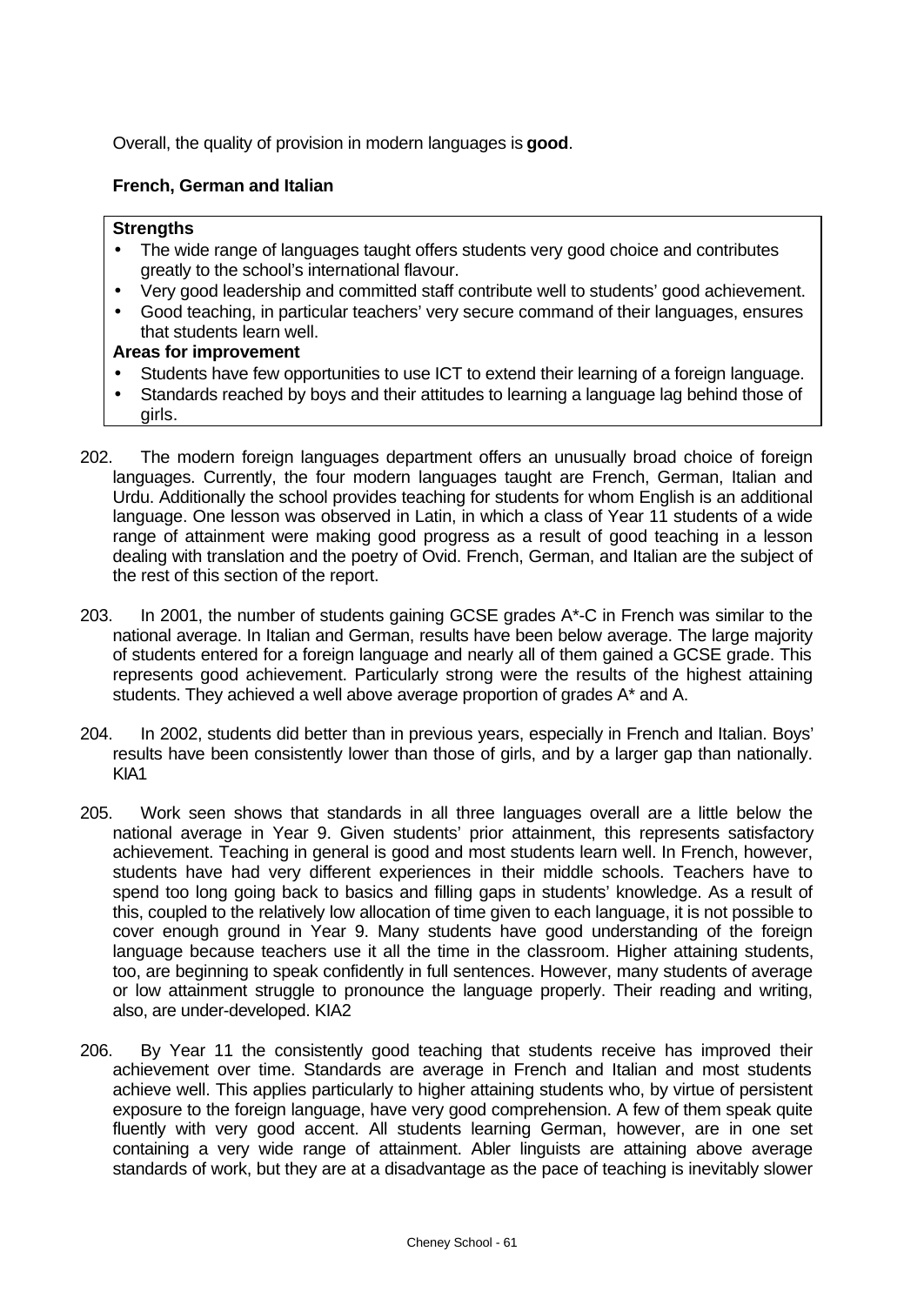than in a group with more students at their level. Standards in this group are below average overall. Writing and speaking in the foreign language present a problem for many students of more modest attainment. This is particularly true of boys, who are more slapdash and have less concern for accuracy. Students with special educational needs achieve well in small classes because the work is suited to their needs. Students of different ethnic backgrounds achieve as well as their peers and having English as an additional language does not handicap their learning. KIA1

- 207. Teaching of all three languages is good throughout the main school. In a few lessons, teaching was very good or excellent and no teaching seen was less than satisfactory. Teachers are all very competent linguists and use the foreign language in the classroom with ease and sensitivity. Students learn to listen carefully and to understand the language spoken at native speed. When teachers also allow plenty of chances to practise speaking through repetition and pair work, students speak confidently. In a very good French lesson, for example, high attaining students in Year 10 showed in a role-play activity that they could go ahead on their own and hold quite complex conversations in French. They made very swift headway in speaking and their fluency improved as a result. Teachers are very skilful at making best use of assistant staff and trainee teachers so that students have good opportunities of working in small groups. Good use is also made of dictionaries to improve students' basic skills and increase their vocabulary.
- 208. In a few respects, teaching could be even better than it is. Teachers do not insist enough that students use the foreign language to ask for things routinely or apologise for being late. Lessons do not always have good clear starts with objectives shared with the students. A small amount of teaching relies too heavily on the teacher and the textbook, and lacks suitable visual stimulus. When this happens, the teacher spends too much time talking and gives students too little chance to use the language themselves. Students lose concentration and learn less. The marking of students' work is regular and encouraging, but is rarely linked to National Curriculum levels and does not make students aware enough of what they need to do to improve. Apart from routine word processing of written work, the department makes little use of ICT for extending students' experience of foreign languages or improving their motivation. KIA2
- 209. Most students are well disposed to learning a foreign language. They listen attentively, answer questions eagerly, and, when the opportunity arises in paired or group activities, they co-operate with each other and work independently. The highest attaining students are very alert, studious and committed. Behaviour on the whole is good. A small number of students, mostly lower attaining boys in Years 10 and 11, however, have lost interest in learning a language and pay little attention in class. These students consequently underachieve because they learn too little. KIA1
- 210. The foreign languages department, with its very good modern suite of rooms and complement of well-qualified teachers and assistants, many of them native speakers, provides a dynamic and colourful environment for the learning of foreign languages. Very clear-sighted leadership has led to a thriving department in which staff work well as a team and share good practice. The department has made good contacts with the two local universities through the teacher training it carries out. Good leadership checks rigorously the quality of teaching and encourages staff to continue their professional development. The raising of standards is at the heart of the department's future plans.
- 211. The department has made many good advances since the previous inspection. Most of the main areas for improvement mentioned in the report are now strengths. Students' speaking and their use of the foreign language in lessons, while still needing improvement, are much better. The poor attitudes and motivation of a few low attaining students, mainly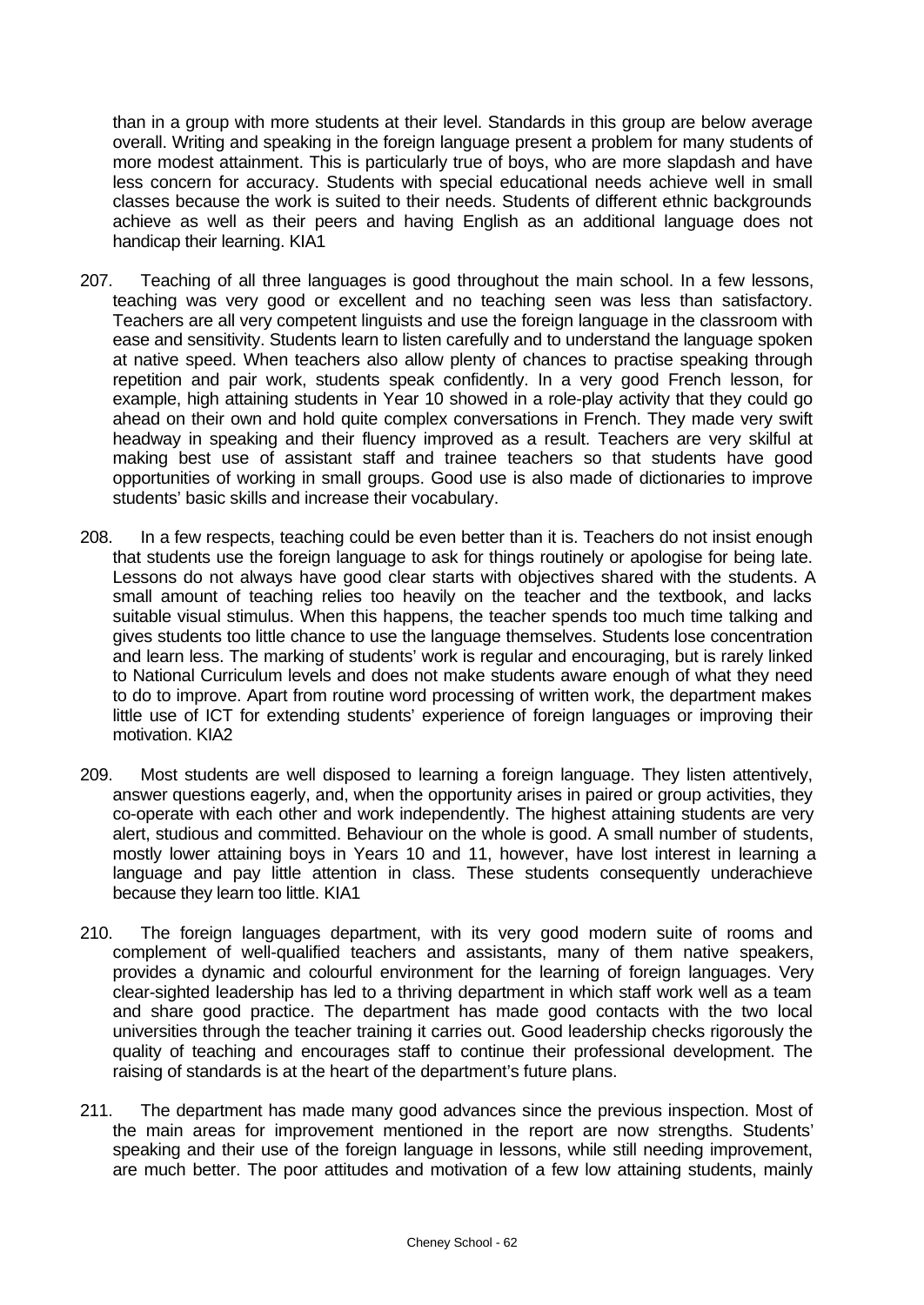boys, is an area of concern still waiting to be put right. The department is very well placed to continue improving.

# **Urdu**

## **Strengths**

- Good teaching helps students to make good progress in lessons.
- Achievement is good because students behave well and are keen to learn.

- The use of ICT to assist learning is insufficient.
- The limited amount of appropriate textbooks restricts learning.
- 212. Standards at the end of Year 9 are below the national average. Achievement in relation to students' prior attainment is good.
- 213. Standards at the end of Year 11 are below the national average. GCSE results for A\*-C grades in 2000, 2001, 2002 were below the national average. However, GCSE results for A\*- G grades in 2000 and 2001 were above the national average but below the national average in 2002. Boys performed better than girls in all these years.
- 214. Considering that the home language of many of these students is Panjabi and not Urdu and many did not have the chance to learn Urdu script in Years 7 and 8, their progress is good, although their attainment in relation to national expectations is below average.
- 215. Speaking and listening skills of students are better developed than their reading and writing skills. This is because the teacher acts as a role model and the use of Urdu is encouraged in lessons. Students speak with confidence when answering the teacher's questions. Their pronunciation and intonation are good. Students in Year 11 answered questions correctly in a listening exercise and showed understanding of short texts in Urdu. However, they have few opportunities of listening and responding to longer texts.
- 216. Standards in reading and writing are below average by the end of Year 9 and Year 11. However, considering that students have to learn a new script and also that they did not learn Urdu in Years 7 and 8, their progress in these skills is good. Students of below average attainment in Year 9 recognise letters of the alphabet and can read and write simple words and phrases with the teacher's help. Students of average attainment did so without help. Students of above average attainment read and write simple sentences. In Year 11, higher attainers read and write short sentences and, in a few cases, long sentences without making many errors. Average and below average attainers read and write short sentences but make several errors. They produce very neat and well-presented written work.
- 217. Students with special educational needs and students for whom English is an additional language are making good progress. The very small number of English students taking Urdu in Year 9 show a keen interest and make good progress. All students are fully supported in lessons. Learning is good because teaching is good. Students show much interest in their work, are always very well behaved and are keen to learn.
- 218. The quality of teaching and learning was good in all the lessons observed. Teaching by a native speaker is effective because the good knowledge and understanding of the subject is used well to enthuse students. This causes the learning to be good. Classes are managed well. Teaching is successful in motivating students and creating a good learning atmosphere in the class. Lessons are planned well and expectations are high. Audio-visual aids such as a tape recorder and overhead projector are used well to encourage students to learn. Students'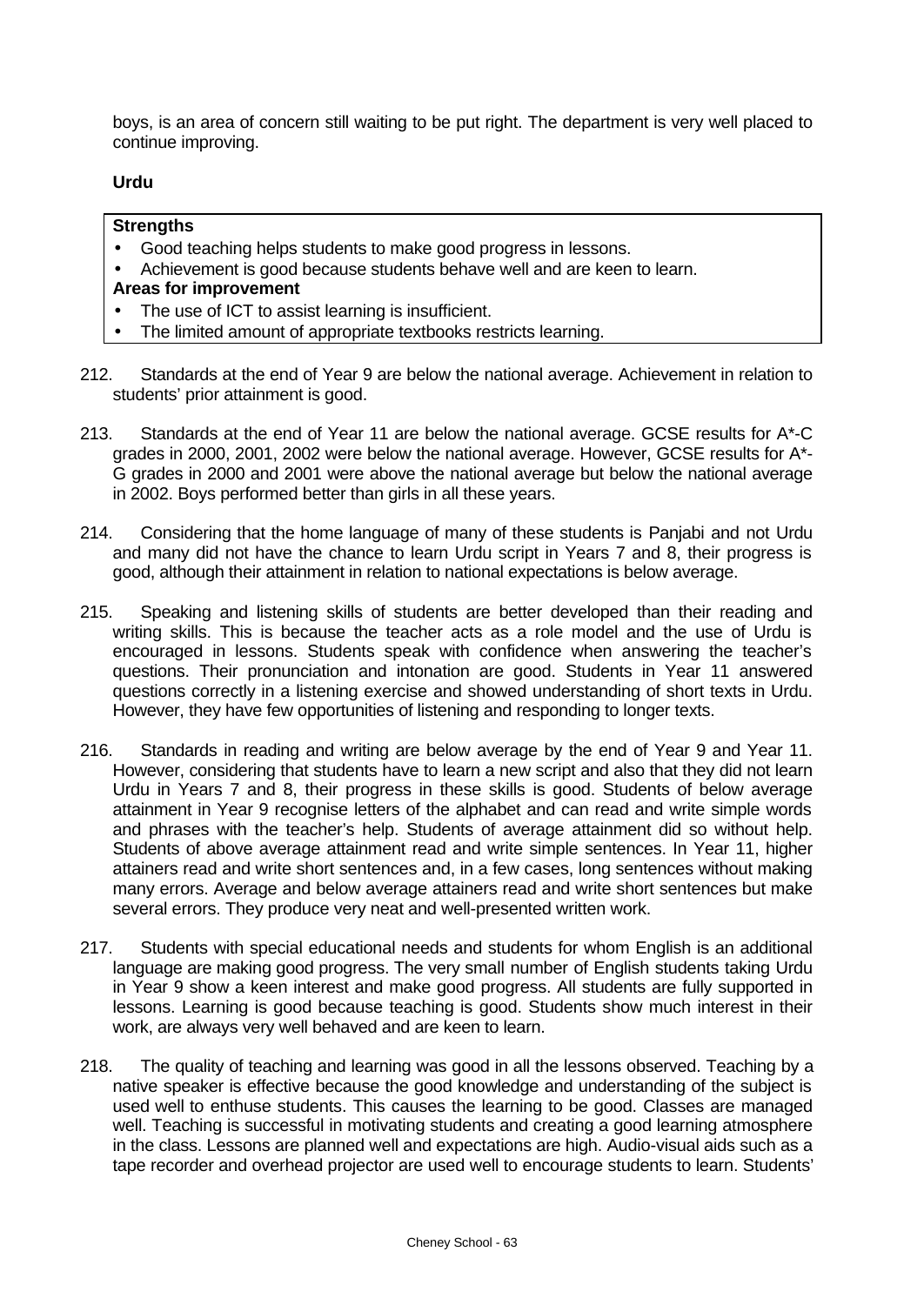work is marked regularly and frequently. Useful comments are made in both Urdu and English for further improvement.

- 219. Good leadership of the department leads to good learning. Teamwork is good and teachers support each other well. Links with the rest of the modern foreign languages department are effective in sharing good practice in teaching and learning. There are good plans to visit other schools to talk with other teachers of Urdu about matters concerning professional development.
- 220. Improvement since the previous inspection is satisfactory. There are now no disruptive students. The quality of teaching is better but ways of enhancing and extending teaching approaches still need to be considered. Urdu will be offered from Year 8 onwards from 2003.

## **English as an additional language**

- 221. Almost a quarter of the school's students speak English as an additional language. The majority of these students are of Pakistani or Bangladeshi origin and are bilingual, having received all or most of their schooling in the United Kingdom. A small but significant number of students, however, have arrived more recently in the UK and are at an early stage of learning English. Without specialist help they cannot take full advantage of the subject teaching they receive. The English as an additional language department supports them extremely well. This support consists of five teaching and support staff working closely with other teachers to provide a very high quality of tutorial support for these vulnerable students.
- 222. As the school takes on new students at different points in the year and at varying levels of proficiency in English, it is not appropriate to evaluate their standards of attainment in relation to other students of a similar age. Because of the excellent support these students receive, however, they make very good progress in their academic subjects and are achieving very well. The very good information the school provides about students' performance shows that bilingual students also achieve well and make similar progress to that of others.
- 223. Progress is particularly strong in English, mathematics and science in which students at an early stage of learning English enjoy very careful and sensitive individual help from a member of the department working in close co-operation with the classroom teacher. In a Year 11 mathematics lesson, for example, a small group of these students made very good gains in their understanding of technical terms. The support they received from the learning assistant enabled them to learn at their own pace and level because it was focused on their individual needs. One student from Eastern Europe was full of praise for the help he had received since his arrival at the school.
- 224. In addition to this support in class, many students receive extra English lessons from the specialist teachers in the department. The standard of this teaching is very high. Small groups of students in each of Years 9, 10 and 11 at a similar stage of learning English make very good progress in these favourable circumstances. The lessons are specially planned in collaboration with the students' main English teachers to explain and reinforce the work they are doing in their mainstream lessons. In one lesson, for example, two African and one Kosovan student worked on the text of Steinbeck's novel *Of Mice and Men*, one of the GCSE English texts studied by other students. The student from Kosovo, recently arrived in the UK and with relatively little English, had very sensitive support from an assistant in addition to the English as an additional language teacher. All three students made excellent headway in the lesson by virtue of this very close individual help. By the end of the lesson, the Kosovan student had learnt to write with much greater confidence. The African students used appropriate language to describe the scene and showed real appreciation of the text.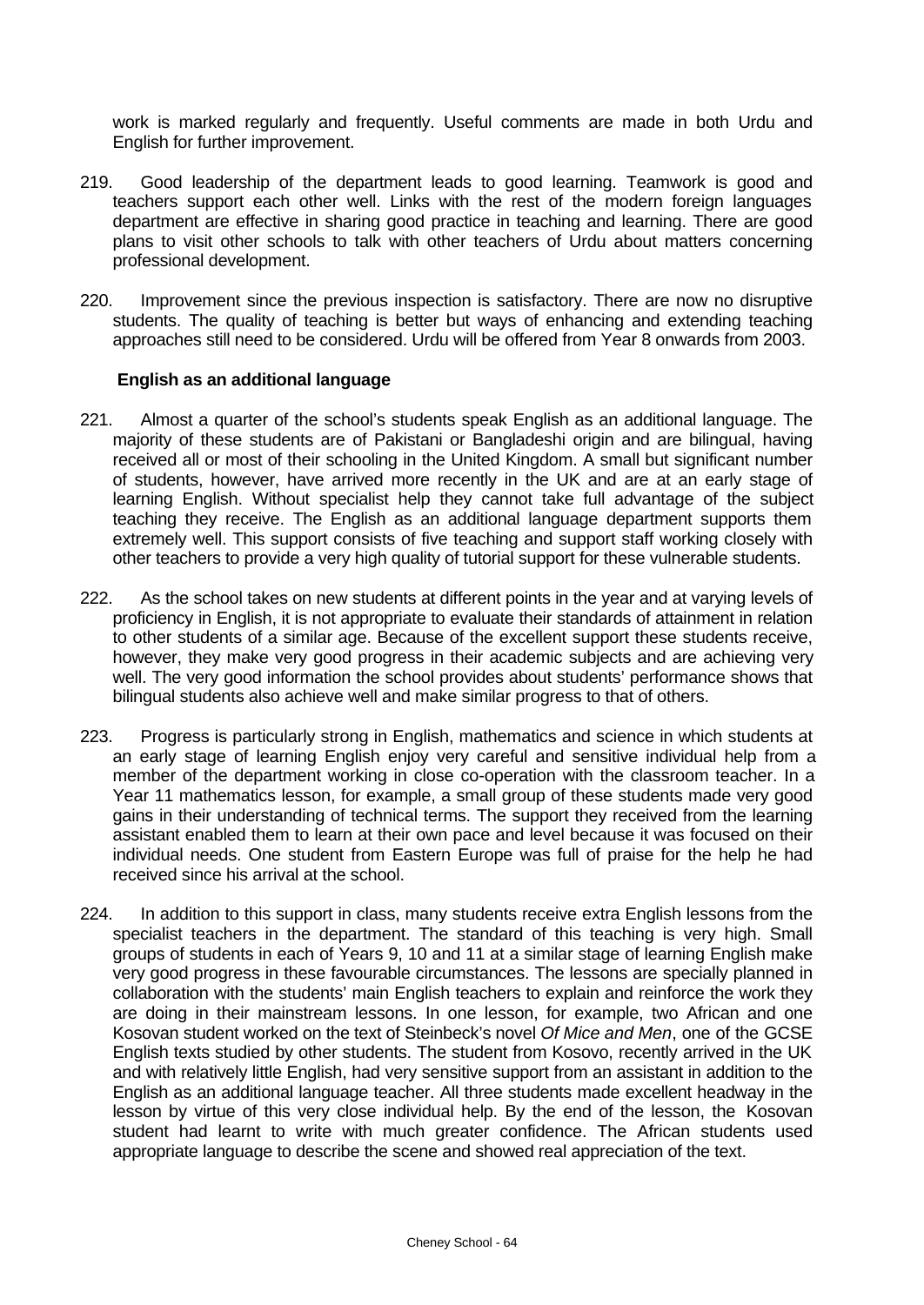- 225. In other subjects in which there is less individual support, students still achieve well and make good progress. This is largely due to the sensitivity and awareness of subject teachers who make a special effort to include students with lower levels of English in all activities for learning. Year 9 students for whom English is an additional language have no difficulty taking a full part in music lessons, for example. The materials produced by the teacher are clear and well presented. One asylum-seeking student from Eastern Europe has drum lessons paid for by the Oxford Social Services department.
- 226. Students with English as an additional language are very well integrated into the life of the school. They are responsive to individual support, and are eager to work hard and, when the opportunity arises, to contribute to discussion in class. Their behaviour in lessons is exemplary.
- 227. Apart from the very effective classroom help they offer, the English as an additional language department gives excellent support and encouragement in many other ways. The performance of students is carefully tracked and analysed according to their ethnic origin. They have individual targets for improving their English. This ensures that any student who underachieves can receive extra tutorial help. If students are in difficulty or fail to attend school their parents receive a telephone call from the department, in their native language if appropriate. Staff act as interpreters at parents' meetings, translate routine letters and urge parents to attend important school events. All this allows parents to play a greater part in the life of the school, and, by extension, in their children's education. The department encourages bilingual students to take a GCSE examination in their native language to add to their qualifications. Other departments have access on the school's Intranet to information they need about these students. By regularly attending subject and pastoral meetings, the English as an additional language staff find out more about students in their care and, in turn, pass on information about them. In this way, awareness of students' needs is kept constantly alive.
- 228. Leadership of the department is very good. It is energetic and clear-sighted. The welfare of the students with English as an additional language and their academic progress are at the heart of the department's activities. To this end, staff are deployed imaginatively, playing to their individual strengths and giving them considerable responsibility beyond the classroom. Relationships with other departments and with the middle schools are very good, nurtured by frequent contact and a regular flow of information. The department's accommodation is spacious and inviting; its resources, including computers and a well-stocked library, are ample and up to date. The effect of this is that students make frequent use of the English as an additional language area and feel comfortable and welcome in it.
- 229. In the previous inspection report there was no separate mention of the provision for students with English as an additional language. However, the department has made large strides forward since that time and now enjoys a prominent profile within the school. It is a highly effective department with a vision for the future and is very well placed to continue improving.

# **MUSIC**

Overall, the quality of provision in music is **satisfactory**.

# **Strengths**

• Achievement at GCSE is good because of good teaching.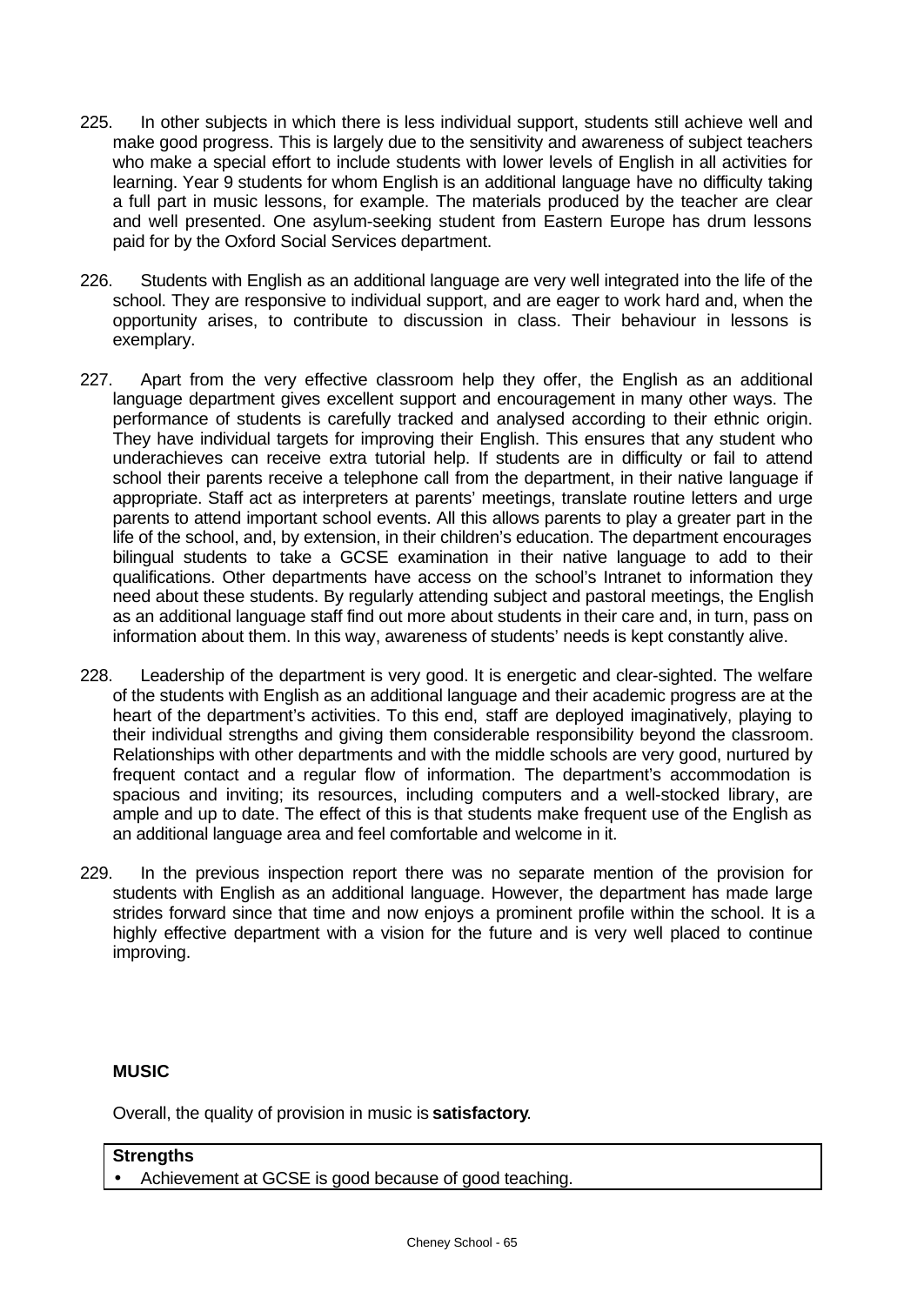• Extra-curricular work in music is of very good quality.

- There is inadequate provision for computer-aided music making.
- Specialist accommodation is insufficient for the number of students.
- 230. Standards overall are above average by the end of Year11. GCSE results fluctuate from year to year. Results over the past three years, including those for the full and short courses, are close to the national average. In 2001 all candidates on the full course gained A\* or A grades. A larger than usual number of students enter, with girls doing better on average, as they do nationally. Currently, students in Years 10 and 11 follow a Certificate of Achievement course in music. Those who have difficulties in learning improve their self-esteem through good achievement in music. Performance is a strength, with many GCSE students demonstrating a high standard on more than one instrument. Most can use technical language with understanding. The best compositions show fluency in melodic invention and uninhibited harmonic support. A few use computer facilities at home for this.
- 231. Teachers' assessment of students' attainment at the end of Year 9 shows large differences from year to year. There is a wide range of attainment and capability. Many current students have had scant experience of music in their former schools. A few have already developed well as instrumentalists. No sample of work from previous Year 9 students was available. However, observation of lessons and of work this term shows standards are average. Students make good progress in lessons. They respond well to rhythmic work based on chanting words, using notation and constructing their own pieces. Students of different ethnic origin and background work well together. Higher attainers on entry show an understanding of music as an expression of feelings.
- 232. Teaching is good. For students in Year 9, and those following the certificate course in Years 10 and 11, teachers provide effective activities to maximise concentration and to involve students actively in their learning. These include varying voice levels and providing practical tasks that enable students at differing levels of attainment to achieve well. Teachers are well aware of the background of individuals so that they can help those with particular educational needs, including refugees. Teachers' enthusiasm for music and effective use of praise encourage students to participate. Teaching maintains a positive atmosphere for learning by dealing quickly and efficiently with minor cases of inappropriate behaviour. Relationships are generally very good. Teachers ensure students appraise their work, and learn from this, for example, after listening to a recording of their rehearsed class performance on keyboards. Students' learning is good rather than very good because lessons do not always include enough live music and students have not developed fully their skills of communication using eye, ear and voice. Teaching that has to be in non-specialist rooms restricts the range of learning activities in music. Homework tasks do not always extend, reinforce or anticipate learning through music, and tend to be of a mechanical nature. Teachers' own knowledge and skill are equal to the task of preparing high attaining students for GCSE music. For the listening paper, aural analysis with Year 11 students is thorough enough to be applied to any given extract of music. Instrumental teaching of good quality supports the performance aspect and supports extra-curricular groups, thereby providing valuable experience for these students.
- 233. Leadership and management in music are satisfactory overall. A good feature is the regular review of schemes and courses to generate interest and challenge and to enable students to succeed. Another is the fostering of extra-curricular learning of high quality, through instrumental lessons, regular ensembles and concert giving. Teaching and learning in composition are restricted by the lack of resources in school for computer-based music making. Recording facilities, necessary for the curriculum, need updating urgently.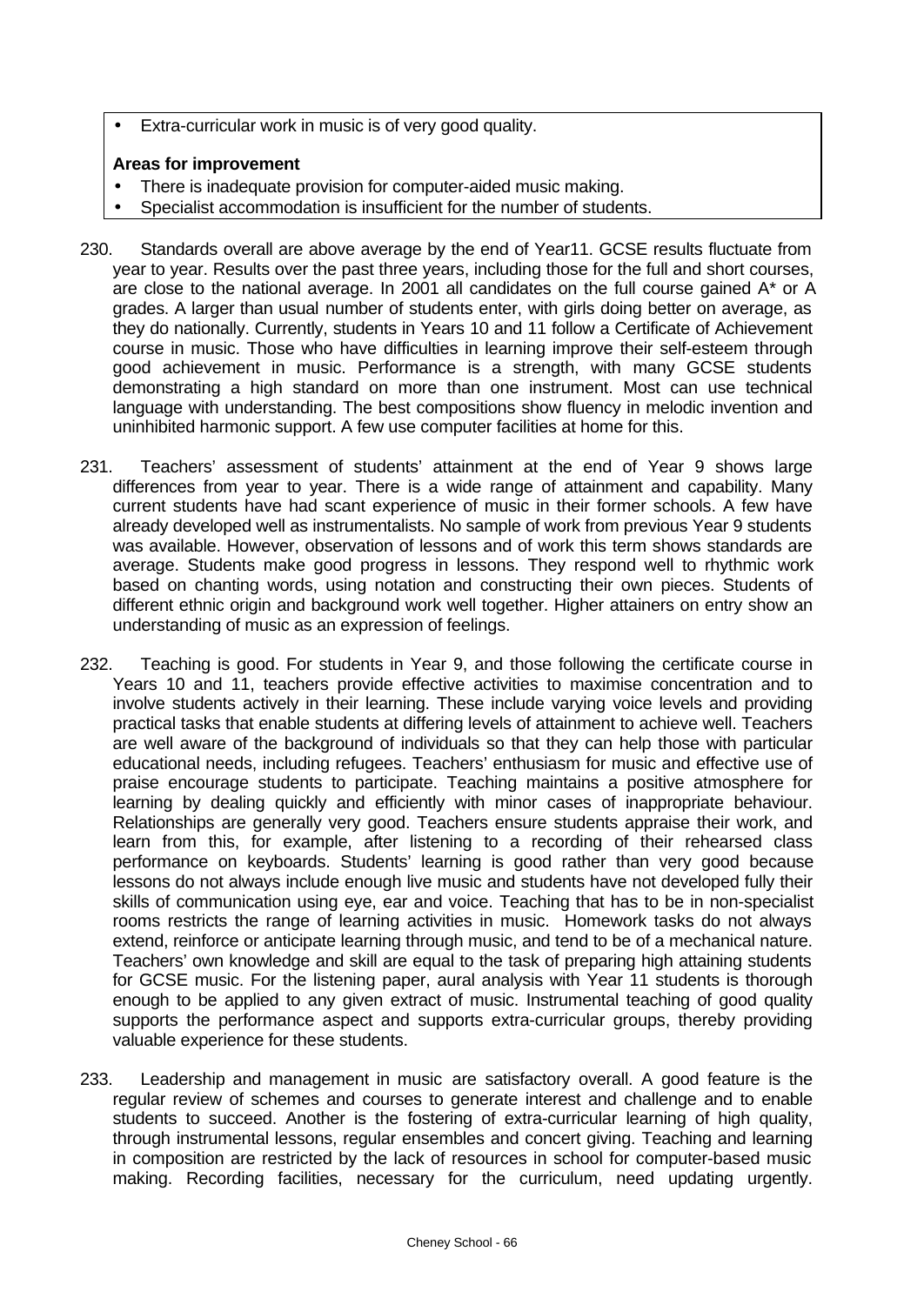Accommodation is inadequate for the volume of curricular and extra-curricular work currently. A few aspects of assessment and its recording need development. These include procedures to ensure that Year 9 students are aware of levels to which they can aspire.

234. Improvement since the previous inspection is satisfactory. Time for music in Year 9 is now adequate. Teaching has improved and the use of technical language is no longer a weakness. While a few deficiencies remain, especially the provision of computers, these are acknowledged. Plans for the expanded school, in 2003, are expected by the school to make these good. The school is well placed to improve provision and standards for students aged 11 to 18 in the future.

# **PHYSICAL EDUCATION**

Overall, the quality of provision in physical education is **satisfactory**.

# **Strengths**

- Much good teaching helps the majority of students to make satisfactory and often good progress.
- Teachers use their good subject knowledge of activities to assist students' learning.
- Extra-curricular activities are wide ranging and school teams are successful in a range of sports.

- Standards are below average in Years 10 and 11.
- A minority of students do not have positive attitudes to the subject and do not participate fully.
- Time in Year 11 is inadequate to cover fully all the requirements of the National Curriculum.
- 235. In 2001, GCSE results were just below the national average and show an improvement over previous years. Provisional results in 2002 indicated a drop in performance. In all years, all students attained a grade in the range A\*-G, with more boys taking the examination than girls. The numbers of girls on the current GCSE courses have increased. At the end of Year 9, teachers' assessments in 2001 indicated that standards in physical education were well below the national average.
- 236. By the end of Year 9, standards vary between the activities taught but overall they are average. Students arrive at the school with well below average levels of skill and experiences. In football, most students control a ball and pass accurately but their knowledge and understanding of the tactics and strategies of attack and defence are below average. The higher attainers are among the students from minority ethnic backgrounds who display standards above the average. They dribble the ball with control and pass accurately. In trampolining, which is a new activity for girls, the standards are average. Students demonstrate good technique of seat drop and front drop, often with good control on the trampoline bed. Higher attaining students show progression to include swivel hips and straddle. They know and understand the need for the safety principles, such as spotting. Students of all levels of attainment are making good progress. Overall, progress in Year 9 is satisfactory, an improvement since the previous inspection.
- 237. By the end of Year 11, standards on the general course taken by all students are below average in most activities. Students make satisfactory progress, which is an improvement since the previous inspection. A large minority of students do not always take part in lessons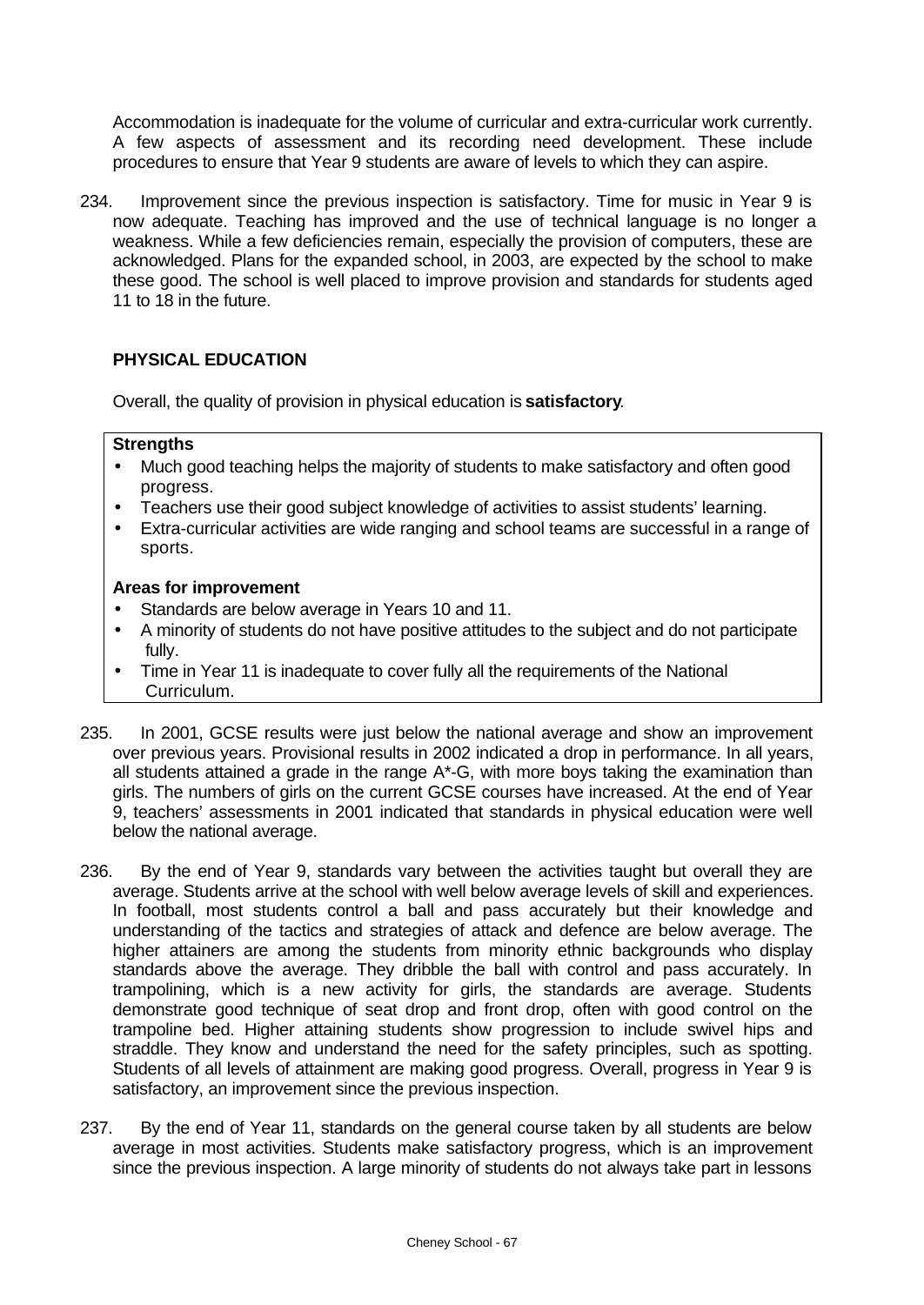and a few have a poor attitude to the subject. As a result, these students make unsatisfactory progress. The knowledge and understanding of the principles of football are below average for most students. They are let down by weak skills of passing and controlling the ball.

- 238. In the GCSE course standards are below average but indicate satisfactory achievement. The scrutiny of students' work indicates a high proportion of work sheets, particularly in Year 10, and little opportunity for extended writing. The overall presentation of work is below average. In a theory lesson on exercise, students in Year 10 were unable to recall previous learning and showed an immature attitude to their work. They did not know the role of glycogen, carbon dioxide and lactic acid when the body was exercised despite covering the work. They did not know how the body recovers after exercise. In Year 11, students have a good understanding of body typing and can relate this to different sports. They measure skin folds, length of bones and muscles and use the results to determine the groupings. KIA2
- 239. The quality of teaching is good. It has improved since the previous inspection. The quality of learning is satisfactory rather than good because a large minority of students do not always participate in practical lessons. Most lessons are planned well and learning objectives are shared with students. The pace of learning is brisk and teachers use their good subject knowledge to motivate the class. Students with a special educational need are identified and make satisfactory progress, as do those for whom English is an additional language. These students are integrated well into lessons. Teachers form good relationships with the students who take part in lessons, but the large number of non-participants are not involved adequately in the lesson. This is noticeable with girls, particularly in Years 9 and 10. The rate of participation in practical lessons has not improved since the previous inspection. Teachers make effective use of a range of technology such as video and heart-rate monitors in lessons, particularly on the GCSE courses.
- 240. Good leadership in the department is keen to raise standards and is already preparing for the re-organisation of the school in September 2003. The management of the department is satisfactory. Suitable procedures for assessment of students' work are in place in Years 10 and 11. Those for Year 9 lack consistent criteria for teachers to assess standards accurately. Not all policies are in place and procedures for formal risk assessment are not implemented fully. The amount of curricular time in Year 11 is inadequate and insufficient to cover in suitable depth all the requirements of the National Curriculum. Single lessons provide insufficient time for practical activities and for students to shower and change clothes. Accommodation is currently of unsatisfactory quality and contributes in some part to the department's difficulties in motivating all students to participate fully in activities. The development plan in place has realistic targets for development. Good links with outside agencies assist the wide range of extra-curricular activities on offer. School teams are successful in cricket and football and there is a successful girls' football team.
- 241. Improvement since the previous inspection is just satisfactory. However, the curriculum in Year 9 still lacks balance and links with feeder schools have not been developed sufficiently. The developments of Curriculum 2000 have not been implemented fully and schemes of work for the general course in Years 10 and 11 are inadequate.  **RELIGIOUS EDUCATION**

Overall, the quality of provision in religious education is **satisfactory**.

# **Strengths**

- Good teaching helps students to improve standards by the end of Year 11.
- Good leadership and management lead to the inclusion of all students in activities.
- Students' knowledge and understanding of religious beliefs and practices are good.
- The subject provides well for students' spiritual, moral, social, and cultural development.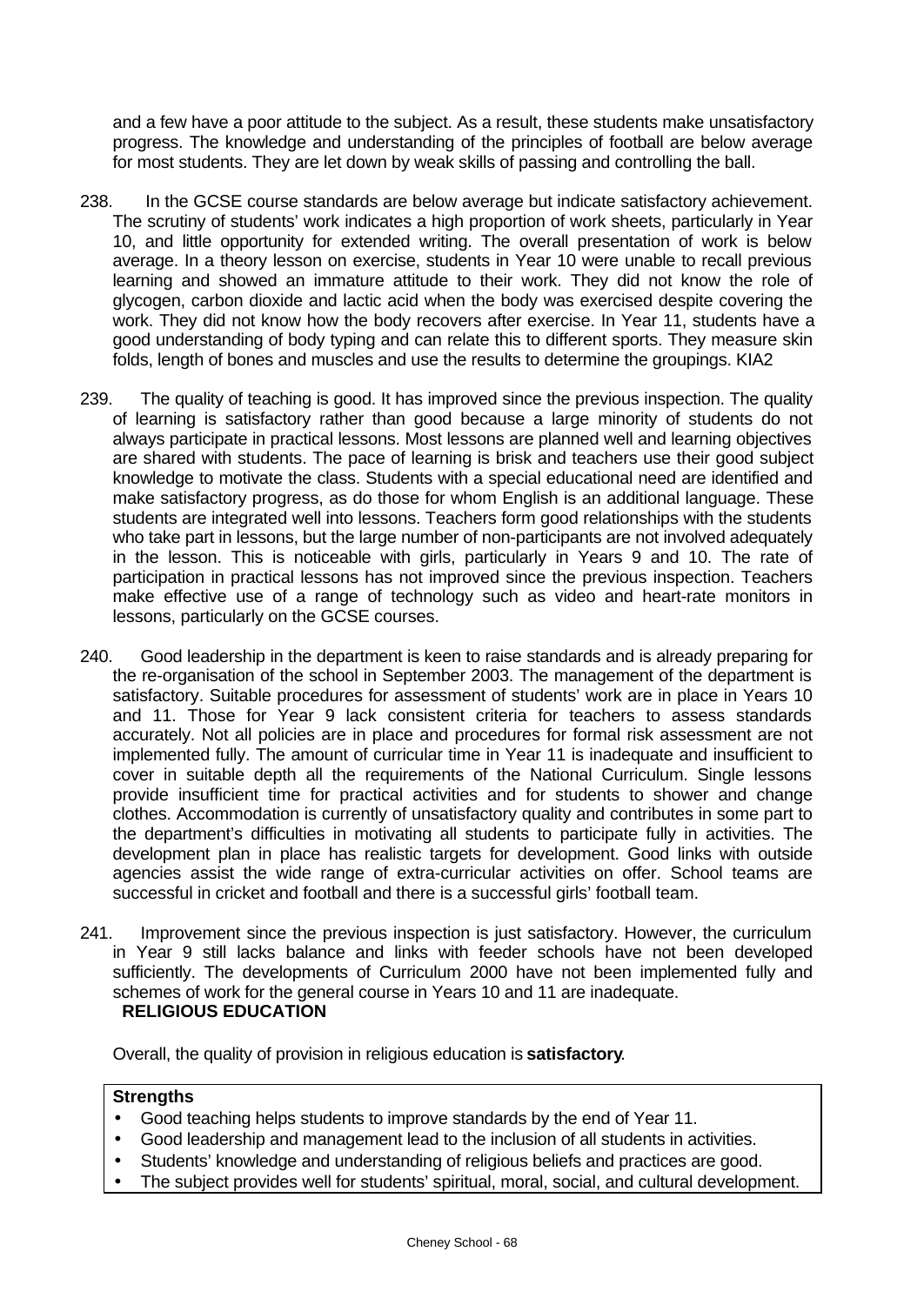- There is insufficient analysis of why boys attain much lower standards than girls.
- Religious skills are less well developed than knowledge and understanding of religions.
- 242. Students' attainment overall is below average when they join the school in Year 9. Standards improve so that by the end of Year 9 they are below, but closer to, those expected by the locally agreed syllabus. This represents satisfactory achievement and progress in the short time available before the end of Year 9. GCSE results have been below average for the past three years, with girls doing much better than boys. Girls demonstrate that students can achieve standards close to the national average and can get the higher marks. These results represented satisfactory achievement based on students' previous attainment.
- 243. Standards of work seen in classes and in scrutiny of work are higher than those indicated by examination results. This is due to good teaching. By the end of Year 9, most students have a satisfactory knowledge of Christianity and other world religions. They have an understanding of how beliefs influence the way individuals and groups of people act. They have a satisfactory knowledge of Hindu gods and scriptures. Students investigate for themselves the chief characters and events in the early history of Israel before combining this knowledge into a project. Their short time in school and the limited time allocation to the subject restrict how far they can develop the more specific skills of religious education such as reflection. The knowledge and understanding of Christianity and other main religions are developed more than the application of it to their own lives and personal values.
- 244. In Years 10 and 11 all students study for a short GCSE course and almost all of them enter for the examination. This is an improvement on the situation reported in the previous inspection. Students discuss sensitively moral issues such as abortion and euthanasia and have a satisfactory knowledge and understanding of Christian doctrine, practices and worship. Students make more progress in religious skills and in the application of learning to personal values than in Year 9. Standards seen indicate average attainment and at least satisfactory achievement for most students.
- 245. Students with special educational needs and the gifted and talented students receive work of suitable challenge and difficulty, attain appropriate standards and make satisfactory progress. Students from ethnic minorities were comfortable with the teaching provided. Students for whom English is an additional language made similar rates of progress as other students. In a Year 10 lesson on the topic of abortion, students of all capabilities and backgrounds took part in a good discussion on this moral issue. This demonstrated how successfully the department includes all students in its activities. In lessons, students were respectful and co-operative and responded well to the good learning experiences provided for them.
- 246. The subject makes a good contribution to students' spiritual, moral, social and cultural development and to the development of citizenship. Students have good opportunities to respond to questions relating to the deeper meaning of life and death. They make informed judgements on moral issues and consider carefully the answers given by people holding a range of different beliefs.
- 247. Teaching and learning are good. Achievement over time is satisfactory rather than good because the poor attendance of a few students restricts their learning. Features of good teaching are good relationships between staff and students, good planning of lessons and the teachers' enthusiasm. A lesson for a Year 10 class on the topic of prejudice provided a very good learning experience. The well-motivated students responded enthusiastically to a wellplanned and organised lesson. Required to find out for themselves rather than being told the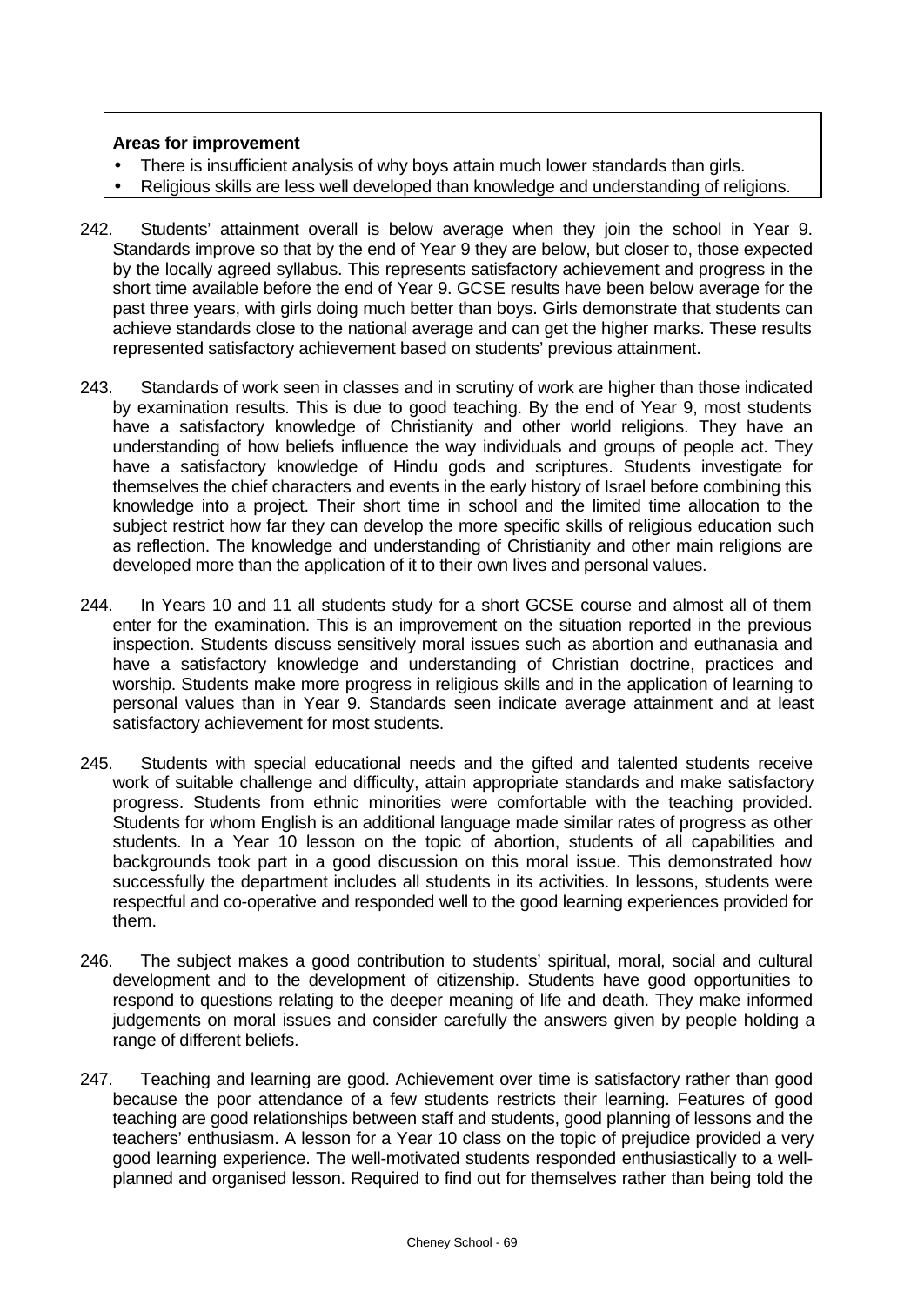answers, the students gradually discovered the folly of stereotyping others by appearances. They enhanced their learning by making applications to their own lives and linking these with biblical references. Students with special learning needs played a full part in the lesson. The oral contributions showed how the department's successful policy of inclusion plays a satisfactory role in developing general literacy and oracy skills. Numeracy skills are less obviously developed but are used in a few lessons.

248. Underpinning the good teaching, good relationships and satisfactory achievement in Years 9 to 11 are good leadership and management at departmental level. Documentation is informative and suitable plans are in place for future improvement. Departmental activities are monitored and evaluated satisfactorily although there is insufficiently rigorous analysis of the relatively poor performance of boys. The use of ICT is well considered but access to specialist facilities does not always coincide with the planned activities. There has been satisfactory improvement since the previous inspection. Currently, the time allocation is relatively low but does allow for a general coverage of the agreed syllabus in Year 9 and for the short GCSE course in Years 10 and 11. KIA1

# **PART E: THE STANDARDS AND QUALITY OF TEACHING IN AREAS OF THE CURRICULUM, SUBJECTS AND COURSES IN THE SIXTH FORM**

In the inspection, 13 subjects and courses were inspected and are reported on in detail. Work in other subjects and courses was sampled and contributed to the overall picture of teaching and learning in the school.

The table below shows entry and performance information for courses completed in 2001.

# *GCE AS level courses*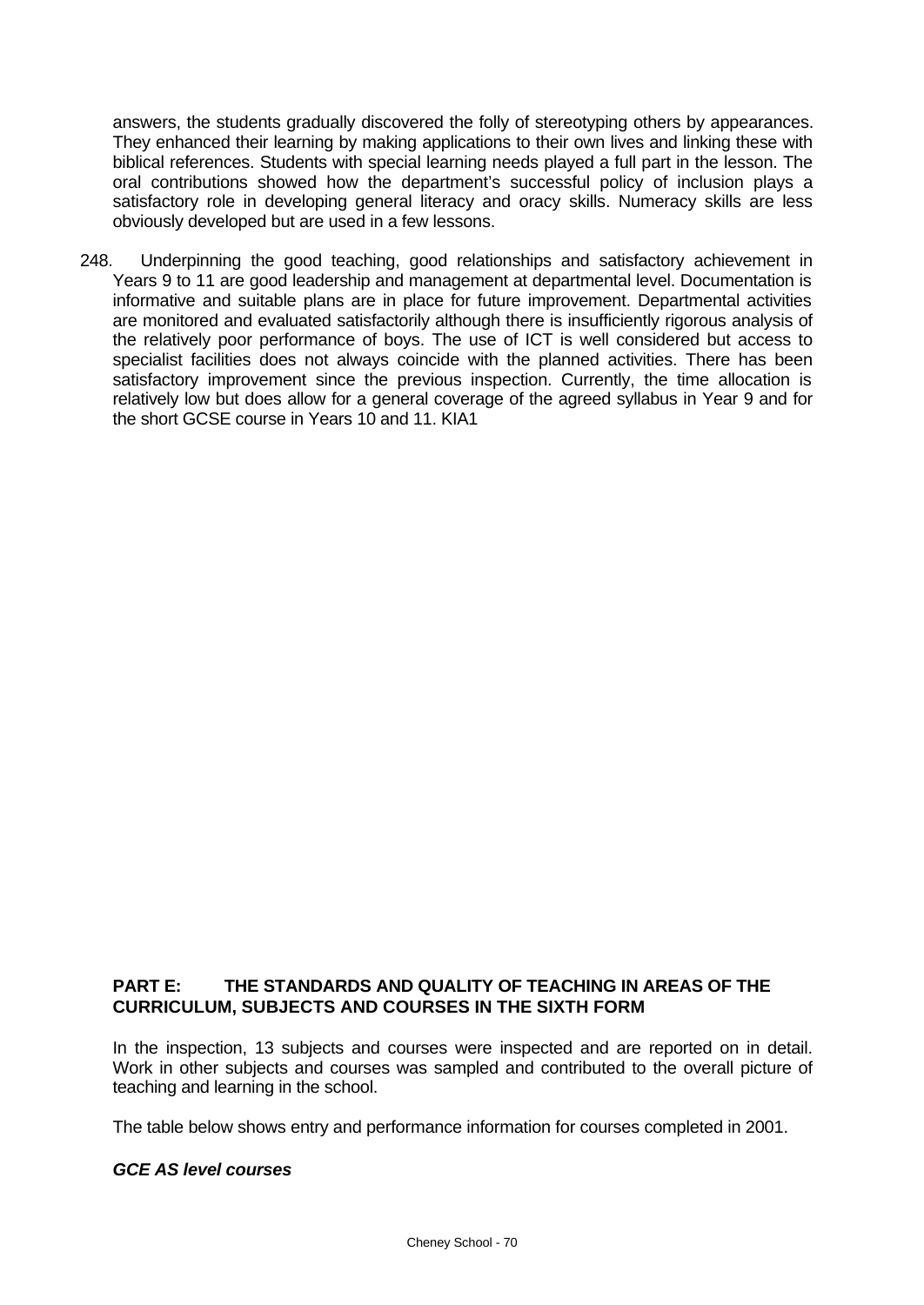| <b>Subject</b>        | <b>Number</b><br>entered | % gaining grades<br>$A-E$ |         | % gaining grades<br>$A - B$ |         | Average point<br>score |         |
|-----------------------|--------------------------|---------------------------|---------|-----------------------------|---------|------------------------|---------|
|                       |                          | School                    | England | School                      | England | School                 | England |
| Mathematics           | 13                       | 92                        | 71      | 69                          | 30      | 3.7                    | 2.2     |
| Chemistry             | 5                        | 80                        | 87      | 40                          | 40      | 2.2                    | 2.8     |
| Biology               | 5                        | 80                        | 84      | 20                          | 34      | 2.2                    | 2.6     |
| Physics               | 14                       | 86                        | 86      | 50                          | 39      | 3.1                    | 2.8     |
| Geology               | $\overline{4}$           | 100                       | N/a     | 25                          | N/a     | 3.3                    | N/a     |
| Design and technology | 3                        | 100                       | 86      | 33                          | 32      | 2.7                    | 2.5     |
| Economics             | 11                       | 91                        | 87      | 91                          | 42      | 4.1                    | 2.9     |
| Computer science      | 2                        | 100                       | 81      | $\mathbf 0$                 | 22      | 2.0                    | 2.2     |
| Physical education    | $\overline{4}$           | 100                       | 88      | $\mathbf 0$                 | 25      | 2.8                    | 2.4     |
| Art and design        | 18                       | 94                        | 88      | 33                          | 43      | 2.9                    | 2.9     |
| Theatre studies       | 9                        | 100                       | 95      | 56                          | 40      | 3.8                    | 3.0     |
| Geography             | 25                       | 100                       | 91      | 60                          | 38      | 3.7                    | 2.9     |
| History               | 29                       | 100                       | 91      | 69                          | 41      | 3.9                    | 3.0     |
| Psychology            | 18                       | 94                        | N/a     | 56                          | N/a     | 3.5                    | N/a     |
| English language      | 6                        | 100                       | 93      | 33                          | 35      | 3.0                    | 2.8     |
| English               | 20                       | 100                       | 93      | 55                          | 35      | 3.6                    | 3.0     |
| French                | 6                        | 100                       | 89      | 83                          | 40      | 4.3                    | 2.9     |
| German                | 3                        | 100                       | 90      | 100                         | 39      | 4.3                    | 2.9     |
| Italian               | $\overline{\mathbf{4}}$  | 100                       | N/a     | 100                         | N/a     | 4.0                    | N/a     |
| Latin                 | 2                        | 100                       | N/a     | 100                         | N/a     | 5.0                    | 3.3     |
| Sociology             | 9                        | 100                       | 86      | 89                          | 34      | 4.3                    | 2.7     |

Figures are for students aged 16 at beginning of school year 2000/01.

| <b>GCE A level and AVCE courses</b> |  |
|-------------------------------------|--|
|-------------------------------------|--|

| Subject            | <b>Number</b><br>entered | % gaining grades<br>$A-E$ |         | % gaining grades<br>$A-B$ |         | Average point<br>score |         |
|--------------------|--------------------------|---------------------------|---------|---------------------------|---------|------------------------|---------|
|                    |                          | School                    | England | School                    | England | School                 | England |
| <b>Mathematics</b> | 17                       | 100                       | 87      | 65                        | 43      | 7.4                    | 5.8     |
| Chemistry          | 9                        | 67                        | 90      | 22                        | 43      | 3.3                    | 5.9     |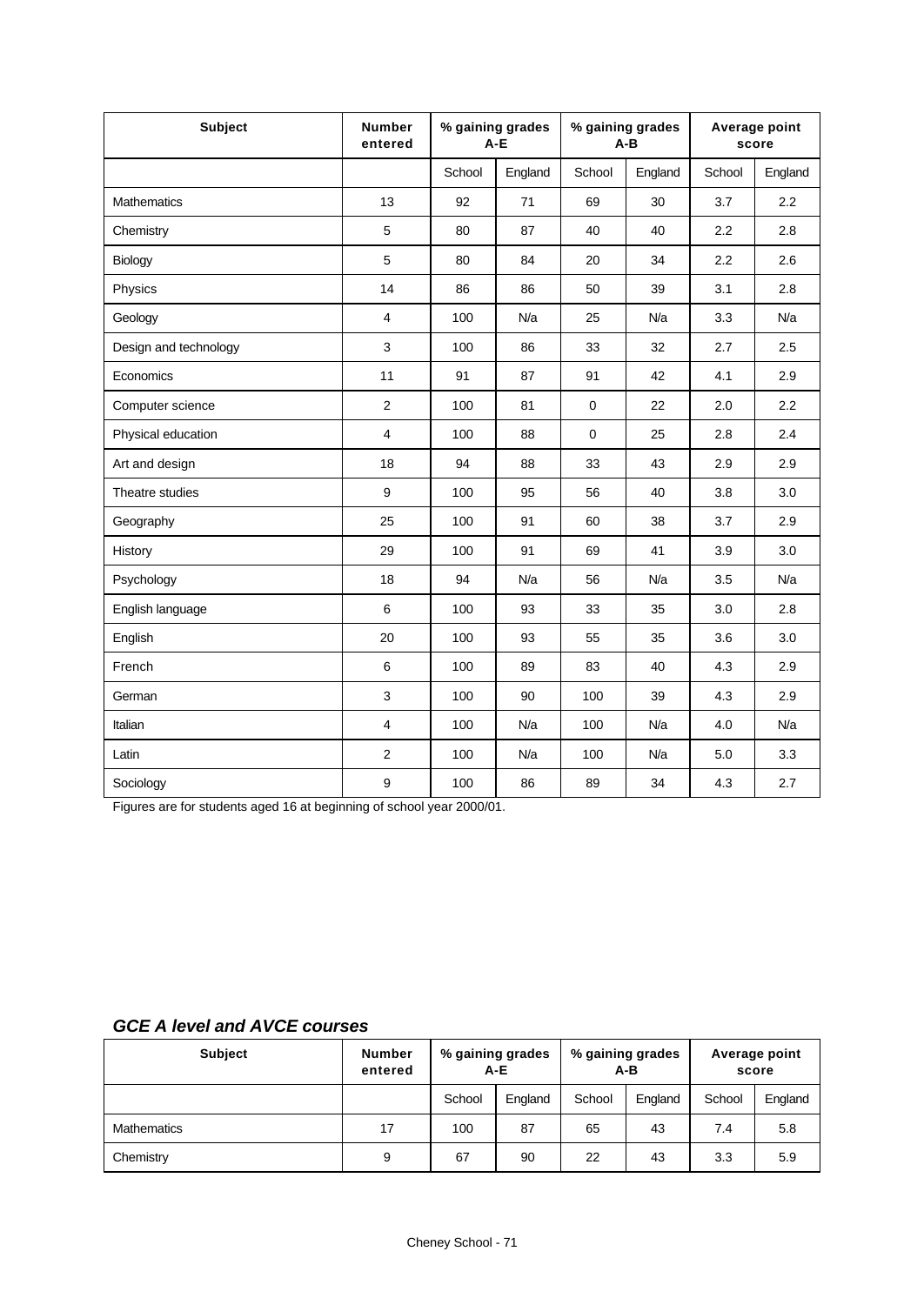| Biology                      | 12             | 100 | 88  | 67  | 34  | 7.8  | 5.3  |
|------------------------------|----------------|-----|-----|-----|-----|------|------|
| Physics                      | 4              | 75  | 88  | 25  | 40  | 4.5  | 5.7  |
| Science AVCE                 | $\overline{7}$ | N/a | N/a | N/a | N/a | 14.6 | 9.8  |
| <b>Business studies AVCE</b> | 8              | N/a | N/a | N/a | N/a | 12.8 | 10.5 |
| Economics                    | 12             | 75  | 89  | 17  | 36  | 3.3  | 5.5  |
| Sports/PE studies            | $\overline{4}$ | 50  | 92  | 25  | 25  | 2.5  | 5.1  |
| Art and design               | 25             | 88  | 96  | 48  | 46  | 6.1  | 6.6  |
| Music                        | $\mathbf{1}$   | 100 | 93  | 100 | 35  | 10.0 | 5.7  |
| Geography                    | 12             | 100 | 92  | 75  | 38  | 8.3  | 5.7  |
| History                      | 30             | 93  | 88  | 33  | 35  | 5.4  | 5.5  |
| Religious studies            | 4              | 50  | 92  | 25  | 38  | 3.0  | 5.8  |
| English literature           | 31             | 97  | 95  | 23  | 37  | 5.2  | 5.9  |
| Communication studies        | 11             | 73  | 93  | 18  | 31  | 4.0  | 5.5  |
| French                       | 5              | 100 | 89  | 60  | 38  | 6.8  | 5.6  |
| Other languages              | 8              | 100 | 93  | 50  | 56  | 8.0  | 6.8  |
| Other social studies         | 17             | 88  | 87  | 35  | 34  | 5.2  | 5.3  |

# **SUBJECTS AND COURSES GROUPED IN CURRICULUM AREAS**

# **MATHEMATICS AND SCIENCES**

The focus was on mathematics, biology and physics.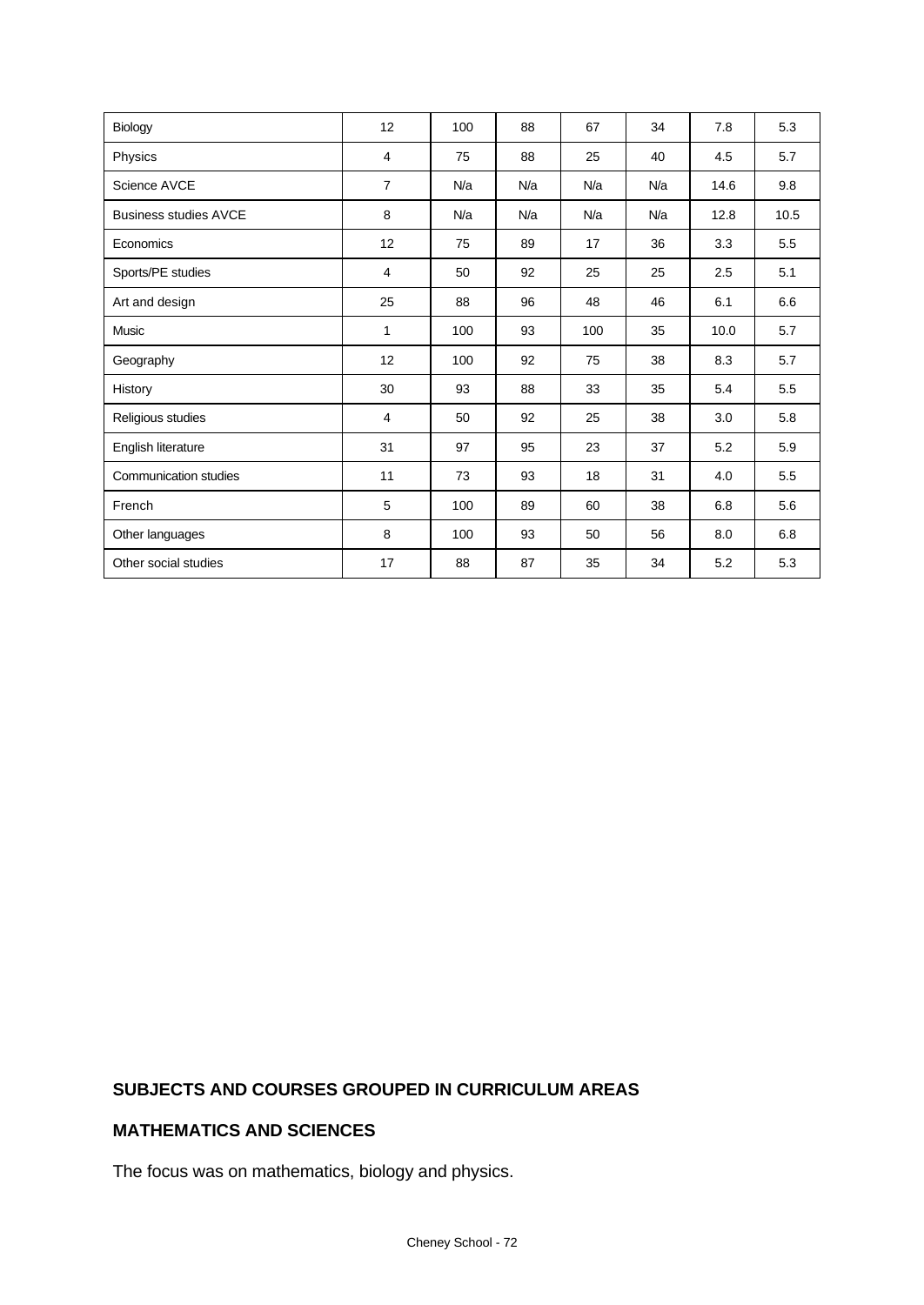## **Mathematics**

Overall, the quality of provision in mathematics is **very good**.

### **Strengths**

- Students achieve very good A-level results as a result of very good teaching.
- Very good relationships with teachers encourage students to work hard and achieve high results.

- The GNVQ programme for key skills lacks a suitable priority for students.
- 249. The department provides courses at AS-level in Year 12 and A-level in Year 13. It also contributes to the key skills teaching of the Year 12 GNVQ courses. In 2001, A-level results in mathematics were very high when compared to national averages, with two thirds of students gaining the highest grades of A and B and all students gaining a grade A-E. Provisional A-level results for 2002 indicate similarly high standards. Results at AS-level taken at the end of Year 12 were well above average in 2001. Students achieve well in relation to prior attainment. The students who study key skills as part of the GNVQ course achieve good results.
- 250. Standards of work seen in Years 12 and 13 are well above average and reflect the high standards attained at AS/A-level recently. Most students start the course after gaining grades A\*-B at GCSE. A few students are accepted on the course with lower grades. They work very hard to cover the extra work required. Students in both years build well upon their previous knowledge. They extend their algebraic skills to study calculus and complex numbers. They increase their knowledge of trigonometry to solve problems involving multiple angles. Students make equally good progress on other modules studied in advanced statistics and discrete mathematics. A few students deepen their knowledge of mathematics through studying a one-year AS-level course in further mathematics. Students who study key skills are consolidating their knowledge by looking at further ways in which mathematics is applied.
- 251. The well above average results in the sixth form are a result of the very good teaching that students receive. The teaching observed was good overall and occasionally excellent. Teachers use their very good subject knowledge to prepare effective lessons in which students work very hard and at a fast pace. Teachers use a good range of questions, carefully chosen to reinforce learning without being daunting. This was very effective in a lesson about complex numbers in which students made excellent progress throughout a double lesson as the teacher used graded questions of increasing difficulty. Teachers give students very good feedback on their work that enables them to understand how to continue to improve. This is generally spoken and with the whole group so that a continual dialogue of improvement is established.
- 252. Learning is good. Students respond very well to the good teaching. They are prepared to discuss their work and question teachers to confirm their understanding. They appreciate the mature relationship that exists between themselves and their teachers and are confident to ask any of the teachers for help if their own teacher is not available. They work very hard and keep to deadlines set for the handing in of work. The very small number of students who leave the course after one year indicates the positive attitudes.
- 253. Good management ensures a good deployment of teachers and a wide range of modules available for students. Computing resources are limited but with smaller groups it is possible to use facilities available to other departments on some occasions. In one class observed,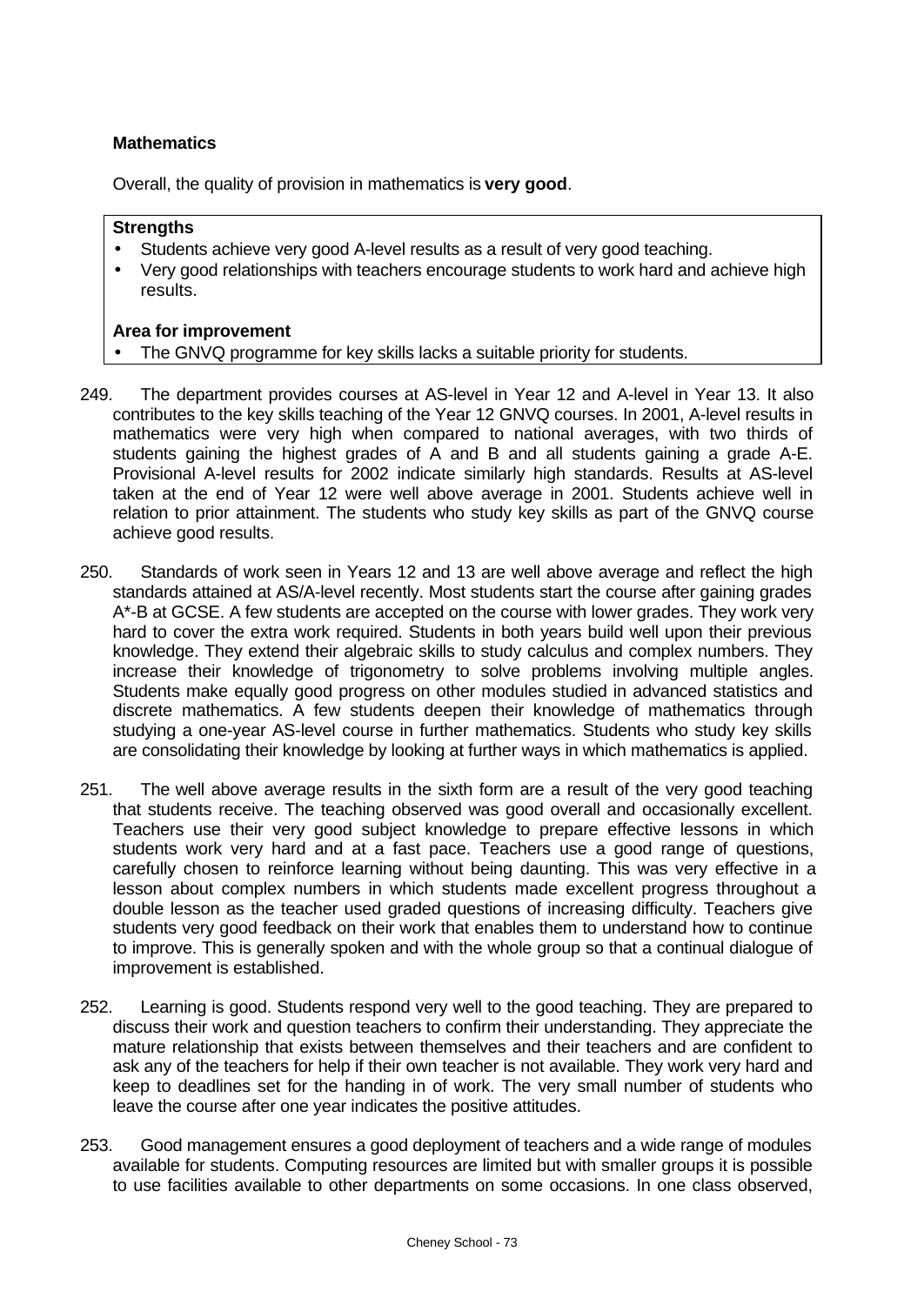the computers were only available for one half of the double lesson. This meant that the development of the work started was restricted by having to move to a room in which there were no computers available. Because a few lessons are timetabled away from the departmental area the range of material that is available in these lessons is limited and teachers cannot always respond instantly to students' requests for further information or additional materials. The GNVQ course for key skills does not have the high profile that is necessary to have a major influence on standards. A few lessons take place during the lunchtime and others are so planned that students cannot attend because of arrangements for other courses that are studied away from the school site. Improvement since the previous inspection is good.

# **Biology**

Overall, the quality of provision in biology is **good**.

### **Strengths**

- Good teaching involves the students actively and holds their interest.
- Students have a good grasp of concepts and apply them well in class work.
- Students work well in practical work and make good progress with their practical skills.

- Tracking of students' progress and the marking of assessed work lack consistency.
- Schemes of work need to be updated.
- 254. A-level results were above average in 2000 and were high compared to the national average in 2001. The proportion of students gaining the higher grades A and B was also well up on the previous year. Unconfirmed results for 2002 suggest a drop to below average. The proportion of grades A and B was much lower. Achievement was very good in 2001 because students did much better than was expected from their GCSE results. In 2002, achievement was good compared with students' prior attainment. All students completed the course. ASlevel results in 2001 were slightly below average. Unconfirmed results for 2002 indicate similar standards. When account is taken of students' GCSE grades at the start of the course these results represent satisfactory achievement.
- 255. Work seen shows that current standards are above average and that achievement is good. The very best work makes hypotheses explicit, and conclusions consistent with results and good critical evaluations. Generally students make good, accurate use of statistics. This was seen in work supporting the hypothesis that there will be a significant difference in the size and shape of the shells of limpets living on exposed and sheltered shores. A few students have difficulty justifying the methods they use to solve problems.
- 256. Numbers choosing to study advanced courses in biology are high and rates of retention on the courses are good. Students are only a little way into their course, but achievement is good. Their knowledge and understanding of food groups, the structure and function of carbohydrate molecules and in particular monosaccharides and disaccharides are very good. In one lesson seen, students had a good understanding of protein structure and knew that shape was important in their functioning. Higher attaining students explained how the shape of polypeptide molecules was due to four types of bonding that occur between various amino acids in the chain.
- 257. Teaching is good overall, with some notable examples of very good teaching, and is reflected in the good quality of students' learning. Teaching has high expectations of what students are capable of achieving. Teachers plan stimulating activities and are imaginative in the choice of activities used to explain complex ideas, as seen, for example, in a Year 13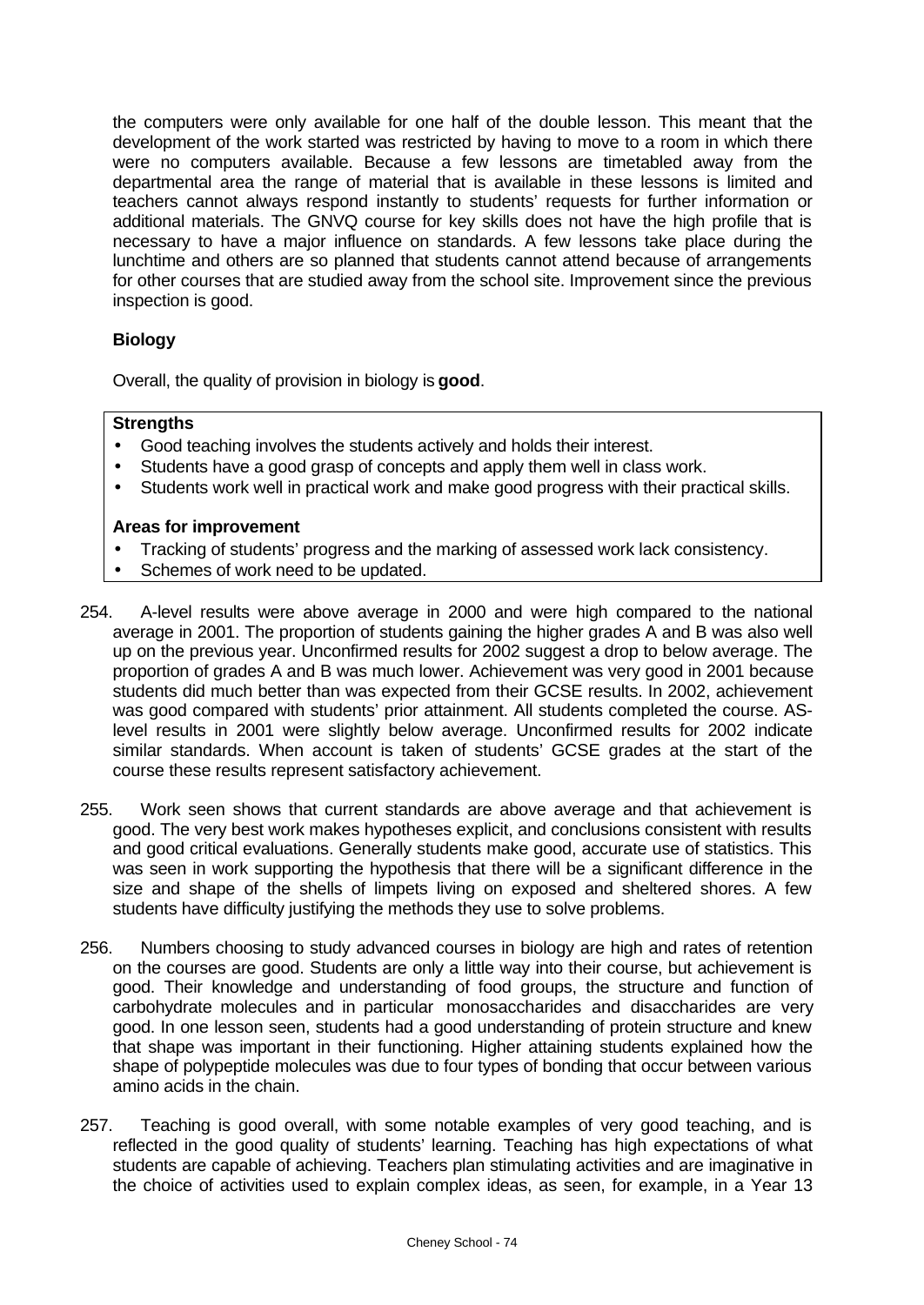lesson. In this class, students were studying co-dominance in monohybrid inheritance. The lesson began with a teacher-led discussion on the genetic principles involved in codominance, during which good exemplar material was used. Effective questioning by the teacher ensured that all students gained a good understanding of the topic. Higher attaining students applied their knowledge very well to tackle a variety of problems involving codominance, for example, coat colour in cattle, the human ABO blood group system, and the occurrence of cystic fibrosis and sickle-celled anaemia in humans.

- 258. Students' learning is good. They are attentive, work productively and respond well to their teachers. The mutual respect amongst students is evident in the open way they interact with the teachers and with one another. Lower attaining students lack confidence in offering ideas in open discussion and are not always brought into the question and answer dialogues as much as they could be. Students take a keen interest in practical lessons and develop their practical skills very well.
- 259. Leadership and management are satisfactory overall. Because there is no overall head of biology, responsibilities for teaching the subject have not been clearly defined or delegated. The result of this is that teachers largely work independently, having their own systems for doing things. Although students' achievement is good, more purposeful leadership could improve it. The tracking of students' progress and the setting and marking of assessed work lack consistency. Assessment is not used effectively in the planning of teaching programmes and there is no effective checking of the quality of teaching. Schemes of work lack sufficient reference to assessment, key skills and ICT. Improvement since the previous inspection is satisfactory.

# **Physics**

Overall, the quality of provision in physics is **good**.

### **Strengths**

- Good teaching helps students to achieve well.
- Students' positive attitudes towards learning lead to good discussions in lessons.

- Students rarely use ICT in lessons for recording and using information.
- 260. The inspection covered the teaching of AS and A-level courses. The number of students following these courses in the past three years has fluctuated but in 2002 there has been an increase in numbers on the AS-level course in 2002 and two groups have been established. The rates of retention have been high.
- 261. AS-level results for 2001 were above the national average. Nearly half of the entrants attained an A or B grade. A-level results for eight students in 2000 were above the national average with nearly half achieving high grades. Provisional A-level results for 13 students in 2002 indicate similar standards. In 2001 the small A-level entry of four students attained below average results. The achievement of students is nearly always good and at the expected grades or better based on GCSE results.
- 262. In work seen in Years 12 and 13, attainment is above average and indicates good achievement based on students' prior attainment. Students work hard and develop enquiring minds. They engage readily in debate and raise challenging questions as seen in a lesson on the properties of electromagnetic waves in which polarisation was explained with the aid of a three-dimensional computer simulation. Students know how standing waves are formed and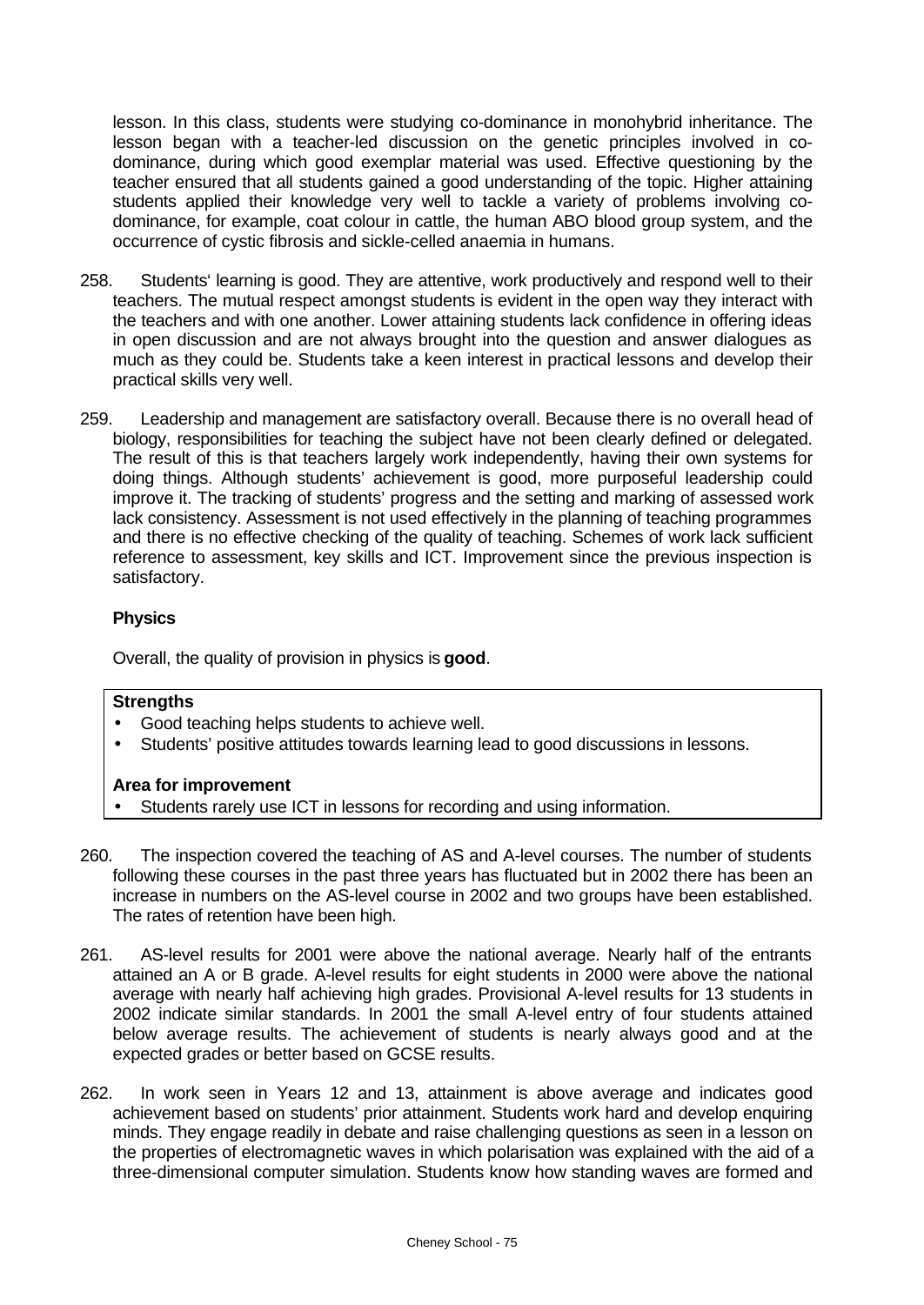how diffraction patterns can be formed using a laser. They display a real interest in the 'big ideas' such as gravitation, relative time in space travel and fundamental particles. A few students following the AS-level course in Year 12 found the mathematical treatment of mechanics to be difficult, as observed in a lesson on momentum. Students have access to a good range of learning materials. They make good use of books, Internet sources, practical experiments and simulations to develop their understanding. Students learn well as individuals and in small groups and are supportive to each other. They enhance their understanding of physics by visits to the Rutherford Laboratory to see experimental equipment not available in school.

- 263. The progress of students in Years 12 and 13 is good. This because their work becomes increasingly more sophisticated as more modules are completed. Students in Year 13 make links between concepts and ideas covered previously and also to other science subjects and mathematics. When studying radioactivity, students use new mathematical ideas such as exponential equations and logarithmic graphs effectively to interpret quantitative measurements from experiments. They also develop progressively an understanding of how simple harmonic motion can be expressed by a differential equation and relate to other examples of rates of change with time. Exercises seen in files show that students are consolidating and extending their understanding of scientific principles. Feedback from teachers to these exercises enables students to know how they are progressing and how to improve their work.
- 264. The quality of teaching and learning is good. This is because the teachers have good knowledge of the subject and know how to explain it to learners in a variety of ways. Discussion during lessons plays an important part in helping students' understanding. The sharing of teaching between two teachers benefits student's learning as they obtain different interpretations of ideas and concepts.
- 265. The leadership and management of the subject are effective in ensuring that teaching is well organised and that teachers work as a team. The laboratories used for sixth form work are some distance apart, resulting in movement of resources and a slight restriction on the learning opportunities for students. Links with industry and other uses of physics such as in medicine are satisfactory but not extensive to promote students' appreciation of the relevance of physics to society. Improvement since the previous inspection is satisfactory.

### **ENGINEERING, DESIGN AND MANUFACTURING**

The focus was on product design. The course in systems and control was sampled. This is the first year of systems and control in Year 12. Students are taught alongside students on the product design course. There are no post-16 examination results. The school is aware of the course overlap and differences. It makes good use of a neighbourhood engineer to fulfil the current specific needs of these students. Attainment in current work and the two lessons seen is average. In the short time the course has been running, students have made good progress. The current range of courses offered is small and does not include a vocational option.

#### **Design and technology**

Overall, the quality of provision in design and technology is **good**.

#### **Strengths**

- Good teaching and learning lead to good achievement.
- Effective management of limited resources assists students' learning.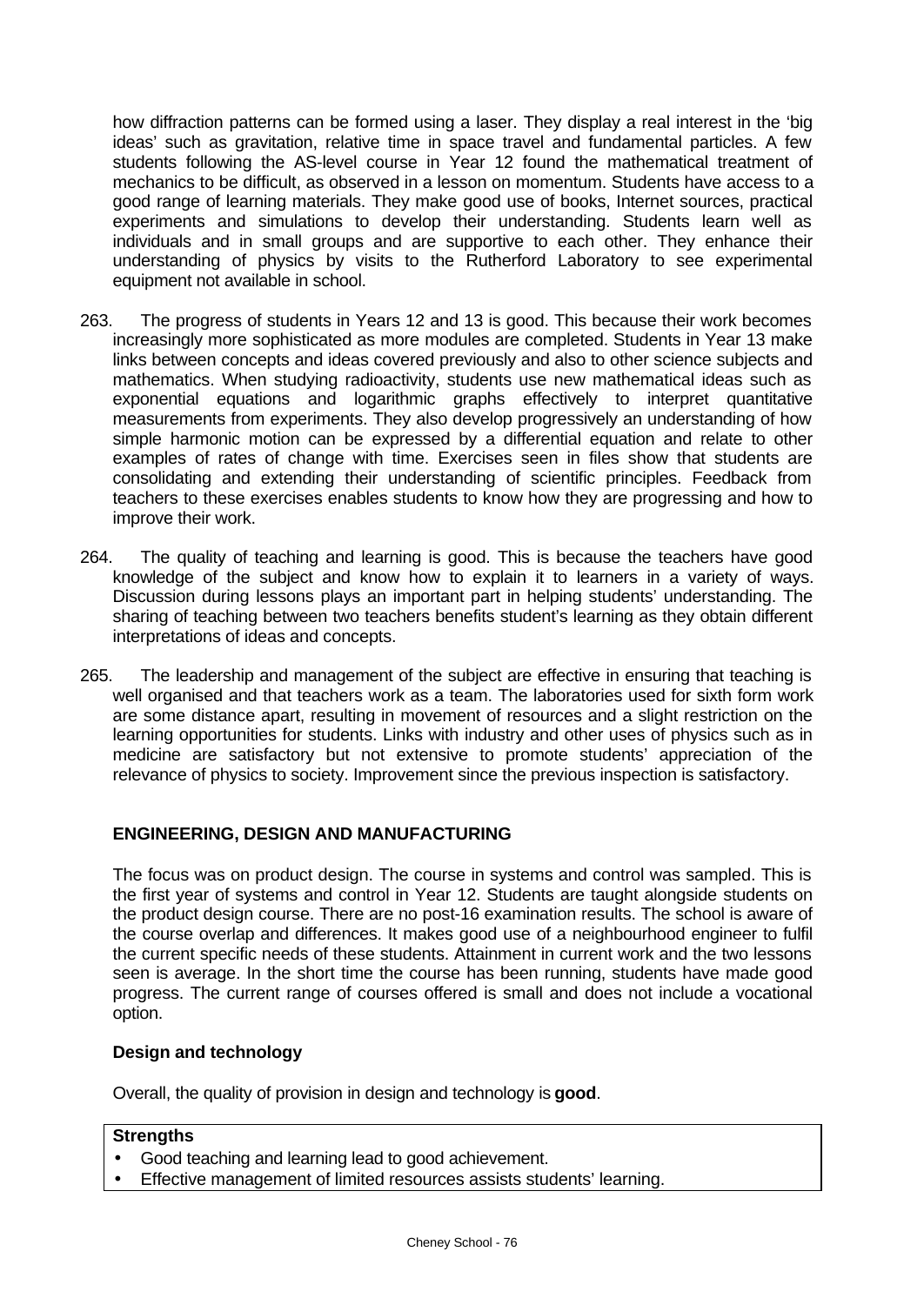• Good checking of students' work results in suitable targets for improvement.

- There is currently no vocational course option in Years 12 and 13.
- Product analysis is not used widely enough to develop students' understanding.
- 266. The numbers of students starting the course has increased since last year. Seven students started the course in the current Year 12. Rates of retention on course in Years 12 and 13 are good and have improved.
- 267. There is little historic data for Years 12 and 13 courses in design and technology. In 2001 no students took the A-level examination but three students in Year 12 gained above average grades in the AS-level examinations. In 2002, provisional results for the two students who took the A-level examination suggest average attainment. The small number of AS-level students attained below average results.
- 268. In work seen in product design, standards are average. At times, when the work is particularly challenging, progress is good as seen when students visited the engineering laboratories one of the local university. Students organise their work well and make good use of graphics and text as their folio work develops. They use ICT well to enhance the work. They make models of products in a range of materials to develop and modify their prototype ideas based on what they have learnt. The quality of finish of practical work, particularly in Year 12, is below average. Students have inadequate skills to sketch and develop a busy page of design ideas.
- 269. At this stage in the course, Years 12 and 13 students have made appropriate progress. Folio and practical project work is developed well. Students make good progress with computer-aided design and its application. The introduction of enhanced computing resources and facilities is having a positive influence on the standard and presentation of current work. Students of all capabilities make equally good progress. Ethnic minority students and those for whom English is an additional language feel included in the group, and make similar rates of progress as other students
- 270. Teaching and learning in Years 12 and 13 are good. Teachers' good subject knowledge and expertise contribute to learning. Work has been enhanced considerably when industry links have been made. Learning is good because teachers have high expectations, interact well with students and are good facilitators. Insufficient use is made of product analysis at all stages of the design process. Students learn well when they are given opportunities to enter into extended debate, for instance when they attend a conference exploring sustainable development. Progress in most lessons is good because teachers set realistic deadlines, learning proceeds at pace and students understand what they have to do within a planned programme. Students are enthusiastic and motivated.
- 271. Priorities identified as a result of effective leadership include, suitably, improvements in resources and the range of opportunities offered when the department moves into new accommodation next year. Improvement since the previous inspection is satisfactory. The application of ICT in all aspects of the department's work is good. Courses are planned well and make good use of available resources. Teachers take appropriate measures to supplement shortfalls in resources in a number of ways, for instance, by establishing close links with industry and one of the local universities. Students' work is assessed regularly and frequently and suitable targets are set for improvement. Students receive good guidance on how to organise the very demanding project work and value the support given by all teachers in the department.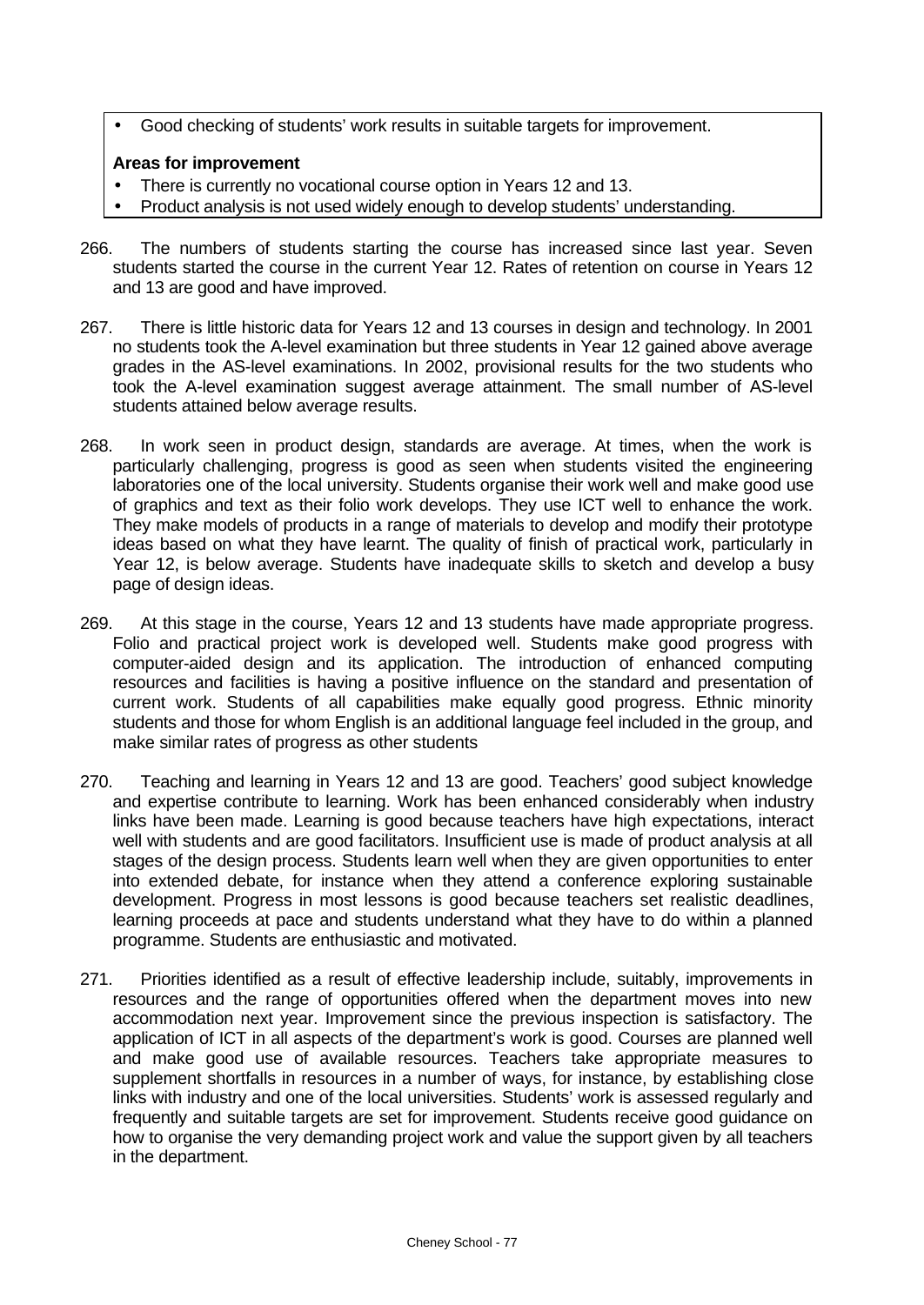## **BUSINESS**

The focus was on business studies and economics.

### **Business studies**

Overall, the quality of provision in business studies is **good**.

#### **Strengths**

- AVCE results were above average in 2001.
- Good teaching leads to students' good achievement over time.
- Work experience helps to raise standards on the AVCE course.

- The range of vocational courses does not meet fully the needs of lower attaining students.
- The drop-out rate on intermediate courses is sometimes too high.
- 272. Classes are offered in AVCE and intermediate level GNVQ in business. Although the foundation GNVQ in business is also offered every year, there have been insufficient applicants for the course to run for the last five years. There are no courses in the more practical skills based areas of administration, customer service or secretarial skills. Rates of retention are good on the AVCE course but vary from year to year on the intermediate course from satisfactory to unsatisfactory.
- 273. Results on the AVCE course in business in 2001 were well above average for the eight students who completed the course and represented good achievement based on students' prior attainment. Results in the intermediate GNVQ course were below the national average in 2001 and indicated satisfactory achievement overall for students of a very wide range of attainment.
- 274. Standards of work seen in class and in folders are above average in the Year 13 AVCE course. Students have a good understanding of all aspects of the syllabus and show good skills of independent research. Students whose GCSE results were modest are making better than expected progress on the advanced course. Standards on the intermediate course are below average and most students have made satisfactory progress at this early stage. In a Year 12 lesson on business finance, students had an adequate knowledge of how to set up and run a business and were improving their understanding of how to work out fixed and variable costs.
- 275. The quality of teaching is good on the advanced course and satisfactory on the intermediate course. Most students make appropriate progress. Teachers use their good subject expertise well to motivate the students and to give clear and precise explanations of difficult concepts and complex relationships in business. However, in one lesson in Year 12, the teacher did not reinforce students' understanding of costings by enabling them to handle and apply key concepts in practical examples. Students participate actively in lessons and work well without direct supervision. They are eager to demonstrate their knowledge and understanding through responding to undirected questions. In one intermediate GNVQ business lesson, although learning activities were well planned, an unnecessary amount of time was devoted to students copying information from one source to another rather than the teacher providing handouts based on the overhead transparencies used in the lesson. As a result, higher attainers in this lesson were insufficiently challenged. Although students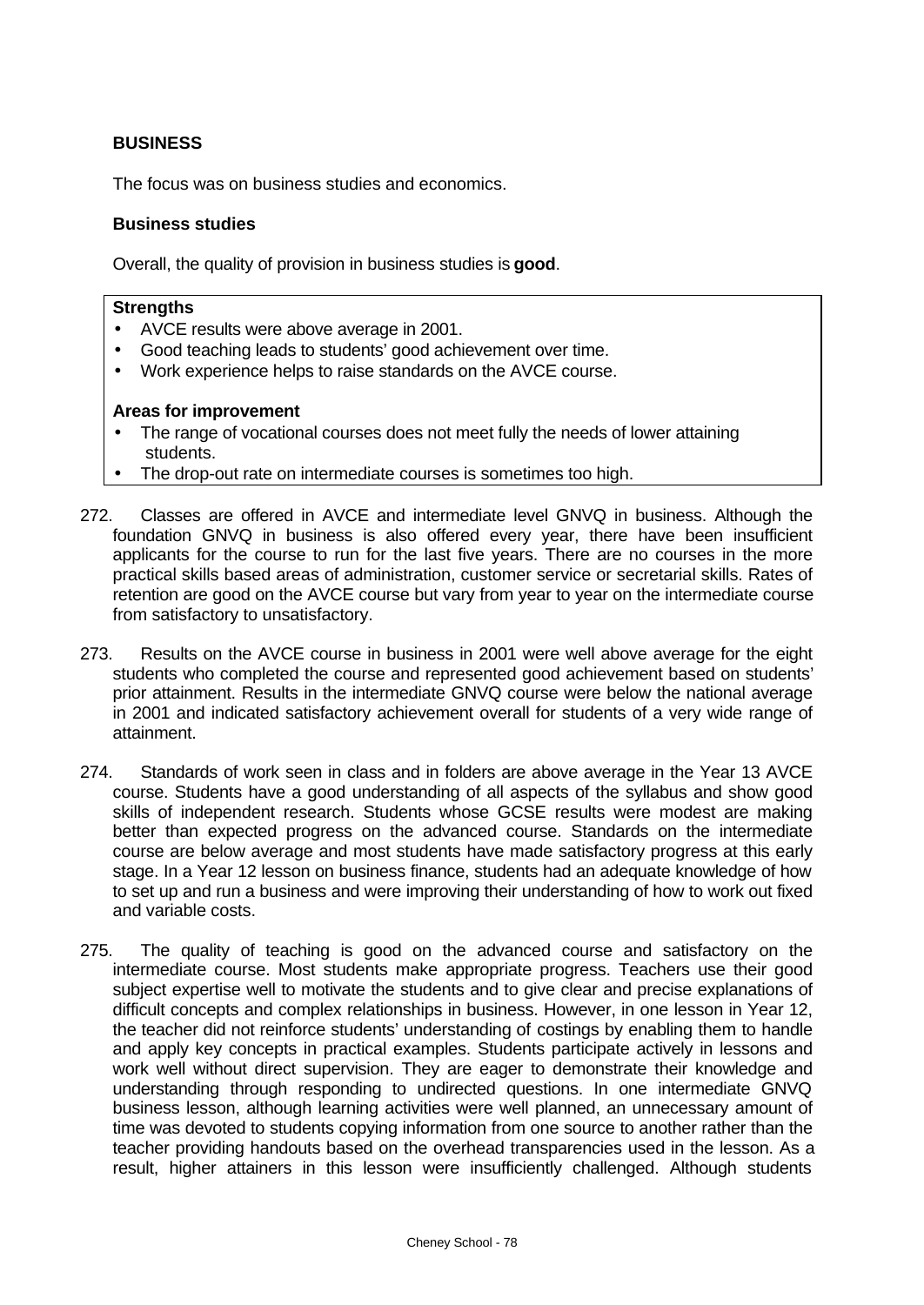develop their skills of independent study well on the A-level course, limited use is made of the Internet to research topics in business.

- 276. Students on the AVCE business programme enhance their learning through attending a work placement for a day per week throughout the course. The employers involved act as a good resource to assist students' research into current business practice. This system operates effectively and students' portfolios contain abundant evidence of good independent research as a result.
- 277. Procedures to monitor teaching and learning are effective in sharing good practice. Good leadership of the department has identified the need to provide a wider range of vocational courses for low attaining students. Resources and accommodation are adequate and are managed well. Students receive suitable support and guidance from teachers to assist their learning. Procedures for assessment help students to know what to do to improve. Improvement since the previous inspection is good so that students for whom English is an additional language make progress at the same rate as other students.

### **Economics**

Overall, the quality of provision in economics is **good**.

### **Strengths**

- AS-level results in 2001 were well above average.
- Good teaching enables students of all backgrounds to achieve well by the end of Years 12 and 13.

- A few students in Year 12 have difficulty with mathematical concepts.
- 278. The inspection covered the advanced course taught at the school within the local 16-19 partnership. Rates of retention are good both on the AS and A-level courses. Nearly all students proceed to study the A-level course after completing the AS-level course.
- 279. Results in A-level economics have fluctuated in recent years. In 2001, A-level results were well below average for the 12 candidates. Provisional results for 2002 indicate a considerable improvement with all candidates attaining a pass at grades A-E, and results overall represented good achievement based on students' prior attainment. In 2001, the ASlevel results for the 16 students involved were well above average and showed good achievement.
- 280. Standards of work seen are currently average in Year 12 and above average in Year 13. Students acquire good skills of analysis and research. They use their good skills in literacy to produce suitably extended written answers. Most students have adequate skills in numeracy to enable them to cope with the work. In a Year 12 lesson on elasticity of demand, for example, nearly all students were able to follow the mathematical content adequately but a few did not have a good understanding of percentages and proportions. Across all aspects of the syllabus, students in Year 13 show a good level of knowledge and understanding.
- 281. Teaching and learning are good. Students of all backgrounds and levels of attainment make at least satisfactory progress. Lessons in economics are planned carefully to ensure appropriate variety of activity and independent study outside the classroom. Teaching makes good use of questioning and short written exercises but little use of brainstorming or small group activities. The teacher's good command of the subject motivates students and helps them to make suitable progress in lessons. Clear and helpful explanations of the work help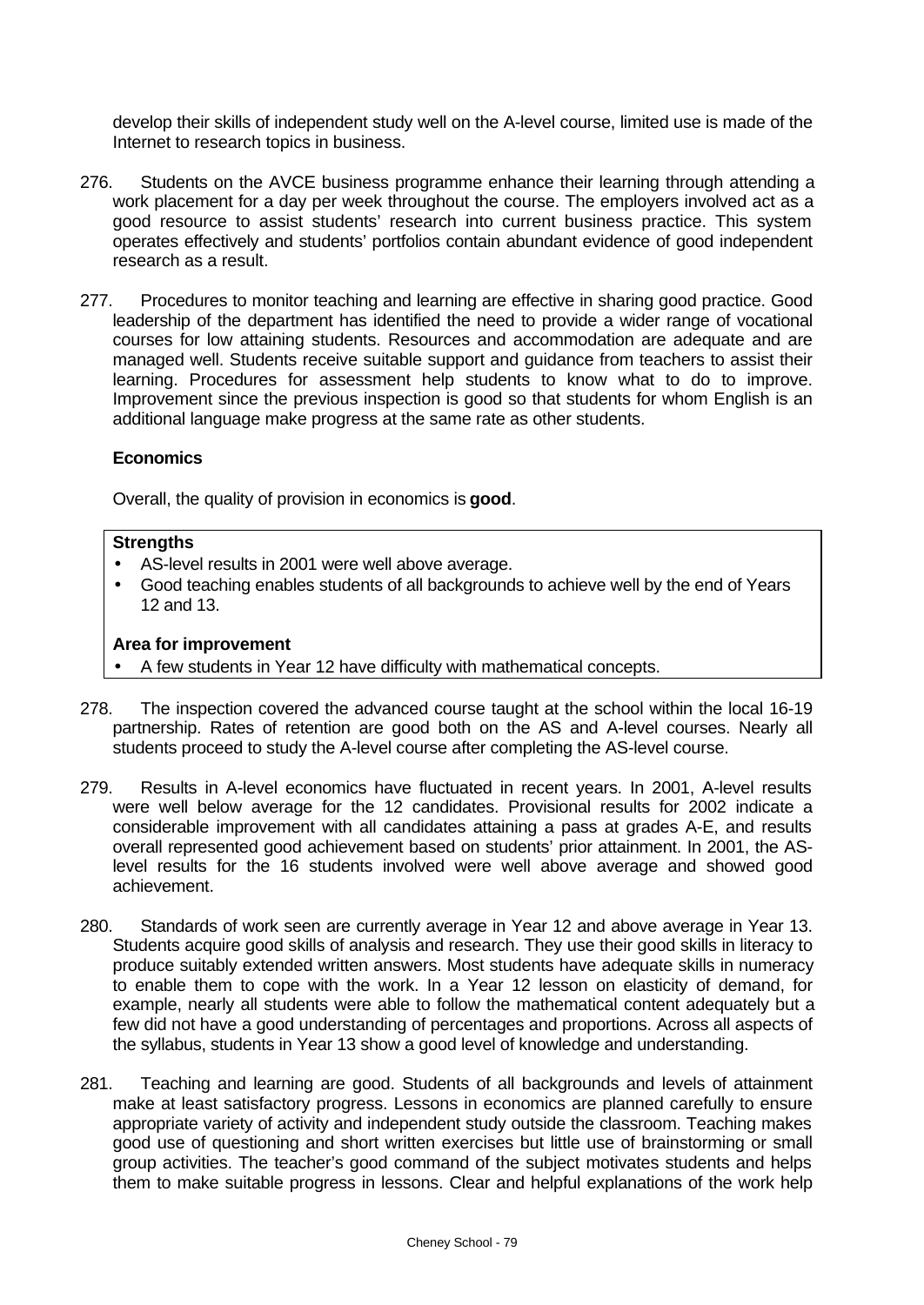students to become more confident and competent. Students are taught well to read and research independently. Occasionally, students' progress slows when the teacher uses abbreviations on the board that are not easily understood or recognised by students, as observed in a Year 12 lesson.

- 282. Students have positive attitudes to their work that assist learning. In class they reply enthusiastically and often in good detail to the teacher's structured and probing questions. They participate willingly and work well on unsupervised projects.
- 283. The department is led effectively and the adequate resources for learning are managed well. Systems for target setting and showing students how to improve work well. Students receive good support, advice and guidance that help them to understand the work and to see the relevance of what they are doing. Procedures for checking the quality of teaching and learning are satisfactory. Improvement since the previous inspection is good.

# **INFORMATION AND COMMUNICATION TECHNOLOGY (ICT)**

The focus was on ICT.

Overall, the quality of provision in ICT is **good**.

### **Strengths**

- Teachers use their knowledge of the subject well to guide students' further learning.
- Students' positive attitudes to the subject assist their progress.

- Students do not often experience ICT in its wider sense in a work situation.
- The department lacks projectors or interactive whiteboards for demonstration.
- 284. The computer studies and ICT courses were inspected. Students in Year 13 are taught off-site at the partnership's sixth form centre. Students in the sixth form have the opportunity to study an ICT key skills course. Teaching and learning are good. The attitudes among students to learning are also good. Retention is good, the majority continuing their studies.
- 285. The most recent results for the AS-level computing and the ICT examination show that the students achieve well relative to their previous attainment. All the students entered attained a grade, with three of the seven students achieving the higher grades. In 2002, the two students entered for the A-level examination both achieved E grades. This is an improvement on the 2001 results.
- 286. In work seen and in examination of previous work and discussion with students about their personal projects for the A-level, standards in the Year 13 computing course are above average. Students have a good understanding of a database and are confidently entering the data for their projects. Discussion with students about their projects shows that they have a clear vision about the future developments and how to overcome problems. Students have good knowledge of programming language and procedures. They are confident to use the visual basic language in their projects and are familiar with the syntax. Although students discuss the use of ICT in its wider context, few have had the opportunity to experience first hand the complexities of its use in large organisations.
- 287. The Year 12 groups, now taught at the school, are larger and indicate the increased popularity of the subject. Although their attainment is lower than that expected of students in Year 12, not having had the benefit of ICT lessons in Year 11, their achievement is good. They are acquiring good skills with a range of applications. Students in the computing group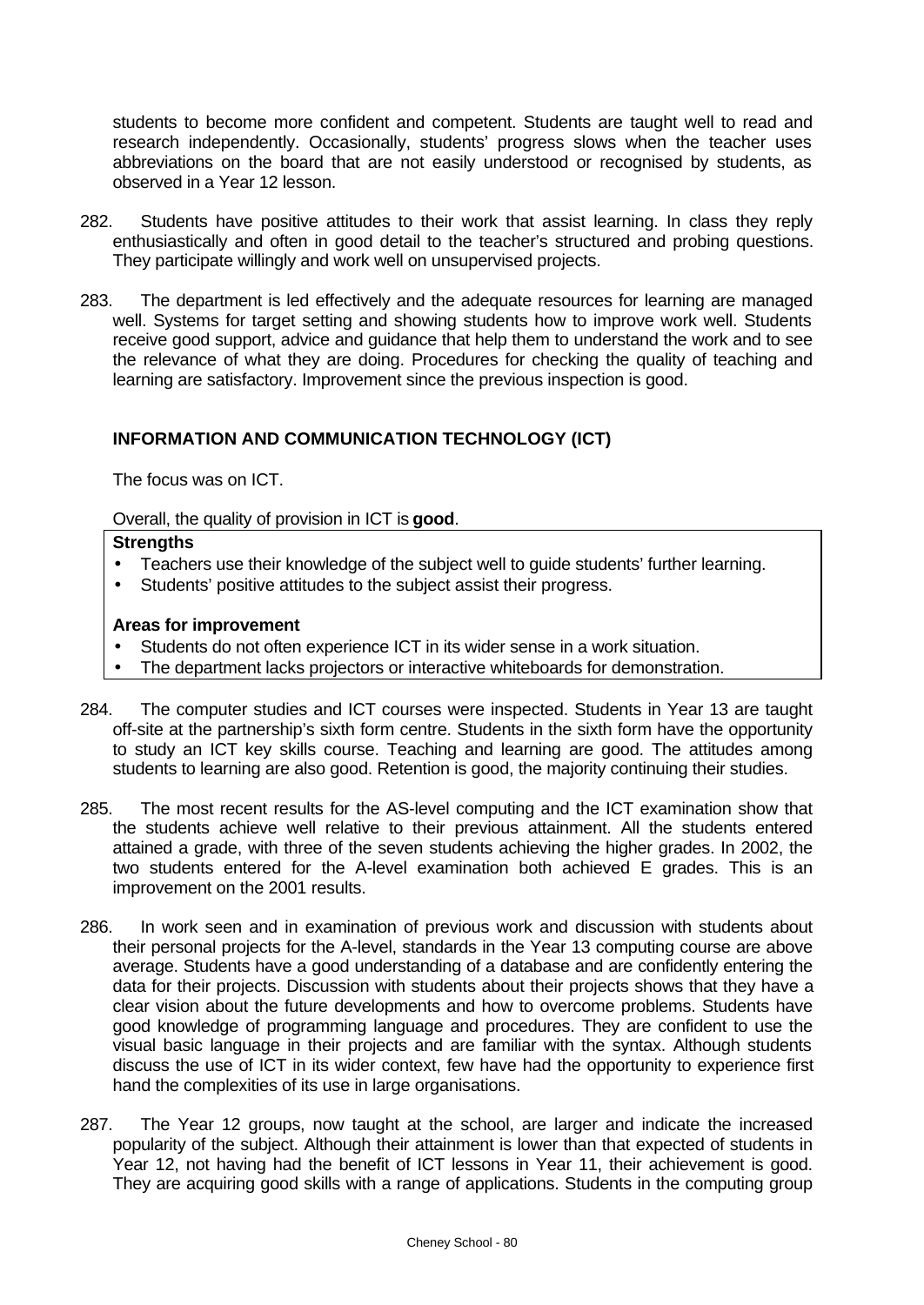are already beginning to use programming language with understanding. Good opportunities are provided for all students in the sixth form to study an ICT key skills course.

- 288. Students' attitude to the subject is positive, showing a very good level of interest. Students are confident to discuss their work and comment that they find the work challenging. In discussion, all the students felt that they were advised well about the course and receive good support. All students on the advanced courses in Years 12 and 13 have their own computer at home and access to computers in school is good.
- 289. The quality of teaching is good and as a result students learn well. Teachers have good subject knowledge and computing skills and use their expertise well to guide students. When students are working individually, teachers circulate well, intervening when necessary and contributing positively to their learning.
- 290. Lessons start with a clear explanation about the task but there are occasions when the initial exposition of the lesson is slow, lacking vitality and resulting in students losing interest. The absence of a projector or interactive whiteboard means that procedures have to be explained rather than demonstrated. This was most noticeable during a Year 12 key skills lesson. Although the teacher used a series of transparencies to guide students through the query procedure for a database, a few students did not understand so that time had to be spent visiting individuals, which resulted in slowing the pace of learning.
- 291. Satisfactory management of the department at the school assists the learning of Year 12 students and tracks the effectiveness of teaching on a regular basis. Students in Year 13 are taught at the sixth form centre and there is no teacher with overall responsibility for their development or to oversee their progress. Improvement since previous inspection is satisfactory.

### **HOSPITALITY, SPORTS, LEISURE AND TRAVEL**

The focus was on physical education.

#### **Physical education**

Overall, the quality of provision in physical education is **satisfactory**.

#### **Strengths**

- Attainment has improved and students achieve well as a result of good teaching.
- Very good relationships between teachers and students promote good learning.

- Students' knowledge of the physiology of exercise is inadequate.
- Provision in sport for students not following the advanced courses is limited.
- 292. The department provides courses at AS-level and A-level in the sixth form. In the past two years the A-level course has been taught at the school. Previously, the number of students taking the course has been low and A-level results were well below average Currently, the numbers of students in Year 12 and Year 13 have increased, especially girls. Provisional results at A-level in 2002 show an improvement over previous years. In 2001, results at ASlevel were slightly above average. Retention of students on courses has been good with 12 of the 13 who started the AS-level course last year completing it and five out of seven completing the A-level course.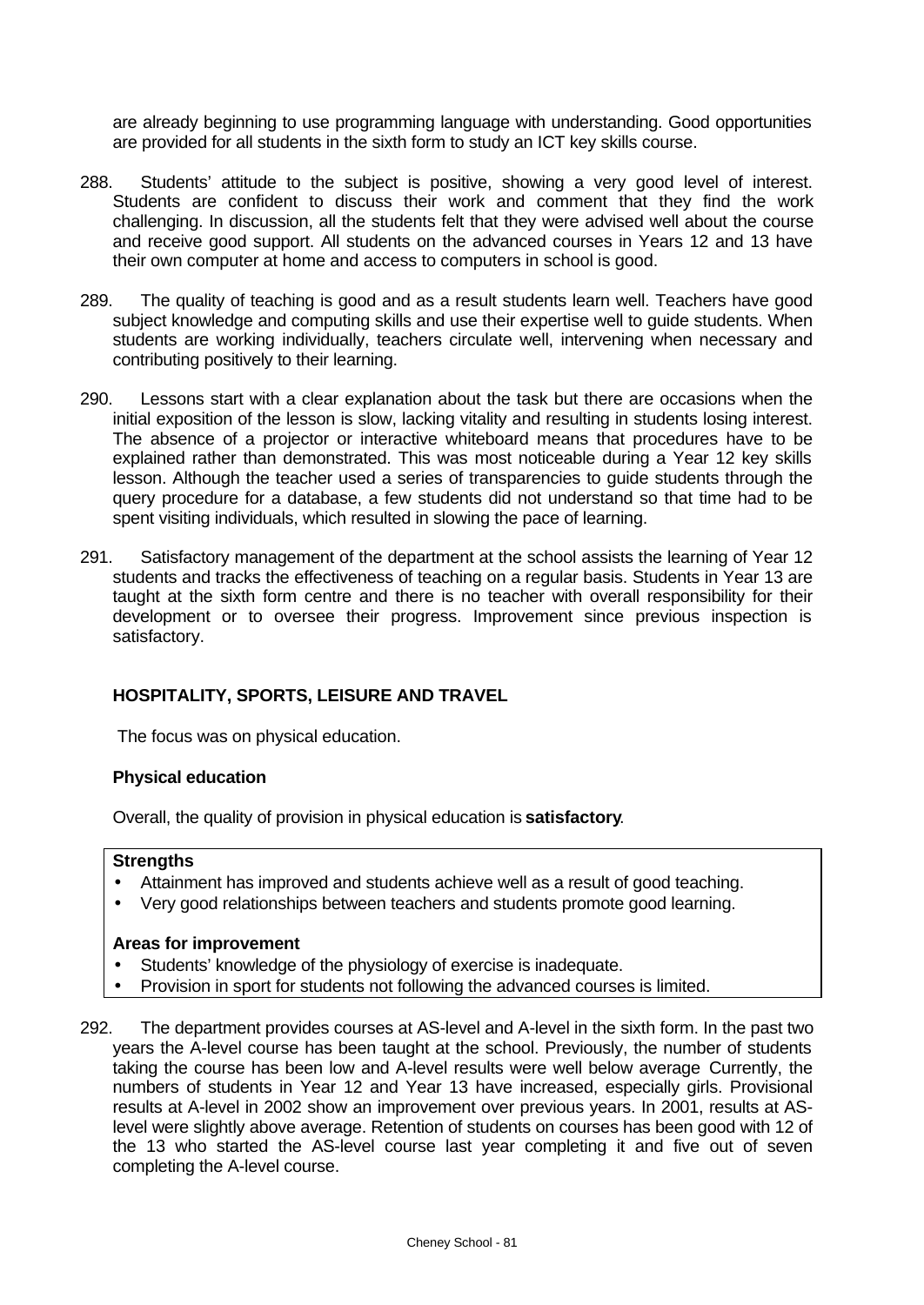- 293. In the work seen, students attain average standards except in exercise physiology. Based on their prior attainment, achievement is good by the end of Year 12 and by the end of Year 13. There is a wide range of attainment in sixth form classes but most students in both Year 12 and Year 13 make good progress in lessons. This is an improvement since the previous inspection. In practical work, students plan a personal fitness test with enthusiasm and link the theoretical principles to a range of different sports. Students in Year 12 gain a good knowledge of the development of the pagan Olympic games through to the modern era. They trace the influence of the introduction of women and black athletes into the games and understand the role played by politics. Many in Year 12 do not understand the difference between aerobic and anaerobic exercise and cannot recall the role of oxygen in the blood. In Year 13, students have a good understanding of the issues of sport in different parts of the world. They show good analytical skills when comparing attitudes and approaches to sport in the United Kingdom with those in Australia.
- 294. The quality of students' written work varies and is average overall. Their files are presented well because many show pride in their work. They demonstrate good research skills in planning individual fitness programmes and interpret data through graphs and calculations. In discussion, students use a wide range of relevant vocabulary and speak enthusiastically about their work.
- 295. The quality of teaching and learning at both AS-level and A-level is consistently good. Teachers have high expectations, plan the work carefully and share the lesson's objectives with students. Very good relationships between teachers and students and among students contribute to the good achievement made by most students throughout the course. Teachers use their good subject knowledge to motivate the students, who appreciate the efforts made by teachers on their behalf, especially in assistance with revision prior to examinations.
- 296. Students have a mature attitude to their work and are enthusiastic. In the small amount of practical work observed, students collaborated well in groups and recorded results after thorough discussion. A few students are reluctant to be involved in discussion in class despite their enthusiasm for the subject. They are aware of their progress on the course as a result of some thorough analysis of their results by teachers and good guidance about how to improve. A few students make good use of word processing to aid presentation of work and several use the Internet to enhance their personal study.
- 297. Leadership and management of the subject are satisfactory and suitable planning for the use of the new sports facilities expected next year is taking place. There is no planned practical course available to sixth form students in the school to enrich their current programme. Systems to monitor teaching and learning are adequate. Currently, the accommodation and resources for the subject are restricted because of the building improvements taking place. Improvement since the previous inspection is satisfactory.

# **VISUAL AND PERFORMING ARTS AND MEDIA**

The focus was on art and design. Work in theatre studies was also sampled. In the A-level examinations in theatre studies in 2002, all students achieved the pass grade but the number of higher grades was low. In the lesson seen, the standard of attainment was above average with some outstanding oral work. Students were totally committed. Teaching was excellent.

### **Art and design**

Overall, the quality of provision in art and design is **satisfactory**.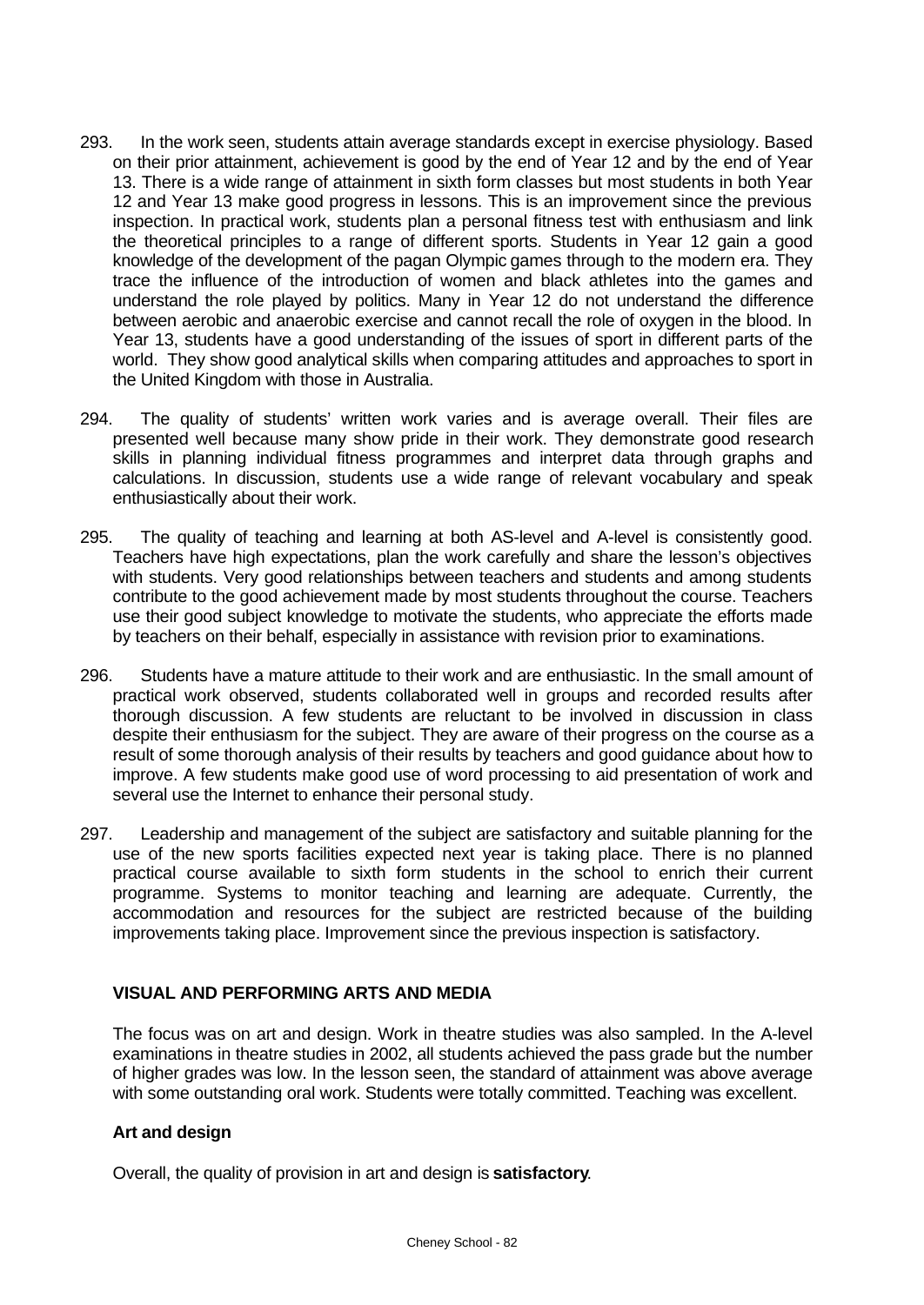### **Strengths**

- Very good relationships between teachers and students lead to good learning.
- Students have good skills in working independently that help them to improve standards of work.

- Students rarely use modern technology to experiment with a range of media and materials.
- Systems for assessing work do not provide enough feedback of good quality to students.
- 298. The department offers the GNVQ intermediate course, AS-level and A-level courses in Years 12 and 13. Rates of retention are satisfactory overall. In 2001, eight out of ten students completed the GNVQ intermediate course and the full complement of 18 students completed the AS-level course in July 2001. However, out of the 20 students who started the A-level course in 2001, only 14 completed it.
- 299. In 2001, A-level results for the 25 students entered were slightly below average and represented good achievement based on prior attainment. The number of students who attained grades A or B was marginally above the national average. Provisional A-level results in 2002 indicate a decline in the number of students who achieved grades A or B.
- 300. In work seen, standards are average and as expected when compared with students' earlier attainment. Year 13 students are currently working well. They apply effort to the tasks that are set, either by their teachers or by themselves, and are reasonably productive. Their pace of working is slow when they produce initial research studies for further development. They are acquiring important analytical and evaluative skills. In one lesson observed, students made a good analysis of the paintings of the two artists Max Ernst and Dieric Boutts. Their self-confidence is growing and they are prepared to work more from their own ideas, concepts, attitudes, values and beliefs without over-reliance on their teachers. The highest attaining students carry out good, independent research. They collect very useful visual information that is stored in their visual diaries. They develop these initial studies into final paintings in the art studios. Currently, students work in very uninspiring surroundings with a very restrictive range of media and materials. Most draw and paint within the narrow confines of fine art and craft and do not often explore ideas and concepts through photography or computer-generated design.
- 301. A few students in Year 12 have not acquired the greater independence and concentration required of them for study at AS-level compared, for example, with work done on the GCSE short course. The majority, however, are working well. They carry out good research and are improving their skills in drawing and painting. These skills enable them to communicate ideas and concepts and express feelings through art and design. They make good use of a very limited range of media and materials. Students for whom English is an additional language are making good progress and are highly articulate when asked to comment on and discuss their work.
- 302. Teaching and learning are satisfactory. At times, insufficiently challenging exercises are set for the highest attainers. Teachers are well informed and possess good subject knowledge that helps students to improve the standard and quality of their work. They offer good advice and provide support for students as and when it is required. There is little use of modern technology in the context of art and craft to encourage students to explore and communicate their ideas.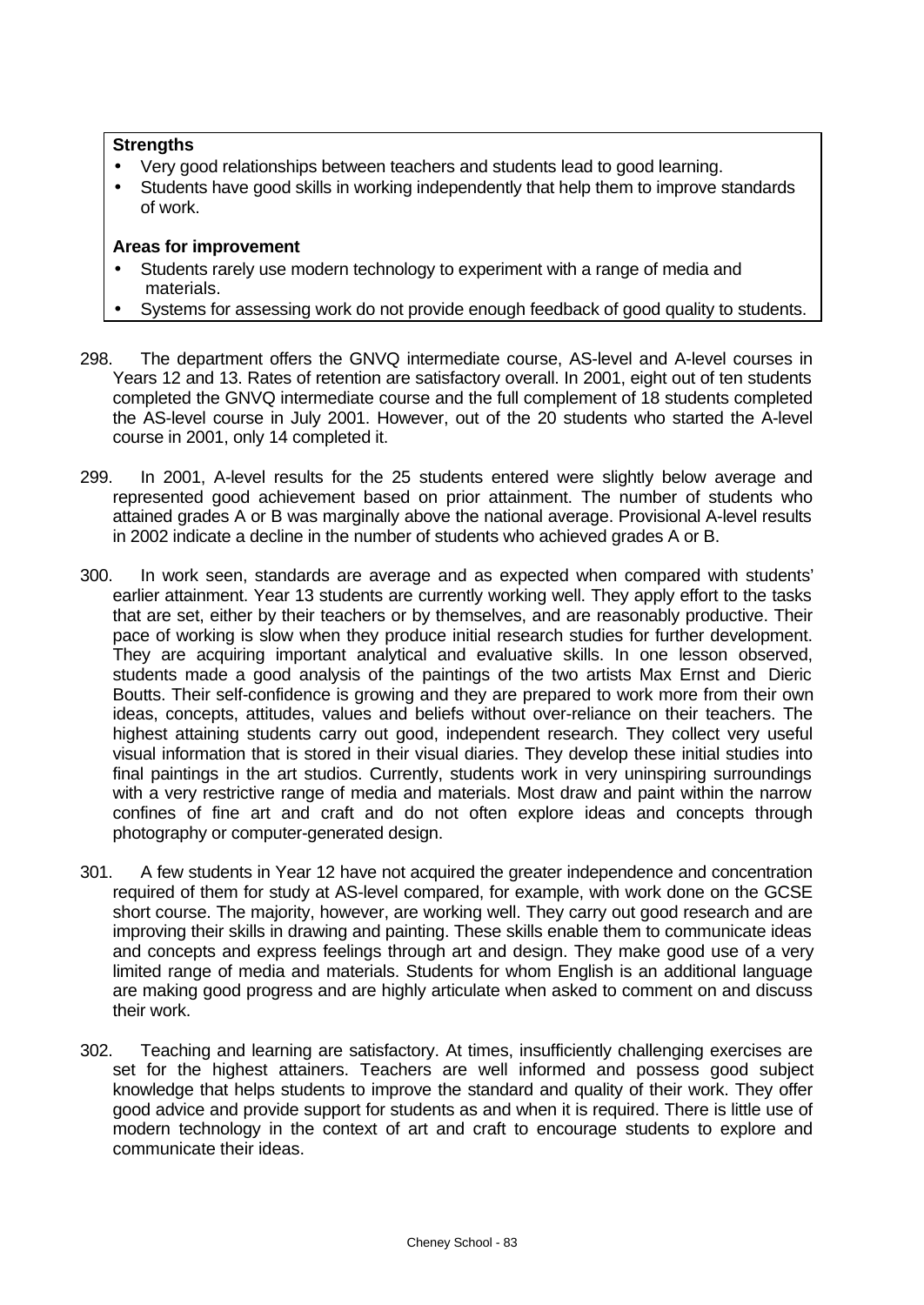- 303. Assignments are set regularly. Students carry out initial research studies independently and develop final paintings out of this research. Verbal assessment is provided for students during each lesson that provides students with a good appraisal of their work. However, the system of assessing and recording students' work does not always result in the setting of suitably rigorous targets for individual students to improve their work.
- 304. Good leadership and management have helped students to achieve at least satisfactory standards despite the staffing difficulties experienced in the department over the past few years. Improvement since the previous inspection is satisfactory. Achievement is satisfactory despite the very limited range of media and materials available. Accommodation is unsatisfactory at present, but this state of affairs should be resolved in the near future when the art and design department moves to new premises.

### **HUMANITIES**

The focus was on geography and history.

### **Geography**

Overall, the quality of provision in geography is **good**.

### **Strengths**

- Standards in Year 12 and in Year 13 are above national averages.
- Good teaching enables students to achieve well.
- Good use of assessment results in students knowing exactly where they are and what to do to improve further.
- Good leadership and management have helped to improve standards.

- The availability and use of ICT in school for research, editing work and producing graphs and charts are unsatisfactory.
- 305. Geography is a popular course in Years 12 and 13. Rates of retention on the AS-level and A-level course are good. In 2001, results at AS-level were above the national averages. This applied to results at A and B grades and results at A to E. Results at A-level in 2001 were very high. Results in 2002 were at a similar high level. There are no significant differences in results or in work seen between male and female students or for ethnic minority students in the school. Based on predicted grades from GCSE results, students achieve well. Work seen indicates that standards are above average in Year 12 and Year 13.
- 306. Students have good knowledge and understanding of the range of topics covered in physical, human and economic geography. They develop the ability to interpret a range of sources of evidence such as video extracts, graphs and charts. Students in Year 12, for example, use a range of information to study the causes and effects of flooding in the Mississippi valley and to evaluate the effectiveness of the methods that have been used to try to contain it. Students work confidently on their own and have good skills of independent learning. The basic skills of reading, analysis, note taking and writing bullet points of the main facts are developed well by the end of Year 12. The use of ICT to produce maps and pictures, for research or to refine and edit students' work, is unsatisfactory. This is partly because of some difficulties of access to computers in school, and partly because a few teachers are not confident enough in its use to make it an integral part of lessons.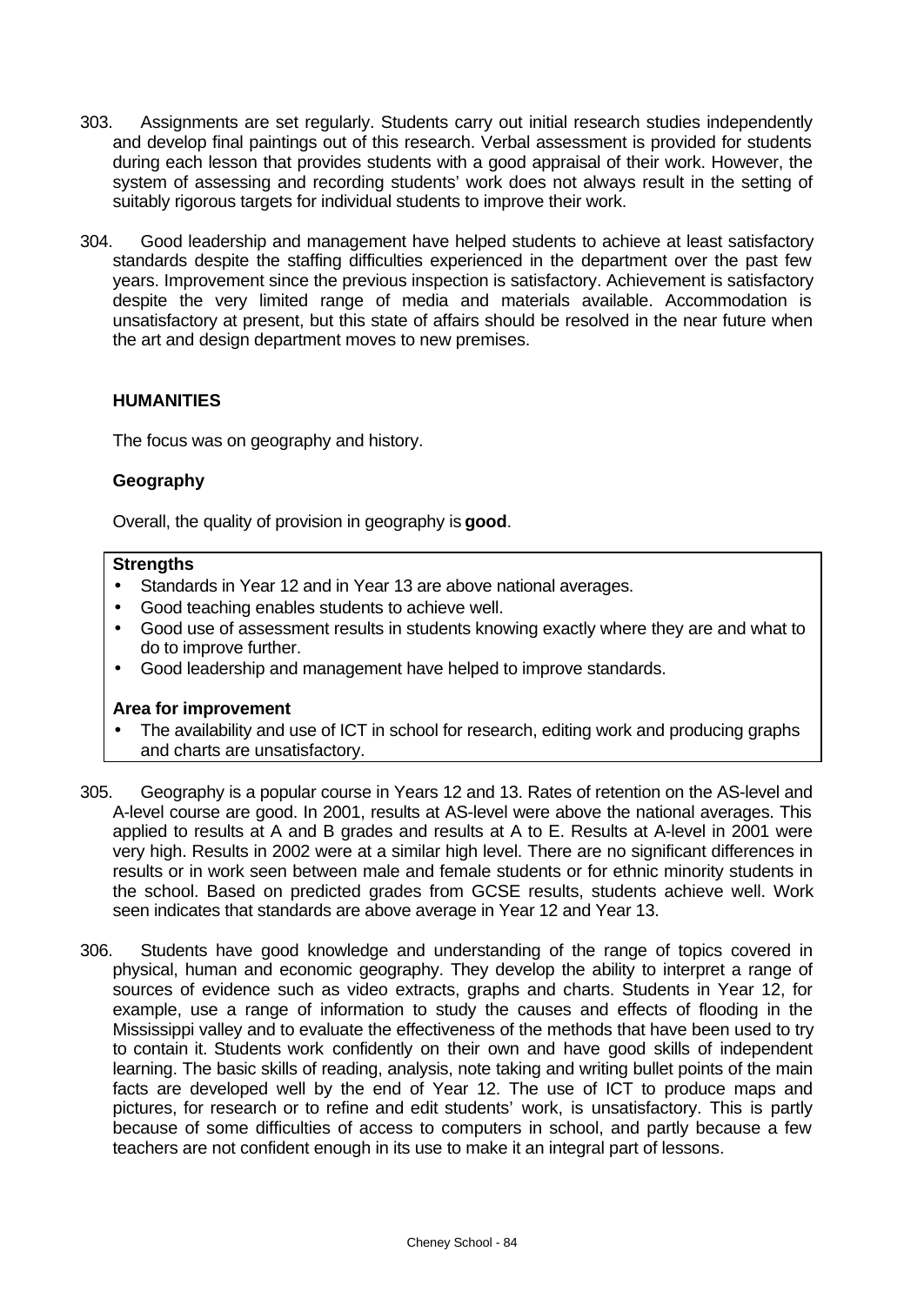- 307. The quality of teaching and learning is good. Teachers use their wide knowledge in the subject to ensure that students have all the factual information needed for success. There is also an emphasis in lessons on students using their knowledge to develop independent learning and research skills. As a result, they are skilled at these important areas of learning that help them to towards A-level success. Occasionally, question and answer sessions between teacher and students are used when students would gain greater benefit from discussions among themselves or from describing what they see in the evidence to the rest of the group. Lessons are planned well and have a clear structure so that a good range of resources such as videos, maps, information sheets and textbooks are used to good effect. Students' work is marked carefully and teachers give useful hints and advice to help them to improve the quality of their work. This is so, even where groups are very large. Students achieve well. They are attentive in lessons and have a high level of motivation to produce good work. Teachers expect work of good quality and students respond well. Students talk with confidence about their work and discuss geographical issues with competence and maturity. Very good, highly supportive, relationships among students and with their teachers are a strong feature of lessons.
- 308. The good procedures for assessment ensure that students are set realistic targets and know what to do to improve. Good leadership and management of the subject are important factors in the rise in standards and the increase in numbers studying the subject. Improvement since the previous inspection is good.

# **History**

Overall, the quality of provision in history is **very good**.

# **Strengths**

- Teaching is very good and results in students' very good progress.
- Careful, thorough marking, with detailed comments, helps students to make very good progress.

- The arrangement of seating does not stimulate productive discussions in class.
- 309. The inspection covered the AS and A-level courses taught by the school. A-level results in 2001 matched the national average at grades A and B and were above average at grades A to E. This represents a dip from the above average results of 2000 when over half the students gained A or B grades. In 2002, attainment rose and nearly two thirds of students gained grades A or B. This is an improvement on the standards reported at the previous inspection. Students tend to perform better in history than in their other subjects. All students who took the AS-level examination in 2001 gained a pass grade, and over two thirds gained grade A or B. Students make very good progress overall from their GCSE work as a result of very good teaching and their own hard work.
- 310. Standards of work seen are above average. Standards are closer to average in Year 12, where students are still coming to terms with the demands of advanced level work. A few, however, are already working at the highest standards, as seen in their well-structured and analytical essays. They have good knowledge and understanding of the periods of history they are studying. They successfully select, collate and present evidence to support a view of the past. Many, however, do not easily understand abstract concepts such as the nature of power and influence. This was seen, for instance, in work by Year 12 students on protest groups in Russia in 1905.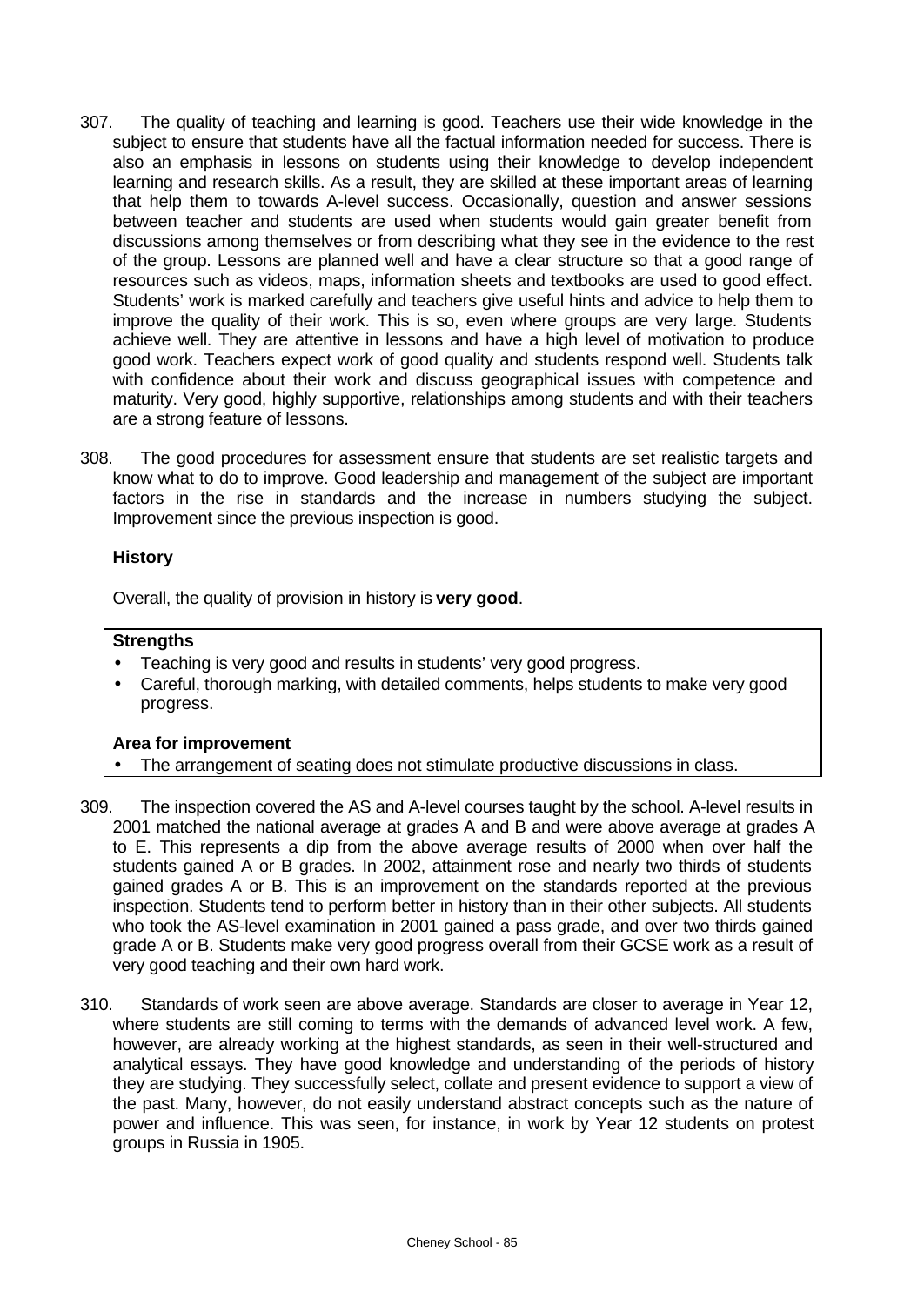- 311. The work seen of students in Year 13 was above average overall, and from a large proportion, well above average. These students write essays that are well structured, analytical, show considerable depth of understanding and present a valid viewpoint, backed up by well-researched evidence. The essays from the majority are carefully thought out, but a few tend to lack the depth of analysis needed for the very highest grades. Those from the lowest attainers are usually narrative rather than analytical. Students use historical texts very well to select evidence. They use technical terminology confidently in their oral and written work. The highest attainers argue a point well and are prepared to challenge their teachers' views and suggest alternatives.
- 312. Teaching is very good overall and is a major contributory factor in the students' very good progress in both Years 12 and 13. Teachers have very good subject knowledge, which they communicate effectively. The work set is appropriately challenging and is matched well to the requirements of the examinations. The usually detailed comments on marked work provide students with clear guidance and targets to improve their answers in the future.
- 313. Teaching methods ensure that students have a variety of ways in which to learn. They have good opportunities to work independently, and not to rely too heavily on their teachers. Group work is effective and ensures all students participate in the work. Teachers rightly emphasise students' oral contributions to lessons, and give them good opportunities to make oral presentations of their work. Students in Year 13 working on the Lenin's April Theses presented their group's findings to the whole class. Students in Year 12 presented their findings about protest groups in Russia in 1905. Although teachers encourage group discussion, they do not always ensure that the seating arrangements are appropriate and that students are facing one another.
- 314. Students work hard and come to lessons prepared for work, thus enabling the teachers to move on to new work effectively. They have very good commitment to their studies and clearly want to learn and improve. As a result, they make very good progress. Students' work as independent learners is helped by the good provision for history in the library and in the departmental libraries in teaching rooms.
- 315. The very good leadership and management of the department ensure that high standards are maintained. The organisation of the teaching groups makes effective use of teachers' individual strengths. History is a popular subject, and virtually all students who start the course remain on it through the two years. Improvement since the previous inspection is good.

### **ENGLISH, LANGUAGES AND COMMUNICATION**

The focus was on English and French. Italian and German were also sampled. In Italian, Alevel results have been well above the national average over the past three years with all students gaining at least a grade C and over half achieving grade A. Fewer students have entered for German, but, in 2002, all three candidates passed with a grade that matched their prior attainment. Two lessons were observed, one in Year 13 Italian, one in Year 12 German. Teaching is good overall. In Italian, very good teaching has led to very high achievement. In German, Year 12 students are achieving satisfactorily but are still too dependent on their teacher. Their standards of speaking are below expectations.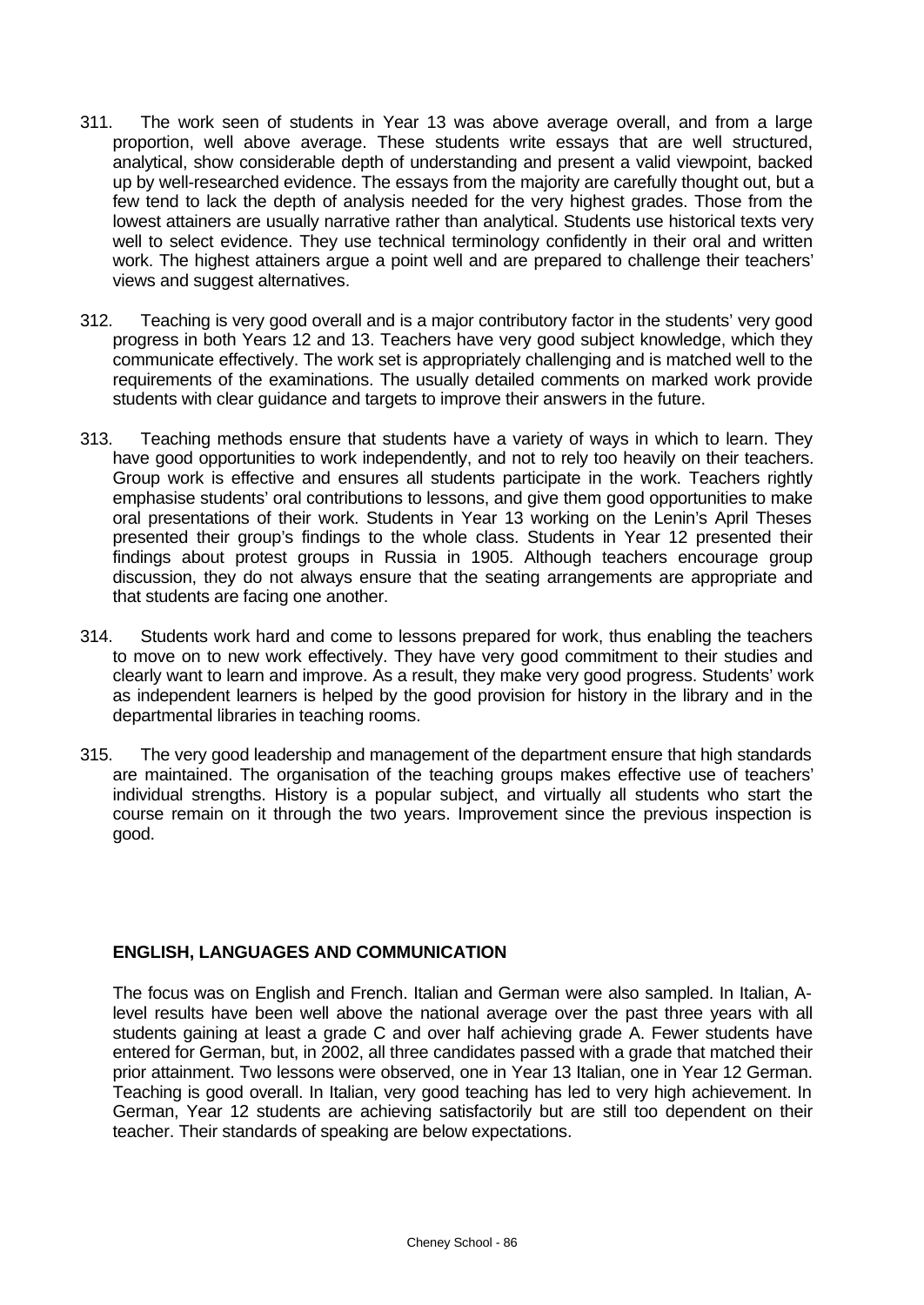# **English literature**

Overall, the quality of provision in English literature is **very good.**

### **Strengths**

- Much very good teaching and students' commitment and enthusiasm lead to very good achievement.
- Students' oral work is well above average with articulate, perceptive and mature judgements.
- Management is very good and leadership is excellent.

### **Area for improvement**

- The standard of written work varies considerably.
- 316. In AS-level examinations in 2001, students' results were well above the national average. The same students performed even better at A-level in 2002 with a high percentage of A-B grades and improved average points scores. A-level results in 2001 were slightly below average. Based on students' prior attainment, achievement in external examinations represents good achievement. In general, students of all ethnic backgrounds and levels of attainment make good progress throughout Years 12 and 13.
- 317. The overall quality of work seen in Years 12 and 13 was above average. Most students are articulate, well informed and mature. Male and female students make equally valuable contributions. Not all, however, show the same confidence in oral communication and, in a Year 13 class, one or two examples of oral feedback lacked confidence and clarity.
- 318. Students in Year 12 at the early stage of the course have re-adjusted to its more rigorous and challenging nature. A class in Year 12, for example, engaged in a perceptive and articulate discussion of the author's intention in the novel *Enduring Love* by Ian McEwan. The general standard of discussion was knowledgeable and fluent, with one or two gifted and talented students making outstandingly mature critical judgements. Almost all students read aloud well and give life and understanding to texts.
- 319. The standard of written work varies considerably but the great majority of students write accurately. Some of the writing of high attaining students is of very high quality, already reaching the highest A-level grades. Such writing is always based upon very detailed and thorough knowledge of texts. It shows evidence of wider reading, is carefully planned and is written accurately. Most students make helpful notes to aid their revision.
- 320. The quality of teaching observed was very good and sometimes excellent. Procedures for sharing good practice in teaching and learning are very effective in ensuring that students' learning is very good. Students recognise the very high academic standard of teachers and respect their commitment and effort. Texts are thoroughly prepared for examinations and students are encouraged to read widely. Relationships are excellent. Teachers have very high expectations and are very well informed about students' progress and potential. The marking of work is very thorough with much positive comment. Teachers provide very good support and advice to students about how to improve their work. The great majority of students who start courses complete them. The very good management and leadership have helped the department make good progress since the previous inspection.

### **French**

Overall, the quality of provision in French is **very good**.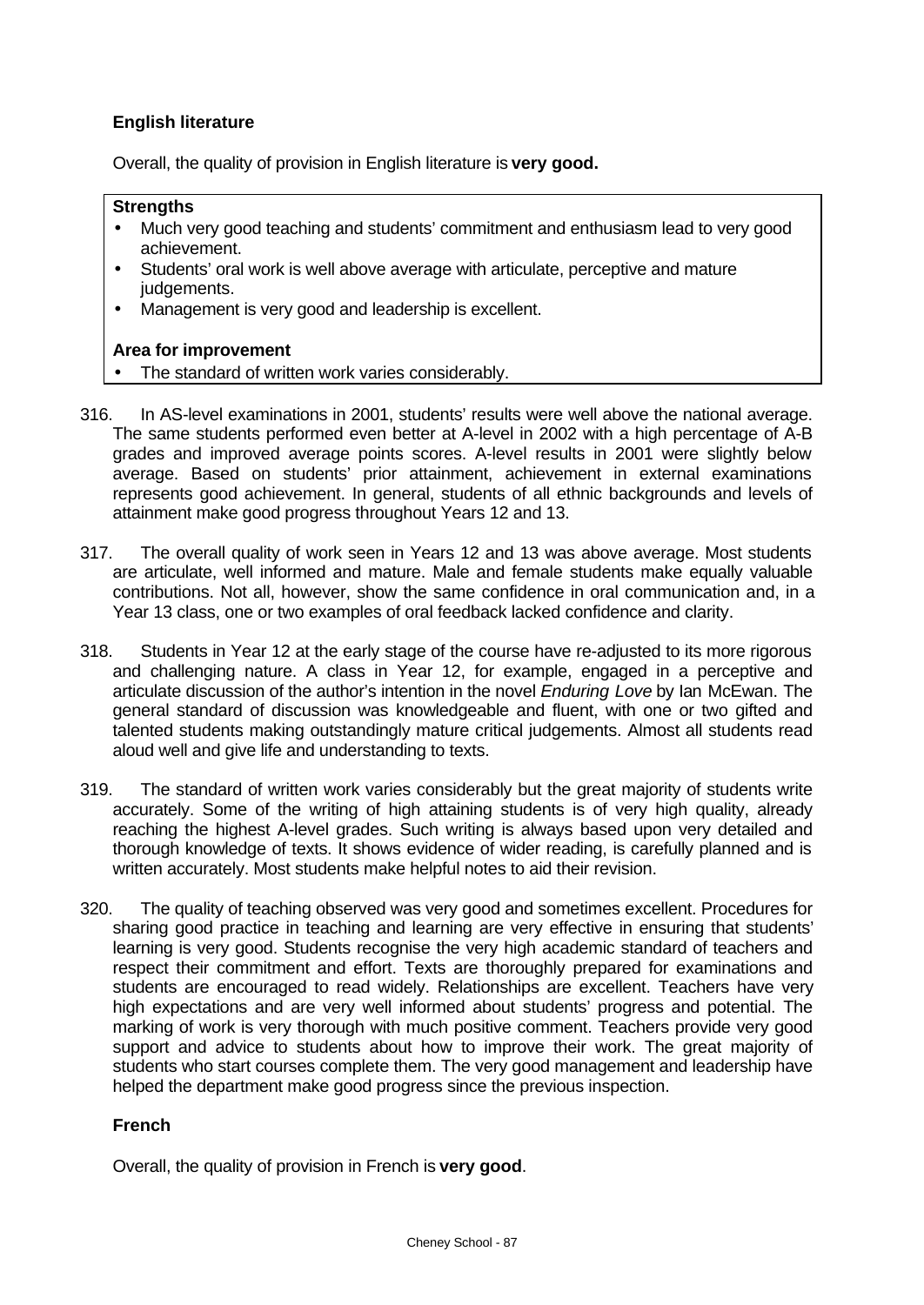### **Strengths**

- Challenged by very good teaching, students in Year 13 are reaching very high standards.
- A-level results have been well above the national average in the past three years.
- Students in Year 12 are achieving well.

- Students do not have enough opportunities to read for enjoyment in French.
- 321. Over the past three years the numbers of students taking French at A-level have been small, but stable. Results have been well above the national average with all students passing and six out of ten achieving the top two grades A and B. Most students did better than expected when taking account of their attainment when they joined the sixth form. The majority of students have continued to A-level after taking the AS-level examinations.
- 322. Work seen shows that standards in the present Year 13 are also well above average. Students' understanding of complex French, spoken at native speed, is unusually well developed. This reflects the very demanding teaching they receive and the abundant opportunities they have to hear French of a very high quality. Their spoken French is of an equally high calibre. The ablest linguists speak with little trace of an English accent and with a rare fluency and grasp of advanced grammar. Others are not far behind and speak with above average confidence and accuracy. Written work, also, shows maturity, depth and independence of thought.
- 323. Standards in Year 12 are above average at this early stage of the AS-level course. Students have made good progress during this time and are thriving on teaching that makes copious use of French. Most students have cleared the very large divide between GCSE and the much greater intellectual demands of AS-level. Their understanding of French is better than expected. The most competent linguists among them speak fully and with good pronunciation. Others, however, are still diffident in speaking and need even more practice than they are receiving. They would benefit from more opportunities to read in French for pleasure.
- 324. The teaching of French is very good overall. Teachers have a native command of French and use it uncompromisingly in the classroom so that students are exposed to French of the highest quality. As a result they improve their listening skills well. Teachers also make excellent use of topical materials from the media to stimulate interest and provoke good discussion. A very effective lesson with Year 13 students, for example, stimulated them to give reasons why young people in certain areas of France vote for right wing parties. In another lesson, Year 12 students listened to a modern version of a French 'chanson' and had to reproduce some of the song's lyrics. These exercises were very successful in coaxing good responses from students and getting them to listen carefully.
- 325. Apart from a small amount of reluctance in Year 12, all students are hard working, mature and attentive. Year 13 students are entirely independent workers and do their own research using the Internet. Students spoken to were very positive about their experiences of learning French and appreciate the rigorous teaching and supportive help they receive.
- 326. The opportunities of learning foreign languages to AS and A-level are unusually broad in the sixth form, as in the rest of the school. However, these opportunities could be broadened further to include courses for students who would like to pursue a language to a lower level.
- 327. The management of French in the sixth form is very efficient and committed to the continuance of high standards. Good practice is widely spread within the department through